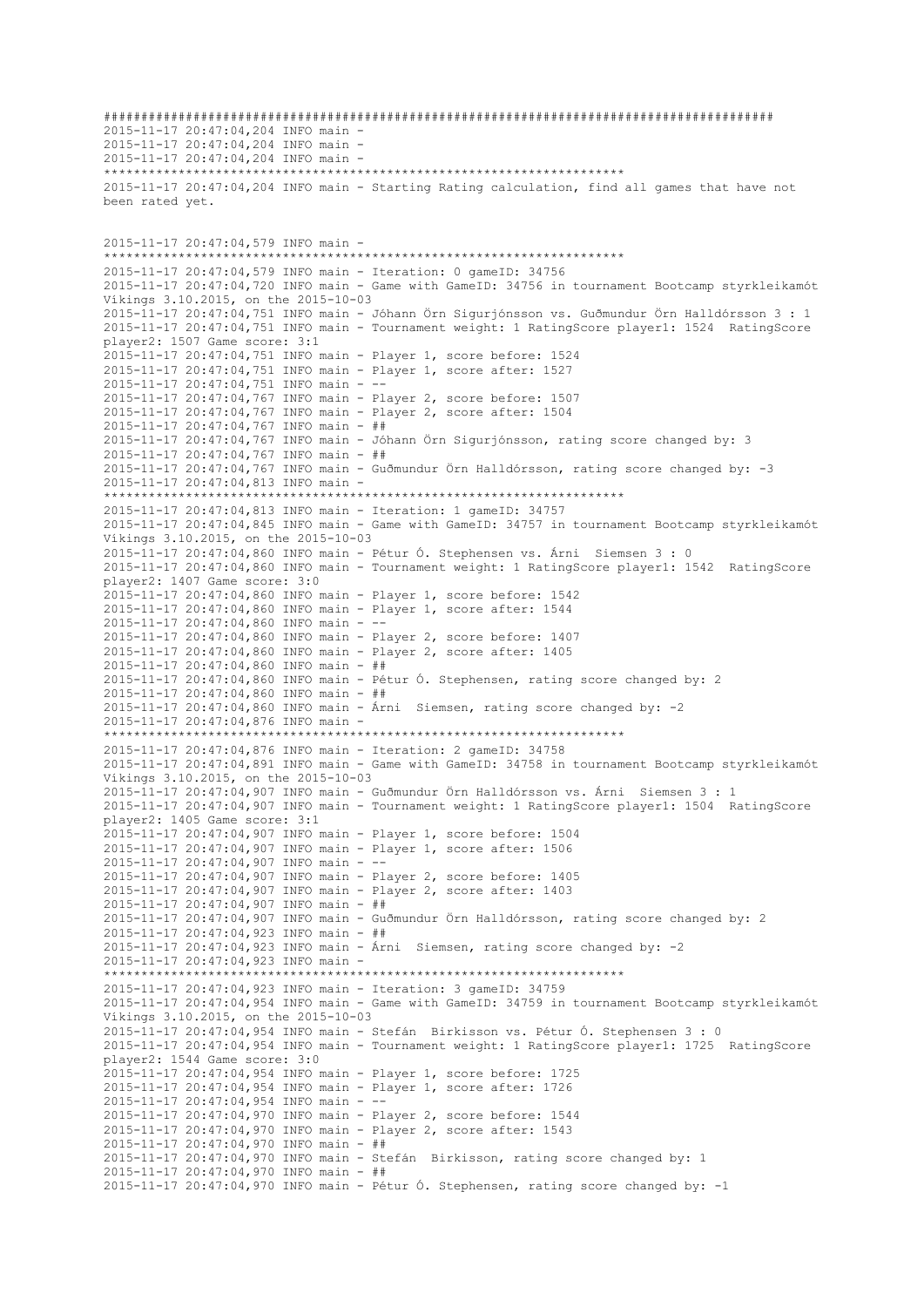2015-11-17 20:47:04,985 INFO main - \*\*\*\*\*\*\*\*\*\*\*\*\*\*\*\*\*\*\*\*\*\*\*\*\*\*\*\*\*\*\*\*\*\*\*\*\*\*\*\*\*\*\*\*\*\*\*\*\*\*\*\*\*\*\*\*\*\*\*\*\*\*\*\*\*\*\*\*\*\* 2015-11-17 20:47:04,985 INFO main - Iteration: 4 gameID: 34760 2015-11-17 20:47:05,032 INFO main - Game with GameID: 34760 in tournament Bootcamp styrkleikamót Víkings 3.10.2015, on the 2015-10-03 2015-11-17 20:47:05,032 INFO main - Jóhann Örn Sigurjónsson vs. Árni Siemsen 3 : 1 2015-11-17 20:47:05,032 INFO main - Tournament weight: 1 RatingScore player1: 1527 RatingScore player2: 1403 Game score: 3:1 2015-11-17 20:47:05,032 INFO main - Player 1, score before: 1527 2015-11-17 20:47:05,032 INFO main - Player 1, score after: 1529 2015-11-17 20:47:05,032 INFO main - -- 2015-11-17 20:47:05,032 INFO main - Player 2, score before: 1403 2015-11-17 20:47:05,032 INFO main - Player 2, score after: 1401 2015-11-17 20:47:05,032 INFO main - ## 2015-11-17 20:47:05,032 INFO main - Jóhann Örn Sigurjónsson, rating score changed by: 2 2015-11-17 20:47:05,048 INFO main - ## 2015-11-17 20:47:05,048 INFO main - Árni Siemsen, rating score changed by: -2 2015-11-17 20:47:05,048 INFO main - \*\*\*\*\*\*\*\*\*\*\*\*\*\*\*\*\*\*\*\*\*\*\*\*\*\*\*\*\*\*\*\*\*\*\*\*\*\*\*\*\*\*\*\*\*\*\*\*\*\*\*\*\*\*\*\*\*\*\*\*\*\*\*\*\*\*\*\*\*\* 2015-11-17 20:47:05,048 INFO main - Iteration: 5 gameID: 34761 2015-11-17 20:47:05,063 INFO main - Game with GameID: 34761 in tournament Bootcamp styrkleikamót Víkings 3.10.2015, on the 2015-10-03 2015-11-17 20:47:05,079 INFO main - Stefán Birkisson vs. Guðmundur Örn Halldórsson 3 : 1 2015-11-17 20:47:05,079 INFO main - Tournament weight: 1 RatingScore player1: 1726 RatingScore player2: 1506 Game score: 3:1 2015-11-17 20:47:05,079 INFO main - Player 1, score before: 1726 2015-11-17 20:47:05,079 INFO main - Player 1, score after: 1727 2015-11-17 20:47:05,079 INFO main - -- 2015-11-17 20:47:05,079 INFO main - Player 2, score before: 1506 2015-11-17 20:47:05,079 INFO main - Player 2, score after: 1505 2015-11-17 20:47:05,079 INFO main - ## 2015-11-17 20:47:05,079 INFO main - Stefán Birkisson, rating score changed by: 1 2015-11-17 20:47:05,079 INFO main - ## 2015-11-17 20:47:05,079 INFO main - Guðmundur Örn Halldórsson, rating score changed by: -1 2015-11-17 20:47:05,095 INFO main - \*\*\*\*\*\*\*\*\*\*\*\*\*\*\*\*\*\*\*\*\*\*\*\*\*\*\*\*\*\*\*\*\*\*\*\*\*\*\*\*\*\*\*\*\*\*\*\*\*\*\*\*\*\*\*\*\*\*\*\*\*\*\*\*\*\*\*\*\*\* 2015-11-17 20:47:05,095 INFO main - Iteration: 6 gameID: 34762 2015-11-17 20:47:05,110 INFO main - Game with GameID: 34762 in tournament Bootcamp styrkleikamót Víkings 3.10.2015, on the 2015-10-03 2015-11-17 20:47:05,110 INFO main - Stefán Birkisson vs. Jóhann Örn Sigurjónsson 3 : 0 2015-11-17 20:47:05,110 INFO main - Tournament weight: 1 RatingScore player1: 1727 RatingScore player2: 1529 Game score: 3:0 2015-11-17 20:47:05,110 INFO main - Player 1, score before: 1727 2015-11-17 20:47:05,110 INFO main - Player 1, score after: 1728 2015-11-17 20:47:05,126 INFO main - -- 2015-11-17 20:47:05,126 INFO main - Player 2, score before: 1529 2015-11-17 20:47:05,126 INFO main - Player 2, score after: 1528 2015-11-17 20:47:05,126 INFO main - ## 2015-11-17 20:47:05,126 INFO main - Stefán Birkisson, rating score changed by: 1 2015-11-17 20:47:05,126 INFO main - ## 2015-11-17 20:47:05,126 INFO main - Jóhann Örn Sigurjónsson, rating score changed by: -1 2015-11-17 20:47:05,141 INFO main - \*\*\*\*\*\*\*\*\*\*\*\*\*\*\*\*\*\*\*\*\*\*\*\*\*\*\*\*\*\*\*\*\*\*\*\*\*\*\*\*\*\*\*\*\*\*\*\*\*\*\*\*\*\*\*\*\*\*\*\*\*\*\*\*\*\*\*\*\*\* 2015-11-17 20:47:05,141 INFO main - Iteration: 7 gameID: 34763 2015-11-17 20:47:05,157 INFO main - Game with GameID: 34763 in tournament Bootcamp styrkleikamót Víkings 3.10.2015, on the 2015-10-03 2015-11-17 20:47:05,157 INFO main - Pétur Ó. Stephensen vs. Guðmundur Örn Halldórsson 3 : 0 2015-11-17 20:47:05,157 INFO main - Tournament weight: 1 RatingScore player1: 1543 RatingScore player2: 1505 Game score: 3:0 2015-11-17 20:47:05,157 INFO main - Player 1, score before: 1543 2015-11-17 20:47:05,157 INFO main - Player 1, score after: 1546 2015-11-17 20:47:05,157 INFO main - -- 2015-11-17 20:47:05,157 INFO main - Player 2, score before: 1505 2015-11-17 20:47:05,157 INFO main - Player 2, score after: 1502 2015-11-17 20:47:05,157 INFO main - ## 2015-11-17 20:47:05,157 INFO main - Pétur Ó. Stephensen, rating score changed by: 3 2015-11-17 20:47:05,173 INFO main - ## 2015-11-17 20:47:05,173 INFO main - Guðmundur Örn Halldórsson, rating score changed by: -3 2015-11-17 20:47:05,173 INFO main - \*\*\*\*\*\*\*\*\*\*\*\*\*\*\*\*\*\*\*\*\*\*\*\*\*\*\*\*\*\*\*\*\*\*\*\*\*\*\*\*\*\*\*\*\*\*\*\*\*\*\*\*\*\*\*\*\*\*\*\*\*\*\*\*\*\*\*\*\*\* 2015-11-17 20:47:05,173 INFO main - Iteration: 8 gameID: 34764 2015-11-17 20:47:05,188 INFO main - Game with GameID: 34764 in tournament Bootcamp styrkleikamót Víkings 3.10.2015, on the 2015-10-03 2015-11-17 20:47:05,188 INFO main - Stefán Birkisson vs. Árni Siemsen 3 : 0 2015-11-17 20:47:05,188 INFO main - Tournament weight: 1 RatingScore player1: 1728 RatingScore player2: 1401 Game score: 3:0 2015-11-17 20:47:05,188 INFO main - The rating didn't change for Player1!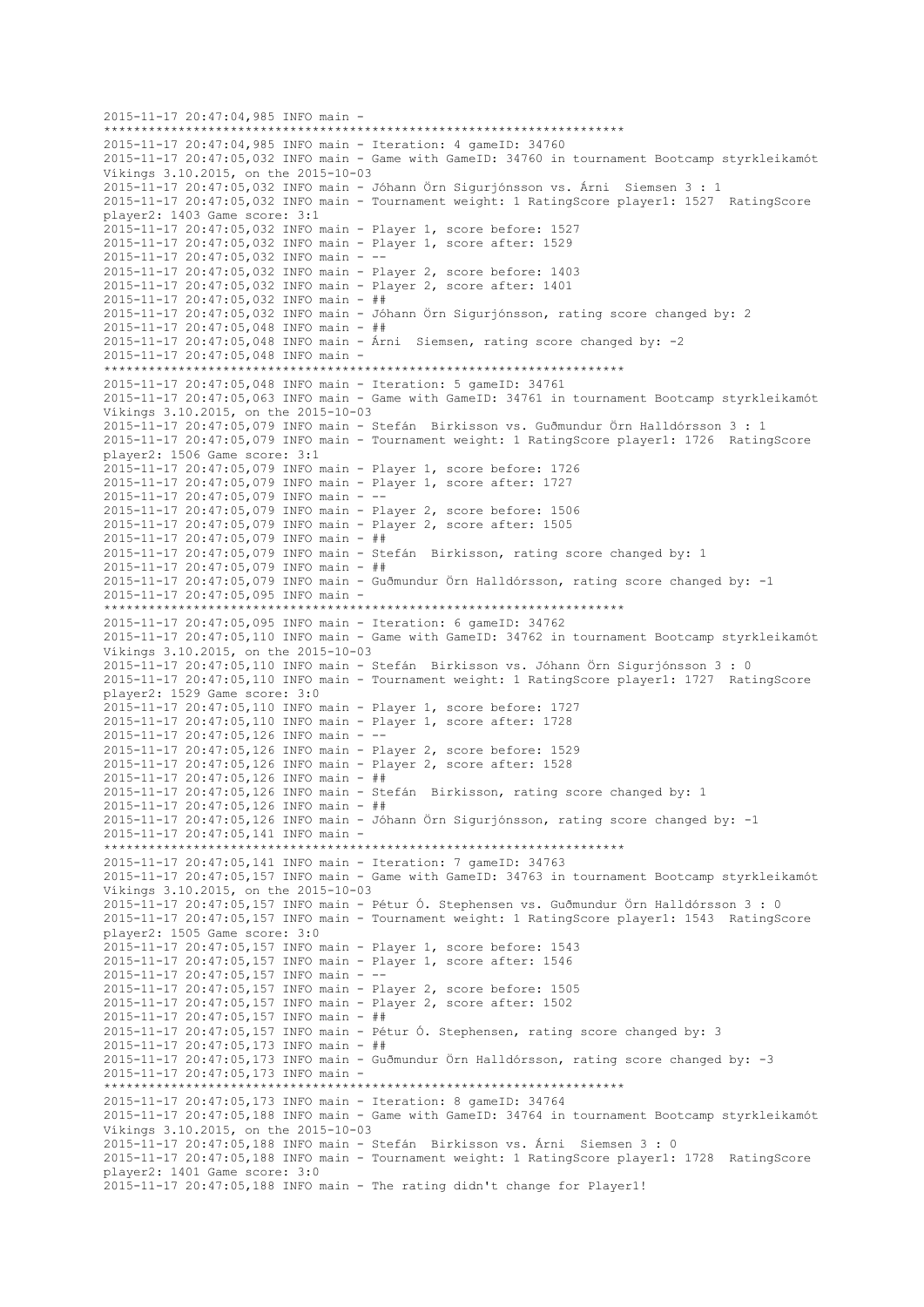2015-11-17 20:47:05,188 INFO main - The rating didn't change for Player2! 2015-11-17 20:47:05,188 INFO main - Player 1, score before: 1728 2015-11-17 20:47:05,204 INFO main - Player 1, score after: 1728 2015-11-17 20:47:05,204 INFO main - -- 2015-11-17 20:47:05,204 INFO main - Player 2, score before: 1401 2015-11-17 20:47:05,204 INFO main - Player 2, score after: 1401 2015-11-17 20:47:05,204 INFO main - ## 2015-11-17 20:47:05,204 INFO main - Stefán Birkisson, rating score changed by: 0 2015-11-17 20:47:05,204 INFO main - ## 2015-11-17 20:47:05,204 INFO main - Árni Siemsen, rating score changed by: 0 2015-11-17 20:47:05,219 INFO main - \*\*\*\*\*\*\*\*\*\*\*\*\*\*\*\*\*\*\*\*\*\*\*\*\*\*\*\*\*\*\*\*\*\*\*\*\*\*\*\*\*\*\*\*\*\*\*\*\*\*\*\*\*\*\*\*\*\*\*\*\*\*\*\*\*\*\*\*\*\* 2015-11-17 20:47:05,219 INFO main - Iteration: 9 gameID: 34765 2015-11-17 20:47:05,235 INFO main - Game with GameID: 34765 in tournament Bootcamp styrkleikamót Víkings 3.10.2015, on the 2015-10-03 2015-11-17 20:47:05,235 INFO main - Pétur Ó. Stephensen vs. Jóhann Örn Sigurjónsson 3 : 2 2015-11-17 20:47:05,235 INFO main - Tournament weight: 1 RatingScore player1: 1546 RatingScore player2: 1528 Game score: 3:2 2015-11-17 20:47:05,235 INFO main - Player 1, score before: 1546 2015-11-17 20:47:05,235 INFO main - Player 1, score after: 1549 2015-11-17 20:47:05,235 INFO main - -- 2015-11-17 20:47:05,235 INFO main - Player 2, score before: 1528 2015-11-17 20:47:05,235 INFO main - Player 2, score after: 1525 2015-11-17 20:47:05,251 INFO main - ## 2015-11-17 20:47:05,251 INFO main - Pétur Ó. Stephensen, rating score changed by: 3 2015-11-17 20:47:05,251 INFO main - ## 2015-11-17 20:47:05,251 INFO main - Jóhann Örn Sigurjónsson, rating score changed by: -3 2015-11-17 20:47:05,251 INFO main - \*\*\*\*\*\*\*\*\*\*\*\*\*\*\*\*\*\*\*\*\*\*\*\*\*\*\*\*\*\*\*\*\*\*\*\*\*\*\*\*\*\*\*\*\*\*\*\*\*\*\*\*\*\*\*\*\*\*\*\*\*\*\*\*\*\*\*\*\*\* 2015-11-17 20:47:05,251 INFO main - Iteration: 10 gameID: 34767 2015-11-17 20:47:05,282 INFO main - Game with GameID: 34767 in tournament Bootcamp styrkleikamót Víkings 3.10.2015, on the 2015-10-03 2015-11-17 20:47:05,298 INFO main - Óskar null Agnarsson vs. Guðni Páll Jóelsson 3 : 0 2015-11-17 20:47:05,298 INFO main - Tournament weight: 2 RatingScore player1: 1250 RatingScore player2: 1187 Game score: 3:0 2015-11-17 20:47:05,298 INFO main - Player 1, score before: 1250 2015-11-17 20:47:05,313 INFO main - Player 1, score after: 1254 2015-11-17 20:47:05,313 INFO main - -- 2015-11-17 20:47:05,313 INFO main - Player 2, score before: 1187 2015-11-17 20:47:05,313 INFO main - Player 2, score after: 1183 2015-11-17 20:47:05,329 INFO main - ## 2015-11-17 20:47:05,329 INFO main - Óskar null Agnarsson, rating score changed by: 4 2015-11-17 20:47:05,329 INFO main - ## 2015-11-17 20:47:05,329 INFO main - Guðni Páll Jóelsson, rating score changed by: -4 2015-11-17 20:47:05,329 INFO main - \*\*\*\*\*\*\*\*\*\*\*\*\*\*\*\*\*\*\*\*\*\*\*\*\*\*\*\*\*\*\*\*\*\*\*\*\*\*\*\*\*\*\*\*\*\*\*\*\*\*\*\*\*\*\*\*\*\*\*\*\*\*\*\*\*\*\*\*\*\* 2015-11-17 20:47:05,329 INFO main - Iteration: 11 gameID: 34768 2015-11-17 20:47:05,360 INFO main - Game with GameID: 34768 in tournament Bootcamp styrkleikamót Víkings 3.10.2015, on the 2015-10-03 2015-11-17 20:47:05,969 INFO main - Birgir null Ívarsson vs. Ari null Benediktsson 3 : 0 2015-11-17 20:47:05,969 INFO main - Tournament weight: 2 RatingScore player1: 1474 RatingScore player2: 1246 Game score: 3:0 2015-11-17 20:47:05,969 INFO main - Player 1, score before: 1474 2015-11-17 20:47:05,985 INFO main - Player 1, score after: 1476 2015-11-17 20:47:05,985 INFO main - -- 2015-11-17 20:47:05,985 INFO main - Player 2, score before: 1246 2015-11-17 20:47:05,985 INFO main - Player 2, score after: 1244 2015-11-17 20:47:06,000 INFO main - ## 2015-11-17 20:47:06,000 INFO main - Birgir null Ívarsson, rating score changed by: 2 2015-11-17 20:47:06,000 INFO main - ## 2015-11-17 20:47:06,000 INFO main - Ari null Benediktsson, rating score changed by: -2 2015-11-17 20:47:06,297 INFO main - \*\*\*\*\*\*\*\*\*\*\*\*\*\*\*\*\*\*\*\*\*\*\*\*\*\*\*\*\*\*\*\*\*\*\*\*\*\*\*\*\*\*\*\*\*\*\*\*\*\*\*\*\*\*\*\*\*\*\*\*\*\*\*\*\*\*\*\*\*\* 2015-11-17 20:47:06,313 INFO main - Iteration: 12 gameID: 34769 2015-11-17 20:47:06,391 INFO main - Game with GameID: 34769 in tournament Bootcamp styrkleikamót Víkings 3.10.2015, on the 2015-10-03 2015-11-17 20:47:06,391 INFO main - Birgir null Ívarsson vs. Guðni Páll Jóelsson 3 : 0 2015-11-17 20:47:06,391 INFO main - Tournament weight: 2 RatingScore player1: 1476 RatingScore player2: 1183 Game score: 3:0 2015-11-17 20:47:06,391 INFO main - Player 1, score before: 1476 2015-11-17 20:47:06,391 INFO main - Player 1, score after: 1478 2015-11-17 20:47:06,391 INFO main - -- 2015-11-17 20:47:06,391 INFO main - Player 2, score before: 1183 2015-11-17 20:47:06,391 INFO main - Player 2, score after: 1181 2015-11-17 20:47:06,391 INFO main - ## 2015-11-17 20:47:06,391 INFO main - Birgir null Ívarsson, rating score changed by: 2 2015-11-17 20:47:06,407 INFO main - ##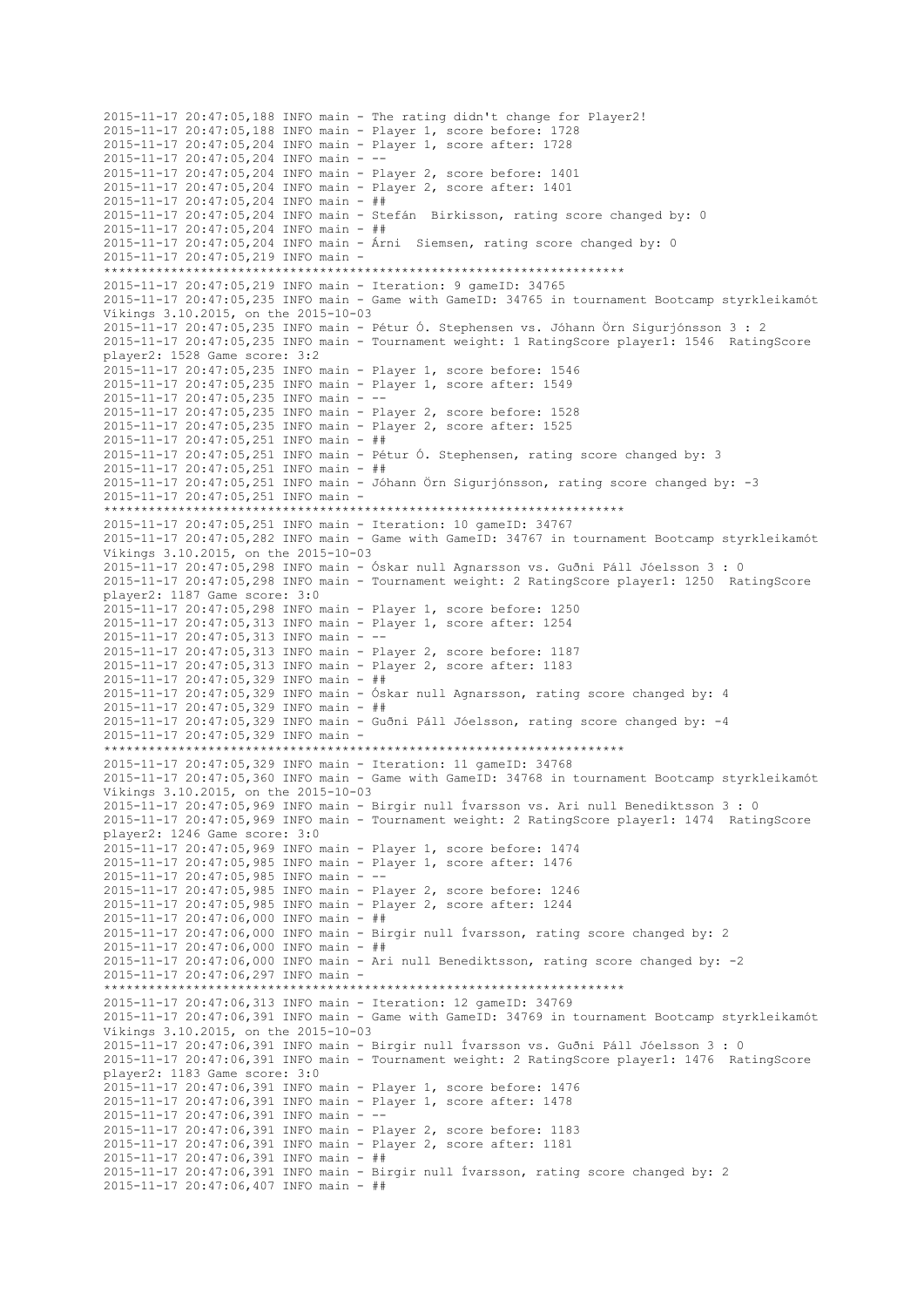2015-11-17 20:47:06,407 INFO main - Guðni Páll Jóelsson, rating score changed by: -2 2015-11-17 20:47:06,407 INFO main - \*\*\*\*\*\*\*\*\*\*\*\*\*\*\*\*\*\*\*\*\*\*\*\*\*\*\*\*\*\*\*\*\*\*\*\*\*\*\*\*\*\*\*\*\*\*\*\*\*\*\*\*\*\*\*\*\*\*\*\*\*\*\*\*\*\*\*\*\*\* 2015-11-17 20:47:06,407 INFO main - Iteration: 13 gameID: 34770 2015-11-17 20:47:06,422 INFO main - Game with GameID: 34770 in tournament Bootcamp styrkleikamót Víkings 3.10.2015, on the 2015-10-03 2015-11-17 20:47:06,422 INFO main - Birgir null Ívarsson vs. Óskar null Agnarsson 3 : 0 2015-11-17 20:47:06,422 INFO main - Tournament weight: 2 RatingScore player1: 1478 RatingScore player2: 1254 Game score: 3:0 2015-11-17 20:47:06,422 INFO main - Player 1, score before: 1478 2015-11-17 20:47:06,422 INFO main - Player 1, score after: 1480 2015-11-17 20:47:06,422 INFO main - -- 2015-11-17 20:47:06,422 INFO main - Player 2, score before: 1254 2015-11-17 20:47:06,422 INFO main - Player 2, score after: 1252 2015-11-17 20:47:06,438 INFO main - ## 2015-11-17 20:47:06,438 INFO main - Birgir null Ívarsson, rating score changed by: 2 2015-11-17 20:47:06,438 INFO main - ## 2015-11-17 20:47:06,438 INFO main - Óskar null Agnarsson, rating score changed by: -2 2015-11-17 20:47:06,438 INFO main - \*\*\*\*\*\*\*\*\*\*\*\*\*\*\*\*\*\*\*\*\*\*\*\*\*\*\*\*\*\*\*\*\*\*\*\*\*\*\*\*\*\*\*\*\*\*\*\*\*\*\*\*\*\*\*\*\*\*\*\*\*\*\*\*\*\*\*\*\*\* 2015-11-17 20:47:06,438 INFO main - Iteration: 14 gameID: 34771 2015-11-17 20:47:06,453 INFO main - Game with GameID: 34771 in tournament Bootcamp styrkleikamót Víkings 3.10.2015, on the 2015-10-03 2015-11-17 20:47:06,469 INFO main - Ari null Benediktsson vs. Guðni Páll Jóelsson 3 : 0 2015-11-17 20:47:06,469 INFO main - Tournament weight: 2 RatingScore player1: 1244 RatingScore player2: 1181 Game score: 3:0 2015-11-17 20:47:06,469 INFO main - Player 1, score before: 1244 2015-11-17 20:47:06,469 INFO main - Player 1, score after: 1248 2015-11-17 20:47:06,469 INFO main - -- 2015-11-17 20:47:06,469 INFO main - Player 2, score before: 1181 2015-11-17 20:47:06,469 INFO main - Player 2, score after: 1177 2015-11-17 20:47:06,469 INFO main - ## 2015-11-17 20:47:06,469 INFO main - Ari null Benediktsson, rating score changed by: 4 2015-11-17 20:47:06,469 INFO main - ## 2015-11-17 20:47:06,469 INFO main - Guðni Páll Jóelsson, rating score changed by: -4 2015-11-17 20:47:06,485 INFO main - \*\*\*\*\*\*\*\*\*\*\*\*\*\*\*\*\*\*\*\*\*\*\*\*\*\*\*\*\*\*\*\*\*\*\*\*\*\*\*\*\*\*\*\*\*\*\*\*\*\*\*\*\*\*\*\*\*\*\*\*\*\*\*\*\*\*\*\*\*\* 2015-11-17 20:47:06,485 INFO main - Iteration: 15 gameID: 34772 2015-11-17 20:47:06,485 INFO main - Game with GameID: 34772 in tournament Bootcamp styrkleikamót Víkings 3.10.2015, on the 2015-10-03 2015-11-17 20:47:06,500 INFO main - Óskar null Agnarsson vs. Ari null Benediktsson 3 : 0 2015-11-17 20:47:06,500 INFO main - Tournament weight: 2 RatingScore player1: 1252 RatingScore player2: 1248 Game score: 3:0 2015-11-17 20:47:06,500 INFO main - Player 1, score before: 1252 2015-11-17 20:47:06,500 INFO main - Player 1, score after: 1258 2015-11-17 20:47:06,500 INFO main - -- 2015-11-17 20:47:06,500 INFO main - Player 2, score before: 1248 2015-11-17 20:47:06,500 INFO main - Player 2, score after: 1242 2015-11-17 20:47:06,500 INFO main - ## 2015-11-17 20:47:06,500 INFO main - Óskar null Agnarsson, rating score changed by: 6  $2015 - 11 - 17$   $20:47:06.500$  INFO main - ## 2015-11-17 20:47:06,500 INFO main - Ari null Benediktsson, rating score changed by: -6 2015-11-17 20:47:06,516 INFO main - \*\*\*\*\*\*\*\*\*\*\*\*\*\*\*\*\*\*\*\*\*\*\*\*\*\*\*\*\*\*\*\*\*\*\*\*\*\*\*\*\*\*\*\*\*\*\*\*\*\*\*\*\*\*\*\*\*\*\*\*\*\*\*\*\*\*\*\*\*\* 2015-11-17 20:47:06,516 INFO main - Iteration: 16 gameID: 34774 2015-11-17 20:47:06,547 INFO main - Game with GameID: 34774 in tournament Bootcamp styrkleikamót Víkings 3.10.2015, on the 2015-10-03 2015-11-17 20:47:06,547 INFO main - Einar Árni Bjarnason vs. Magnús null Magnússon 3 : 0 2015-11-17 20:47:06,547 INFO main - Tournament weight: 2 RatingScore player1: 1185 RatingScore player2: 1200 Game score: 3:0 2015-11-17 20:47:06,547 INFO main - Player 1, score before: 1185 2015-11-17 20:47:06,547 INFO main - Player 1, score after: 1193 2015-11-17 20:47:06,547 INFO main - -- 2015-11-17 20:47:06,547 INFO main - Player 2, score before: 1200 2015-11-17 20:47:06,547 INFO main - Player 2, score after: 1192 2015-11-17 20:47:06,563 INFO main - ## 2015-11-17 20:47:06,563 INFO main - Einar Árni Bjarnason, rating score changed by: 8 2015-11-17 20:47:06,563 INFO main - ## 2015-11-17 20:47:06,563 INFO main - Magnús null Magnússon, rating score changed by: -8 2015-11-17 20:47:06,563 INFO main - \*\*\*\*\*\*\*\*\*\*\*\*\*\*\*\*\*\*\*\*\*\*\*\*\*\*\*\*\*\*\*\*\*\*\*\*\*\*\*\*\*\*\*\*\*\*\*\*\*\*\*\*\*\*\*\*\*\*\*\*\*\*\*\*\*\*\*\*\*\* 2015-11-17 20:47:06,563 INFO main - Iteration: 17 gameID: 34775 2015-11-17 20:47:06,594 INFO main - Game with GameID: 34775 in tournament Bootcamp styrkleikamót Víkings 3.10.2015, on the 2015-10-03 2015-11-17 20:47:06,610 INFO main - Karl Andersson Claesson vs. Guðmundur Atli Pálmason 3 : 0 2015-11-17 20:47:06,610 INFO main - Tournament weight: 2 RatingScore player1: 1402 RatingScore player2: 1264 Game score: 3:0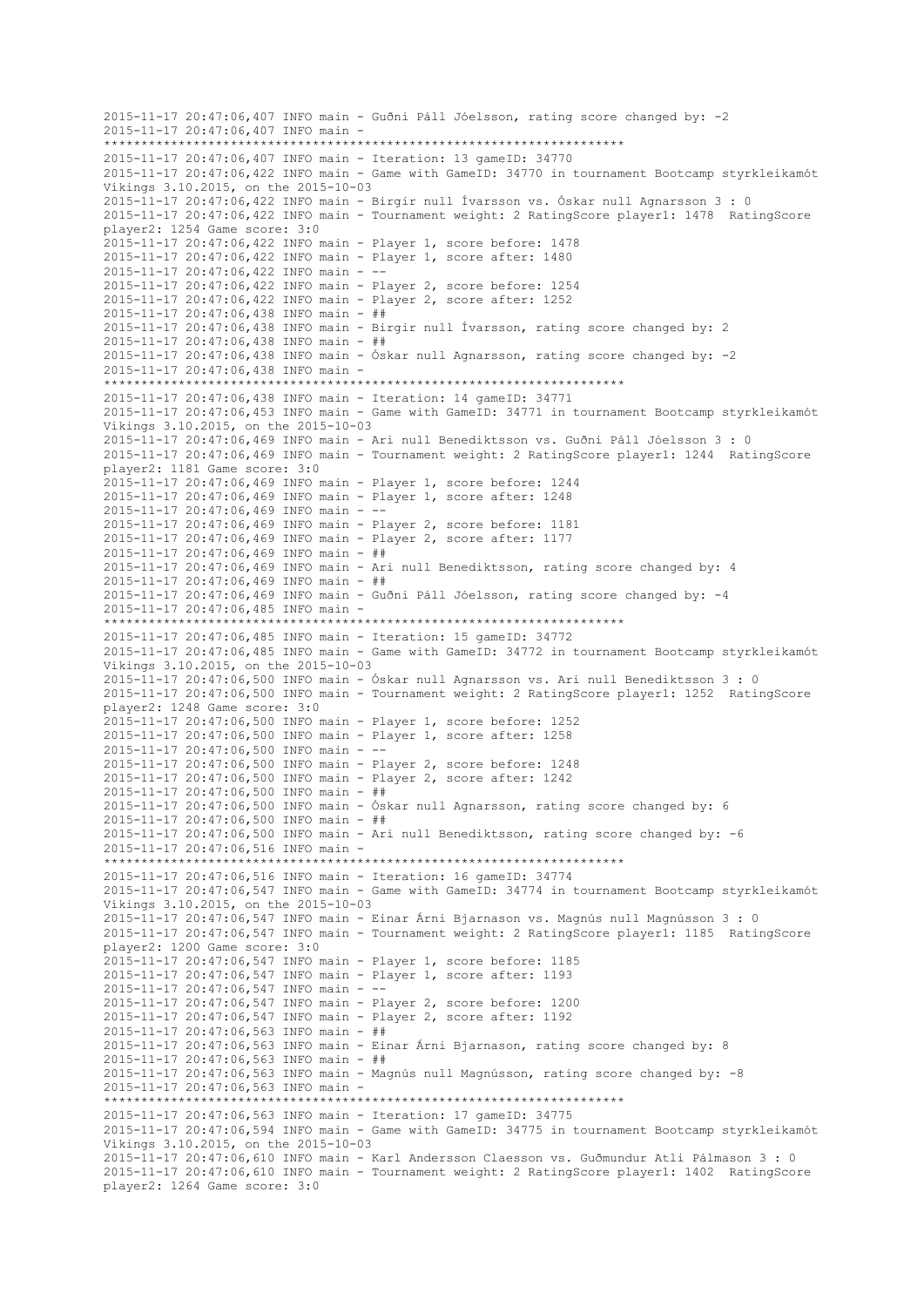2015-11-17 20:47:06,610 INFO main - Player 1, score before: 1402 2015-11-17 20:47:06,610 INFO main - Player 1, score after: 1405 2015-11-17 20:47:06,610 INFO main - -- 2015-11-17 20:47:06,610 INFO main - Player 2, score before: 1264 2015-11-17 20:47:06,610 INFO main - Player 2, score after: 1261 2015-11-17 20:47:06,610 INFO main - ## 2015-11-17 20:47:06,610 INFO main - Karl Andersson Claesson, rating score changed by: 3 2015-11-17 20:47:06,719 INFO main - ## 2015-11-17 20:47:07,750 INFO main - Guðmundur Atli Pálmason, rating score changed by: -3 2015-11-17 20:47:07,766 INFO main - \*\*\*\*\*\*\*\*\*\*\*\*\*\*\*\*\*\*\*\*\*\*\*\*\*\*\*\*\*\*\*\*\*\*\*\*\*\*\*\*\*\*\*\*\*\*\*\*\*\*\*\*\*\*\*\*\*\*\*\*\*\*\*\*\*\*\*\*\*\* 2015-11-17 20:47:07,766 INFO main - Iteration: 18 gameID: 34776 2015-11-17 20:47:07,797 INFO main - Game with GameID: 34776 in tournament Bootcamp styrkleikamót Víkings 3.10.2015, on the 2015-10-03 2015-11-17 20:47:07,812 INFO main - Gestur null Gunnarsson vs. Einar Árni Bjarnason 3 : 0 2015-11-17 20:47:07,812 INFO main - Tournament weight: 2 RatingScore player1: 1200 RatingScore player2: 1193 Game score: 3:0 2015-11-17 20:47:07,812 INFO main - Player 1, score before: 1200 2015-11-17 20:47:07,812 INFO main - Player 1, score after: 1206 2015-11-17 20:47:07,812 INFO main - -- 2015-11-17 20:47:07,812 INFO main - Player 2, score before: 1193 2015-11-17 20:47:07,812 INFO main - Player 2, score after: 1187 2015-11-17 20:47:07,812 INFO main - ## 2015-11-17 20:47:07,812 INFO main - Gestur null Gunnarsson, rating score changed by: 6 2015-11-17 20:47:07,812 INFO main - ## 2015-11-17 20:47:07,812 INFO main - Einar Árni Bjarnason, rating score changed by: -6 2015-11-17 20:47:07,828 INFO main - \*\*\*\*\*\*\*\*\*\*\*\*\*\*\*\*\*\*\*\*\*\*\*\*\*\*\*\*\*\*\*\*\*\*\*\*\*\*\*\*\*\*\*\*\*\*\*\*\*\*\*\*\*\*\*\*\*\*\*\*\*\*\*\*\*\*\*\*\*\* 2015-11-17 20:47:07,828 INFO main - Iteration: 19 gameID: 34777 2015-11-17 20:47:07,844 INFO main - Game with GameID: 34777 in tournament Bootcamp styrkleikamót Víkings 3.10.2015, on the 2015-10-03 2015-11-17 20:47:07,844 INFO main - Karl Andersson Claesson vs. Magnús null Magnússon 3 : 0 2015-11-17 20:47:07,844 INFO main - Tournament weight: 2 RatingScore player1: 1405 RatingScore player2: 1192 Game score: 3:0 2015-11-17 20:47:07,844 INFO main - Player 1, score before: 1405 2015-11-17 20:47:07,844 INFO main - Player 1, score after: 1407 2015-11-17 20:47:07,844 INFO main - -2015-11-17 20:47:07,844 INFO main - Player 2, score before: 1192 2015-11-17 20:47:07,844 INFO main - Player 2, score after: 1190 2015-11-17 20:47:07,844 INFO main - ## 2015-11-17 20:47:07,844 INFO main - Karl Andersson Claesson, rating score changed by: 2 2015-11-17 20:47:07,844 INFO main - ## 2015-11-17 20:47:07,844 INFO main - Magnús null Magnússon, rating score changed by: -2 2015-11-17 20:47:07,859 INFO main - \*\*\*\*\*\*\*\*\*\*\*\*\*\*\*\*\*\*\*\*\*\*\*\*\*\*\*\*\*\*\*\*\*\*\*\*\*\*\*\*\*\*\*\*\*\*\*\*\*\*\*\*\*\*\*\*\*\*\*\*\*\*\*\*\*\*\*\*\*\* 2015-11-17 20:47:07,859 INFO main - Iteration: 20 gameID: 34778 2015-11-17 20:47:07,875 INFO main - Game with GameID: 34778 in tournament Bootcamp styrkleikamót Víkings 3.10.2015, on the 2015-10-03 2015-11-17 20:47:07,875 INFO main - Karl Andersson Claesson vs. Gestur null Gunnarsson 3 : 0 2015-11-17 20:47:07,875 INFO main - Tournament weight: 2 RatingScore player1: 1407 RatingScore player2: 1206 Game score: 3:0 2015-11-17 20:47:07,875 INFO main - Player 1, score before: 1407 2015-11-17 20:47:07,875 INFO main - Player 1, score after: 1409 2015-11-17 20:47:07,875 INFO main - -- 2015-11-17 20:47:07,875 INFO main - Player 2, score before: 1206 2015-11-17 20:47:07,875 INFO main - Player 2, score after: 1204 2015-11-17 20:47:07,875 INFO main - ## 2015-11-17 20:47:07,875 INFO main - Karl Andersson Claesson, rating score changed by: 2 2015-11-17 20:47:07,891 INFO main - ## 2015-11-17 20:47:07,891 INFO main - Gestur null Gunnarsson, rating score changed by: -2 2015-11-17 20:47:07,891 INFO main - \*\*\*\*\*\*\*\*\*\*\*\*\*\*\*\*\*\*\*\*\*\*\*\*\*\*\*\*\*\*\*\*\*\*\*\*\*\*\*\*\*\*\*\*\*\*\*\*\*\*\*\*\*\*\*\*\*\*\*\*\*\*\*\*\*\*\*\*\*\* 2015-11-17 20:47:07,891 INFO main - Iteration: 21 gameID: 34779 2015-11-17 20:47:07,906 INFO main - Game with GameID: 34779 in tournament Bootcamp styrkleikamót Víkings 3.10.2015, on the 2015-10-03 2015-11-17 20:47:07,906 INFO main - Guðmundur Atli Pálmason vs. Magnús null Magnússon 3 : 0 2015-11-17 20:47:07,906 INFO main - Tournament weight: 2 RatingScore player1: 1261 RatingScore player2: 1190 Game score: 3:0 2015-11-17 20:47:07,922 INFO main - Player 1, score before: 1261 2015-11-17 20:47:07,922 INFO main - Player 1, score after: 1265 2015-11-17 20:47:07,922 INFO main - -- 2015-11-17 20:47:07,922 INFO main - Player 2, score before: 1190 2015-11-17 20:47:07,922 INFO main - Player 2, score after: 1186 2015-11-17 20:47:07,922 INFO main - ## 2015-11-17 20:47:07,922 INFO main - Guðmundur Atli Pálmason, rating score changed by: 4 2015-11-17 20:47:07,922 INFO main - ## 2015-11-17 20:47:07,922 INFO main - Magnús null Magnússon, rating score changed by: -4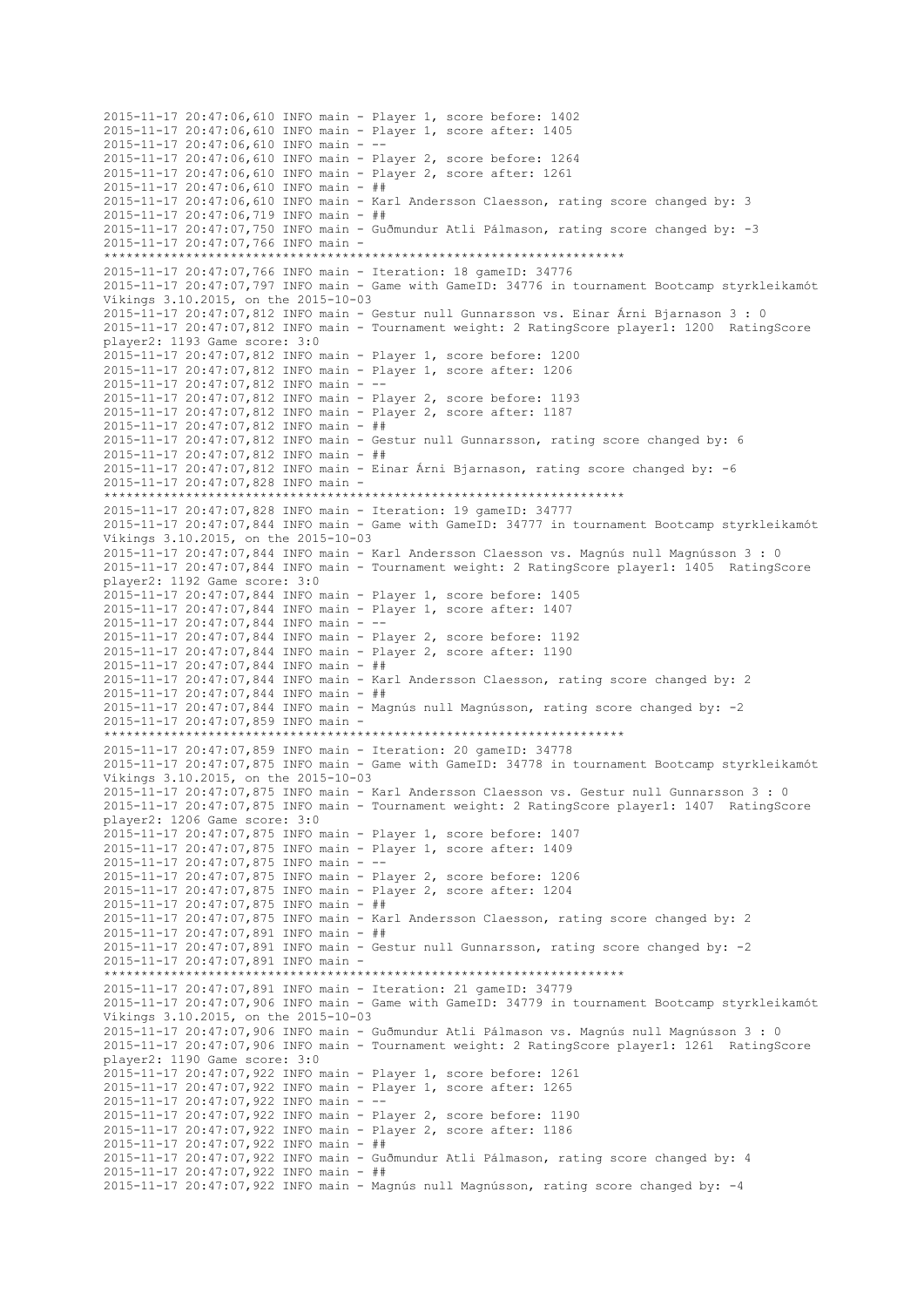2015-11-17 20:47:07,922 INFO main - \*\*\*\*\*\*\*\*\*\*\*\*\*\*\*\*\*\*\*\*\*\*\*\*\*\*\*\*\*\*\*\*\*\*\*\*\*\*\*\*\*\*\*\*\*\*\*\*\*\*\*\*\*\*\*\*\*\*\*\*\*\*\*\*\*\*\*\*\*\* 2015-11-17 20:47:07,922 INFO main - Iteration: 22 gameID: 34780 2015-11-17 20:47:07,937 INFO main - Game with GameID: 34780 in tournament Bootcamp styrkleikamót Víkings 3.10.2015, on the 2015-10-03 2015-11-17 20:47:07,953 INFO main - Gestur null Gunnarsson vs. Magnús null Magnússon 3 : 0 2015-11-17 20:47:07,953 INFO main - Tournament weight: 2 RatingScore player1: 1204 RatingScore player2: 1186 Game score: 3:0 2015-11-17 20:47:07,953 INFO main - Player 1, score before: 1204 2015-11-17 20:47:07,953 INFO main - Player 1, score after: 1210 2015-11-17 20:47:07,953 INFO main - -- 2015-11-17 20:47:07,953 INFO main - Player 2, score before: 1186 2015-11-17 20:47:07,953 INFO main - Player 2, score after: 1180 2015-11-17 20:47:07,953 INFO main - ## 2015-11-17 20:47:07,953 INFO main - Gestur null Gunnarsson, rating score changed by: 6 2015-11-17 20:47:07,953 INFO main - ## 2015-11-17 20:47:07,953 INFO main - Magnús null Magnússon, rating score changed by: -6 2015-11-17 20:47:07,969 INFO main - \*\*\*\*\*\*\*\*\*\*\*\*\*\*\*\*\*\*\*\*\*\*\*\*\*\*\*\*\*\*\*\*\*\*\*\*\*\*\*\*\*\*\*\*\*\*\*\*\*\*\*\*\*\*\*\*\*\*\*\*\*\*\*\*\*\*\*\*\*\* 2015-11-17 20:47:07,969 INFO main - Iteration: 23 gameID: 34781 2015-11-17 20:47:07,984 INFO main - Game with GameID: 34781 in tournament Bootcamp styrkleikamót Víkings 3.10.2015, on the 2015-10-03 2015-11-17 20:47:07,984 INFO main - Guðmundur Atli Pálmason vs. Einar Árni Bjarnason 3 : 0 2015-11-17 20:47:07,984 INFO main - Tournament weight: 2 RatingScore player1: 1265 RatingScore player2: 1187 Game score: 3:0 2015-11-17 20:47:07,984 INFO main - Player 1, score before: 1265 2015-11-17 20:47:07,984 INFO main - Player 1, score after: 1269 2015-11-17 20:47:07,984 INFO main - -- 2015-11-17 20:47:07,984 INFO main - Player 2, score before: 1187 2015-11-17 20:47:07,984 INFO main - Player 2, score after: 1183 2015-11-17 20:47:07,984 INFO main - ## 2015-11-17 20:47:07,984 INFO main - Guðmundur Atli Pálmason, rating score changed by: 4 2015-11-17 20:47:07,984 INFO main - ## 2015-11-17 20:47:07,984 INFO main - Einar Árni Bjarnason, rating score changed by: -4 2015-11-17 20:47:08,000 INFO main - \*\*\*\*\*\*\*\*\*\*\*\*\*\*\*\*\*\*\*\*\*\*\*\*\*\*\*\*\*\*\*\*\*\*\*\*\*\*\*\*\*\*\*\*\*\*\*\*\*\*\*\*\*\*\*\*\*\*\*\*\*\*\*\*\*\*\*\*\*\* 2015-11-17 20:47:08,000 INFO main - Iteration: 24 gameID: 34782 2015-11-17 20:47:08,015 INFO main - Game with GameID: 34782 in tournament Bootcamp styrkleikamót Víkings 3.10.2015, on the 2015-10-03 2015-11-17 20:47:08,015 INFO main - Karl Andersson Claesson vs. Einar Árni Bjarnason 3 : 0 2015-11-17 20:47:08,015 INFO main - Tournament weight: 2 RatingScore player1: 1409 RatingScore player2: 1183 Game score: 3:0 2015-11-17 20:47:08,015 INFO main - Player 1, score before: 1409 2015-11-17 20:47:08,015 INFO main - Player 1, score after: 1411 2015-11-17 20:47:08,015 INFO main - -- 2015-11-17 20:47:08,015 INFO main - Player 2, score before: 1183 2015-11-17 20:47:08,015 INFO main - Player 2, score after: 1181 2015-11-17 20:47:08,015 INFO main - ## 2015-11-17 20:47:08,015 INFO main - Karl Andersson Claesson, rating score changed by: 2 2015-11-17 20:47:08,031 INFO main - ## 2015-11-17 20:47:08,031 INFO main - Einar Árni Bjarnason, rating score changed by: -2 2015-11-17 20:47:08,031 INFO main - \*\*\*\*\*\*\*\*\*\*\*\*\*\*\*\*\*\*\*\*\*\*\*\*\*\*\*\*\*\*\*\*\*\*\*\*\*\*\*\*\*\*\*\*\*\*\*\*\*\*\*\*\*\*\*\*\*\*\*\*\*\*\*\*\*\*\*\*\*\* 2015-11-17 20:47:08,031 INFO main - Iteration: 25 gameID: 34783 2015-11-17 20:47:08,047 INFO main - Game with GameID: 34783 in tournament Bootcamp styrkleikamót Víkings 3.10.2015, on the 2015-10-03 2015-11-17 20:47:08,047 INFO main - Guðmundur Atli Pálmason vs. Gestur null Gunnarsson 3 : 0 2015-11-17 20:47:08,047 INFO main - Tournament weight: 2 RatingScore player1: 1269 RatingScore player2: 1210 Game score: 3:0 2015-11-17 20:47:08,047 INFO main - Player 1, score before: 1269 2015-11-17 20:47:08,047 INFO main - Player 1, score after: 1273 2015-11-17 20:47:08,047 INFO main - -- 2015-11-17 20:47:08,047 INFO main - Player 2, score before: 1210 2015-11-17 20:47:08,047 INFO main - Player 2, score after: 1206 2015-11-17 20:47:08,062 INFO main - ## 2015-11-17 20:47:08,062 INFO main - Guðmundur Atli Pálmason, rating score changed by: 4 2015-11-17 20:47:08,062 INFO main - ## 2015-11-17 20:47:08,062 INFO main - Gestur null Gunnarsson, rating score changed by: -4 2015-11-17 20:47:08,062 INFO main - \*\*\*\*\*\*\*\*\*\*\*\*\*\*\*\*\*\*\*\*\*\*\*\*\*\*\*\*\*\*\*\*\*\*\*\*\*\*\*\*\*\*\*\*\*\*\*\*\*\*\*\*\*\*\*\*\*\*\*\*\*\*\*\*\*\*\*\*\*\* 2015-11-17 20:47:08,062 INFO main - Iteration: 26 gameID: 34785 2015-11-17 20:47:08,094 INFO main - Game with GameID: 34785 in tournament Bootcamp styrkleikamót Víkings 3.10.2015, on the 2015-10-03 2015-11-17 20:47:08,109 INFO main - Karl Jóhann Halldórsson vs. Tómas null Dagsson 3 : 0 2015-11-17 20:47:08,109 INFO main - Tournament weight: 2 RatingScore player1: 1171 RatingScore player2: 1200 Game score: 3:0 2015-11-17 20:47:08,109 INFO main - Player 1, score before: 1171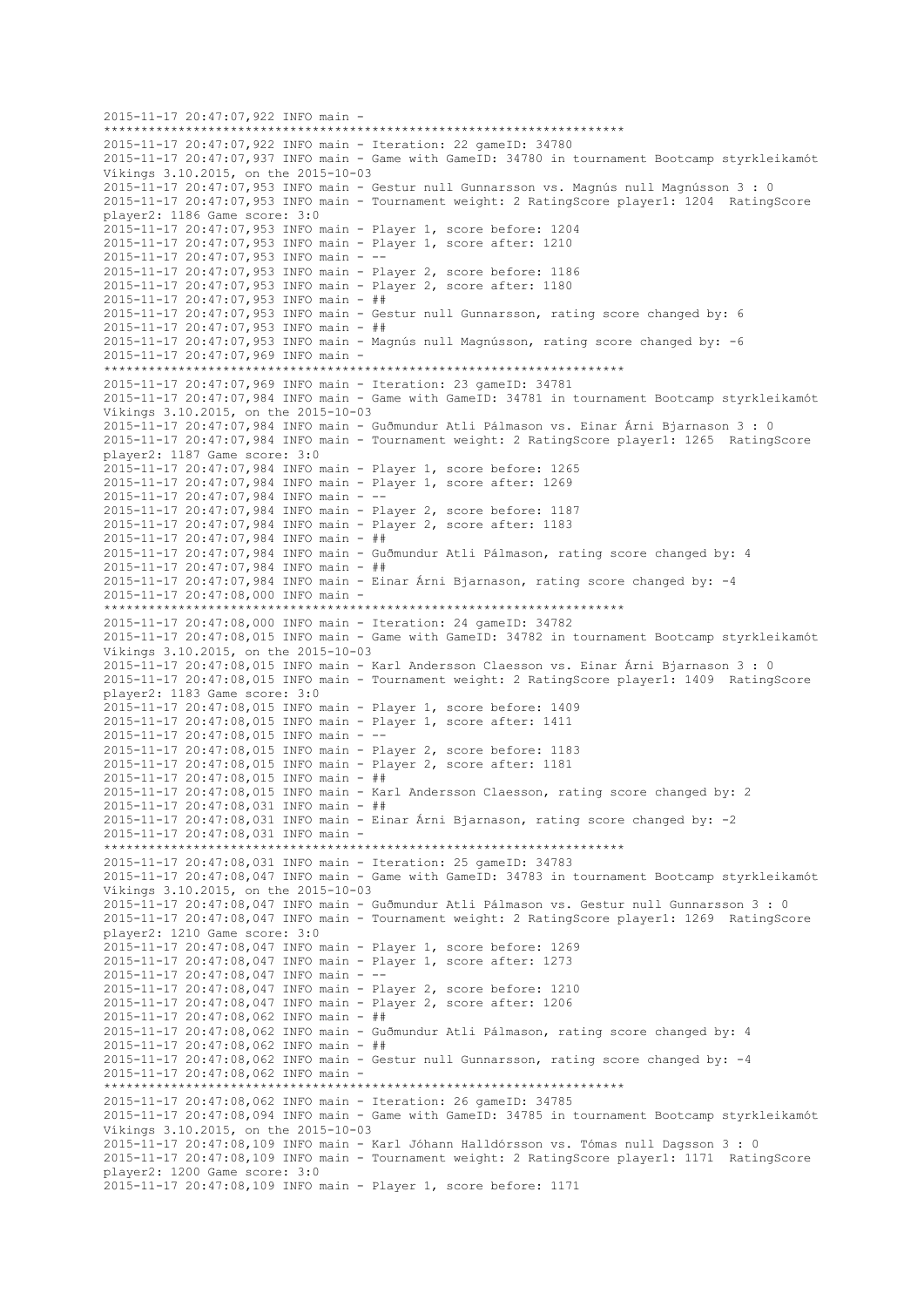2015-11-17 20:47:08,109 INFO main - Player 1, score after: 1181 2015-11-17 20:47:08,109 INFO main -2015-11-17 20:47:08,109 INFO main - Player 2, score before: 1200 2015-11-17 20:47:08,109 INFO main - Player 2, score after: 1190 2015-11-17 20:47:08,109 INFO main - ## 2015-11-17 20:47:08,109 INFO main - Karl Jóhann Halldórsson, rating score changed by: 10 2015-11-17 20:47:08,109 INFO main - ## 2015-11-17 20:47:08,109 INFO main - Tómas null Dagsson, rating score changed by: -10 2015-11-17 20:47:08,125 INFO main - \*\*\*\*\*\*\*\*\*\*\*\*\*\*\*\*\*\*\*\*\*\*\*\*\*\*\*\*\*\*\*\*\*\*\*\*\*\*\*\*\*\*\*\*\*\*\*\*\*\*\*\*\*\*\*\*\*\*\*\*\*\*\*\*\*\*\*\*\*\* 2015-11-17 20:47:08,125 INFO main - Iteration: 27 gameID: 34786 2015-11-17 20:47:08,156 INFO main - Game with GameID: 34786 in tournament Bootcamp styrkleikamót Víkings 3.10.2015, on the 2015-10-03 2015-11-17 20:47:08,156 INFO main - Ingi null Brjánsson vs. Thor null Thors 3 : 0 2015-11-17 20:47:08,156 INFO main - Tournament weight: 2 RatingScore player1: 1351 RatingScore player2: 1175 Game score: 3:0 2015-11-17 20:47:08,156 INFO main - Player 1, score before: 1351 2015-11-17 20:47:08,156 INFO main - Player 1, score after: 1353 2015-11-17 20:47:08,156 INFO main - -- 2015-11-17 20:47:08,156 INFO main - Player 2, score before: 1175 2015-11-17 20:47:08,156 INFO main - Player 2, score after: 1173 2015-11-17 20:47:08,156 INFO main - ## 2015-11-17 20:47:08,156 INFO main - Ingi null Brjánsson, rating score changed by: 2 2015-11-17 20:47:08,156 INFO main - ## 2015-11-17 20:47:08,156 INFO main - Thor null Thors, rating score changed by: -2 2015-11-17 20:47:08,172 INFO main - \*\*\*\*\*\*\*\*\*\*\*\*\*\*\*\*\*\*\*\*\*\*\*\*\*\*\*\*\*\*\*\*\*\*\*\*\*\*\*\*\*\*\*\*\*\*\*\*\*\*\*\*\*\*\*\*\*\*\*\*\*\*\*\*\*\*\*\*\*\* 2015-11-17 20:47:08,172 INFO main - Iteration: 28 gameID: 34787 2015-11-17 20:47:08,203 INFO main - Game with GameID: 34787 in tournament Bootcamp styrkleikamót Víkings 3.10.2015, on the 2015-10-03 2015-11-17 20:47:08,203 INFO main - Kamil null Mocek vs. Karl Jóhann Halldórsson 3 : 0 2015-11-17 20:47:08,203 INFO main - Tournament weight: 2 RatingScore player1: 1139 RatingScore player2: 1181 Game score: 3:0 2015-11-17 20:47:08,203 INFO main - Player 1, score before: 1139 2015-11-17 20:47:08,203 INFO main - Player 1, score after: 1149 2015-11-17 20:47:08,203 INFO main - -- 2015-11-17 20:47:08,203 INFO main - Player 2, score before: 1181 2015-11-17 20:47:08,203 INFO main - Player 2, score after: 1171 2015-11-17 20:47:08,203 INFO main - ## 2015-11-17 20:47:08,203 INFO main - Kamil null Mocek, rating score changed by: 10 2015-11-17 20:47:08,203 INFO main - ## 2015-11-17 20:47:08,203 INFO main - Karl Jóhann Halldórsson, rating score changed by: -10 2015-11-17 20:47:08,219 INFO main - \*\*\*\*\*\*\*\*\*\*\*\*\*\*\*\*\*\*\*\*\*\*\*\*\*\*\*\*\*\*\*\*\*\*\*\*\*\*\*\*\*\*\*\*\*\*\*\*\*\*\*\*\*\*\*\*\*\*\*\*\*\*\*\*\*\*\*\*\*\* 2015-11-17 20:47:08,219 INFO main - Iteration: 29 gameID: 34788 2015-11-17 20:47:08,234 INFO main - Game with GameID: 34788 in tournament Bootcamp styrkleikamót Víkings 3.10.2015, on the 2015-10-03 2015-11-17 20:47:08,234 INFO main - Ingi null Brjánsson vs. Tómas null Dagsson 3 : 0 2015-11-17 20:47:08,234 INFO main - Tournament weight: 2 RatingScore player1: 1353 RatingScore player2: 1190 Game score: 3:0 2015-11-17 20:47:08,234 INFO main - Player 1, score before: 1353 2015-11-17 20:47:08,234 INFO main - Player 1, score after: 1355 2015-11-17 20:47:08,234 INFO main - -- 2015-11-17 20:47:08,234 INFO main - Player 2, score before: 1190 2015-11-17 20:47:08,234 INFO main - Player 2, score after: 1188 2015-11-17 20:47:08,234 INFO main - ## 2015-11-17 20:47:08,234 INFO main - Ingi null Brjánsson, rating score changed by: 2 2015-11-17 20:47:08,250 INFO main - ## 2015-11-17 20:47:08,250 INFO main - Tómas null Dagsson, rating score changed by: -2 2015-11-17 20:47:08,250 INFO main - \*\*\*\*\*\*\*\*\*\*\*\*\*\*\*\*\*\*\*\*\*\*\*\*\*\*\*\*\*\*\*\*\*\*\*\*\*\*\*\*\*\*\*\*\*\*\*\*\*\*\*\*\*\*\*\*\*\*\*\*\*\*\*\*\*\*\*\*\*\* 2015-11-17 20:47:08,250 INFO main - Iteration: 30 gameID: 34789 2015-11-17 20:47:08,265 INFO main - Game with GameID: 34789 in tournament Bootcamp styrkleikamót Víkings 3.10.2015, on the 2015-10-03 2015-11-17 20:47:08,265 INFO main - Ingi null Brjánsson vs. Kamil null Mocek 3 : 0 2015-11-17 20:47:08,265 INFO main - Tournament weight: 2 RatingScore player1: 1355 RatingScore player2: 1149 Game score: 3:0 2015-11-17 20:47:08,265 INFO main - Player 1, score before: 1355 2015-11-17 20:47:08,265 INFO main - Player 1, score after: 1357 2015-11-17 20:47:08,265 INFO main - -- 2015-11-17 20:47:08,265 INFO main - Player 2, score before: 1149 2015-11-17 20:47:08,265 INFO main - Player 2, score after: 1147 2015-11-17 20:47:08,281 INFO main - ## 2015-11-17 20:47:08,281 INFO main - Ingi null Brjánsson, rating score changed by: 2 2015-11-17 20:47:08,281 INFO main - ## 2015-11-17 20:47:08,281 INFO main - Kamil null Mocek, rating score changed by: -2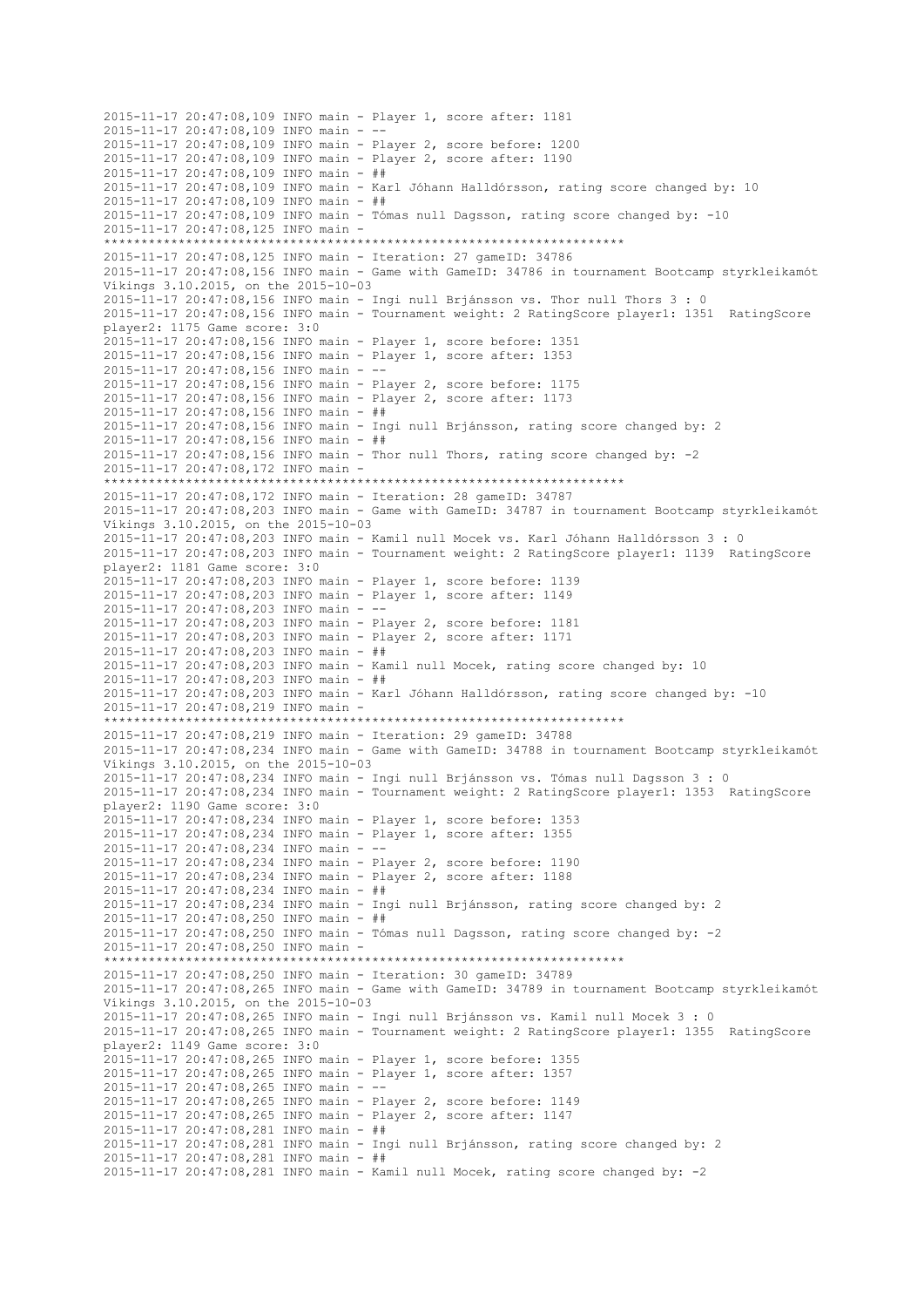```
2015-11-17 20:47:08,281 INFO main -
                         **********************************************************************
2015-11-17 20:47:08,281 INFO main - Iteration: 31 gameID: 34790
2015-11-17 20:47:08,297 INFO main - Game with GameID: 34790 in tournament Bootcamp styrkleikamót 
Víkings 3.10.2015, on the 2015-10-03
2015-11-17 20:47:08,312 INFO main - Thor null Thors vs. Tómas null Dagsson 3 : 0
2015-11-17 20:47:08,312 INFO main - Tournament weight: 2 RatingScore player1: 1173 RatingScore 
player2: 1188 Game score: 3:0
2015-11-17 20:47:08,312 INFO main - Player 1, score before: 1173
2015-11-17 20:47:08,312 INFO main - Player 1, score after: 1181
2015-11-17 20:47:08,312 INFO main - --
2015-11-17 20:47:08,312 INFO main - Player 2, score before: 1188
2015-11-17 20:47:08,312 INFO main - Player 2, score after: 1180
2015-11-17 20:47:08,312 INFO main - ##
2015-11-17 20:47:08,312 INFO main - Thor null Thors, rating score changed by: 8
2015-11-17 20:47:08,312 INFO main - ##
2015-11-17 20:47:08,312 INFO main - Tómas null Dagsson, rating score changed by: -8
2015-11-17 20:47:08,328 INFO main -
     **********************************************************************
2015-11-17 20:47:08,328 INFO main - Iteration: 32 gameID: 34791
2015-11-17 20:47:08,328 INFO main - Game with GameID: 34791 in tournament Bootcamp styrkleikamót 
Víkings 3.10.2015, on the 2015-10-03
2015-11-17 20:47:08,344 INFO main - Kamil null Mocek vs. Tómas null Dagsson 3 : 0
2015-11-17 20:47:08,344 INFO main - Tournament weight: 2 RatingScore player1: 1147 RatingScore 
player2: 1180 Game score: 3:0
2015-11-17 20:47:08,344 INFO main - Player 1, score before: 1147
2015-11-17 20:47:08,344 INFO main - Player 1, score after: 1157
2015-11-17 20:47:08,344 INFO main - --
2015-11-17 20:47:08,344 INFO main - Player 2, score before: 1180
2015-11-17 20:47:08,344 INFO main - Player 2, score after: 1170
2015-11-17 20:47:08,344 INFO main - ##
2015-11-17 20:47:08,344 INFO main - Kamil null Mocek, rating score changed by: 10
2015-11-17 20:47:08,344 INFO main - ##
2015-11-17 20:47:08,344 INFO main - Tómas null Dagsson, rating score changed by: -10
2015-11-17 20:47:08,359 INFO main -
**********************************************************************
2015-11-17 20:47:08,359 INFO main - Iteration: 33 gameID: 34792
2015-11-17 20:47:08,375 INFO main - Game with GameID: 34792 in tournament Bootcamp styrkleikamót 
Víkings 3.10.2015, on the 2015-10-03
2015-11-17 20:47:08,375 INFO main - Karl Jóhann Halldórsson vs. Thor null Thors 3 : 1
2015-11-17 20:47:08,375 INFO main - Tournament weight: 2 RatingScore player1: 1171 RatingScore 
player2: 1181 Game score: 3:1
2015-11-17 20:47:08,375 INFO main - Player 1, score before: 1171
2015-11-17 20:47:08,375 INFO main - Player 1, score after: 1179
2015-11-17 20:47:08,375 INFO main - --
2015-11-17 20:47:08,375 INFO main - Player 2, score before: 1181
2015-11-17 20:47:08,375 INFO main - Player 2, score after: 1173
2015-11-17 20:47:08,390 INFO main - ##
2015-11-17 20:47:08,875 INFO main - Karl Jóhann Halldórsson, rating score changed by: 8
2015-11-17 20:47:08,890 INFO main - ##
2015-11-17 20:47:08,890 INFO main - Thor null Thors, rating score changed by: -82015-11-17 20:47:08,906 INFO main -
                    **********************************************************************
2015-11-17 20:47:08,906 INFO main - Iteration: 34 gameID: 34793
2015-11-17 20:47:08,906 INFO main - Game with GameID: 34793 in tournament Bootcamp styrkleikamót 
Víkings 3.10.2015, on the 2015-10-03
2015-11-17 20:47:08,921 INFO main - Ingi null Brjánsson vs. Karl Jóhann Halldórsson 3 : 0
2015-11-17 20:47:08,921 INFO main - Tournament weight: 2 RatingScore player1: 1357 RatingScore 
player2: 1179 Game score: 3:0
2015-11-17 20:47:08,921 INFO main - Player 1, score before: 1357
2015-11-17 20:47:08,921 INFO main - Player 1, score after: 1359
2015-11-17 20:47:08,921 INFO main - --
2015-11-17 20:47:08,921 INFO main - Player 2, score before: 1179
2015-11-17 20:47:08,921 INFO main - Player 2, score after: 1177
2015-11-17 20:47:08,921 INFO main - ##
2015-11-17 20:47:08,921 INFO main - Ingi null Brjánsson, rating score changed by: 2
2015-11-17 20:47:08,921 INFO main - ##
2015-11-17 20:47:08,921 INFO main - Karl Jóhann Halldórsson, rating score changed by: -2
2015-11-17 20:47:08,937 INFO main -
**********************************************************************
2015-11-17 20:47:08,937 INFO main - Iteration: 35 gameID: 34794
2015-11-17 20:47:08,953 INFO main - Game with GameID: 34794 in tournament Bootcamp styrkleikamót 
Víkings 3.10.2015, on the 2015-10-03
2015-11-17 20:47:08,953 INFO main - Kamil null Mocek vs. Thor null Thors 3 : 0
2015-11-17 20:47:08,953 INFO main - Tournament weight: 2 RatingScore player1: 1157 RatingScore 
player2: 1173 Game score: 3:0
2015-11-17 20:47:08,953 INFO main - Player 1, score before: 1157
```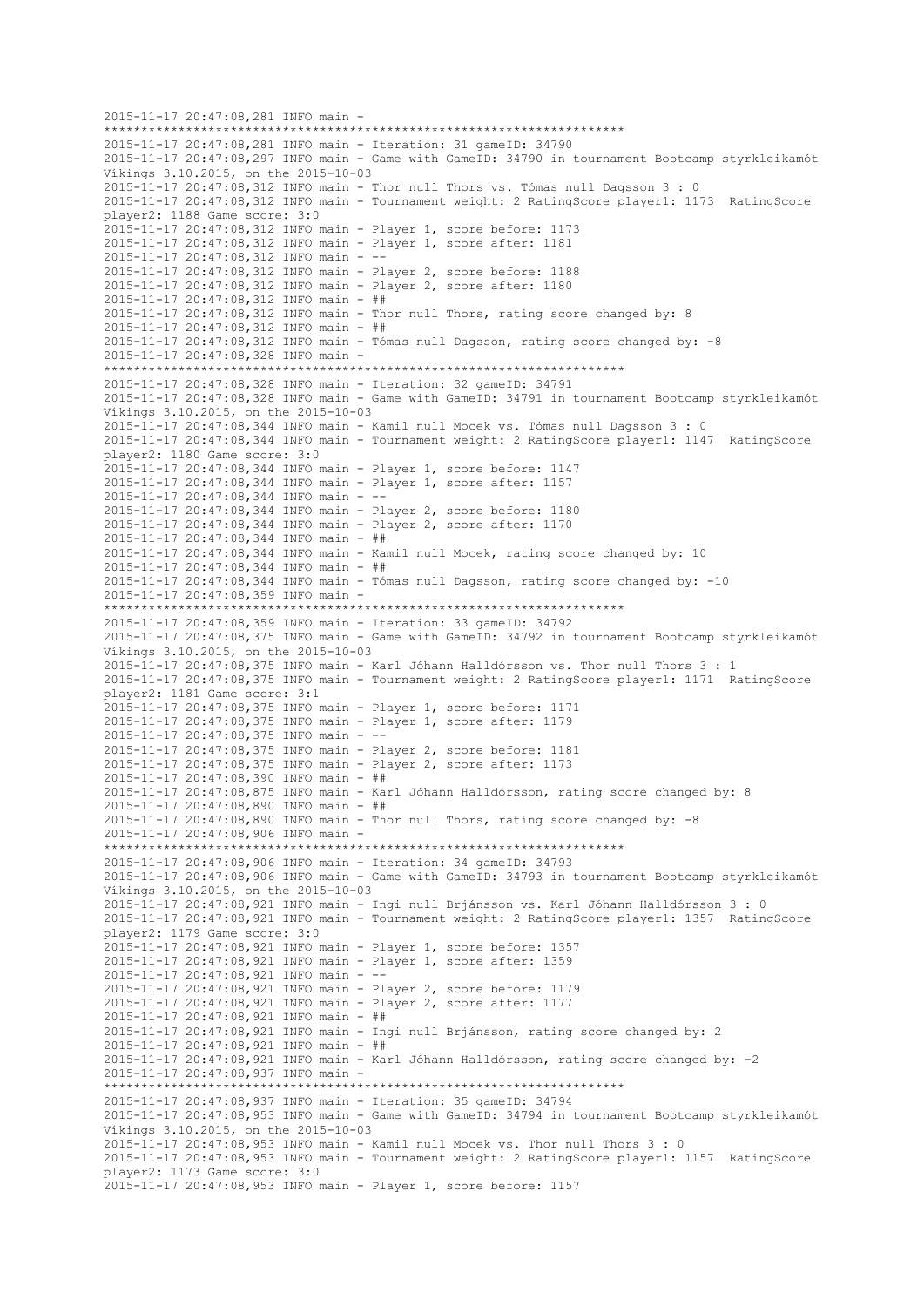2015-11-17 20:47:08,953 INFO main - Player 1, score after: 1165 2015-11-17 20:47:08,953 INFO main -2015-11-17 20:47:08,953 INFO main - Player 2, score before: 1173 2015-11-17 20:47:08,953 INFO main - Player 2, score after: 1165 2015-11-17 20:47:08,953 INFO main - ## 2015-11-17 20:47:08,953 INFO main - Kamil null Mocek, rating score changed by: 8 2015-11-17 20:47:08,953 INFO main - ## 2015-11-17 20:47:08,953 INFO main - Thor null Thors, rating score changed by: -8 2015-11-17 20:47:08,968 INFO main - \*\*\*\*\*\*\*\*\*\*\*\*\*\*\*\*\*\*\*\*\*\*\*\*\*\*\*\*\*\*\*\*\*\*\*\*\*\*\*\*\*\*\*\*\*\*\*\*\*\*\*\*\*\*\*\*\*\*\*\*\*\*\*\*\*\*\*\*\*\* 2015-11-17 20:47:08,968 INFO main - Iteration: 36 gameID: 34796 2015-11-17 20:47:09,000 INFO main - Game with GameID: 34796 in tournament Bootcamp styrkleikamót Víkings 3.10.2015, on the 2015-10-03 2015-11-17 20:47:09,000 INFO main - Steinar null Andrason vs. Benedikt Vilji Magnússon 3 : 0 2015-11-17 20:47:09,000 INFO main - Tournament weight: 2 RatingScore player1: 1250 RatingScore player2: 1154 Game score: 3:0 2015-11-17 20:47:09,000 INFO main - Player 1, score before: 1250 2015-11-17 20:47:09,000 INFO main - Player 1, score after: 1254 2015-11-17 20:47:09,000 INFO main - -- 2015-11-17 20:47:09,000 INFO main - Player 2, score before: 1154 2015-11-17 20:47:09,000 INFO main - Player 2, score after: 1150 2015-11-17 20:47:09,000 INFO main - ## 2015-11-17 20:47:09,000 INFO main - Steinar null Andrason, rating score changed by: 4 2015-11-17 20:47:09,015 INFO main - ## 2015-11-17 20:47:09,015 INFO main - Benedikt Vilji Magnússon, rating score changed by: -4 2015-11-17 20:47:09,015 INFO main - \*\*\*\*\*\*\*\*\*\*\*\*\*\*\*\*\*\*\*\*\*\*\*\*\*\*\*\*\*\*\*\*\*\*\*\*\*\*\*\*\*\*\*\*\*\*\*\*\*\*\*\*\*\*\*\*\*\*\*\*\*\*\*\*\*\*\*\*\*\* 2015-11-17 20:47:09,015 INFO main - Iteration: 37 gameID: 34797 2015-11-17 20:47:09,046 INFO main - Game with GameID: 34797 in tournament Bootcamp styrkleikamót Víkings 3.10.2015, on the 2015-10-03 2015-11-17 20:47:09,046 INFO main - Jóhannes Kári Yngvason vs. Andri Hrafn Þorsteinsson 3 : 0 2015-11-17 20:47:09,046 INFO main - Tournament weight: 2 RatingScore player1: 1332 RatingScore player2: 1174 Game score: 3:0 2015-11-17 20:47:09,046 INFO main - Player 1, score before: 1332 2015-11-17 20:47:09,046 INFO main - Player 1, score after: 1334 2015-11-17 20:47:09,046 INFO main - -- 2015-11-17 20:47:09,046 INFO main - Player 2, score before: 1174 2015-11-17 20:47:09,046 INFO main - Player 2, score after: 1172 2015-11-17 20:47:09,062 INFO main - ## 2015-11-17 20:47:09,062 INFO main - Jóhannes Kári Yngvason, rating score changed by: 2 2015-11-17 20:47:09,062 INFO main - ## 2015-11-17 20:47:09,062 INFO main - Andri Hrafn Þorsteinsson, rating score changed by: -2 2015-11-17 20:47:09,062 INFO main - \*\*\*\*\*\*\*\*\*\*\*\*\*\*\*\*\*\*\*\*\*\*\*\*\*\*\*\*\*\*\*\*\*\*\*\*\*\*\*\*\*\*\*\*\*\*\*\*\*\*\*\*\*\*\*\*\*\*\*\*\*\*\*\*\*\*\*\*\*\* 2015-11-17 20:47:09,062 INFO main - Iteration: 38 gameID: 34798 2015-11-17 20:47:09,078 INFO main - Game with GameID: 34798 in tournament Bootcamp styrkleikamót Víkings 3.10.2015, on the 2015-10-03 2015-11-17 20:47:09,078 INFO main - Jóhannes Kári Yngvason vs. Steinar null Andrason 3 : 0 2015-11-17 20:47:09,078 INFO main - Tournament weight: 2 RatingScore player1: 1334 RatingScore player2: 1254 Game score: 3:0 2015-11-17 20:47:09,078 INFO main - Player 1, score before: 1334 2015-11-17 20:47:09,078 INFO main - Player 1, score after: 1338 2015-11-17 20:47:09,078 INFO main - -- 2015-11-17 20:47:09,078 INFO main - Player 2, score before: 1254 2015-11-17 20:47:09,078 INFO main - Player 2, score after: 1250 2015-11-17 20:47:09,093 INFO main - ## 2015-11-17 20:47:09,093 INFO main - Jóhannes Kári Yngvason, rating score changed by: 4 2015-11-17 20:47:09,093 INFO main - ## 2015-11-17 20:47:09,093 INFO main - Steinar null Andrason, rating score changed by: -4 2015-11-17 20:47:09,093 INFO main - \*\*\*\*\*\*\*\*\*\*\*\*\*\*\*\*\*\*\*\*\*\*\*\*\*\*\*\*\*\*\*\*\*\*\*\*\*\*\*\*\*\*\*\*\*\*\*\*\*\*\*\*\*\*\*\*\*\*\*\*\*\*\*\*\*\*\*\*\*\* 2015-11-17 20:47:09,093 INFO main - Iteration: 39 gameID: 34799 2015-11-17 20:47:09,125 INFO main - Game with GameID: 34799 in tournament Bootcamp styrkleikamót Víkings 3.10.2015, on the 2015-10-03 2015-11-17 20:47:09,125 INFO main - Róbert Már Barkarson vs. Andri Hrafn Þorsteinsson 3 : 0 2015-11-17 20:47:09,125 INFO main - Tournament weight: 2 RatingScore player1: 1312 RatingScore player2: 1172 Game score: 3:0 2015-11-17 20:47:09,125 INFO main - Player 1, score before: 1312 2015-11-17 20:47:09,125 INFO main - Player 1, score after: 1315 2015-11-17 20:47:09,125 INFO main - -- 2015-11-17 20:47:09,125 INFO main - Player 2, score before: 1172 2015-11-17 20:47:09,125 INFO main - Player 2, score after: 1169 2015-11-17 20:47:09,125 INFO main - ## 2015-11-17 20:47:09,125 INFO main - Róbert Már Barkarson, rating score changed by: 3 2015-11-17 20:47:09,140 INFO main - ## 2015-11-17 20:47:09,140 INFO main - Andri Hrafn Þorsteinsson, rating score changed by: -3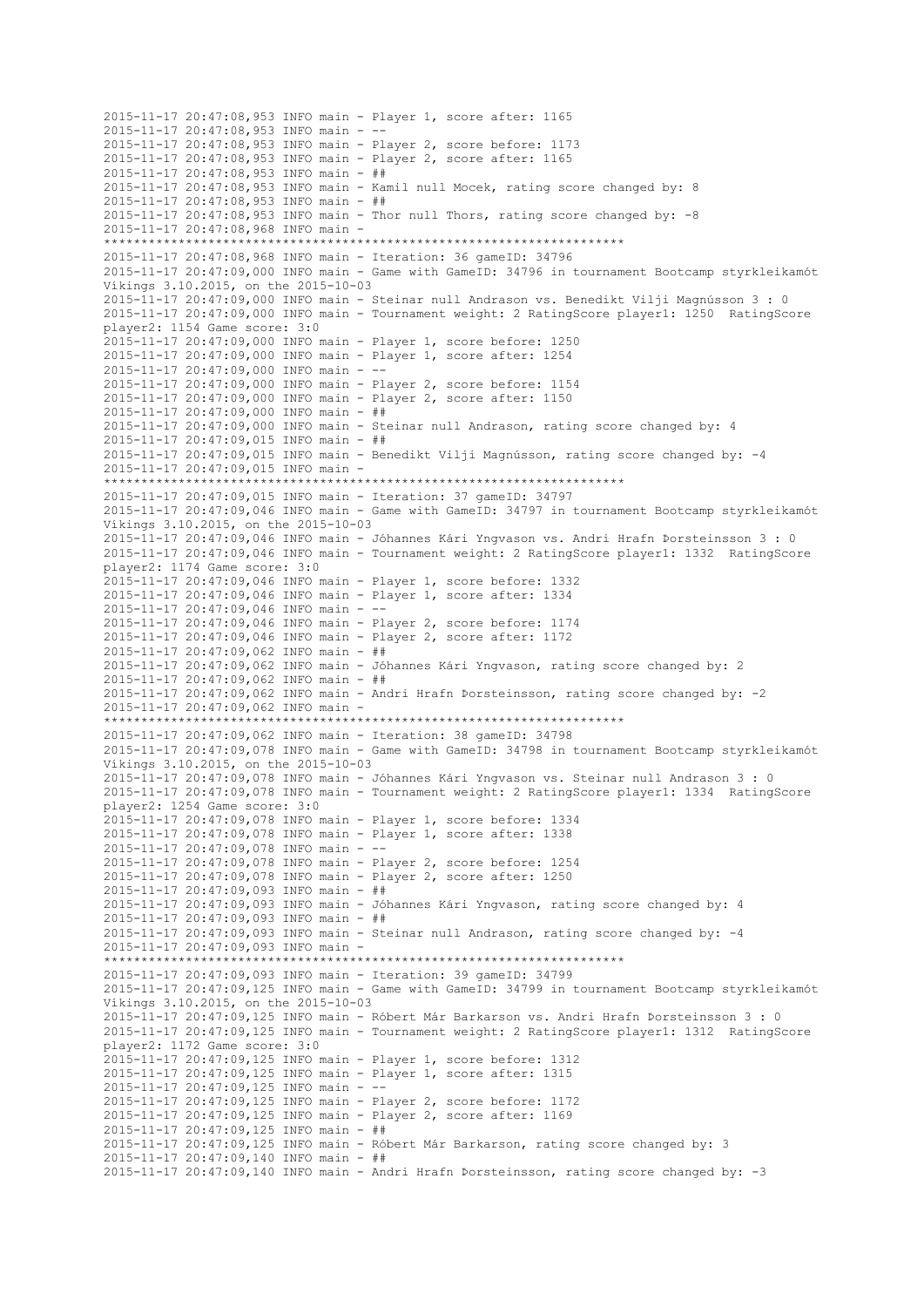```
2015-11-17 20:47:09,140 INFO main -
                         **********************************************************************
2015-11-17 20:47:09,140 INFO main - Iteration: 40 gameID: 34800
2015-11-17 20:47:09,156 INFO main - Game with GameID: 34800 in tournament Bootcamp styrkleikamót 
Víkings 3.10.2015, on the 2015-10-03
2015-11-17 20:47:09,156 INFO main - Jóhannes Kári Yngvason vs. Benedikt Vilji Magnússon 3 : 0
2015-11-17 20:47:09,156 INFO main - Tournament weight: 2 RatingScore player1: 1338 RatingScore 
player2: 1150 Game score: 3:0
2015-11-17 20:47:09,156 INFO main - Player 1, score before: 1338
2015-11-17 20:47:09,156 INFO main - Player 1, score after: 1340
2015-11-17 20:47:09,156 INFO main - --
2015-11-17 20:47:09,156 INFO main - Player 2, score before: 1150
2015-11-17 20:47:09,156 INFO main - Player 2, score after: 1148
2015-11-17 20:47:09,171 INFO main - ##
2015-11-17 20:47:09,171 INFO main - Jóhannes Kári Yngvason, rating score changed by: 2
2015-11-17 20:47:09,171 INFO main - ##
2015-11-17 20:47:09,171 INFO main - Benedikt Vilji Magnússon, rating score changed by: -2
2015-11-17 20:47:09,171 INFO main -
     **********************************************************************
2015-11-17 20:47:09,171 INFO main - Iteration: 41 gameID: 34801
2015-11-17 20:47:09,187 INFO main - Game with GameID: 34801 in tournament Bootcamp styrkleikamót 
Víkings 3.10.2015, on the 2015-10-03
2015-11-17 20:47:09,187 INFO main - Róbert Már Barkarson vs. Steinar null Andrason 3 : 0
2015-11-17 20:47:09,187 INFO main - Tournament weight: 2 RatingScore player1: 1315 RatingScore 
player2: 1250 Game score: 3:0
2015-11-17 20:47:09,187 INFO main - Player 1, score before: 1315
2015-11-17 20:47:09,187 INFO main - Player 1, score after: 1319
2015-11-17 20:47:09,187 INFO main - --
2015-11-17 20:47:09,187 INFO main - Player 2, score before: 1250
2015-11-17 20:47:09,187 INFO main - Player 2, score after: 1246
2015-11-17 20:47:09,203 INFO main - ##
2015-11-17 20:47:09,203 INFO main - Róbert Már Barkarson, rating score changed by: 4
2015-11-17 20:47:09,203 INFO main - ##
2015-11-17 20:47:09,203 INFO main - Steinar null Andrason, rating score changed by: -4
2015-11-17 20:47:09,203 INFO main -
**********************************************************************
2015-11-17 20:47:09,203 INFO main - Iteration: 42 gameID: 34802
2015-11-17 20:47:09,218 INFO main - Game with GameID: 34802 in tournament Bootcamp styrkleikamót 
Víkings 3.10.2015, on the 2015-10-03
2015-11-17 20:47:09,218 INFO main - Róbert Már Barkarson vs. Benedikt Vilji Magnússon 3 : 0
2015-11-17 20:47:09,218 INFO main - Tournament weight: 2 RatingScore player1: 1319 RatingScore 
player2: 1148 Game score: 3:0
2015-11-17 20:47:09,218 INFO main - Player 1, score before: 1319
2015-11-17 20:47:09,218 INFO main - Player 1, score after: 1321
2015-11-17 20:47:09,234 INFO main - --
2015-11-17 20:47:09,234 INFO main - Player 2, score before: 1148
2015-11-17 20:47:09,234 INFO main - Player 2, score after: 1146
2015-11-17 20:47:09,234 INFO main - ##
2015-11-17 20:47:09,234 INFO main - Róbert Már Barkarson, rating score changed by: 2
2015-11-17 20:47:09,234 INFO main - ##
2015-11-17 20:47:09,234 INFO main - Benedikt Vilji Magnússon, rating score changed by: -2
2015-11-17 20:47:09,234 INFO main -
                    **********************************************************************
2015-11-17 20:47:09,234 INFO main - Iteration: 43 gameID: 34803
2015-11-17 20:47:09,265 INFO main - Game with GameID: 34803 in tournament Bootcamp styrkleikamót 
Víkings 3.10.2015, on the 2015-10-03
2015-11-17 20:47:09,265 INFO main - Steinar null Andrason vs. Andri Hrafn Þorsteinsson 3 : 2
2015-11-17 20:47:09,265 INFO main - Tournament weight: 2 RatingScore player1: 1246 RatingScore 
player2: 1169 Game score: 3:2
2015-11-17 20:47:09,265 INFO main - Player 1, score before: 1246
2015-11-17 20:47:09,265 INFO main - Player 1, score after: 1250
2015-11-17 20:47:09,265 INFO main - --
2015-11-17 20:47:09,265 INFO main - Player 2, score before: 1169
2015-11-17 20:47:09,265 INFO main - Player 2, score after: 1165
2015-11-17 20:47:09,265 INFO main - ##
2015-11-17 20:47:09,265 INFO main - Steinar null Andrason, rating score changed by: 4
2015-11-17 20:47:09,281 INFO main - ##
2015-11-17 20:47:09,281 INFO main - Andri Hrafn Þorsteinsson, rating score changed by: -4
2015-11-17 20:47:09,281 INFO main -
 **********************************************************************
2015-11-17 20:47:09,281 INFO main - Iteration: 44 gameID: 34804
2015-11-17 20:47:09,296 INFO main - Game with GameID: 34804 in tournament Bootcamp styrkleikamót 
Víkings 3.10.2015, on the 2015-10-03
2015-11-17 20:47:09,296 INFO main - Róbert Már Barkarson vs. Jóhannes Kári Yngvason 3 : 0
2015-11-17 20:47:09,296 INFO main - Tournament weight: 2 RatingScore player1: 1321 RatingScore 
player2: 1340 Game score: 3:0
2015-11-17 20:47:09,296 INFO main - Player 1, score before: 1321
```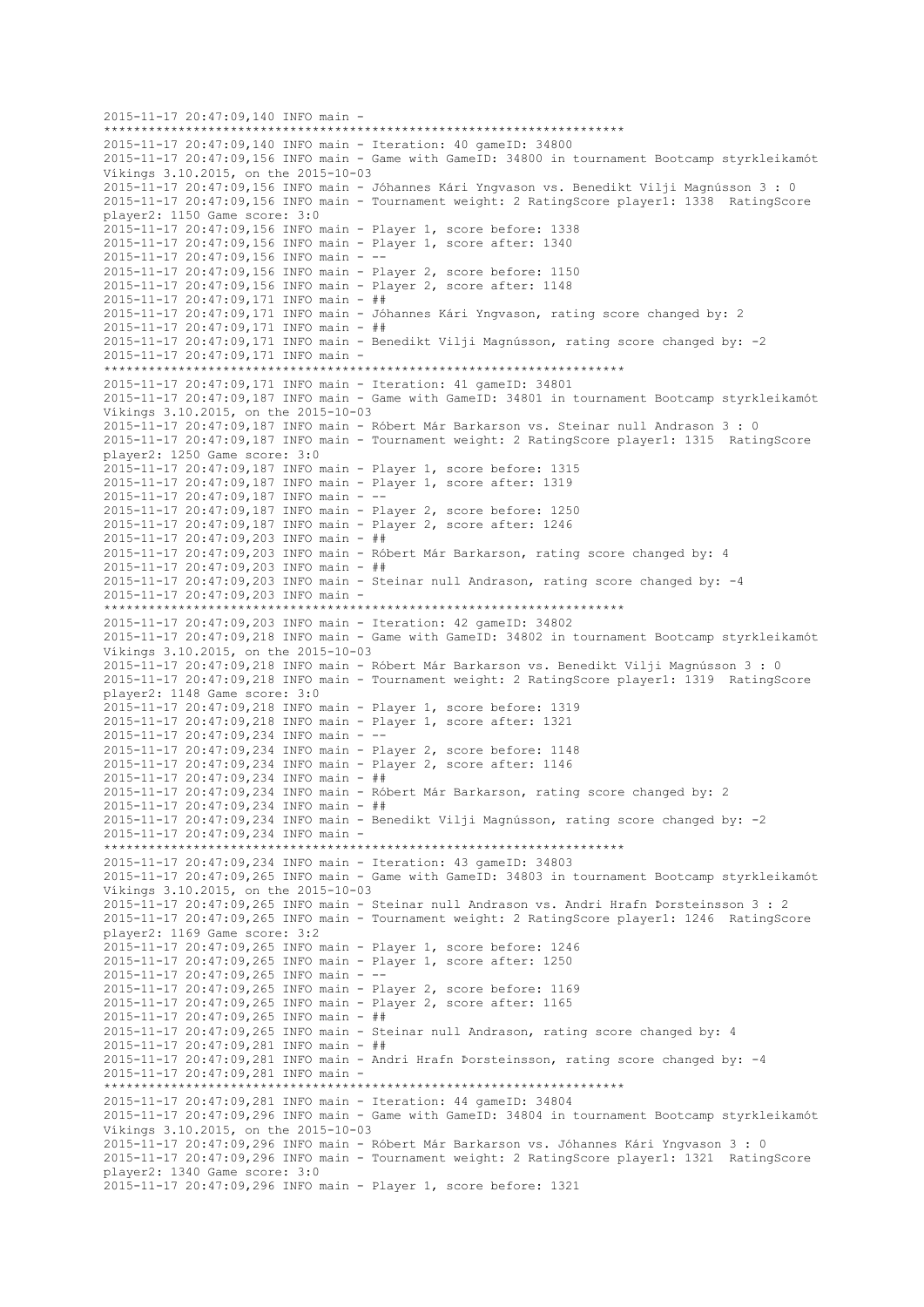2015-11-17 20:47:09,296 INFO main - Player 1, score after: 1329 2015-11-17 20:47:09,296 INFO main -2015-11-17 20:47:09,296 INFO main - Player 2, score before: 1340 2015-11-17 20:47:09,296 INFO main - Player 2, score after: 1332 2015-11-17 20:47:09,296 INFO main - ## 2015-11-17 20:47:09,296 INFO main - Róbert Már Barkarson, rating score changed by: 8 2015-11-17 20:47:09,312 INFO main - ## 2015-11-17 20:47:09,312 INFO main - Jóhannes Kári Yngvason, rating score changed by: -8 2015-11-17 20:47:09,312 INFO main - \*\*\*\*\*\*\*\*\*\*\*\*\*\*\*\*\*\*\*\*\*\*\*\*\*\*\*\*\*\*\*\*\*\*\*\*\*\*\*\*\*\*\*\*\*\*\*\*\*\*\*\*\*\*\*\*\*\*\*\*\*\*\*\*\*\*\*\*\*\* 2015-11-17 20:47:09,312 INFO main - Iteration: 45 gameID: 34805 2015-11-17 20:47:09,328 INFO main - Game with GameID: 34805 in tournament Bootcamp styrkleikamót Víkings 3.10.2015, on the 2015-10-03 2015-11-17 20:47:09,328 INFO main - Andri Hrafn Þorsteinsson vs. Benedikt Vilji Magnússon 3 : 0 2015-11-17 20:47:09,328 INFO main - Tournament weight: 2 RatingScore player1: 1165 RatingScore player2: 1146 Game score: 3:0 2015-11-17 20:47:09,328 INFO main - Player 1, score before: 1165 2015-11-17 20:47:09,328 INFO main - Player 1, score after: 1171 2015-11-17 20:47:09,328 INFO main - -- 2015-11-17 20:47:09,328 INFO main - Player 2, score before: 1146 2015-11-17 20:47:09,328 INFO main - Player 2, score after: 1140 2015-11-17 20:47:09,328 INFO main - ## 2015-11-17 20:47:09,328 INFO main - Andri Hrafn Þorsteinsson, rating score changed by: 6 2015-11-17 20:47:09,343 INFO main - ## 2015-11-17 20:47:09,343 INFO main - Benedikt Vilji Magnússon, rating score changed by: -6 2015-11-17 20:47:09,343 INFO main - \*\*\*\*\*\*\*\*\*\*\*\*\*\*\*\*\*\*\*\*\*\*\*\*\*\*\*\*\*\*\*\*\*\*\*\*\*\*\*\*\*\*\*\*\*\*\*\*\*\*\*\*\*\*\*\*\*\*\*\*\*\*\*\*\*\*\*\*\*\* 2015-11-17 20:47:09,343 INFO main - Iteration: 46 gameID: 34807 2015-11-17 20:47:09,359 INFO main - Game with GameID: 34807 in tournament Bootcamp styrkleikamót Víkings 3.10.2015, on the 2015-10-03 2015-11-17 20:47:09,359 INFO main - Birgir null Ívarsson vs. Guðmundur Atli Pálmason 3 : 0 2015-11-17 20:47:09,359 INFO main - Tournament weight: 2 RatingScore player1: 1480 RatingScore player2: 1273 Game score: 3:0 2015-11-17 20:47:09,359 INFO main - Player 1, score before: 1480 2015-11-17 20:47:09,359 INFO main - Player 1, score after: 1482 2015-11-17 20:47:09,359 INFO main - -- 2015-11-17 20:47:09,359 INFO main - Player 2, score before: 1273 2015-11-17 20:47:09,359 INFO main - Player 2, score after: 1271 2015-11-17 20:47:09,374 INFO main - ## 2015-11-17 20:47:09,374 INFO main - Birgir null Ívarsson, rating score changed by: 2 2015-11-17 20:47:09,374 INFO main - ## 2015-11-17 20:47:09,374 INFO main - Guðmundur Atli Pálmason, rating score changed by: -2 2015-11-17 20:47:09,374 INFO main - \*\*\*\*\*\*\*\*\*\*\*\*\*\*\*\*\*\*\*\*\*\*\*\*\*\*\*\*\*\*\*\*\*\*\*\*\*\*\*\*\*\*\*\*\*\*\*\*\*\*\*\*\*\*\*\*\*\*\*\*\*\*\*\*\*\*\*\*\*\* 2015-11-17 20:47:09,374 INFO main - Iteration: 47 gameID: 34808 2015-11-17 20:47:09,390 INFO main - Game with GameID: 34808 in tournament Bootcamp styrkleikamót Víkings 3.10.2015, on the 2015-10-03 2015-11-17 20:47:09,499 INFO main - Kamil null Mocek vs. Róbert Már Barkarson 0 : 3 2015-11-17 20:47:09,499 INFO main - Tournament weight: 2 RatingScore player1: 1165 RatingScore player2: 1329 Game score: 0:3 2015-11-17 20:47:09,499 INFO main - Player 1, score before: 1165 2015-11-17 20:47:09,499 INFO main - Player 1, score after: 1163 2015-11-17 20:47:09,499 INFO main - -- 2015-11-17 20:47:09,499 INFO main - Player 2, score before: 1329 2015-11-17 20:47:09,499 INFO main - Player 2, score after: 1331 2015-11-17 20:47:09,515 INFO main - ## 2015-11-17 20:47:09,515 INFO main - Kamil null Mocek, rating score changed by: -2 2015-11-17 20:47:09,515 INFO main - ## 2015-11-17 20:47:09,531 INFO main - Róbert Már Barkarson, rating score changed by: 2 2015-11-17 20:47:10,608 INFO main - \*\*\*\*\*\*\*\*\*\*\*\*\*\*\*\*\*\*\*\*\*\*\*\*\*\*\*\*\*\*\*\*\*\*\*\*\*\*\*\*\*\*\*\*\*\*\*\*\*\*\*\*\*\*\*\*\*\*\*\*\*\*\*\*\*\*\*\*\*\* 2015-11-17 20:47:10,608 INFO main - Iteration: 48 gameID: 34809 2015-11-17 20:47:10,765 INFO main - Game with GameID: 34809 in tournament Bootcamp styrkleikamót Víkings 3.10.2015, on the 2015-10-03 2015-11-17 20:47:10,780 INFO main - Ingi null Brjánsson vs. Jóhannes Kári Yngvason 3 : 0 2015-11-17 20:47:10,780 INFO main - Tournament weight: 2 RatingScore player1: 1359 RatingScore player2: 1332 Game score: 3:0 2015-11-17 20:47:10,780 INFO main - Player 1, score before: 1359 2015-11-17 20:47:10,796 INFO main - Player 1, score after: 1364 2015-11-17 20:47:10,796 INFO main - -- 2015-11-17 20:47:10,796 INFO main - Player 2, score before: 1332 2015-11-17 20:47:10,796 INFO main - Player 2, score after: 1327 2015-11-17 20:47:10,811 INFO main - ## 2015-11-17 20:47:10,811 INFO main - Ingi null Brjánsson, rating score changed by: 5 2015-11-17 20:47:10,843 INFO main - ## 2015-11-17 20:47:10,843 INFO main - Jóhannes Kári Yngvason, rating score changed by: -5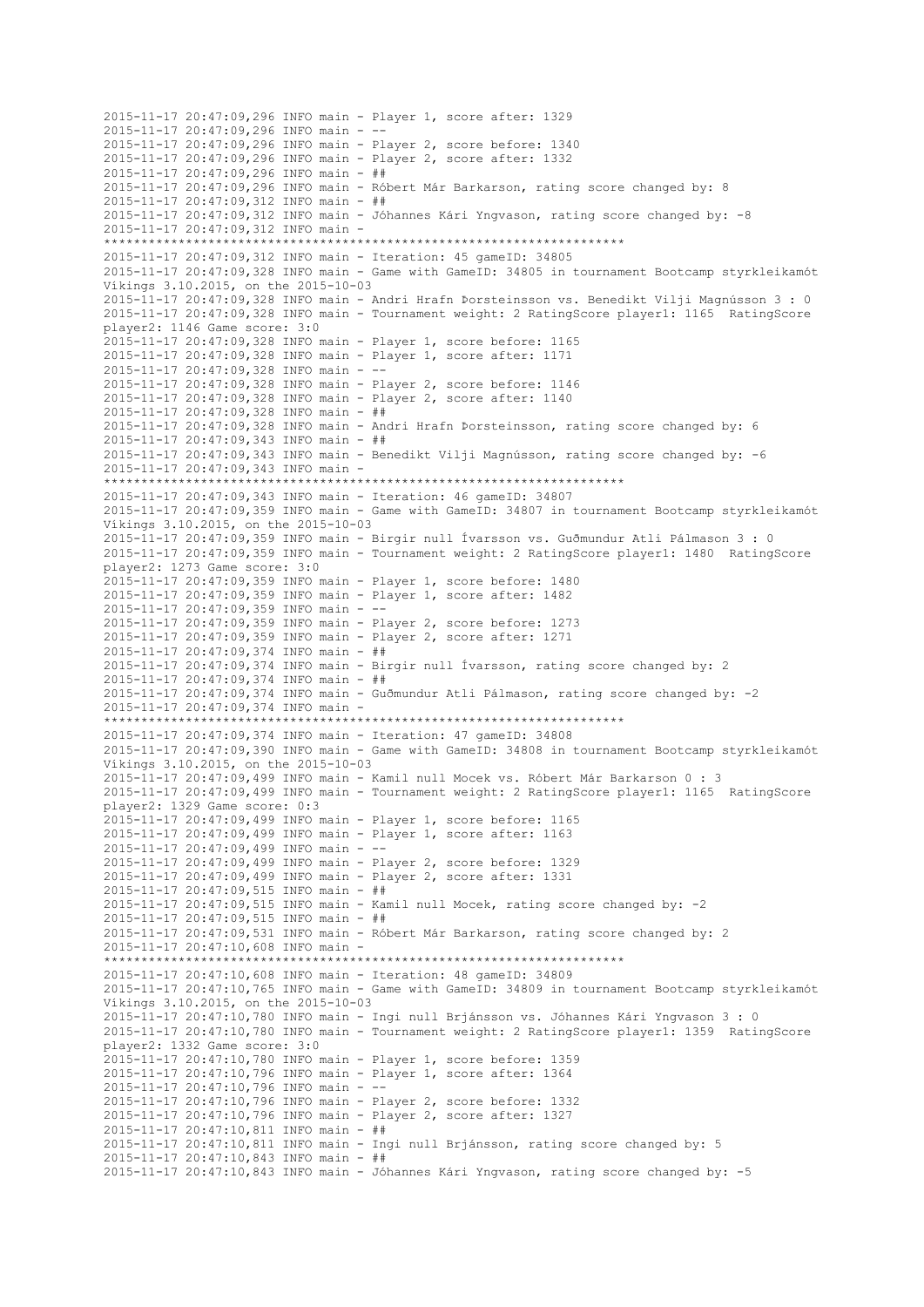```
2015-11-17 20:47:10,858 INFO main -
                        **********************************************************************
2015-11-17 20:47:10,858 INFO main - Iteration: 49 gameID: 34810
2015-11-17 20:47:10,921 INFO main - Game with GameID: 34810 in tournament Bootcamp styrkleikamót 
Víkings 3.10.2015, on the 2015-10-03
2015-11-17 20:47:10,936 INFO main - Óskar null Agnarsson vs. Karl Andersson Claesson 1 : 3
2015-11-17 20:47:10,936 INFO main - Tournament weight: 2 RatingScore player1: 1258 RatingScore 
player2: 1411 Game score: 1:3
2015-11-17 20:47:10,936 INFO main - Player 1, score before: 1258
2015-11-17 20:47:10,936 INFO main - Player 1, score after: 1256
2015-11-17 20:47:10,936 INFO main - --
2015-11-17 20:47:10,936 INFO main - Player 2, score before: 1411
2015-11-17 20:47:10,936 INFO main - Player 2, score after: 1413
2015-11-17 20:47:10,952 INFO main - ##
2015-11-17 20:47:10,952 INFO main - Óskar null Agnarsson, rating score changed by: -2
2015-11-17 20:47:10,952 INFO main - ##
2015-11-17 20:47:10,952 INFO main - Karl Andersson Claesson, rating score changed by: 2
2015-11-17 20:47:10,968 INFO main -
     **********************************************************************
2015-11-17 20:47:10,968 INFO main - Iteration: 50 gameID: 34811
2015-11-17 20:47:11,015 INFO main - Game with GameID: 34811 in tournament Bootcamp styrkleikamót 
Víkings 3.10.2015, on the 2015-10-03
2015-11-17 20:47:11,030 INFO main - Birgir null Ívarsson vs. Róbert Már Barkarson 3 : 1
2015-11-17 20:47:11,030 INFO main - Tournament weight: 2 RatingScore player1: 1482 RatingScore 
player2: 1331 Game score: 3:1
2015-11-17 20:47:11,030 INFO main - Player 1, score before: 1482
2015-11-17 20:47:11,030 INFO main - Player 1, score after: 1484
2015-11-17 20:47:11,030 INFO main - --
2015-11-17 20:47:11,030 INFO main - Player 2, score before: 1331
2015-11-17 20:47:11,030 INFO main - Player 2, score after: 1329
2015-11-17 20:47:11,046 INFO main - ##
2015-11-17 20:47:11,046 INFO main - Birgir null Ívarsson, rating score changed by: 2
2015-11-17 20:47:11,046 INFO main - ##
2015-11-17 20:47:11,046 INFO main - Róbert Már Barkarson, rating score changed by: -2
2015-11-17 20:47:11,061 INFO main -
**********************************************************************
2015-11-17 20:47:11,077 INFO main - Iteration: 51 gameID: 34812
2015-11-17 20:47:11,108 INFO main - Game with GameID: 34812 in tournament Bootcamp styrkleikamót 
Víkings 3.10.2015, on the 2015-10-03
2015-11-17 20:47:11,124 INFO main - Ingi null Brjánsson vs. Karl Andersson Claesson 1 : 3
2015-11-17 20:47:11,124 INFO main - Tournament weight: 2 RatingScore player1: 1364 RatingScore 
player2: 1413 Game score: 1:3
2015-11-17 20:47:11,124 INFO main - Player 1, score before: 1364
2015-11-17 20:47:11,124 INFO main - Player 1, score after: 1359
2015-11-17 20:47:11,124 INFO main - --
2015-11-17 20:47:11,124 INFO main - Player 2, score before: 1413
2015-11-17 20:47:11,124 INFO main - Player 2, score after: 1418
2015-11-17 20:47:11,140 INFO main - ##
2015-11-17 20:47:11,140 INFO main - Ingi null Brjánsson, rating score changed by: -5
2015-11-17 20:47:11,155 INFO main - ##
2015-11-17 20:47:11,155 INFO main - Karl Andersson Claesson, rating score changed by: 5
2015-11-17 20:47:11,171 INFO main -
                    **********************************************************************
2015-11-17 20:47:11,171 INFO main - Iteration: 52 gameID: 34813
2015-11-17 20:47:11,202 INFO main - Game with GameID: 34813 in tournament Bootcamp styrkleikamót 
Víkings 3.10.2015, on the 2015-10-03
2015-11-17 20:47:11,218 INFO main - Birgir null Ívarsson vs. Karl Andersson Claesson 3 : 1
2015-11-17 20:47:11,264 INFO main - Tournament weight: 2 RatingScore player1: 1484 RatingScore 
player2: 1418 Game score: 3:1
2015-11-17 20:47:11,264 INFO main - Player 1, score before: 1484
2015-11-17 20:47:11,264 INFO main - Player 1, score after: 1488
2015-11-17 20:47:11,280 INFO main - --
2015-11-17 20:47:11,280 INFO main - Player 2, score before: 1418
2015-11-17 20:47:11,280 INFO main - Player 2, score after: 1414
2015-11-17 20:47:11,280 INFO main - ##
2015-11-17 20:47:11,280 INFO main - Birgir null Ívarsson, rating score changed by: 4
2015-11-17 20:47:11,280 INFO main - ##
2015-11-17 20:47:11,280 INFO main - Karl Andersson Claesson, rating score changed by: -4
2015-11-17 20:47:11,296 INFO main -
**********************************************************************
2015-11-17 20:47:11,296 INFO main - Iteration: 53 gameID: 34815
2015-11-17 20:47:11,311 INFO main - Game with GameID: 34815 in tournament Bootcamp styrkleikamót 
Víkings 3.10.2015, on the 2015-10-03
2015-11-17 20:47:11,327 INFO main - Stella Karen Kristjánsdóttir vs. Hrafnhildur Ásta 
Þorvaldsdóttir 3 : 0
2015-11-17 20:47:11,327 INFO main - Tournament weight: 2 RatingScore player1: 1277 RatingScore 
player2: 1192 Game score: 3:0
```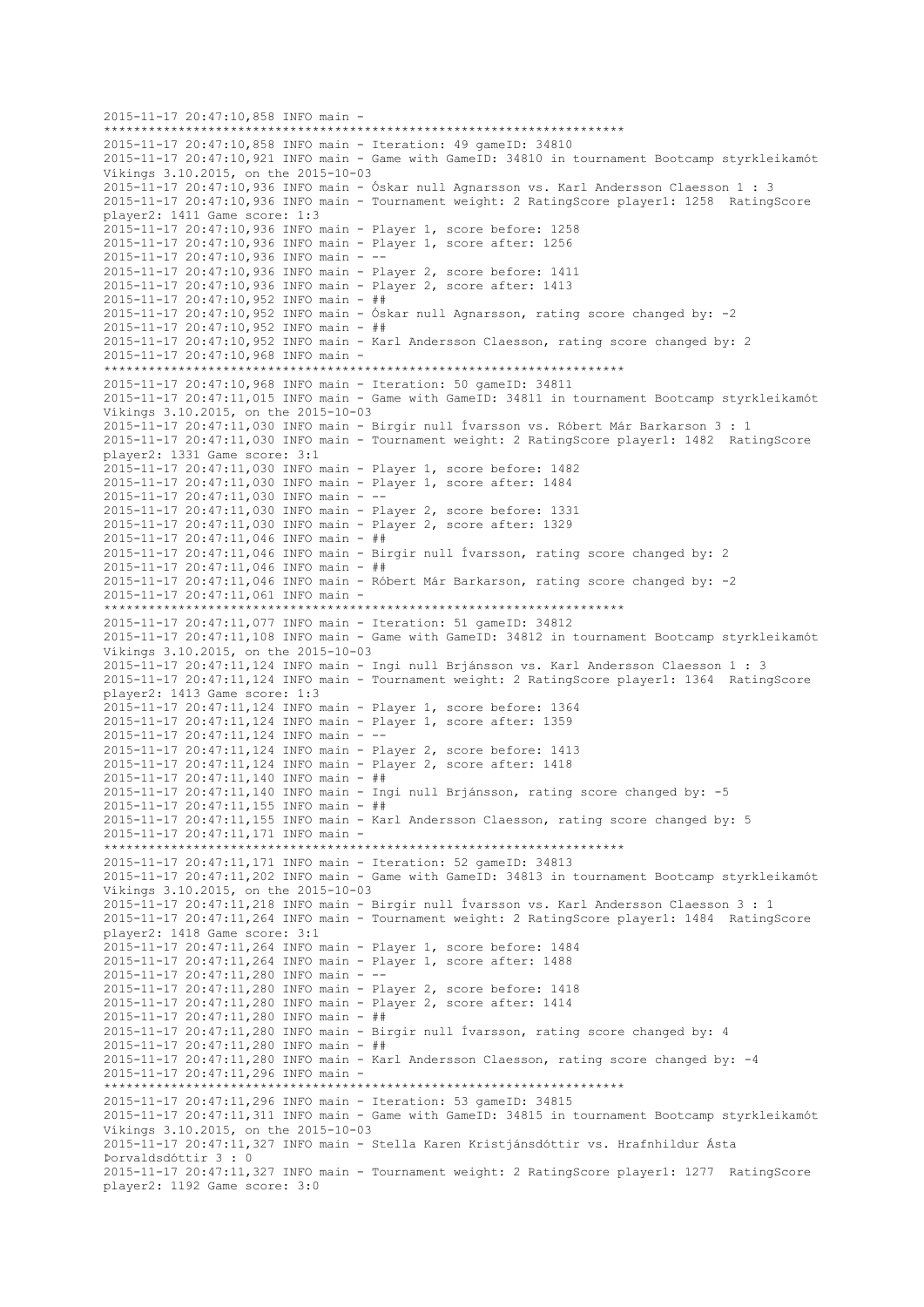2015-11-17 20:47:11,327 INFO main - Player 1, score before: 1277 2015-11-17 20:47:11,327 INFO main - Player 1, score after: 1281 2015-11-17 20:47:11,327 INFO main - -- 2015-11-17 20:47:11,327 INFO main - Player 2, score before: 1192 2015-11-17 20:47:11,327 INFO main - Player 2, score after: 1188 2015-11-17 20:47:11,389 INFO main - ## 2015-11-17 20:47:11,389 INFO main - Stella Karen Kristjánsdóttir, rating score changed by: 4 2015-11-17 20:47:11,389 INFO main - ## 2015-11-17 20:47:11,389 INFO main - Hrafnhildur Ásta Þorvaldsdóttir, rating score changed by: -4 2015-11-17 20:47:11,405 INFO main - \*\*\*\*\*\*\*\*\*\*\*\*\*\*\*\*\*\*\*\*\*\*\*\*\*\*\*\*\*\*\*\*\*\*\*\*\*\*\*\*\*\*\*\*\*\*\*\*\*\*\*\*\*\*\*\*\*\*\*\*\*\*\*\*\*\*\*\*\*\* 2015-11-17 20:47:11,421 INFO main - Iteration: 54 gameID: 34816 2015-11-17 20:47:11,436 INFO main - Game with GameID: 34816 in tournament Bootcamp styrkleikamót Víkings 3.10.2015, on the 2015-10-03 2015-11-17 20:47:11,452 INFO main - Þórunn Ásta Árnadóttir vs. Þuríður Þöll Bjarnadóttir 3 : 0 2015-11-17 20:47:11,452 INFO main - Tournament weight: 2 RatingScore player1: 1236 RatingScore player2: 1165 Game score: 3:0 2015-11-17 20:47:11,452 INFO main - Player 1, score before: 1236 2015-11-17 20:47:11,452 INFO main - Player 1, score after: 1240 2015-11-17 20:47:11,452 INFO main - -- 2015-11-17 20:47:11,452 INFO main - Player 2, score before: 1165 2015-11-17 20:47:11,452 INFO main - Player 2, score after: 1161 2015-11-17 20:47:11,452 INFO main - ## 2015-11-17 20:47:11,452 INFO main - Þórunn Ásta Árnadóttir, rating score changed by: 4 2015-11-17 20:47:11,452 INFO main - ## 2015-11-17 20:47:11,452 INFO main - Þuríður Þöll Bjarnadóttir, rating score changed by: -4 2015-11-17 20:47:11,468 INFO main - \*\*\*\*\*\*\*\*\*\*\*\*\*\*\*\*\*\*\*\*\*\*\*\*\*\*\*\*\*\*\*\*\*\*\*\*\*\*\*\*\*\*\*\*\*\*\*\*\*\*\*\*\*\*\*\*\*\*\*\*\*\*\*\*\*\*\*\*\*\* 2015-11-17 20:47:11,468 INFO main - Iteration: 55 gameID: 34817 2015-11-17 20:47:11,483 INFO main - Game with GameID: 34817 in tournament Bootcamp styrkleikamót Víkings 3.10.2015, on the 2015-10-03 2015-11-17 20:47:11,483 INFO main - Þórunn Ásta Árnadóttir vs. Hrafnhildur Ásta Þorvaldsdóttir 3 : 1 2015-11-17 20:47:11,483 INFO main - Tournament weight: 2 RatingScore player1: 1240 RatingScore player2: 1188 Game score: 3:1 2015-11-17 20:47:11,483 INFO main - Player 1, score before: 1240 2015-11-17 20:47:11,483 INFO main - Player 1, score after: 1244 2015-11-17 20:47:11,483 INFO main - -- 2015-11-17 20:47:11,483 INFO main - Player 2, score before: 1188 2015-11-17 20:47:11,483 INFO main - Player 2, score after: 1184 2015-11-17 20:47:11,483 INFO main - ## 2015-11-17 20:47:11,483 INFO main - Þórunn Ásta Árnadóttir, rating score changed by: 4 2015-11-17 20:47:11,499 INFO main - ## 2015-11-17 20:47:11,499 INFO main - Hrafnhildur Ásta Þorvaldsdóttir, rating score changed by: -4 2015-11-17 20:47:11,499 INFO main - \*\*\*\*\*\*\*\*\*\*\*\*\*\*\*\*\*\*\*\*\*\*\*\*\*\*\*\*\*\*\*\*\*\*\*\*\*\*\*\*\*\*\*\*\*\*\*\*\*\*\*\*\*\*\*\*\*\*\*\*\*\*\*\*\*\*\*\*\*\* 2015-11-17 20:47:11,499 INFO main - Iteration: 56 gameID: 34818 2015-11-17 20:47:11,514 INFO main - Game with GameID: 34818 in tournament Bootcamp styrkleikamót Víkings 3.10.2015, on the 2015-10-03 2015-11-17 20:47:11,530 INFO main - Karitas null Ármannsdóttir vs. Þuríður Þöll Bjarnadóttir 3 : 0 2015-11-17 20:47:11,530 INFO main - Tournament weight: 2 RatingScore player1: 1265 RatingScore player2: 1161 Game score: 3:0 2015-11-17 20:47:11,530 INFO main - Player 1, score before: 1265 2015-11-17 20:47:11,530 INFO main - Player 1, score after: 1268 2015-11-17 20:47:11,530 INFO main - -- 2015-11-17 20:47:11,530 INFO main - Player 2, score before: 1161 2015-11-17 20:47:11,530 INFO main - Player 2, score after: 1158 2015-11-17 20:47:11,530 INFO main - ## 2015-11-17 20:47:11,530 INFO main - Karitas null Ármannsdóttir, rating score changed by: 3 2015-11-17 20:47:11,530 INFO main - ## 2015-11-17 20:47:11,530 INFO main - Þuríður Þöll Bjarnadóttir, rating score changed by: -3 2015-11-17 20:47:11,546 INFO main - \*\*\*\*\*\*\*\*\*\*\*\*\*\*\*\*\*\*\*\*\*\*\*\*\*\*\*\*\*\*\*\*\*\*\*\*\*\*\*\*\*\*\*\*\*\*\*\*\*\*\*\*\*\*\*\*\*\*\*\*\*\*\*\*\*\*\*\*\*\* 2015-11-17 20:47:11,546 INFO main - Iteration: 57 gameID: 34819 2015-11-17 20:47:11,561 INFO main - Game with GameID: 34819 in tournament Bootcamp styrkleikamót Víkings 3.10.2015, on the 2015-10-03 2015-11-17 20:47:11,561 INFO main - Þórunn Ásta Árnadóttir vs. Stella Karen Kristjánsdóttir 3 : 2 2015-11-17 20:47:11,561 INFO main - Tournament weight: 2 RatingScore player1: 1244 RatingScore player2: 1281 Game score: 3:2 2015-11-17 20:47:11,561 INFO main - Player 1, score before: 1244 2015-11-17 20:47:11,561 INFO main - Player 1, score after: 1254 2015-11-17 20:47:11,561 INFO main - -- 2015-11-17 20:47:11,561 INFO main - Player 2, score before: 1281 2015-11-17 20:47:11,561 INFO main - Player 2, score after: 1271 2015-11-17 20:47:11,561 INFO main - ##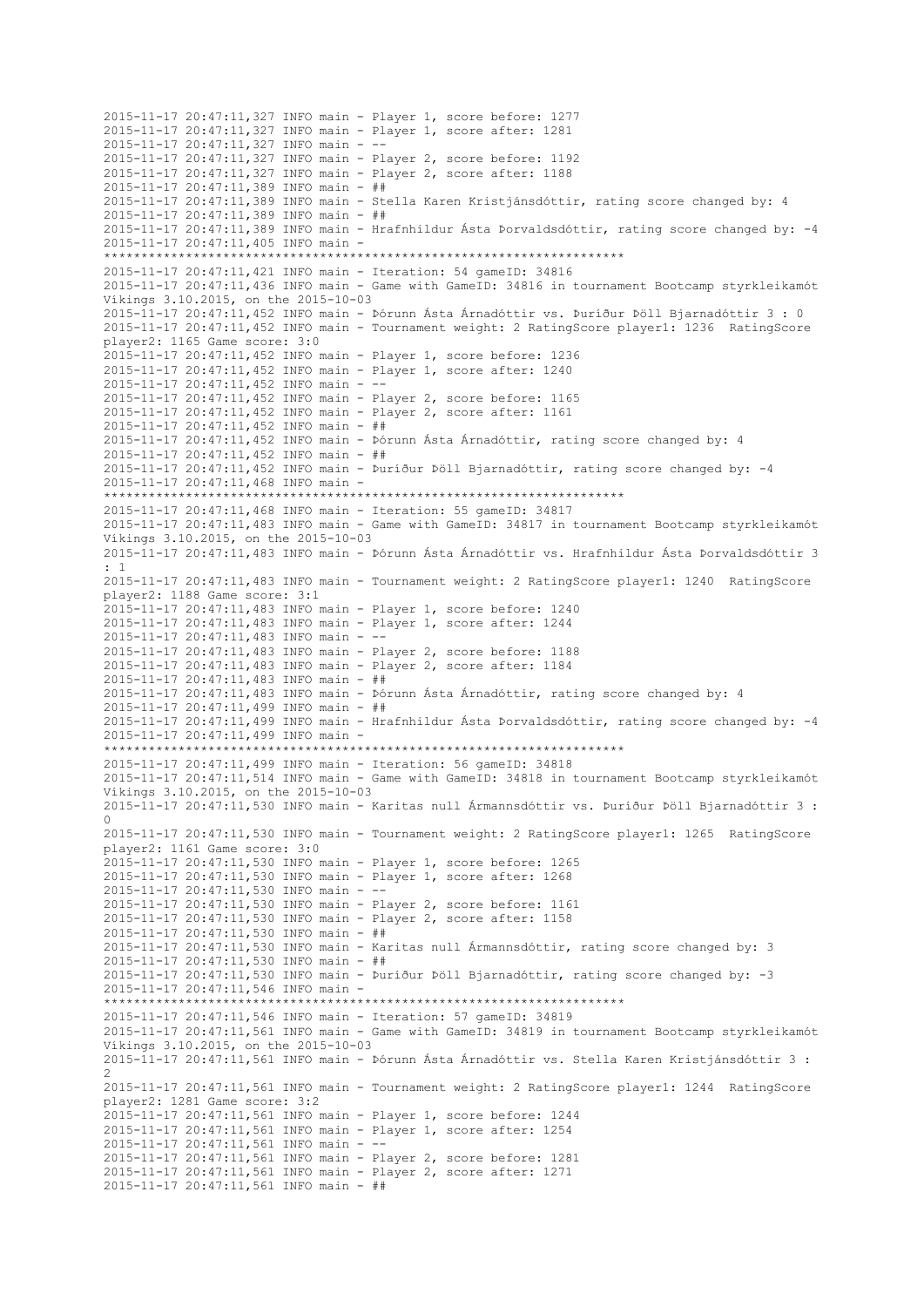2015-11-17 20:47:11,561 INFO main - Þórunn Ásta Árnadóttir, rating score changed by: 10 2015-11-17 20:47:11,577 INFO main - ## 2015-11-17 20:47:11,577 INFO main - Stella Karen Kristjánsdóttir, rating score changed by: -10 2015-11-17 20:47:11,577 INFO main - \*\*\*\*\*\*\*\*\*\*\*\*\*\*\*\*\*\*\*\*\*\*\*\*\*\*\*\*\*\*\*\*\*\*\*\*\*\*\*\*\*\*\*\*\*\*\*\*\*\*\*\*\*\*\*\*\*\*\*\*\*\*\*\*\*\*\*\*\*\* 2015-11-17 20:47:11,577 INFO main - Iteration: 58 gameID: 34820 2015-11-17 20:47:11,592 INFO main - Game with GameID: 34820 in tournament Bootcamp styrkleikamót Víkings 3.10.2015, on the 2015-10-03 2015-11-17 20:47:11,592 INFO main - Karitas null Ármannsdóttir vs. Hrafnhildur Ásta Þorvaldsdóttir 3 : 2 2015-11-17 20:47:11,592 INFO main - Tournament weight: 2 RatingScore player1: 1268 RatingScore player2: 1184 Game score: 3:2 2015-11-17 20:47:11,592 INFO main - Player 1, score before: 1268 2015-11-17 20:47:11,592 INFO main - Player 1, score after: 1272 2015-11-17 20:47:11,592 INFO main - -- 2015-11-17 20:47:11,592 INFO main - Player 2, score before: 1184 2015-11-17 20:47:11,592 INFO main - Player 2, score after: 1180 2015-11-17 20:47:11,592 INFO main - ## 2015-11-17 20:47:11,592 INFO main - Karitas null Ármannsdóttir, rating score changed by: 4 2015-11-17 20:47:11,608 INFO main - ## 2015-11-17 20:47:11,608 INFO main - Hrafnhildur Ásta Þorvaldsdóttir, rating score changed by: -4 2015-11-17 20:47:11,608 INFO main - \*\*\*\*\*\*\*\*\*\*\*\*\*\*\*\*\*\*\*\*\*\*\*\*\*\*\*\*\*\*\*\*\*\*\*\*\*\*\*\*\*\*\*\*\*\*\*\*\*\*\*\*\*\*\*\*\*\*\*\*\*\*\*\*\*\*\*\*\*\* 2015-11-17 20:47:11,608 INFO main - Iteration: 59 gameID: 34821 2015-11-17 20:47:11,624 INFO main - Game with GameID: 34821 in tournament Bootcamp styrkleikamót Víkings 3.10.2015, on the 2015-10-03 2015-11-17 20:47:11,624 INFO main - Karitas null Ármannsdóttir vs. Stella Karen Kristjánsdóttir 3 : 1 2015-11-17 20:47:11,624 INFO main - Tournament weight: 2 RatingScore player1: 1272 RatingScore player2: 1271 Game score: 3:1 2015-11-17 20:47:11,624 INFO main - Player 1, score before: 1272 2015-11-17 20:47:11,624 INFO main - Player 1, score after: 1278 2015-11-17 20:47:11,624 INFO main - -- 2015-11-17 20:47:11,624 INFO main - Player 2, score before: 1271 2015-11-17 20:47:11,624 INFO main - Player 2, score after: 1265 2015-11-17 20:47:11,639 INFO main - ## 2015-11-17 20:47:11,639 INFO main - Karitas null Ármannsdóttir, rating score changed by: 6 2015-11-17 20:47:11,639 INFO main - ## 2015-11-17 20:47:11,639 INFO main - Stella Karen Kristjánsdóttir, rating score changed by: -6 2015-11-17 20:47:11,639 INFO main - \*\*\*\*\*\*\*\*\*\*\*\*\*\*\*\*\*\*\*\*\*\*\*\*\*\*\*\*\*\*\*\*\*\*\*\*\*\*\*\*\*\*\*\*\*\*\*\*\*\*\*\*\*\*\*\*\*\*\*\*\*\*\*\*\*\*\*\*\*\* 2015-11-17 20:47:11,639 INFO main - Iteration: 60 gameID: 34822 2015-11-17 20:47:11,655 INFO main - Game with GameID: 34822 in tournament Bootcamp styrkleikamót Víkings 3.10.2015, on the 2015-10-03 2015-11-17 20:47:11,671 INFO main - Hrafnhildur Ásta Þorvaldsdóttir vs. Þuríður Þöll Bjarnadóttir 3 : 0 2015-11-17 20:47:11,671 INFO main - Tournament weight: 2 RatingScore player1: 1180 RatingScore player2: 1158 Game score: 3:0 2015-11-17 20:47:11,671 INFO main - Player 1, score before: 1180 2015-11-17 20:47:11,671 INFO main - Player 1, score after: 1186 2015-11-17 20:47:11,671 INFO main - -- 2015-11-17 20:47:11,671 INFO main - Player 2, score before: 1158 2015-11-17 20:47:11,671 INFO main - Player 2, score after: 1152 2015-11-17 20:47:11,671 INFO main - ## 2015-11-17 20:47:11,671 INFO main - Hrafnhildur Ásta Þorvaldsdóttir, rating score changed by: 6 2015-11-17 20:47:11,671 INFO main - ## 2015-11-17 20:47:11,671 INFO main - Þuríður Þöll Bjarnadóttir, rating score changed by: -6 2015-11-17 20:47:11,671 INFO main - \*\*\*\*\*\*\*\*\*\*\*\*\*\*\*\*\*\*\*\*\*\*\*\*\*\*\*\*\*\*\*\*\*\*\*\*\*\*\*\*\*\*\*\*\*\*\*\*\*\*\*\*\*\*\*\*\*\*\*\*\*\*\*\*\*\*\*\*\*\* 2015-11-17 20:47:11,686 INFO main - Iteration: 61 gameID: 34823 2015-11-17 20:47:11,686 INFO main - Game with GameID: 34823 in tournament Bootcamp styrkleikamót Víkings 3.10.2015, on the 2015-10-03 2015-11-17 20:47:11,702 INFO main - Karitas null Ármannsdóttir vs. Þórunn Ásta Árnadóttir 3 : 1 2015-11-17 20:47:11,702 INFO main - Tournament weight: 2 RatingScore player1: 1278 RatingScore player2: 1254 Game score: 3:1 2015-11-17 20:47:11,702 INFO main - Player 1, score before: 1278 2015-11-17 20:47:11,702 INFO main - Player 1, score after: 1284 2015-11-17 20:47:11,702 INFO main - -- 2015-11-17 20:47:11,702 INFO main - Player 2, score before: 1254 2015-11-17 20:47:11,702 INFO main - Player 2, score after: 1248 2015-11-17 20:47:11,702 INFO main - ## 2015-11-17 20:47:11,702 INFO main - Karitas null Ármannsdóttir, rating score changed by: 6 2015-11-17 20:47:11,702 INFO main - ## 2015-11-17 20:47:11,702 INFO main - Þórunn Ásta Árnadóttir, rating score changed by: -6 2015-11-17 20:47:11,717 INFO main - \*\*\*\*\*\*\*\*\*\*\*\*\*\*\*\*\*\*\*\*\*\*\*\*\*\*\*\*\*\*\*\*\*\*\*\*\*\*\*\*\*\*\*\*\*\*\*\*\*\*\*\*\*\*\*\*\*\*\*\*\*\*\*\*\*\*\*\*\*\* 2015-11-17 20:47:11,717 INFO main - Iteration: 62 gameID: 34824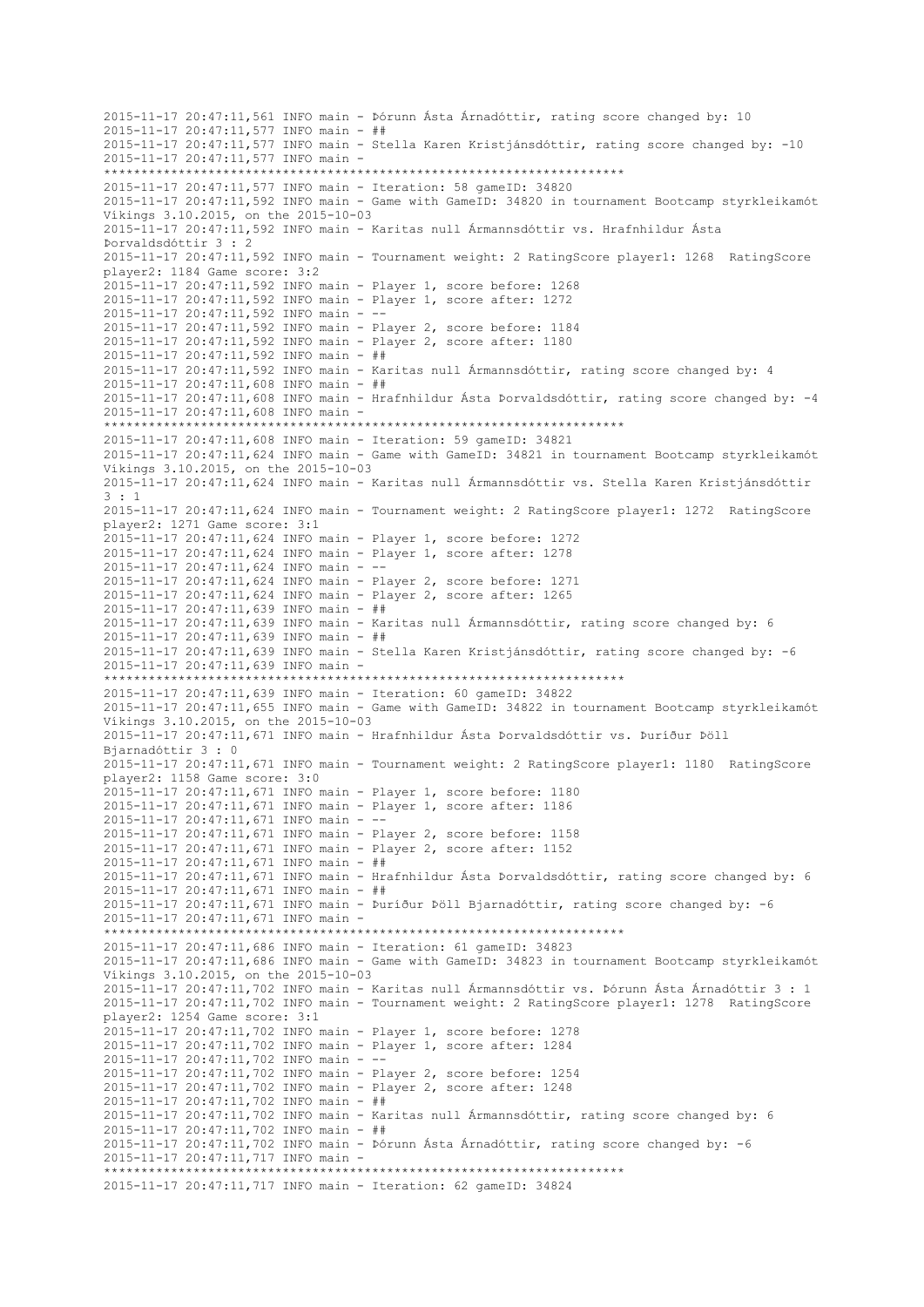2015-11-17 20:47:11,733 INFO main - Game with GameID: 34824 in tournament Bootcamp styrkleikamót Víkings 3.10.2015, on the 2015-10-03 2015-11-17 20:47:11,733 INFO main - Stella Karen Kristjánsdóttir vs. Þuríður Þöll Bjarnadóttir 3  $\cdot$  0 2015-11-17 20:47:11,733 INFO main - Tournament weight: 2 RatingScore player1: 1265 RatingScore player2: 1152 Game score: 3:0 2015-11-17 20:47:11,733 INFO main - Player 1, score before: 1265 2015-11-17 20:47:11,733 INFO main - Player 1, score after: 1268 2015-11-17 20:47:11,733 INFO main - -- 2015-11-17 20:47:11,733 INFO main - Player 2, score before: 1152 2015-11-17 20:47:11,733 INFO main - Player 2, score after: 1149 2015-11-17 20:47:11,733 INFO main - ## 2015-11-17 20:47:11,733 INFO main - Stella Karen Kristjánsdóttir, rating score changed by: 3 2015-11-17 20:47:11,733 INFO main - ## 2015-11-17 20:47:11,733 INFO main - Þuríður Þöll Bjarnadóttir, rating score changed by: -3 2015-11-17 20:47:11,749 INFO main - \*\*\*\*\*\*\*\*\*\*\*\*\*\*\*\*\*\*\*\*\*\*\*\*\*\*\*\*\*\*\*\*\*\*\*\*\*\*\*\*\*\*\*\*\*\*\*\*\*\*\*\*\*\*\*\*\*\*\*\*\*\*\*\*\*\*\*\*\*\* 2015-11-17 20:47:11,749 INFO main - Iteration: 63 gameID: 34826 2015-11-17 20:47:11,764 INFO main - Game with GameID: 34826 in tournament Bootcamp styrkleikamót Víkings 3.10.2015, on the 2015-10-03 2015-11-17 20:47:11,764 INFO main - Stella Karen Kristjánsdóttir vs. Þórunn Ásta Árnadóttir 3 : 1 2015-11-17 20:47:11,764 INFO main - Tournament weight: 2 RatingScore player1: 1268 RatingScore player2: 1248 Game score: 3:1 2015-11-17 20:47:11,764 INFO main - Player 1, score before: 1268 2015-11-17 20:47:11,764 INFO main - Player 1, score after: 1274 2015-11-17 20:47:11,764 INFO main - -- 2015-11-17 20:47:11,764 INFO main - Player 2, score before: 1248 2015-11-17 20:47:11,764 INFO main - Player 2, score after: 1242 2015-11-17 20:47:11,764 INFO main - ## 2015-11-17 20:47:11,764 INFO main - Stella Karen Kristjánsdóttir, rating score changed by: 6 2015-11-17 20:47:11,780 INFO main - ## 2015-11-17 20:47:11,780 INFO main - Þórunn Ásta Árnadóttir, rating score changed by: -6 2015-11-17 20:47:11,780 INFO main - \*\*\*\*\*\*\*\*\*\*\*\*\*\*\*\*\*\*\*\*\*\*\*\*\*\*\*\*\*\*\*\*\*\*\*\*\*\*\*\*\*\*\*\*\*\*\*\*\*\*\*\*\*\*\*\*\*\*\*\*\*\*\*\*\*\*\*\*\*\* 2015-11-17 20:47:11,780 INFO main - Iteration: 64 gameID: 34827 2015-11-17 20:47:11,796 INFO main - Game with GameID: 34827 in tournament Bootcamp styrkleikamót Víkings 3.10.2015, on the 2015-10-03 2015-11-17 20:47:11,796 INFO main - Stella Karen Kristjánsdóttir vs. Karitas null Ármannsdóttir 3 : 2 2015-11-17 20:47:11,796 INFO main - Tournament weight: 2 RatingScore player1: 1274 RatingScore player2: 1284 Game score: 3:2 2015-11-17 20:47:11,796 INFO main - Player 1, score before: 1274 2015-11-17 20:47:11,796 INFO main - Player 1, score after: 1282 2015-11-17 20:47:11,796 INFO main - -- 2015-11-17 20:47:11,811 INFO main - Player 2, score before: 1284 2015-11-17 20:47:11,811 INFO main - Player 2, score after: 1276 2015-11-17 20:47:11,811 INFO main - ## 2015-11-17 20:47:11,811 INFO main - Stella Karen Kristjánsdóttir, rating score changed by: 8 2015-11-17 20:47:11,811 INFO main - ## 2015-11-17 20:47:11,811 INFO main - Karitas null Ármannsdóttir, rating score changed by: -8 2015-11-17 20:47:11,811 INFO main - \*\*\*\*\*\*\*\*\*\*\*\*\*\*\*\*\*\*\*\*\*\*\*\*\*\*\*\*\*\*\*\*\*\*\*\*\*\*\*\*\*\*\*\*\*\*\*\*\*\*\*\*\*\*\*\*\*\*\*\*\*\*\*\*\*\*\*\*\*\* 2015-11-17 20:47:11,811 INFO main - Iteration: 65 gameID: 34828 2015-11-17 20:47:11,827 INFO main - Game with GameID: 34828 in tournament Bootcamp styrkleikamót Víkings 3.10.2015, on the 2015-10-03 2015-11-17 20:47:11,842 INFO main - Þórunn Ásta Árnadóttir vs. Karitas null Ármannsdóttir 3 : 1 2015-11-17 20:47:11,842 INFO main - Tournament weight: 2 RatingScore player1: 1242 RatingScore player2: 1276 Game score: 3:1 2015-11-17 20:47:11,842 INFO main - Player 1, score before: 1242 2015-11-17 20:47:11,842 INFO main - Player 1, score after: 1252 2015-11-17 20:47:11,842 INFO main - -- 2015-11-17 20:47:11,842 INFO main - Player 2, score before: 1276 2015-11-17 20:47:11,842 INFO main - Player 2, score after: 1266 2015-11-17 20:47:11,842 INFO main - ## 2015-11-17 20:47:11,842 INFO main - Þórunn Ásta Árnadóttir, rating score changed by: 10 2015-11-17 20:47:11,842 INFO main - ## 2015-11-17 20:47:11,842 INFO main - Karitas null Ármannsdóttir, rating score changed by: -10 2015-11-17 20:47:11,858 INFO main - \*\*\*\*\*\*\*\*\*\*\*\*\*\*\*\*\*\*\*\*\*\*\*\*\*\*\*\*\*\*\*\*\*\*\*\*\*\*\*\*\*\*\*\*\*\*\*\*\*\*\*\*\*\*\*\*\*\*\*\*\*\*\*\*\*\*\*\*\*\* 2015-11-17 20:47:11,858 INFO main - Iteration: 66 gameID: 34830 2015-11-17 20:47:11,858 INFO main - Game with GameID: 34830 in tournament Bootcamp styrkleikamót Víkings 3.10.2015, on the 2015-10-03 2015-11-17 20:47:11,874 INFO main - Karl Andersson Claesson vs. Ingi null Brjánsson 3 : 0 2015-11-17 20:47:11,874 INFO main - Tournament weight: 2 RatingScore player1: 1414 RatingScore player2: 1359 Game score: 3:0 2015-11-17 20:47:11,874 INFO main - Player 1, score before: 1414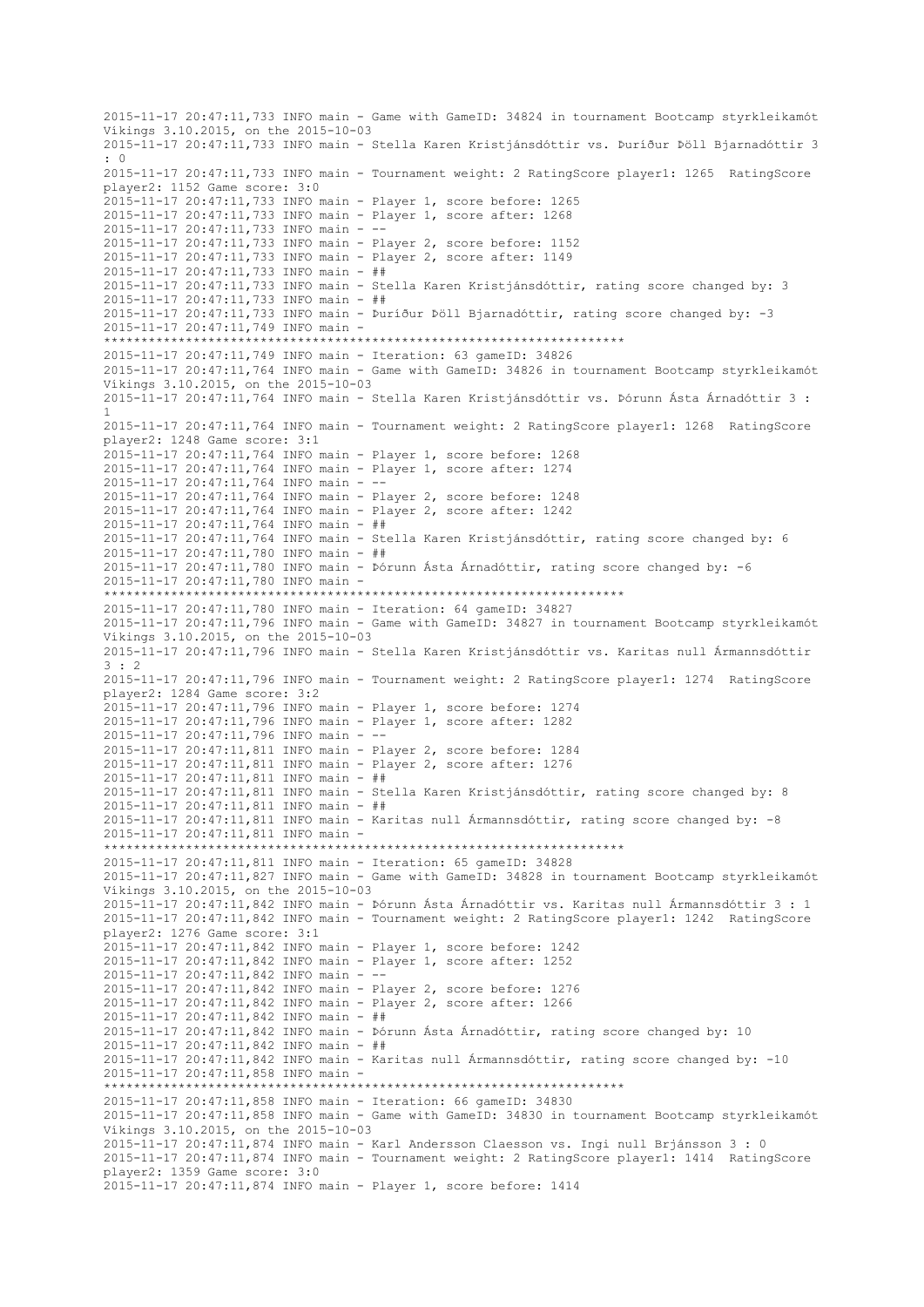2015-11-17 20:47:11,874 INFO main - Player 1, score after: 1418 2015-11-17 20:47:11,874 INFO main -2015-11-17 20:47:11,874 INFO main - Player 2, score before: 1359 2015-11-17 20:47:11,874 INFO main - Player 2, score after: 1355 2015-11-17 20:47:11,874 INFO main - ## 2015-11-17 20:47:11,874 INFO main - Karl Andersson Claesson, rating score changed by: 4 2015-11-17 20:47:11,874 INFO main - ##  $2015-11-17$   $20:47:11,874$  INFO main - Ingi null Briánsson, rating score changed by: -4 2015-11-17 20:47:11,889 INFO main - \*\*\*\*\*\*\*\*\*\*\*\*\*\*\*\*\*\*\*\*\*\*\*\*\*\*\*\*\*\*\*\*\*\*\*\*\*\*\*\*\*\*\*\*\*\*\*\*\*\*\*\*\*\*\*\*\*\*\*\*\*\*\*\*\*\*\*\*\*\* 2015-11-17 20:47:11,889 INFO main - Iteration: 67 gameID: 34834 2015-11-17 20:47:11,889 INFO main - Game with GameID: 34834 in tournament Bootcamp styrkleikamót Víkings 3.10.2015, on the 2015-10-03 2015-11-17 20:47:11,905 INFO main - Róbert Már Barkarson vs. Jóhannes Kári Yngvason 3 : 2 2015-11-17 20:47:11,905 INFO main - Tournament weight: 2 RatingScore player1: 1329 RatingScore player2: 1327 Game score: 3:2 2015-11-17 20:47:11,905 INFO main - Player 1, score before: 1329 2015-11-17 20:47:11,905 INFO main - Player 1, score after: 1335 2015-11-17 20:47:11,905 INFO main - -- 2015-11-17 20:47:11,905 INFO main - Player 2, score before: 1327 2015-11-17 20:47:11,905 INFO main - Player 2, score after: 1321 2015-11-17 20:47:11,905 INFO main - ## 2015-11-17 20:47:11,905 INFO main - Róbert Már Barkarson, rating score changed by: 6 2015-11-17 20:47:11,905 INFO main - ## 2015-11-17 20:47:11,905 INFO main - Jóhannes Kári Yngvason, rating score changed by: -6 2015-11-17 20:47:11,921 INFO main - \*\*\*\*\*\*\*\*\*\*\*\*\*\*\*\*\*\*\*\*\*\*\*\*\*\*\*\*\*\*\*\*\*\*\*\*\*\*\*\*\*\*\*\*\*\*\*\*\*\*\*\*\*\*\*\*\*\*\*\*\*\*\*\*\*\*\*\*\*\* 2015-11-17 20:47:11,921 INFO main - Iteration: 68 gameID: 34835 2015-11-17 20:47:11,936 INFO main - Game with GameID: 34835 in tournament Bootcamp styrkleikamót Víkings 3.10.2015, on the 2015-10-03 2015-11-17 20:47:11,936 INFO main - Ingi Darvis Rodriguez vs. Guðmundur Atli Pálmason 3 : 0 2015-11-17 20:47:11,936 INFO main - Tournament weight: 2 RatingScore player1: 1552 RatingScore player2: 1271 Game score: 3:0 2015-11-17 20:47:11,936 INFO main - Player 1, score before: 1552 2015-11-17 20:47:11,936 INFO main - Player 1, score after: 1554 2015-11-17 20:47:11,936 INFO main - -- 2015-11-17 20:47:11,936 INFO main - Player 2, score before: 1271 2015-11-17 20:47:11,936 INFO main - Player 2, score after: 1269 2015-11-17 20:47:11,952 INFO main - ## 2015-11-17 20:47:11,952 INFO main - Ingi Darvis Rodriguez, rating score changed by: 2 2015-11-17 20:47:11,952 INFO main - ## 2015-11-17 20:47:11,952 INFO main - Guðmundur Atli Pálmason, rating score changed by: -2 2015-11-17 20:47:11,952 INFO main - \*\*\*\*\*\*\*\*\*\*\*\*\*\*\*\*\*\*\*\*\*\*\*\*\*\*\*\*\*\*\*\*\*\*\*\*\*\*\*\*\*\*\*\*\*\*\*\*\*\*\*\*\*\*\*\*\*\*\*\*\*\*\*\*\*\*\*\*\*\* 2015-11-17 20:47:11,952 INFO main - Iteration: 69 gameID: 34836 2015-11-17 20:47:11,967 INFO main - Game with GameID: 34836 in tournament Bootcamp styrkleikamót Víkings 3.10.2015, on the 2015-10-03 2015-11-17 20:47:11,967 INFO main - Ingi Darvis Rodriguez vs. Róbert Már Barkarson 3 : 0 2015-11-17 20:47:11,967 INFO main - Tournament weight: 2 RatingScore player1: 1554 RatingScore player2: 1335 Game score: 3:0 2015-11-17 20:47:11,967 INFO main - Player 1, score before: 1554 2015-11-17 20:47:11,967 INFO main - Player 1, score after: 1556 2015-11-17 20:47:11,967 INFO main - -- 2015-11-17 20:47:11,967 INFO main - Player 2, score before: 1335 2015-11-17 20:47:11,967 INFO main - Player 2, score after: 1333 2015-11-17 20:47:11,983 INFO main - ## 2015-11-17 20:47:11,983 INFO main - Ingi Darvis Rodriguez, rating score changed by: 2 2015-11-17 20:47:11,983 INFO main - ## 2015-11-17 20:47:11,983 INFO main - Róbert Már Barkarson, rating score changed by: -2 2015-11-17 20:47:11,983 INFO main - \*\*\*\*\*\*\*\*\*\*\*\*\*\*\*\*\*\*\*\*\*\*\*\*\*\*\*\*\*\*\*\*\*\*\*\*\*\*\*\*\*\*\*\*\*\*\*\*\*\*\*\*\*\*\*\*\*\*\*\*\*\*\*\*\*\*\*\*\*\* 2015-11-17 20:47:11,983 INFO main - Iteration: 70 gameID: 34837 2015-11-17 20:47:11,999 INFO main - Game with GameID: 34837 in tournament Bootcamp styrkleikamót Víkings 3.10.2015, on the 2015-10-03 2015-11-17 20:47:11,999 INFO main - Jóhannes Kári Yngvason vs. Guðmundur Atli Pálmason 3 : 1 2015-11-17 20:47:12,014 INFO main - Tournament weight: 2 RatingScore player1: 1321 RatingScore player2: 1269 Game score: 3:1 2015-11-17 20:47:12,014 INFO main - Player 1, score before: 1321 2015-11-17 20:47:12,014 INFO main - Player 1, score after: 1325 2015-11-17 20:47:12,014 INFO main - -- 2015-11-17 20:47:12,014 INFO main - Player 2, score before: 1269 2015-11-17 20:47:12,014 INFO main - Player 2, score after: 1265 2015-11-17 20:47:12,014 INFO main - ## 2015-11-17 20:47:12,014 INFO main - Jóhannes Kári Yngvason, rating score changed by: 4 2015-11-17 20:47:12,014 INFO main - ## 2015-11-17 20:47:12,014 INFO main - Guðmundur Atli Pálmason, rating score changed by: -4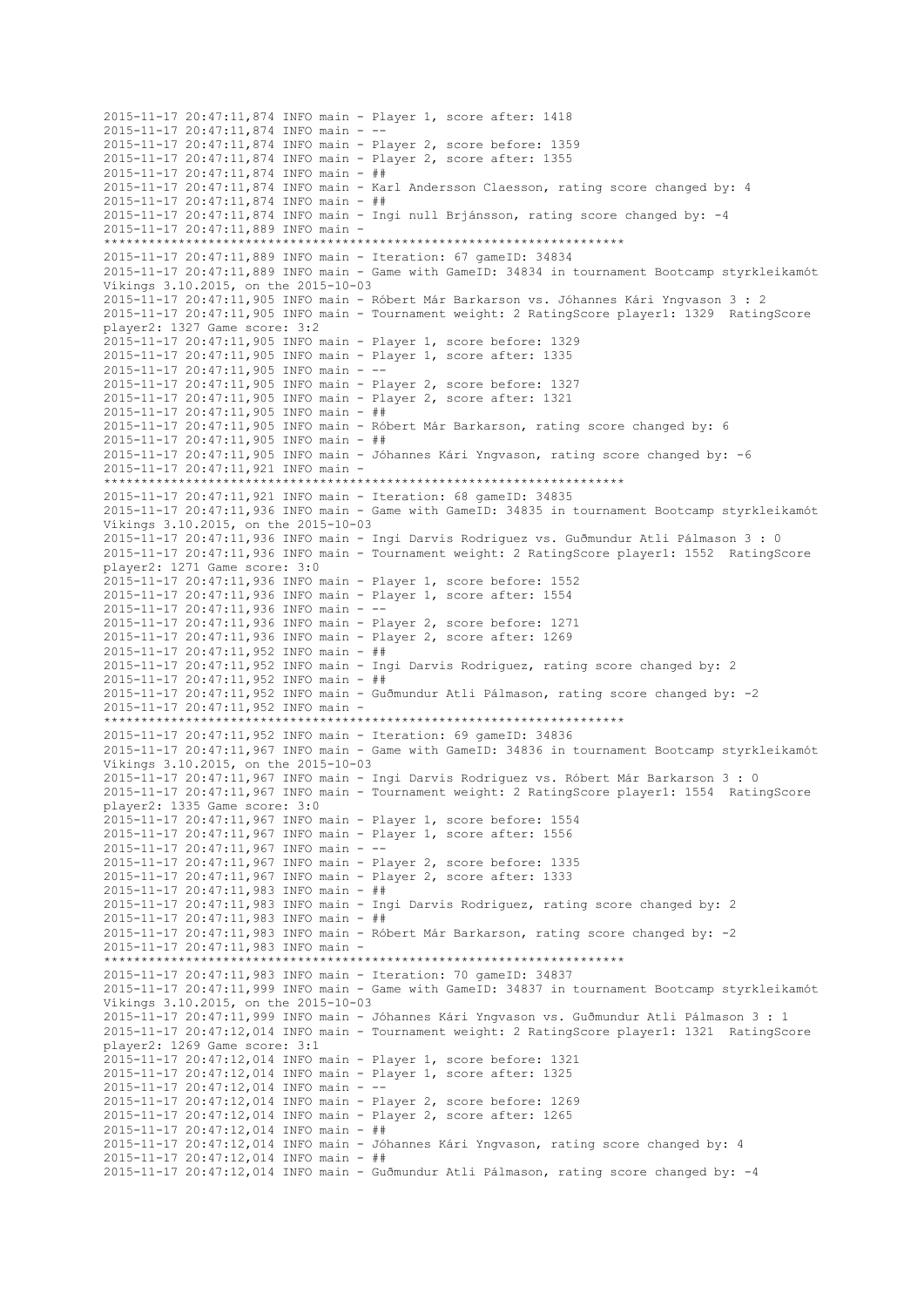2015-11-17 20:47:12,014 INFO main - \*\*\*\*\*\*\*\*\*\*\*\*\*\*\*\*\*\*\*\*\*\*\*\*\*\*\*\*\*\*\*\*\*\*\*\*\*\*\*\*\*\*\*\*\*\*\*\*\*\*\*\*\*\*\*\*\*\*\*\*\*\*\*\*\*\*\*\*\*\* 2015-11-17 20:47:12,014 INFO main - Iteration: 71 gameID: 34838 2015-11-17 20:47:12,030 INFO main - Game with GameID: 34838 in tournament Bootcamp styrkleikamót Víkings 3.10.2015, on the 2015-10-03 2015-11-17 20:47:12,045 INFO main - Ingi Darvis Rodriguez vs. Jóhannes Kári Yngvason 3 : 1 2015-11-17 20:47:12,045 INFO main - Tournament weight: 2 RatingScore player1: 1556 RatingScore player2: 1325 Game score: 3:1 2015-11-17 20:47:12,045 INFO main - Player 1, score before: 1556 2015-11-17 20:47:12,045 INFO main - Player 1, score after: 1558 2015-11-17 20:47:12,045 INFO main - -- 2015-11-17 20:47:12,045 INFO main - Player 2, score before: 1325 2015-11-17 20:47:12,045 INFO main - Player 2, score after: 1323 2015-11-17 20:47:12,045 INFO main - ## 2015-11-17 20:47:12,045 INFO main - Ingi Darvis Rodriguez, rating score changed by: 2 2015-11-17 20:47:12,045 INFO main - ## 2015-11-17 20:47:12,045 INFO main - Jóhannes Kári Yngvason, rating score changed by: -2 2015-11-17 20:47:12,045 INFO main - \*\*\*\*\*\*\*\*\*\*\*\*\*\*\*\*\*\*\*\*\*\*\*\*\*\*\*\*\*\*\*\*\*\*\*\*\*\*\*\*\*\*\*\*\*\*\*\*\*\*\*\*\*\*\*\*\*\*\*\*\*\*\*\*\*\*\*\*\*\* 2015-11-17 20:47:12,045 INFO main - Iteration: 72 gameID: 34839 2015-11-17 20:47:12,061 INFO main - Game with GameID: 34839 in tournament Bootcamp styrkleikamót Víkings 3.10.2015, on the 2015-10-03 2015-11-17 20:47:12,077 INFO main - Róbert Már Barkarson vs. Guðmundur Atli Pálmason 3 : 0 2015-11-17 20:47:12,077 INFO main - Tournament weight: 2 RatingScore player1: 1333 RatingScore player2: 1265 Game score: 3:0 2015-11-17 20:47:12,077 INFO main - Player 1, score before: 1333 2015-11-17 20:47:12,077 INFO main - Player 1, score after: 1337 2015-11-17 20:47:12,077 INFO main - -- 2015-11-17 20:47:12,077 INFO main - Player 2, score before: 1265 2015-11-17 20:47:12,077 INFO main - Player 2, score after: 1261 2015-11-17 20:47:12,077 INFO main - ## 2015-11-17 20:47:12,077 INFO main - Róbert Már Barkarson, rating score changed by: 4 2015-11-17 20:47:12,077 INFO main - ## 2015-11-17 20:47:12,077 INFO main - Guðmundur Atli Pálmason, rating score changed by: -4 2015-11-17 20:47:12,077 INFO main - \*\*\*\*\*\*\*\*\*\*\*\*\*\*\*\*\*\*\*\*\*\*\*\*\*\*\*\*\*\*\*\*\*\*\*\*\*\*\*\*\*\*\*\*\*\*\*\*\*\*\*\*\*\*\*\*\*\*\*\*\*\*\*\*\*\*\*\*\*\* 2015-11-17 20:47:12,077 INFO main - Iteration: 73 gameID: 34841 2015-11-17 20:47:12,092 INFO main - Game with GameID: 34841 in tournament Bootcamp styrkleikamót Víkings 3.10.2015, on the 2015-10-03 2015-11-17 20:47:12,108 INFO main - Guðmundur Örn Halldórsson vs. Kamil null Mocek 3 : 1 2015-11-17 20:47:12,108 INFO main - Tournament weight: 2 RatingScore player1: 1502 RatingScore player2: 1163 Game score: 3:1 2015-11-17 20:47:12,108 INFO main - Player 1, score before: 1502 2015-11-17 20:47:12,108 INFO main - Player 1, score after: 1503 2015-11-17 20:47:12,108 INFO main - -- 2015-11-17 20:47:12,108 INFO main - Player 2, score before: 1163 2015-11-17 20:47:12,108 INFO main - Player 2, score after: 1162 2015-11-17 20:47:12,108 INFO main - ## 2015-11-17 20:47:12,108 INFO main - Guðmundur Örn Halldórsson, rating score changed by: 1 2015-11-17 20:47:12,108 INFO main - ## 2015-11-17 20:47:12,108 INFO main - Kamil null Mocek, rating score changed by: -1 2015-11-17 20:47:12,124 INFO main - \*\*\*\*\*\*\*\*\*\*\*\*\*\*\*\*\*\*\*\*\*\*\*\*\*\*\*\*\*\*\*\*\*\*\*\*\*\*\*\*\*\*\*\*\*\*\*\*\*\*\*\*\*\*\*\*\*\*\*\*\*\*\*\*\*\*\*\*\*\* 2015-11-17 20:47:12,124 INFO main - Iteration: 74 gameID: 34842 2015-11-17 20:47:12,124 INFO main - Game with GameID: 34842 in tournament Bootcamp styrkleikamót Víkings 3.10.2015, on the 2015-10-03 2015-11-17 20:47:12,139 INFO main - Pétur Ó. Stephensen vs. Kamil null Mocek 3 : 1 2015-11-17 20:47:12,139 INFO main - Tournament weight: 2 RatingScore player1: 1549 RatingScore player2: 1162 Game score: 3:1 2015-11-17 20:47:12,139 INFO main - Player 1, score before: 1549 2015-11-17 20:47:12,139 INFO main - Player 1, score after: 1550 2015-11-17 20:47:12,139 INFO main - -- 2015-11-17 20:47:12,139 INFO main - Player 2, score before: 1162 2015-11-17 20:47:12,139 INFO main - Player 2, score after: 1161 2015-11-17 20:47:12,139 INFO main - ## 2015-11-17 20:47:12,139 INFO main - Pétur Ó. Stephensen, rating score changed by: 1 2015-11-17 20:47:12,139 INFO main - ## 2015-11-17 20:47:12,139 INFO main - Kamil null Mocek, rating score changed by: -1 2015-11-17 20:47:12,155 INFO main - \*\*\*\*\*\*\*\*\*\*\*\*\*\*\*\*\*\*\*\*\*\*\*\*\*\*\*\*\*\*\*\*\*\*\*\*\*\*\*\*\*\*\*\*\*\*\*\*\*\*\*\*\*\*\*\*\*\*\*\*\*\*\*\*\*\*\*\*\*\* 2015-11-17 20:47:12,155 INFO main - Iteration: 75 gameID: 34843 2015-11-17 20:47:12,170 INFO main - Game with GameID: 34843 in tournament Bootcamp styrkleikamót Víkings 3.10.2015, on the 2015-10-03 2015-11-17 20:47:12,170 INFO main - Guðmundur Örn Halldórsson vs. Pétur Ó. Stephensen 3 : 2 2015-11-17 20:47:12,170 INFO main - Tournament weight: 2 RatingScore player1: 1503 RatingScore player2: 1550 Game score: 3:2 2015-11-17 20:47:12,170 INFO main - Player 1, score before: 1503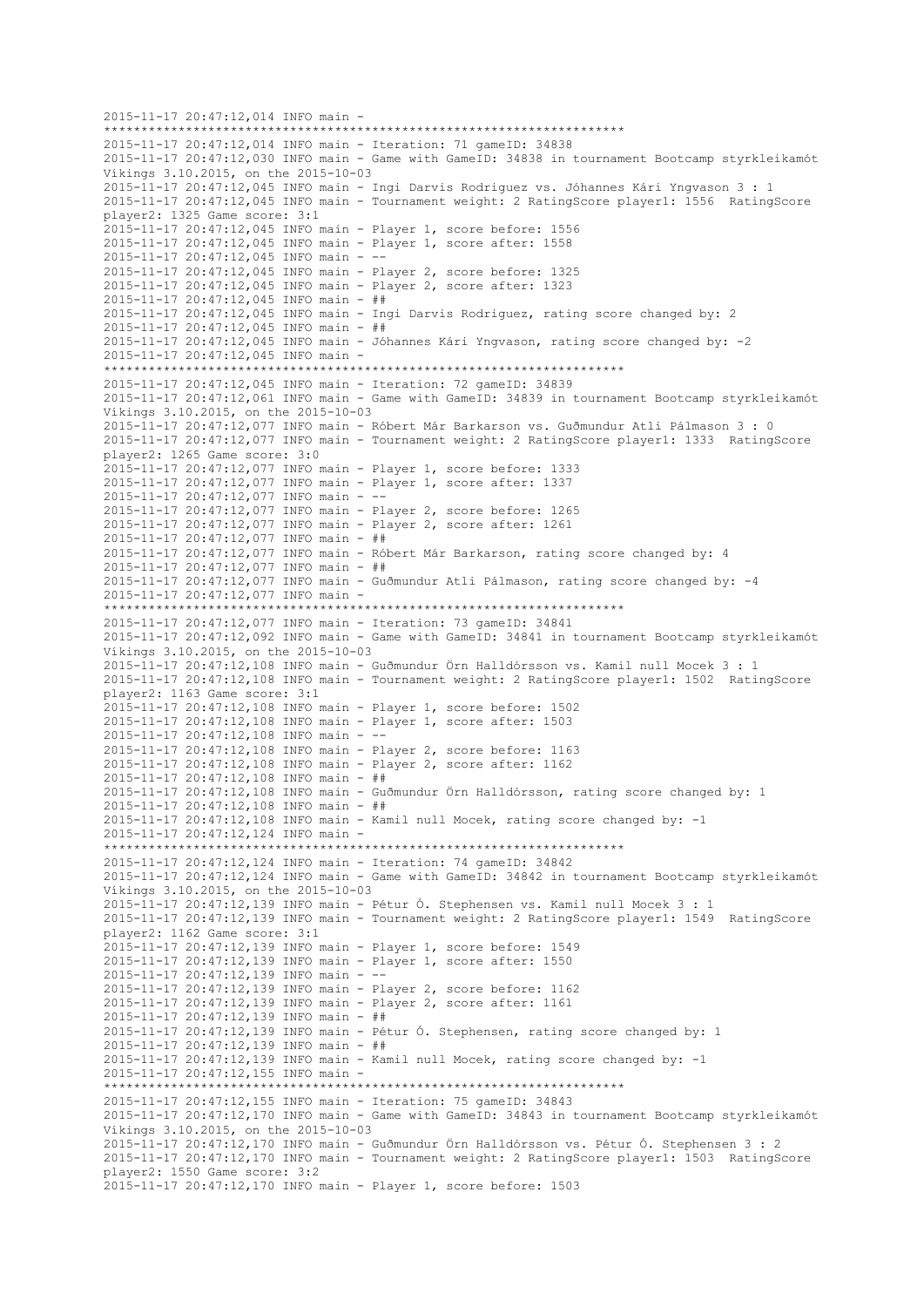2015-11-17 20:47:12,170 INFO main - Player 1, score after: 1513 2015-11-17 20:47:12,170 INFO main -2015-11-17 20:47:12,170 INFO main - Player 2, score before: 1550 2015-11-17 20:47:12,170 INFO main - Player 2, score after: 1540 2015-11-17 20:47:12,170 INFO main - ## 2015-11-17 20:47:12,170 INFO main - Guðmundur Örn Halldórsson, rating score changed by: 10 2015-11-17 20:47:12,170 INFO main - ## 2015-11-17 20:47:12,170 INFO main - Pétur Ó. Stephensen, rating score changed by: -10 2015-11-17 20:47:12,186 INFO main - \*\*\*\*\*\*\*\*\*\*\*\*\*\*\*\*\*\*\*\*\*\*\*\*\*\*\*\*\*\*\*\*\*\*\*\*\*\*\*\*\*\*\*\*\*\*\*\*\*\*\*\*\*\*\*\*\*\*\*\*\*\*\*\*\*\*\*\*\*\* 2015-11-17 20:47:12,186 INFO main - Iteration: 76 gameID: 34845 2015-11-17 20:47:12,202 INFO main - Game with GameID: 34845 in tournament Bootcamp styrkleikamót Víkings 3.10.2015, on the 2015-10-03 2015-11-17 20:47:12,202 INFO main - Ellert Kristján Georgsson vs. Birgir null Ívarsson 3 : 2 2015-11-17 20:47:12,202 INFO main - Tournament weight: 2 RatingScore player1: 1404 RatingScore player2: 1488 Game score: 3:2 2015-11-17 20:47:12,202 INFO main - Player 1, score before: 1404 2015-11-17 20:47:12,202 INFO main - Player 1, score after: 1417 2015-11-17 20:47:12,202 INFO main - -- 2015-11-17 20:47:12,202 INFO main - Player 2, score before: 1488 2015-11-17 20:47:12,217 INFO main - Player 2, score after: 1475 2015-11-17 20:47:12,217 INFO main - ## 2015-11-17 20:47:12,217 INFO main - Ellert Kristján Georgsson, rating score changed by: 13 2015-11-17 20:47:12,217 INFO main - ## 2015-11-17 20:47:12,217 INFO main - Birgir null Ívarsson, rating score changed by: -13 2015-11-17 20:47:12,217 INFO main - \*\*\*\*\*\*\*\*\*\*\*\*\*\*\*\*\*\*\*\*\*\*\*\*\*\*\*\*\*\*\*\*\*\*\*\*\*\*\*\*\*\*\*\*\*\*\*\*\*\*\*\*\*\*\*\*\*\*\*\*\*\*\*\*\*\*\*\*\*\* 2015-11-17 20:47:12,217 INFO main - Iteration: 77 gameID: 34849 2015-11-17 20:47:12,233 INFO main - Game with GameID: 34849 in tournament Bootcamp styrkleikamót Víkings 3.10.2015, on the 2015-10-03 2015-11-17 20:47:12,249 INFO main - Karl Andersson Claesson vs. Róbert Már Barkarson 3 : 0 2015-11-17 20:47:12,249 INFO main - Tournament weight: 2 RatingScore player1: 1418 RatingScore player2: 1337 Game score: 3:0 2015-11-17 20:47:12,249 INFO main - Player 1, score before: 1418 2015-11-17 20:47:12,249 INFO main - Player 1, score after: 1422 2015-11-17 20:47:12,249 INFO main - -- 2015-11-17 20:47:12,249 INFO main - Player 2, score before: 1337 2015-11-17 20:47:12,249 INFO main - Player 2, score after: 1333 2015-11-17 20:47:12,249 INFO main - ## 2015-11-17 20:47:12,249 INFO main - Karl Andersson Claesson, rating score changed by: 4 2015-11-17 20:47:12,249 INFO main - ## 2015-11-17 20:47:12,249 INFO main - Róbert Már Barkarson, rating score changed by: -4 2015-11-17 20:47:12,264 INFO main - \*\*\*\*\*\*\*\*\*\*\*\*\*\*\*\*\*\*\*\*\*\*\*\*\*\*\*\*\*\*\*\*\*\*\*\*\*\*\*\*\*\*\*\*\*\*\*\*\*\*\*\*\*\*\*\*\*\*\*\*\*\*\*\*\*\*\*\*\*\* 2015-11-17 20:47:12,264 INFO main - Iteration: 78 gameID: 34850 2015-11-17 20:47:12,264 INFO main - Game with GameID: 34850 in tournament Bootcamp styrkleikamót Víkings 3.10.2015, on the 2015-10-03 2015-11-17 20:47:12,280 INFO main - Pétur Ó. Stephensen vs. Birgir null Ívarsson 0 : 3 2015-11-17 20:47:12,280 INFO main - Tournament weight: 2 RatingScore player1: 1540 RatingScore player2: 1475 Game score: 0:3 2015-11-17 20:47:12,280 INFO main - Player 1, score before: 1540 2015-11-17 20:47:12,280 INFO main - Player 1, score after: 1527 2015-11-17 20:47:12,280 INFO main - -- 2015-11-17 20:47:12,280 INFO main - Player 2, score before: 1475 2015-11-17 20:47:12,280 INFO main - Player 2, score after: 1488 2015-11-17 20:47:12,280 INFO main - ## 2015-11-17 20:47:12,280 INFO main - Pétur Ó. Stephensen, rating score changed by: -13 2015-11-17 20:47:12,280 INFO main - ## 2015-11-17 20:47:12,280 INFO main - Birgir null Ívarsson, rating score changed by: 13 2015-11-17 20:47:12,295 INFO main - \*\*\*\*\*\*\*\*\*\*\*\*\*\*\*\*\*\*\*\*\*\*\*\*\*\*\*\*\*\*\*\*\*\*\*\*\*\*\*\*\*\*\*\*\*\*\*\*\*\*\*\*\*\*\*\*\*\*\*\*\*\*\*\*\*\*\*\*\*\* 2015-11-17 20:47:12,295 INFO main - Iteration: 79 gameID: 34853 2015-11-17 20:47:12,295 INFO main - Game with GameID: 34853 in tournament Bootcamp styrkleikamót Víkings 3.10.2015, on the 2015-10-03 2015-11-17 20:47:12,311 INFO main - Karl Andersson Claesson vs. Birgir null Ívarsson 0 : 3 2015-11-17 20:47:12,311 INFO main - Tournament weight: 2 RatingScore player1: 1422 RatingScore player2: 1488 Game score: 0:3 2015-11-17 20:47:12,311 INFO main - Player 1, score before: 1422 2015-11-17 20:47:12,311 INFO main - Player 1, score after: 1418 2015-11-17 20:47:12,311 INFO main - -- 2015-11-17 20:47:12,311 INFO main - Player 2, score before: 1488 2015-11-17 20:47:12,311 INFO main - Player 2, score after: 1492 2015-11-17 20:47:12,311 INFO main - ## 2015-11-17 20:47:12,311 INFO main - Karl Andersson Claesson, rating score changed by: -4 2015-11-17 20:47:12,311 INFO main - ## 2015-11-17 20:47:12,311 INFO main - Birgir null Ívarsson, rating score changed by: 4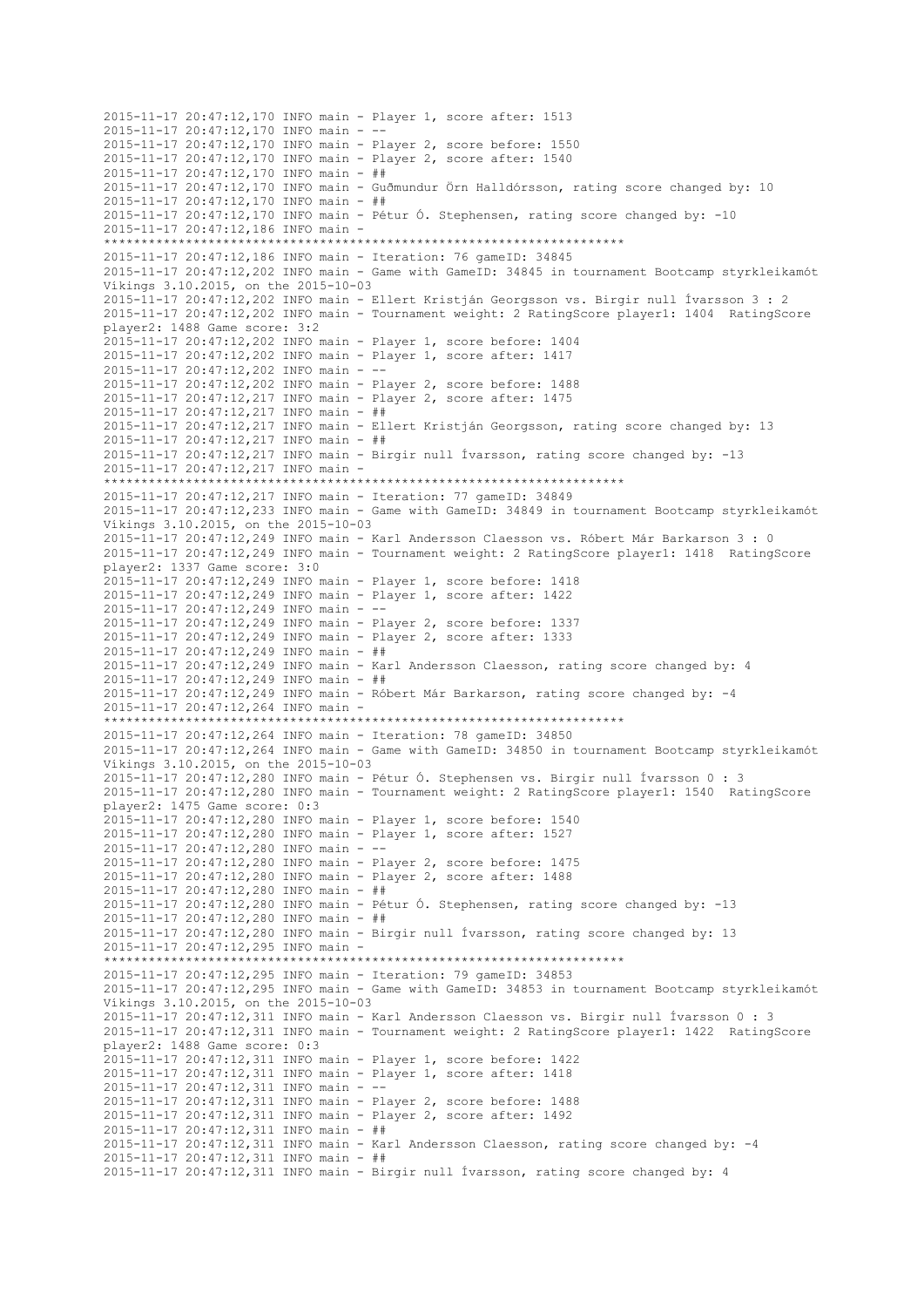2015-11-17 20:47:12,327 INFO main - \*\*\*\*\*\*\*\*\*\*\*\*\*\*\*\*\*\*\*\*\*\*\*\*\*\*\*\*\*\*\*\*\*\*\*\*\*\*\*\*\*\*\*\*\*\*\*\*\*\*\*\*\*\*\*\*\*\*\*\*\*\*\*\*\*\*\*\*\*\* 2015-11-17 20:47:12,327 INFO main - Iteration: 80 gameID: 34857 2015-11-17 20:47:12,342 INFO main - Game with GameID: 34857 in tournament Bootcamp styrkleikamót Víkings 3.10.2015, on the 2015-10-03 2015-11-17 20:47:12,342 INFO main - Kári null Ármannsson vs. Ingi Darvis Rodriguez 3 : 0 2015-11-17 20:47:12,342 INFO main - Tournament weight: 2 RatingScore player1: 1786 RatingScore player2: 1558 Game score: 3:0 2015-11-17 20:47:12,342 INFO main - Player 1, score before: 1786 2015-11-17 20:47:12,342 INFO main - Player 1, score after: 1788 2015-11-17 20:47:12,342 INFO main - -- 2015-11-17 20:47:12,342 INFO main - Player 2, score before: 1558 2015-11-17 20:47:12,342 INFO main - Player 2, score after: 1556 2015-11-17 20:47:12,358 INFO main - ## 2015-11-17 20:47:12,358 INFO main - Kári null Ármannsson, rating score changed by: 2 2015-11-17 20:47:12,358 INFO main - ## 2015-11-17 20:47:12,358 INFO main - Ingi Darvis Rodriguez, rating score changed by: -2 2015-11-17 20:47:12,358 INFO main - \*\*\*\*\*\*\*\*\*\*\*\*\*\*\*\*\*\*\*\*\*\*\*\*\*\*\*\*\*\*\*\*\*\*\*\*\*\*\*\*\*\*\*\*\*\*\*\*\*\*\*\*\*\*\*\*\*\*\*\*\*\*\*\*\*\*\*\*\*\* 2015-11-17 20:47:12,358 INFO main - Iteration: 81 gameID: 34859 2015-11-17 20:47:12,389 INFO main - Game with GameID: 34859 in tournament Bootcamp styrkleikamót Víkings 3.10.2015, on the 2015-10-03 2015-11-17 20:47:13,154 INFO main - Ársæll null Aðalsteinsson vs. Ingi Darvis Rodriguez 3 : 0 2015-11-17 20:47:13,154 INFO main - Tournament weight: 2 RatingScore player1: 1878 RatingScore player2: 1556 Game score: 3:0 2015-11-17 20:47:13,154 INFO main - Player 1, score before: 1878 2015-11-17 20:47:13,154 INFO main - Player 1, score after: 1879 2015-11-17 20:47:13,154 INFO main - -- 2015-11-17 20:47:13,154 INFO main - Player 2, score before: 1556 2015-11-17 20:47:13,154 INFO main - Player 2, score after: 1555 2015-11-17 20:47:13,170 INFO main - ## 2015-11-17 20:47:13,170 INFO main - Ársæll null Aðalsteinsson, rating score changed by: 1 2015-11-17 20:47:13,170 INFO main - ## 2015-11-17 20:47:13,170 INFO main - Ingi Darvis Rodriguez, rating score changed by: -1 2015-11-17 20:47:13,186 INFO main - \*\*\*\*\*\*\*\*\*\*\*\*\*\*\*\*\*\*\*\*\*\*\*\*\*\*\*\*\*\*\*\*\*\*\*\*\*\*\*\*\*\*\*\*\*\*\*\*\*\*\*\*\*\*\*\*\*\*\*\*\*\*\*\*\*\*\*\*\*\* 2015-11-17 20:47:13,186 INFO main - Iteration: 82 gameID: 34861 2015-11-17 20:47:13,201 INFO main - Game with GameID: 34861 in tournament Bootcamp styrkleikamót Víkings 3.10.2015, on the 2015-10-03 2015-11-17 20:47:13,201 INFO main - Ársæll null Aðalsteinsson vs. Kári null Ármannsson 3 : 1 2015-11-17 20:47:13,201 INFO main - Tournament weight: 2 RatingScore player1: 1879 RatingScore player2: 1788 Game score: 3:1 2015-11-17 20:47:13,201 INFO main - Player 1, score before: 1879 2015-11-17 20:47:13,201 INFO main - Player 1, score after: 1883 2015-11-17 20:47:13,201 INFO main - -- 2015-11-17 20:47:13,201 INFO main - Player 2, score before: 1788 2015-11-17 20:47:13,201 INFO main - Player 2, score after: 1784 2015-11-17 20:47:13,201 INFO main - ## 2015-11-17 20:47:13,201 INFO main - Ársæll null Aðalsteinsson, rating score changed by: 4 2015-11-17 20:47:13,217 INFO main - ## 2015-11-17 20:47:13,217 INFO main - Kári null Ármannsson, rating score changed by: -4 2015-11-17 20:47:13,217 INFO main - \*\*\*\*\*\*\*\*\*\*\*\*\*\*\*\*\*\*\*\*\*\*\*\*\*\*\*\*\*\*\*\*\*\*\*\*\*\*\*\*\*\*\*\*\*\*\*\*\*\*\*\*\*\*\*\*\*\*\*\*\*\*\*\*\*\*\*\*\*\* 2015-11-17 20:47:13,217 INFO main - Iteration: 83 gameID: 34862 2015-11-17 20:47:13,233 INFO main - Game with GameID: 34862 in tournament Bootcamp styrkleikamót Víkings 3.10.2015, on the 2015-10-03 2015-11-17 20:47:13,248 INFO main - Daði Freyr Guðmundsson vs. Ingi Darvis Rodriguez 3 : 0 2015-11-17 20:47:13,248 INFO main - Tournament weight: 2 RatingScore player1: 2189 RatingScore player2: 1555 Game score: 3:0 2015-11-17 20:47:13,248 INFO main - The rating didn't change for Player1! 2015-11-17 20:47:13,248 INFO main - The rating didn't change for Player2! 2015-11-17 20:47:13,248 INFO main - Player 1, score before: 2189 2015-11-17 20:47:13,248 INFO main - Player 1, score after: 2189 2015-11-17 20:47:13,248 INFO main -2015-11-17 20:47:13,248 INFO main - Player 2, score before: 1555 2015-11-17 20:47:13,248 INFO main - Player 2, score after: 1555 2015-11-17 20:47:13,248 INFO main - ## 2015-11-17 20:47:13,248 INFO main - Daði Freyr Guðmundsson, rating score changed by: 0 2015-11-17 20:47:13,248 INFO main - ## 2015-11-17 20:47:13,248 INFO main - Ingi Darvis Rodriguez, rating score changed by: 0 2015-11-17 20:47:13,264 INFO main - \*\*\*\*\*\*\*\*\*\*\*\*\*\*\*\*\*\*\*\*\*\*\*\*\*\*\*\*\*\*\*\*\*\*\*\*\*\*\*\*\*\*\*\*\*\*\*\*\*\*\*\*\*\*\*\*\*\*\*\*\*\*\*\*\*\*\*\*\*\* 2015-11-17 20:47:13,264 INFO main - Iteration: 84 gameID: 34863 2015-11-17 20:47:13,279 INFO main - Game with GameID: 34863 in tournament Bootcamp styrkleikamót Víkings 3.10.2015, on the 2015-10-03 2015-11-17 20:47:13,279 INFO main - Daði Freyr Guðmundsson vs. Kári null Ármannsson 3 : 0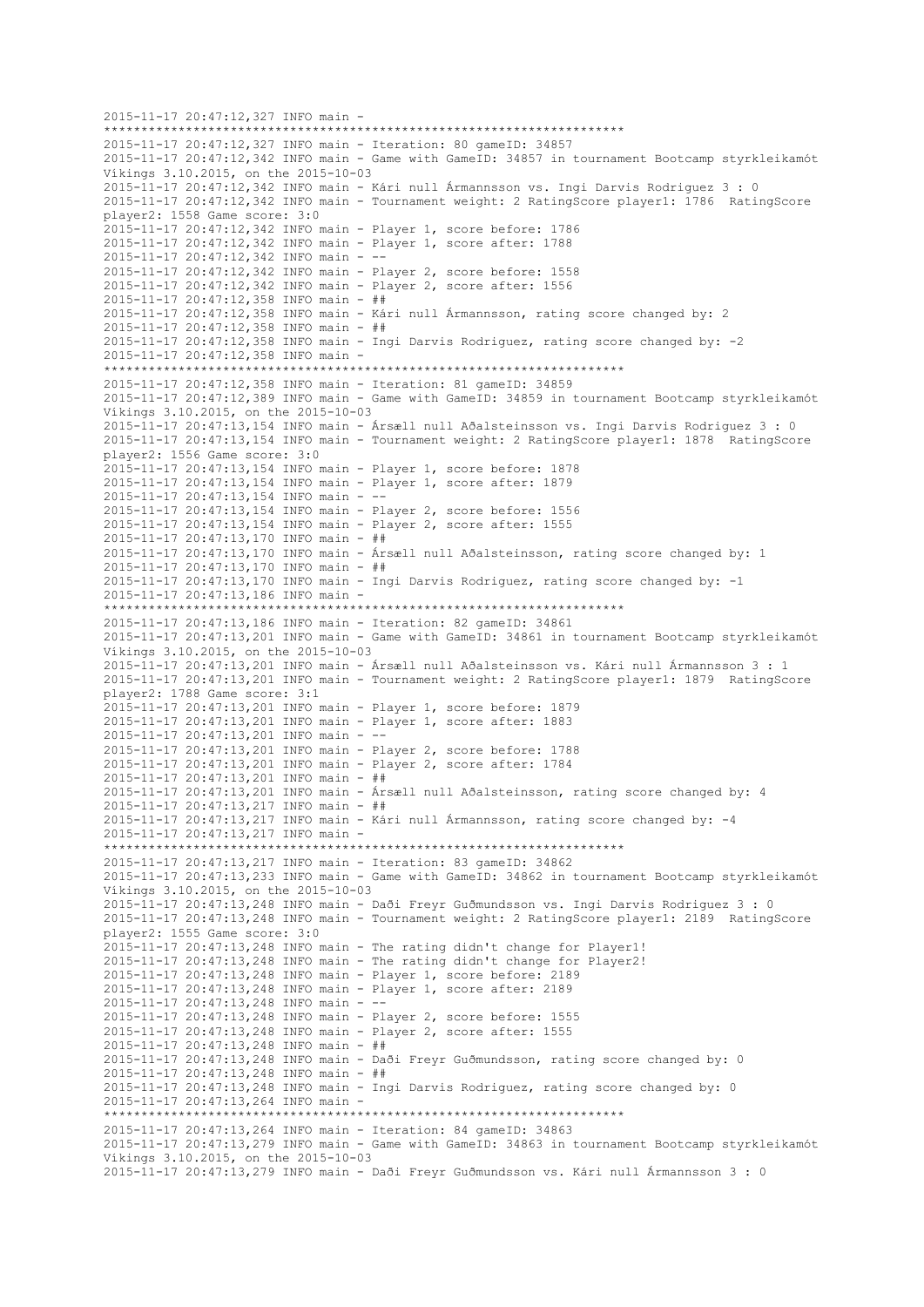2015-11-17 20:47:13,279 INFO main - Tournament weight: 2 RatingScore player1: 2189 RatingScore player2: 1784 Game score: 3:0 2015-11-17 20:47:13,279 INFO main - The rating didn't change for Player1! 2015-11-17 20:47:13,279 INFO main - The rating didn't change for Player2! 2015-11-17 20:47:13,279 INFO main - Player 1, score before: 2189 2015-11-17 20:47:13,279 INFO main - Player 1, score after: 2189 2015-11-17 20:47:13,279 INFO main -2015-11-17 20:47:13,279 INFO main - Player 2, score before: 1784 2015-11-17 20:47:13,279 INFO main - Player 2, score after: 1784 2015-11-17 20:47:13,295 INFO main - ## 2015-11-17 20:47:13,295 INFO main - Daði Freyr Guðmundsson, rating score changed by: 0 2015-11-17 20:47:13,295 INFO main - ## 2015-11-17 20:47:13,295 INFO main - Kári null Ármannsson, rating score changed by: 0 2015-11-17 20:47:13,295 INFO main - \*\*\*\*\*\*\*\*\*\*\*\*\*\*\*\*\*\*\*\*\*\*\*\*\*\*\*\*\*\*\*\*\*\*\*\*\*\*\*\*\*\*\*\*\*\*\*\*\*\*\*\*\*\*\*\*\*\*\*\*\*\*\*\*\*\*\*\*\*\* 2015-11-17 20:47:13,295 INFO main - Iteration: 85 gameID: 34865 2015-11-17 20:47:13,326 INFO main - Game with GameID: 34865 in tournament Bootcamp styrkleikamót Víkings 3.10.2015, on the 2015-10-03 2015-11-17 20:47:13,326 INFO main - Daði Freyr Guðmundsson vs. Ársæll null Aðalsteinsson 3 : 0 2015-11-17 20:47:13,326 INFO main - Tournament weight: 2 RatingScore player1: 2189 RatingScore player2: 1883 Game score: 3:0 2015-11-17 20:47:13,326 INFO main - Player 1, score before: 2189 2015-11-17 20:47:13,326 INFO main - Player 1, score after: 2190 2015-11-17 20:47:13,326 INFO main - -- 2015-11-17 20:47:13,326 INFO main - Player 2, score before: 1883 2015-11-17 20:47:13,326 INFO main - Player 2, score after: 1882 2015-11-17 20:47:13,326 INFO main - ## 2015-11-17 20:47:13,326 INFO main - Daði Freyr Guðmundsson, rating score changed by: 1 2015-11-17 20:47:13,326 INFO main - ## 2015-11-17 20:47:13,326 INFO main - Ársæll null Aðalsteinsson, rating score changed by: -1 2015-11-17 20:47:13,342 INFO main - \*\*\*\*\*\*\*\*\*\*\*\*\*\*\*\*\*\*\*\*\*\*\*\*\*\*\*\*\*\*\*\*\*\*\*\*\*\*\*\*\*\*\*\*\*\*\*\*\*\*\*\*\*\*\*\*\*\*\*\*\*\*\*\*\*\*\*\*\*\* 2015-11-17 20:47:13,342 INFO main - Iteration: 86 gameID: 34869 2015-11-17 20:47:13,373 INFO main - Game with GameID: 34869 in tournament Bootcamp styrkleikamót Víkings 3.10.2015, on the 2015-10-03 2015-11-17 20:47:13,373 INFO main - Breki null Þórðarson vs. Óli Páll Geirsson 3 : 0 2015-11-17 20:47:13,373 INFO main - Tournament weight: 2 RatingScore player1: 1849 RatingScore player2: 1831 Game score: 3:0 2015-11-17 20:47:13,373 INFO main - Player 1, score before: 1849 2015-11-17 20:47:13,373 INFO main - Player 1, score after: 1855 2015-11-17 20:47:13,373 INFO main - -- 2015-11-17 20:47:13,373 INFO main - Player 2, score before: 1831 2015-11-17 20:47:13,373 INFO main - Player 2, score after: 1825 2015-11-17 20:47:13,373 INFO main - ## 2015-11-17 20:47:13,373 INFO main - Breki null Þórðarson, rating score changed by: 6 2015-11-17 20:47:13,389 INFO main - ## 2015-11-17 20:47:13,732 INFO main - Óli Páll Geirsson, rating score changed by: -6 2015-11-17 20:47:13,779 INFO main - \*\*\*\*\*\*\*\*\*\*\*\*\*\*\*\*\*\*\*\*\*\*\*\*\*\*\*\*\*\*\*\*\*\*\*\*\*\*\*\*\*\*\*\*\*\*\*\*\*\*\*\*\*\*\*\*\*\*\*\*\*\*\*\*\*\*\*\*\*\* 2015-11-17 20:47:13,779 INFO main - Iteration: 87 gameID: 34870 2015-11-17 20:47:13,857 INFO main - Game with GameID: 34870 in tournament Bootcamp styrkleikamót Víkings 3.10.2015, on the 2015-10-03 2015-11-17 20:47:13,873 INFO main - Magnús Jóhann Hjartarson vs. Óli Páll Geirsson 3 : 1 2015-11-17 20:47:13,873 INFO main - Tournament weight: 2 RatingScore player1: 2033 RatingScore player2: 1825 Game score: 3:1 2015-11-17 20:47:13,873 INFO main - Player 1, score before: 2033 2015-11-17 20:47:13,873 INFO main - Player 1, score after: 2035 2015-11-17 20:47:13,873 INFO main - -- 2015-11-17 20:47:13,873 INFO main - Player 2, score before: 1825 2015-11-17 20:47:13,873 INFO main - Player 2, score after: 1823 2015-11-17 20:47:13,889 INFO main - ## 2015-11-17 20:47:13,889 INFO main - Magnús Jóhann Hjartarson, rating score changed by: 2 2015-11-17 20:47:13,904 INFO main - ## 2015-11-17 20:47:13,904 INFO main - Óli Páll Geirsson, rating score changed by: -2 2015-11-17 20:47:13,920 INFO main - \*\*\*\*\*\*\*\*\*\*\*\*\*\*\*\*\*\*\*\*\*\*\*\*\*\*\*\*\*\*\*\*\*\*\*\*\*\*\*\*\*\*\*\*\*\*\*\*\*\*\*\*\*\*\*\*\*\*\*\*\*\*\*\*\*\*\*\*\*\* 2015-11-17 20:47:13,920 INFO main - Iteration: 88 gameID: 34872 2015-11-17 20:47:13,951 INFO main - Game with GameID: 34872 in tournament Bootcamp styrkleikamót Víkings 3.10.2015, on the 2015-10-03 2015-11-17 20:47:13,967 INFO main - Breki null Þórðarson vs. Magnús Jóhann Hjartarson 3 : 0 2015-11-17 20:47:13,967 INFO main - Tournament weight: 2 RatingScore player1: 1855 RatingScore player2: 2035 Game score: 3:0 2015-11-17 20:47:13,967 INFO main - Player 1, score before: 1855 2015-11-17 20:47:13,967 INFO main - Player 1, score after: 1875 2015-11-17 20:47:13,967 INFO main - -- 2015-11-17 20:47:13,967 INFO main - Player 2, score before: 2035 2015-11-17 20:47:13,967 INFO main - Player 2, score after: 2015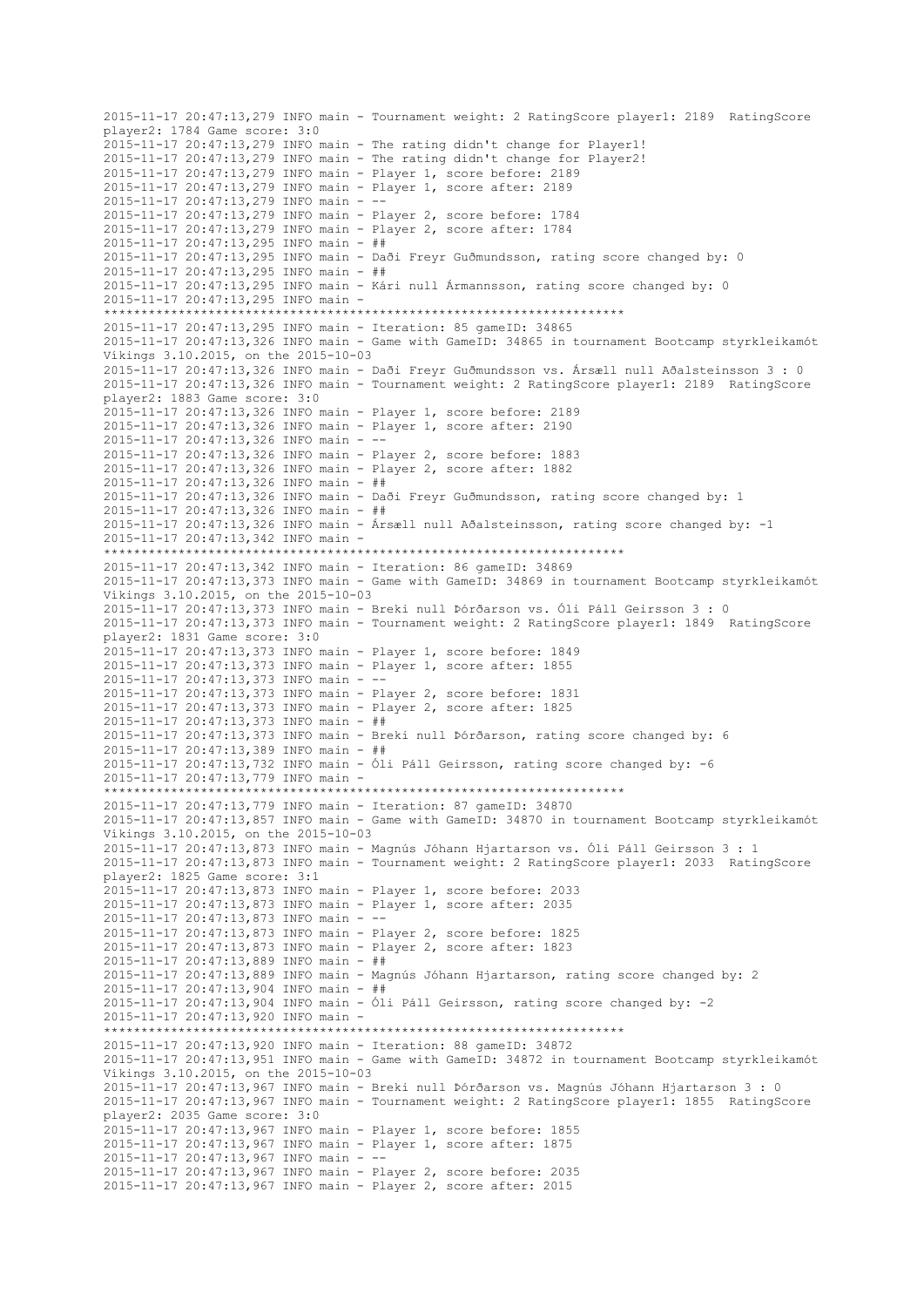```
2015-11-17 20:47:13,982 INFO main - ##
2015-11-17 20:47:13,982 INFO main - Breki null Þórðarson, rating score changed by: 20
2015-11-17 20:47:13,998 INFO main - ##
2015-11-17 20:47:13,998 INFO main - Magnús Jóhann Hjartarson, rating score changed by: -20
2015-11-17 20:47:13,998 INFO main -
                         **********************************************************************
2015-11-17 20:47:13,998 INFO main - Iteration: 89 gameID: 34876
2015-11-17 20:47:14,014 INFO main - Game with GameID: 34876 in tournament Bootcamp styrkleikamót 
Víkings 3.10.2015, on the 2015-10-03
2015-11-17 20:47:14,014 INFO main - Ársæll null Aðalsteinsson vs. Breki null Þórðarson 0 : 3
2015-11-17 20:47:14,014 INFO main - Tournament weight: 2 RatingScore player1: 1882 RatingScore 
player2: 1875 Game score: 0:3
2015-11-17 20:47:14,014 INFO main - Player 1, score before: 1882
2015-11-17 20:47:14,014 INFO main - Player 1, score after: 1874
2015-11-17 20:47:14,014 INFO main - --
2015-11-17 20:47:14,014 INFO main - Player 2, score before: 1875
2015-11-17 20:47:14,014 INFO main - Player 2, score after: 1883
2015-11-17 20:47:14,029 INFO main - ##
2015-11-17 20:47:14,029 INFO main - Ársæll null Aðalsteinsson, rating score changed by: -8
2015-11-17 20:47:14,029 INFO main - ##
2015-11-17 20:47:14,029 INFO main - Breki null Þórðarson, rating score changed by: 8
2015-11-17 20:47:14,029 INFO main -
**********************************************************************
2015-11-17 20:47:14,029 INFO main - Iteration: 90 gameID: 34877
2015-11-17 20:47:14,045 INFO main - Game with GameID: 34877 in tournament Bootcamp styrkleikamót 
Víkings 3.10.2015, on the 2015-10-03
2015-11-17 20:47:14,045 INFO main - Daði Freyr Guðmundsson vs. Breki null Þórðarson 3 : 0
2015-11-17 20:47:14,045 INFO main - Tournament weight: 2 RatingScore player1: 2190 RatingScore 
player2: 1883 Game score: 3:0
2015-11-17 20:47:14,045 INFO main - Player 1, score before: 2190
2015-11-17 20:47:14,045 INFO main - Player 1, score after: 2191
2015-11-17 20:47:14,045 INFO main - --
2015-11-17 20:47:14,045 INFO main - Player 2, score before: 1883
2015-11-17 20:47:14,060 INFO main - Player 2, score after: 1882
2015-11-17 20:47:14,060 INFO main - ##
2015-11-17 20:47:14,060 INFO main - Daði Freyr Guðmundsson, rating score changed by: 1
2015-11-17 20:47:14,060 INFO main - ##
2015-11-17 20:47:14,060 INFO main - Breki null Þórðarson, rating score changed by: -1
2015-11-17 20:47:14,060 INFO main -
                    **********************************************************************
2015-11-17 20:47:14,060 INFO main - Iteration: 91 gameID: 34943
2015-11-17 20:47:14,092 INFO main - Game with GameID: 34943 in tournament Íslandsmótið 2. deild 
2015-2016, on the 2015-10-06
2015-11-17 20:47:14,092 INFO main - Kamil null Mocek vs. Jónas Marteinsson 1 : 3
2015-11-17 20:47:14,092 INFO main - Tournament weight: 2 RatingScore player1: 1161 RatingScore 
player2: 1508 Game score: 1:3
2015-11-17 20:47:14,092 INFO main - Player 1, score before: 1161
2015-11-17 20:47:14,092 INFO main - Player 1, score after: 1160
2015-11-17 20:47:14,092 INFO main - --
2015-11-17 20:47:14,092 INFO main - Player 2, score before: 1508
2015-11-17 20:47:14,092 INFO main - Player 2, score after: 1509
2015-11-17 20:47:14,092 INFO main - ##
2015-11-17 20:47:14,092 INFO main - Kamil null Mocek, rating score changed by: -1
2015-11-17 20:47:14,092 INFO main - ##
2015-11-17 20:47:14,092 INFO main - Jónas Marteinsson, rating score changed by: 1
2015-11-17 20:47:14,107 INFO main -
**********************************************************************
2015-11-17 20:47:14,107 INFO main - Iteration: 92 gameID: 34944
2015-11-17 20:47:14,123 INFO main - Game with GameID: 34944 in tournament Íslandsmótið 2. deild 
2015-2016, on the 2015-10-06
2015-11-17 20:47:14,139 INFO main - Ingi Darvis Rodriguez vs. Guðmundur Ragnar Guðmundsson 3 : 2
2015-11-17 20:47:14,139 INFO main - Tournament weight: 2 RatingScore player1: 1555 RatingScore 
player2: 1455 Game score: 3:2
2015-11-17 20:47:14,139 INFO main - Player 1, score before: 1555
2015-11-17 20:47:14,139 INFO main - Player 1, score after: 1558
2015-11-17 20:47:14,139 INFO main - --
2015-11-17 20:47:14,139 INFO main - Player 2, score before: 1455
2015-11-17 20:47:14,139 INFO main - Player 2, score after: 1452
2015-11-17 20:47:14,139 INFO main - ##
2015-11-17 20:47:14,139 INFO main - Ingi Darvis Rodriguez, rating score changed by: 3
2015-11-17 20:47:14,139 INFO main - ##
2015-11-17 20:47:14,139 INFO main - Guðmundur Ragnar Guðmundsson, rating score changed by: -3
2015-11-17 20:47:14,154 INFO main -
                        **********************************************************************
2015-11-17 20:47:14,154 INFO main - Iteration: 93 gameID: 34945
2015-11-17 20:47:14,170 INFO main - Game with GameID: 34945 in tournament Íslandsmótið 2. deild 
2015-2016, on the 2015-10-06
```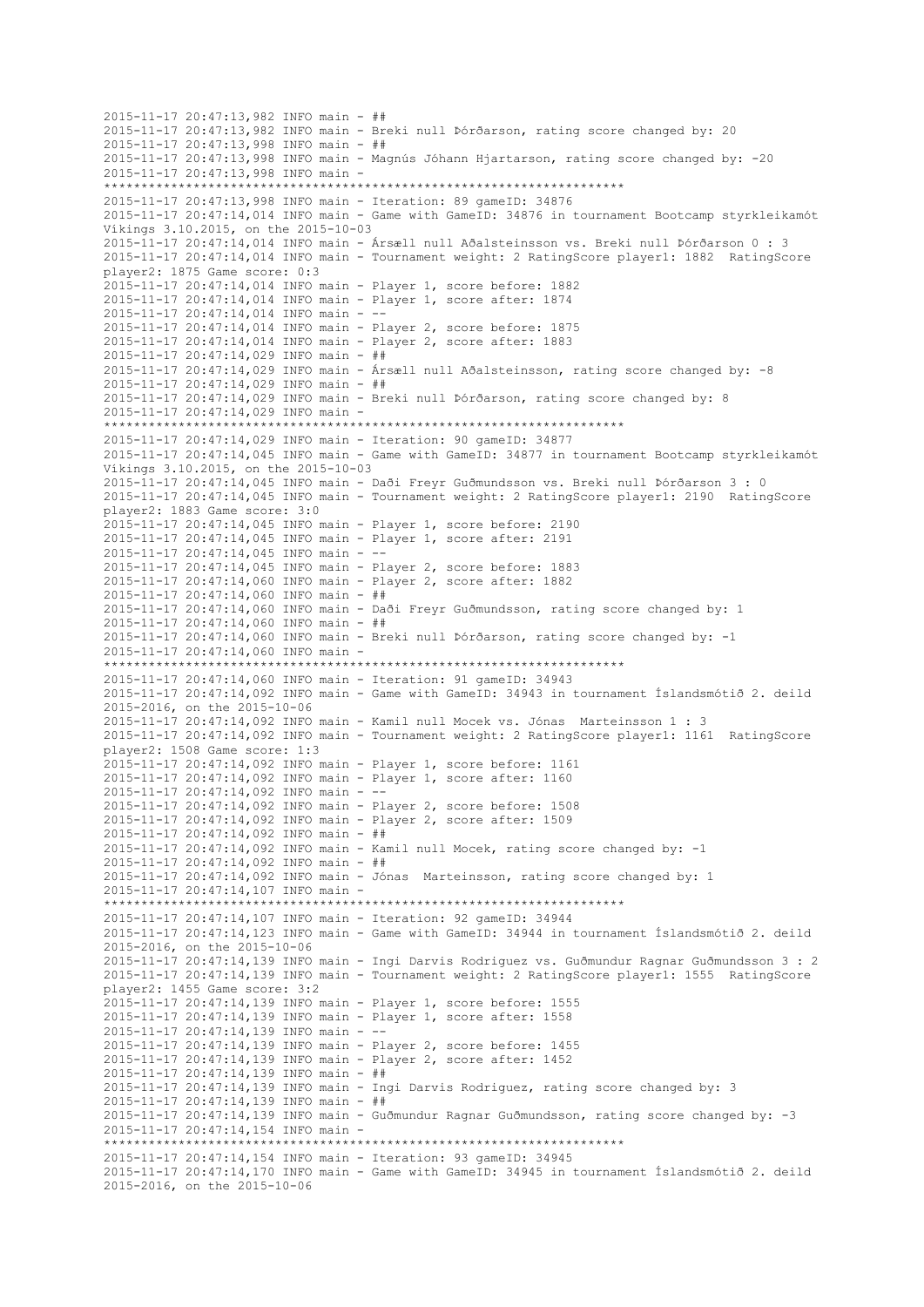2015-11-17 20:47:14,185 INFO main - Ísak Indriði Unnarsson vs. Sigurður Herlufsen 1 : 3 2015-11-17 20:47:14,185 INFO main - Tournament weight: 2 RatingScore player1: 1417 RatingScore player2: 1325 Game score: 1:3 2015-11-17 20:47:14,185 INFO main - Player 1, score before: 1417 2015-11-17 20:47:14,185 INFO main - Player 1, score after: 1404 2015-11-17 20:47:14,185 INFO main - -- 2015-11-17 20:47:14,185 INFO main - Player 2, score before: 1325 2015-11-17 20:47:14,185 INFO main - Player 2, score after: 1338 2015-11-17 20:47:14,185 INFO main - ## 2015-11-17 20:47:14,185 INFO main - Ísak Indriði Unnarsson, rating score changed by: -13 2015-11-17 20:47:14,185 INFO main - ## 2015-11-17 20:47:14,185 INFO main - Sigurður Herlufsen, rating score changed by: 13 2015-11-17 20:47:14,185 INFO main - Doubles are not used for calculating rating score for players, skipping. GameID for this game is: 34946 2015-11-17 20:47:14,185 INFO main - \*\*\*\*\*\*\*\*\*\*\*\*\*\*\*\*\*\*\*\*\*\*\*\*\*\*\*\*\*\*\*\*\*\*\*\*\*\*\*\*\*\*\*\*\*\*\*\*\*\*\*\*\*\*\*\*\*\*\*\*\*\*\*\*\*\*\*\*\*\* 2015-11-17 20:47:14,185 INFO main - Iteration: 94 gameID: 34947 2015-11-17 20:47:14,201 INFO main - Game with GameID: 34947 in tournament Íslandsmótið 2. deild 2015-2016, on the 2015-10-06 2015-11-17 20:47:14,217 INFO main - Kamil null Mocek vs. Guðmundur Ragnar Guðmundsson 1 : 3 2015-11-17 20:47:14,217 INFO main - Tournament weight: 2 RatingScore player1: 1160 RatingScore player2: 1452 Game score: 1:3 2015-11-17 20:47:14,217 INFO main - Player 1, score before: 1160 2015-11-17 20:47:14,217 INFO main - Player 1, score after: 1158 2015-11-17 20:47:14,217 INFO main - -- 2015-11-17 20:47:14,217 INFO main - Player 2, score before: 1452 2015-11-17 20:47:14,217 INFO main - Player 2, score after: 1454 2015-11-17 20:47:14,217 INFO main - ## 2015-11-17 20:47:14,217 INFO main - Kamil null Mocek, rating score changed by: -2 2015-11-17 20:47:14,217 INFO main - ## 2015-11-17 20:47:14,217 INFO main - Guðmundur Ragnar Guðmundsson, rating score changed by: 2 2015-11-17 20:47:14,232 INFO main - \*\*\*\*\*\*\*\*\*\*\*\*\*\*\*\*\*\*\*\*\*\*\*\*\*\*\*\*\*\*\*\*\*\*\*\*\*\*\*\*\*\*\*\*\*\*\*\*\*\*\*\*\*\*\*\*\*\*\*\*\*\*\*\*\*\*\*\*\*\* 2015-11-17 20:47:14,232 INFO main - Iteration: 95 gameID: 34948 2015-11-17 20:47:14,232 INFO main - Game with GameID: 34948 in tournament Íslandsmótið 2. deild 2015-2016, on the 2015-10-06 2015-11-17 20:47:14,248 INFO main - Ísak Indriði Unnarsson vs. Jónas Marteinsson 3 : 2 2015-11-17 20:47:14,248 INFO main - Tournament weight: 2 RatingScore player1: 1404 RatingScore player2: 1509 Game score: 3:2 2015-11-17 20:47:14,248 INFO main - Player 1, score before: 1404 2015-11-17 20:47:14,248 INFO main - Player 1, score after: 1421 2015-11-17 20:47:14,248 INFO main - -- 2015-11-17 20:47:14,248 INFO main - Player 2, score before: 1509 2015-11-17 20:47:14,248 INFO main - Player 2, score after: 1492 2015-11-17 20:47:14,248 INFO main - ## 2015-11-17 20:47:14,248 INFO main - Ísak Indriði Unnarsson, rating score changed by: 17 2015-11-17 20:47:14,248 INFO main - ## 2015-11-17 20:47:14,248 INFO main - Jónas Marteinsson, rating score changed by: -17 2015-11-17 20:47:14,264 INFO main - \*\*\*\*\*\*\*\*\*\*\*\*\*\*\*\*\*\*\*\*\*\*\*\*\*\*\*\*\*\*\*\*\*\*\*\*\*\*\*\*\*\*\*\*\*\*\*\*\*\*\*\*\*\*\*\*\*\*\*\*\*\*\*\*\*\*\*\*\*\* 2015-11-17 20:47:14,264 INFO main - Iteration: 96 gameID: 34949 2015-11-17 20:47:14,264 INFO main - Game with GameID: 34949 in tournament Íslandsmótið 2. deild 2015-2016, on the 2015-10-06 2015-11-17 20:47:14,279 INFO main - Ingi Darvis Rodriguez vs. Sigurður Herlufsen 3 : 0 2015-11-17 20:47:14,279 INFO main - Tournament weight: 2 RatingScore player1: 1558 RatingScore player2: 1338 Game score: 3:0 2015-11-17 20:47:14,279 INFO main - Player 1, score before: 1558 2015-11-17 20:47:14,279 INFO main - Player 1, score after: 1560 2015-11-17 20:47:14,279 INFO main -2015-11-17 20:47:14,279 INFO main - Player 2, score before: 1338 2015-11-17 20:47:14,279 INFO main - Player 2, score after: 1336 2015-11-17 20:47:14,279 INFO main - ## 2015-11-17 20:47:14,279 INFO main - Ingi Darvis Rodriguez, rating score changed by: 2 2015-11-17 20:47:14,279 INFO main - ## 2015-11-17 20:47:14,279 INFO main - Sigurður Herlufsen, rating score changed by: -2 2015-11-17 20:47:14,295 INFO main - \*\*\*\*\*\*\*\*\*\*\*\*\*\*\*\*\*\*\*\*\*\*\*\*\*\*\*\*\*\*\*\*\*\*\*\*\*\*\*\*\*\*\*\*\*\*\*\*\*\*\*\*\*\*\*\*\*\*\*\*\*\*\*\*\*\*\*\*\*\* 2015-11-17 20:47:14,295 INFO main - Iteration: 97 gameID: 34951 2015-11-17 20:47:14,326 INFO main - Game with GameID: 34951 in tournament Íslandsmótið 2. deild 2015-2016, on the 2015-10-06 2015-11-17 20:47:14,326 INFO main - Ísak Aryan Goyal vs. Hannes Guðrúnarson 0 : 3 2015-11-17 20:47:14,326 INFO main - Tournament weight: 2 RatingScore player1: 1170 RatingScore player2: 1458 Game score: 0:3 2015-11-17 20:47:14,326 INFO main - Player 1, score before: 1170 2015-11-17 20:47:14,326 INFO main - Player 1, score after: 1168 2015-11-17 20:47:14,326 INFO main - -- 2015-11-17 20:47:14,326 INFO main - Player 2, score before: 1458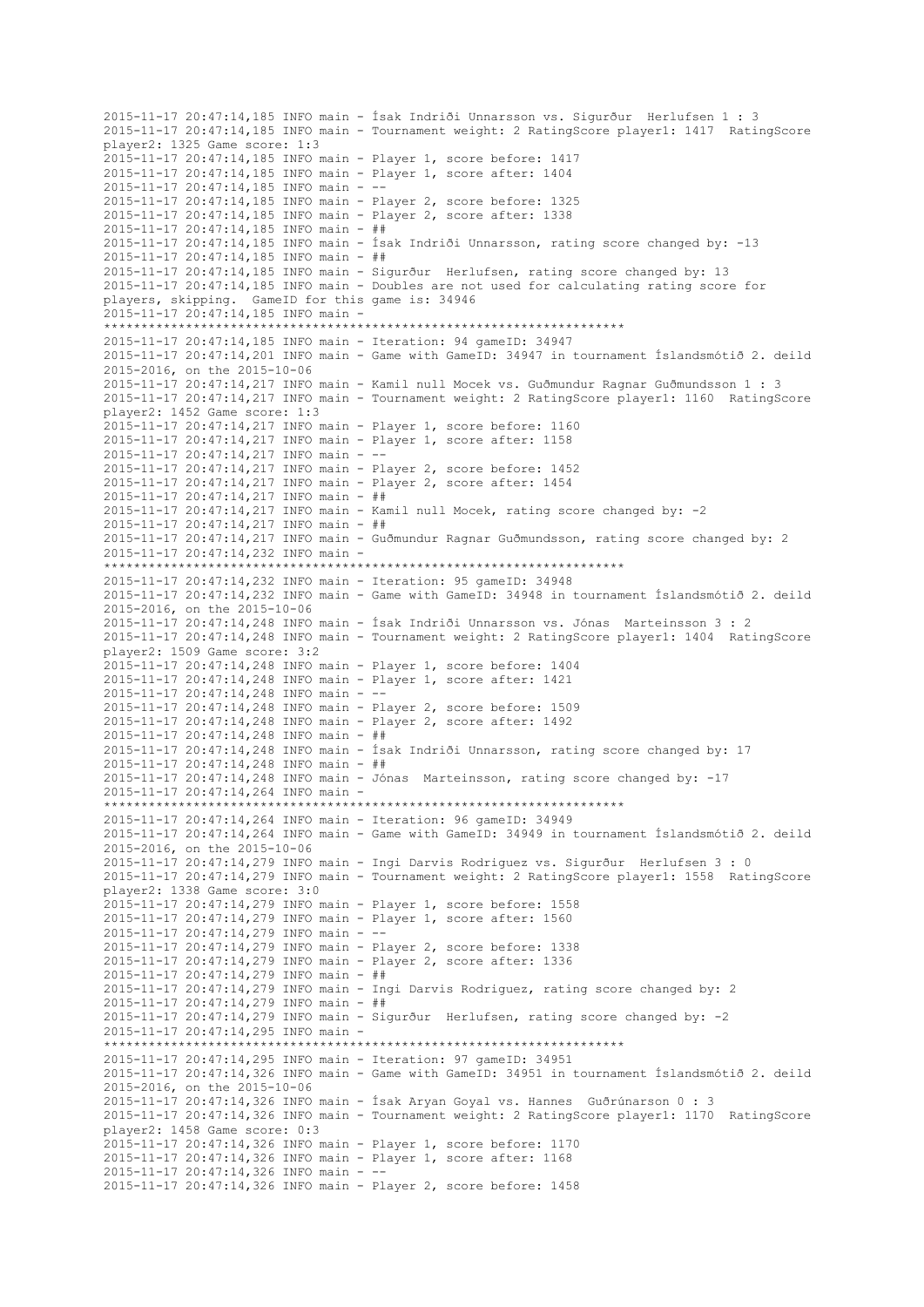2015-11-17 20:47:14,326 INFO main - Player 2, score after: 1460 2015-11-17 20:47:14,326 INFO main - ## 2015-11-17 20:47:14,326 INFO main - Ísak Aryan Goyal, rating score changed by: -2 2015-11-17 20:47:14,326 INFO main - ## 2015-11-17 20:47:14,326 INFO main - Hannes Guðrúnarson, rating score changed by: 2 2015-11-17 20:47:14,342 INFO main - \*\*\*\*\*\*\*\*\*\*\*\*\*\*\*\*\*\*\*\*\*\*\*\*\*\*\*\*\*\*\*\*\*\*\*\*\*\*\*\*\*\*\*\*\*\*\*\*\*\*\*\*\*\*\*\*\*\*\*\*\*\*\*\*\*\*\*\*\*\* 2015-11-17 20:47:14,342 INFO main - Iteration: 98 gameID: 34952 2015-11-17 20:47:14,357 INFO main - Game with GameID: 34952 in tournament Íslandsmótið 2. deild 2015-2016, on the 2015-10-06 2015-11-17 20:47:14,373 INFO main - Jóhannes Kári Yngvason vs. Ásta Melitta Urbancic 3 : 1 2015-11-17 20:47:14,373 INFO main - Tournament weight: 2 RatingScore player1: 1323 RatingScore player2: 1612 Game score: 3:1 2015-11-17 20:47:14,373 INFO main - Player 1, score before: 1323 2015-11-17 20:47:14,373 INFO main - Player 1, score after: 1348 2015-11-17 20:47:14,373 INFO main - -- 2015-11-17 20:47:14,373 INFO main - Player 2, score before: 1612 2015-11-17 20:47:14,373 INFO main - Player 2, score after: 1587 2015-11-17 20:47:14,373 INFO main - ## 2015-11-17 20:47:14,373 INFO main - Jóhannes Kári Yngvason, rating score changed by: 25 2015-11-17 20:47:14,373 INFO main - ## 2015-11-17 20:47:14,373 INFO main - Ásta Melitta Urbancic, rating score changed by: -25 2015-11-17 20:47:14,373 INFO main - \*\*\*\*\*\*\*\*\*\*\*\*\*\*\*\*\*\*\*\*\*\*\*\*\*\*\*\*\*\*\*\*\*\*\*\*\*\*\*\*\*\*\*\*\*\*\*\*\*\*\*\*\*\*\*\*\*\*\*\*\*\*\*\*\*\*\*\*\*\* 2015-11-17 20:47:14,373 INFO main - Iteration: 99 gameID: 34953 2015-11-17 20:47:14,404 INFO main - Game with GameID: 34953 in tournament Íslandsmótið 2. deild 2015-2016, on the 2015-10-06 2015-11-17 20:47:14,420 INFO main - Elvar null Kjartansson vs. Bjarni Gunnarsson 2 : 3 2015-11-17 20:47:14,420 INFO main - Tournament weight: 2 RatingScore player1: 1240 RatingScore player2: 1404 Game score: 2:3 2015-11-17 20:47:14,420 INFO main - Player 1, score before: 1240 2015-11-17 20:47:14,420 INFO main - Player 1, score after: 1238 2015-11-17 20:47:14,420 INFO main - -- 2015-11-17 20:47:14,420 INFO main - Player 2, score before: 1404 2015-11-17 20:47:14,420 INFO main - Player 2, score after: 1406 2015-11-17 20:47:14,420 INFO main - ## 2015-11-17 20:47:14,420 INFO main - Elvar null Kjartansson, rating score changed by: -2 2015-11-17 20:47:14,420 INFO main - ## 2015-11-17 20:47:14,420 INFO main - Bjarni Gunnarsson, rating score changed by: 2 2015-11-17 20:47:14,435 INFO main - Doubles are not used for calculating rating score for players, skipping. GameID for this game is: 34954 2015-11-17 20:47:14,435 INFO main - \*\*\*\*\*\*\*\*\*\*\*\*\*\*\*\*\*\*\*\*\*\*\*\*\*\*\*\*\*\*\*\*\*\*\*\*\*\*\*\*\*\*\*\*\*\*\*\*\*\*\*\*\*\*\*\*\*\*\*\*\*\*\*\*\*\*\*\*\*\* 2015-11-17 20:47:14,435 INFO main - Iteration: 100 gameID: 34955 2015-11-17 20:47:14,435 INFO main - Game with GameID: 34955 in tournament Íslandsmótið 2. deild 2015-2016, on the 2015-10-06 2015-11-17 20:47:14,451 INFO main - Jóhannes Kári Yngvason vs. Hannes Guðrúnarson 1 : 3 2015-11-17 20:47:14,451 INFO main - Tournament weight: 2 RatingScore player1: 1348 RatingScore player2: 1460 Game score: 1:3 2015-11-17 20:47:14,451 INFO main - Player 1, score before: 1348 2015-11-17 20:47:14,451 INFO main - Player 1, score after: 1345 2015-11-17 20:47:14,451 INFO main - -- 2015-11-17 20:47:14,451 INFO main - Player 2, score before: 1460 2015-11-17 20:47:14,451 INFO main - Player 2, score after: 1463 2015-11-17 20:47:14,451 INFO main - ## 2015-11-17 20:47:14,451 INFO main - Jóhannes Kári Yngvason, rating score changed by: -3 2015-11-17 20:47:14,451 INFO main - ## 2015-11-17 20:47:14,451 INFO main - Hannes Guðrúnarson, rating score changed by: 3 2015-11-17 20:47:14,467 INFO main - \*\*\*\*\*\*\*\*\*\*\*\*\*\*\*\*\*\*\*\*\*\*\*\*\*\*\*\*\*\*\*\*\*\*\*\*\*\*\*\*\*\*\*\*\*\*\*\*\*\*\*\*\*\*\*\*\*\*\*\*\*\*\*\*\*\*\*\*\*\* 2015-11-17 20:47:14,467 INFO main - Iteration: 101 gameID: 34957 2015-11-17 20:47:14,482 INFO main - Game with GameID: 34957 in tournament Íslandsmótið 2. deild 2015-2016, on the 2015-10-07 2015-11-17 20:47:14,498 INFO main - Bjarni Þór Bjarnason vs. Birgir null Ívarsson 0 : 3 2015-11-17 20:47:14,498 INFO main - Tournament weight: 2 RatingScore player1: 1175 RatingScore player2: 1492 Game score: 0:3 2015-11-17 20:47:14,498 INFO main - Player 1, score before: 1175 2015-11-17 20:47:14,498 INFO main - Player 1, score after: 1174 2015-11-17 20:47:14,498 INFO main - -- 2015-11-17 20:47:14,498 INFO main - Player 2, score before: 1492 2015-11-17 20:47:14,498 INFO main - Player 2, score after: 1493 2015-11-17 20:47:14,498 INFO main - ## 2015-11-17 20:47:14,498 INFO main - Bjarni Þór Bjarnason, rating score changed by: -1 2015-11-17 20:47:14,498 INFO main - ## 2015-11-17 20:47:14,498 INFO main - Birgir null Ívarsson, rating score changed by: 1 2015-11-17 20:47:14,498 INFO main - \*\*\*\*\*\*\*\*\*\*\*\*\*\*\*\*\*\*\*\*\*\*\*\*\*\*\*\*\*\*\*\*\*\*\*\*\*\*\*\*\*\*\*\*\*\*\*\*\*\*\*\*\*\*\*\*\*\*\*\*\*\*\*\*\*\*\*\*\*\*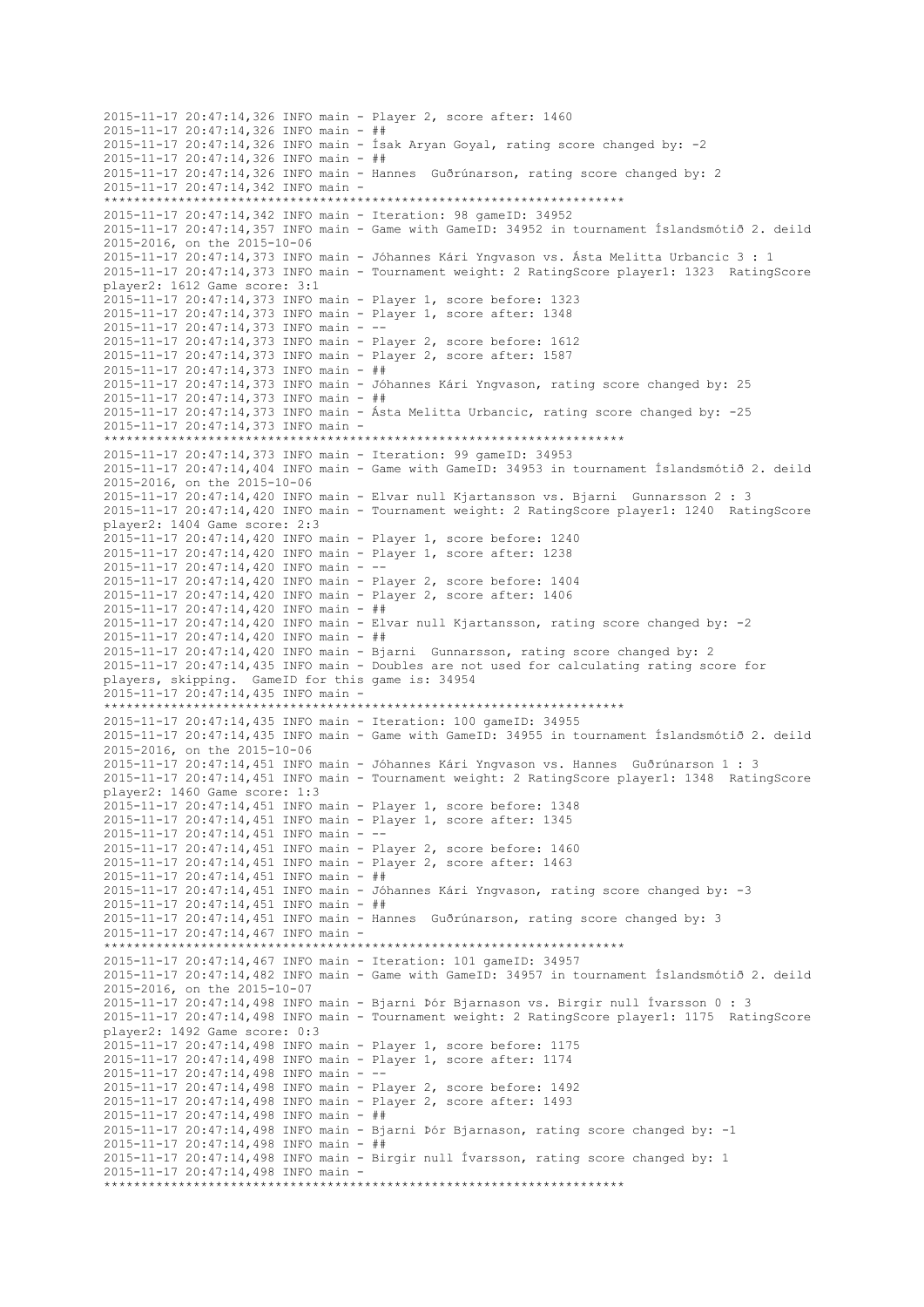2015-11-17 20:47:14,498 INFO main - Iteration: 102 gameID: 34958 2015-11-17 20:47:14,529 INFO main - Game with GameID: 34958 in tournament Íslandsmótið 2. deild 2015-2016, on the 2015-10-07 2015-11-17 20:47:14,529 INFO main - Kristján Kári Gunnarsson vs. Magnús Gauti Úlfarsson 0 : 3 2015-11-17 20:47:14,545 INFO main - Tournament weight: 2 RatingScore player1: 1134 RatingScore player2: 1756 Game score: 0:3 2015-11-17 20:47:14,545 INFO main - The rating didn't change for Player1! 2015-11-17 20:47:14,545 INFO main - The rating didn't change for Player2! 2015-11-17 20:47:14,545 INFO main - Player 1, score before: 1134 2015-11-17 20:47:14,545 INFO main - Player 1, score after: 1134 2015-11-17 20:47:14,545 INFO main - -- 2015-11-17 20:47:14,545 INFO main - Player 2, score before: 1756 2015-11-17 20:47:14,545 INFO main - Player 2, score after: 1756 2015-11-17 20:47:14,545 INFO main - ## 2015-11-17 20:47:14,545 INFO main - Kristján Kári Gunnarsson, rating score changed by: 0 2015-11-17 20:47:14,545 INFO main - ## 2015-11-17 20:47:14,545 INFO main - Magnús Gauti Úlfarsson, rating score changed by: 0 2015-11-17 20:47:14,545 INFO main - \*\*\*\*\*\*\*\*\*\*\*\*\*\*\*\*\*\*\*\*\*\*\*\*\*\*\*\*\*\*\*\*\*\*\*\*\*\*\*\*\*\*\*\*\*\*\*\*\*\*\*\*\*\*\*\*\*\*\*\*\*\*\*\*\*\*\*\*\*\* 2015-11-17 20:47:14,545 INFO main - Iteration: 103 gameID: 34959 2015-11-17 20:47:14,576 INFO main - Game with GameID: 34959 in tournament Íslandsmótið 2. deild 2015-2016, on the 2015-10-07 2015-11-17 20:47:14,576 INFO main - Kristófer Júlían Björnsson vs. Jóhannes Bjarki Tómasson 0 : 3 2015-11-17 20:47:14,576 INFO main - Tournament weight: 2 RatingScore player1: 1151 RatingScore player2: 1898 Game score: 0:3 2015-11-17 20:47:14,576 INFO main - The rating didn't change for Player1! 2015-11-17 20:47:14,592 INFO main - The rating didn't change for Player2! 2015-11-17 20:47:14,592 INFO main - Player 1, score before: 1151 2015-11-17 20:47:14,592 INFO main - Player 1, score after: 1151 2015-11-17 20:47:14,592 INFO main - -- 2015-11-17 20:47:14,592 INFO main - Player 2, score before: 1898 2015-11-17 20:47:14,592 INFO main - Player 2, score after: 1898 2015-11-17 20:47:14,592 INFO main - ## 2015-11-17 20:47:14,592 INFO main - Kristófer Júlían Björnsson, rating score changed by: 0 2015-11-17 20:47:14,592 INFO main - ## 2015-11-17 20:47:14,592 INFO main - Jóhannes Bjarki Tómasson, rating score changed by: 0 2015-11-17 20:47:14,592 INFO main - Doubles are not used for calculating rating score for players, skipping. GameID for this game is: 34960 2015-11-17 20:47:14,592 INFO main - \*\*\*\*\*\*\*\*\*\*\*\*\*\*\*\*\*\*\*\*\*\*\*\*\*\*\*\*\*\*\*\*\*\*\*\*\*\*\*\*\*\*\*\*\*\*\*\*\*\*\*\*\*\*\*\*\*\*\*\*\*\*\*\*\*\*\*\*\*\* 2015-11-17 20:47:14,607 INFO main - Iteration: 104 gameID: 34879 2015-11-17 20:47:14,623 INFO main - Game with GameID: 34879 in tournament Íslandsmótið 1.deild karla 2015-2016, on the 2015-10-11 2015-11-17 20:47:14,638 INFO main - Kristján Aðalbjörn Jónasson vs. Magnús Finnur Magnússon 3 : 0 2015-11-17 20:47:14,638 INFO main - Tournament weight: 3 RatingScore player1: 1924 RatingScore player2: 1989 Game score: 3:0 2015-11-17 20:47:14,638 INFO main - Player 1, score before: 1924 2015-11-17 20:47:14,638 INFO main - Player 1, score after: 1944  $2015 - 11 - 17$   $20:47:14.638$  INFO main - --2015-11-17 20:47:14,638 INFO main - Player 2, score before: 1989 2015-11-17 20:47:14,638 INFO main - Player 2, score after: 1976 2015-11-17 20:47:14,638 INFO main - ## 2015-11-17 20:47:14,638 INFO main - Kristján Aðalbjörn Jónasson, rating score changed by: 20 2015-11-17 20:47:14,841 INFO main - ## 2015-11-17 20:47:14,841 INFO main - Magnús Finnur Magnússon, rating score changed by: -13 2015-11-17 20:47:14,904 INFO main - \*\*\*\*\*\*\*\*\*\*\*\*\*\*\*\*\*\*\*\*\*\*\*\*\*\*\*\*\*\*\*\*\*\*\*\*\*\*\*\*\*\*\*\*\*\*\*\*\*\*\*\*\*\*\*\*\*\*\*\*\*\*\*\*\*\*\*\*\*\* 2015-11-17 20:47:14,935 INFO main - Iteration: 105 gameID: 34880 2015-11-17 20:47:14,998 INFO main - Game with GameID: 34880 in tournament Íslandsmótið 1.deild karla 2015-2016, on the 2015-10-11 2015-11-17 20:47:15,013 INFO main - Sindri Þór Sigurðsson vs. Magnús Jóhann Hjartarson 1 : 3 2015-11-17 20:47:15,013 INFO main - Tournament weight: 3 RatingScore player1: 1927 RatingScore player2: 2015 Game score: 1:3 2015-11-17 20:47:15,013 INFO main - Player 1, score before: 1927 2015-11-17 20:47:15,013 INFO main - Player 1, score after: 1923 2015-11-17 20:47:15,013 INFO main - -- 2015-11-17 20:47:15,013 INFO main - Player 2, score before: 2015 2015-11-17 20:47:15,013 INFO main - Player 2, score after: 2021 2015-11-17 20:47:15,029 INFO main - ## 2015-11-17 20:47:15,029 INFO main - Sindri Þór Sigurðsson, rating score changed by: -4 2015-11-17 20:47:15,045 INFO main - ## 2015-11-17 20:47:15,045 INFO main - Magnús Jóhann Hjartarson, rating score changed by: 6 2015-11-17 20:47:15,060 INFO main - \*\*\*\*\*\*\*\*\*\*\*\*\*\*\*\*\*\*\*\*\*\*\*\*\*\*\*\*\*\*\*\*\*\*\*\*\*\*\*\*\*\*\*\*\*\*\*\*\*\*\*\*\*\*\*\*\*\*\*\*\*\*\*\*\*\*\*\*\*\* 2015-11-17 20:47:15,060 INFO main - Iteration: 106 gameID: 34881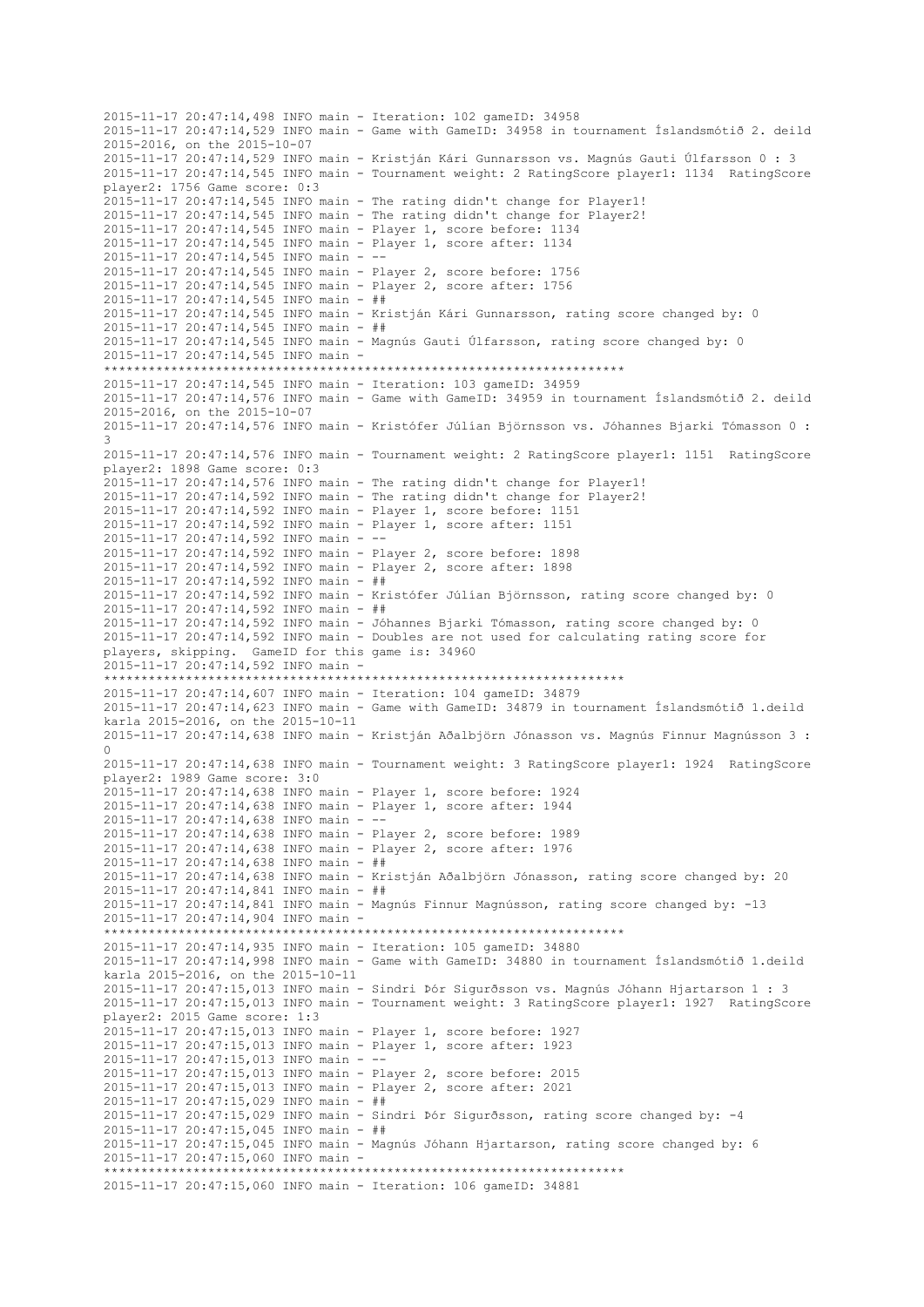2015-11-17 20:47:15,123 INFO main - Game with GameID: 34881 in tournament Íslandsmótið 1.deild karla 2015-2016, on the 2015-10-11 2015-11-17 20:47:15,138 INFO main - Erlendur null Guðmundsson vs. Daði Freyr Guðmundsson 0 : 3 2015-11-17 20:47:15,138 INFO main - Tournament weight: 3 RatingScore player1: 1557 RatingScore player2: 2191 Game score: 0:3 2015-11-17 20:47:15,138 INFO main - The rating didn't change for Player1! 2015-11-17 20:47:15,138 INFO main - The rating didn't change for Player2! 2015-11-17 20:47:15,138 INFO main - Player 1, score before: 1557 2015-11-17 20:47:15,138 INFO main - Player 1, score after: 1557 2015-11-17 20:47:15,138 INFO main - -- 2015-11-17 20:47:15,138 INFO main - Player 2, score before: 2191 2015-11-17 20:47:15,138 INFO main - Player 2, score after: 2191 2015-11-17 20:47:15,154 INFO main - ## 2015-11-17 20:47:15,154 INFO main - Erlendur null Guðmundsson, rating score changed by: 0 2015-11-17 20:47:15,169 INFO main - ## 2015-11-17 20:47:15,169 INFO main - Daði Freyr Guðmundsson, rating score changed by: 0 2015-11-17 20:47:15,185 INFO main - Doubles are not used for calculating rating score for players, skipping. GameID for this game is: 34882 2015-11-17 20:47:15,185 INFO main - \*\*\*\*\*\*\*\*\*\*\*\*\*\*\*\*\*\*\*\*\*\*\*\*\*\*\*\*\*\*\*\*\*\*\*\*\*\*\*\*\*\*\*\*\*\*\*\*\*\*\*\*\*\*\*\*\*\*\*\*\*\*\*\*\*\*\*\*\*\* 2015-11-17 20:47:15,185 INFO main - Iteration: 107 gameID: 34883 2015-11-17 20:47:15,232 INFO main - Game with GameID: 34883 in tournament Íslandsmótið 1.deild karla 2015-2016, on the 2015-10-11 2015-11-17 20:47:15,248 INFO main - Sindri Þór Sigurðsson vs. Magnús Finnur Magnússon 3 : 1 2015-11-17 20:47:15,248 INFO main - Tournament weight: 3 RatingScore player1: 1923 RatingScore player2: 1976 Game score: 3:1 2015-11-17 20:47:15,248 INFO main - Player 1, score before: 1923 2015-11-17 20:47:15,248 INFO main - Player 1, score after: 1943 2015-11-17 20:47:15,248 INFO main - -- 2015-11-17 20:47:15,248 INFO main - Player 2, score before: 1976 2015-11-17 20:47:15,248 INFO main - Player 2, score after: 1963 2015-11-17 20:47:15,263 INFO main - ## 2015-11-17 20:47:15,263 INFO main - Sindri Þór Sigurðsson, rating score changed by: 20 2015-11-17 20:47:15,263 INFO main - ## 2015-11-17 20:47:15,263 INFO main - Magnús Finnur Magnússon, rating score changed by: -13 2015-11-17 20:47:15,279 INFO main - \*\*\*\*\*\*\*\*\*\*\*\*\*\*\*\*\*\*\*\*\*\*\*\*\*\*\*\*\*\*\*\*\*\*\*\*\*\*\*\*\*\*\*\*\*\*\*\*\*\*\*\*\*\*\*\*\*\*\*\*\*\*\*\*\*\*\*\*\*\* 2015-11-17 20:47:15,279 INFO main - Iteration: 108 gameID: 34884 2015-11-17 20:47:15,341 INFO main - Game with GameID: 34884 in tournament Íslandsmótið 1.deild karla 2015-2016, on the 2015-10-11 2015-11-17 20:47:15,357 INFO main - Kristján Aðalbjörn Jónasson vs. Daði Freyr Guðmundsson 1 : 3 2015-11-17 20:47:15,357 INFO main - Tournament weight: 3 RatingScore player1: 1944 RatingScore player2: 2191 Game score: 1:3 2015-11-17 20:47:15,357 INFO main - Player 1, score before: 1944 2015-11-17 20:47:15,357 INFO main - Player 1, score after: 1942 2015-11-17 20:47:15,357 INFO main - -- 2015-11-17 20:47:15,357 INFO main - Player 2, score before: 2191 2015-11-17 20:47:15,357 INFO main - Player 2, score after: 2194 2015-11-17 20:47:15,373 INFO main - ## 2015-11-17 20:47:15,373 INFO main - Kristján Aðalbjörn Jónasson, rating score changed by: -2 2015-11-17 20:47:15,373 INFO main - ## 2015-11-17 20:47:15,373 INFO main - Daði Freyr Guðmundsson, rating score changed by: 3 2015-11-17 20:47:15,404 INFO main - \*\*\*\*\*\*\*\*\*\*\*\*\*\*\*\*\*\*\*\*\*\*\*\*\*\*\*\*\*\*\*\*\*\*\*\*\*\*\*\*\*\*\*\*\*\*\*\*\*\*\*\*\*\*\*\*\*\*\*\*\*\*\*\*\*\*\*\*\*\* 2015-11-17 20:47:16,060 INFO main - Iteration: 109 gameID: 34886 2015-11-17 20:47:16,216 INFO main - Game with GameID: 34886 in tournament Íslandsmótið 1.deild karla 2015-2016, on the 2015-10-11 2015-11-17 20:47:16,232 INFO main - Ingi null Brjánsson vs. Breki null Þórðarson 1 : 3 2015-11-17 20:47:16,232 INFO main - Tournament weight: 3 RatingScore player1: 1355 RatingScore player2: 1882 Game score: 1:3 2015-11-17 20:47:16,232 INFO main - The rating didn't change for Player1! 2015-11-17 20:47:16,232 INFO main - The rating didn't change for Player2! 2015-11-17 20:47:16,232 INFO main - Player 1, score before: 1355 2015-11-17 20:47:16,232 INFO main - Player 1, score after: 1355 2015-11-17 20:47:16,232 INFO main - -- 2015-11-17 20:47:16,232 INFO main - Player 2, score before: 1882 2015-11-17 20:47:16,232 INFO main - Player 2, score after: 1882 2015-11-17 20:47:16,247 INFO main - ## 2015-11-17 20:47:16,247 INFO main - Ingi null Brjánsson, rating score changed by: 0 2015-11-17 20:47:16,263 INFO main - ## 2015-11-17 20:47:16,263 INFO main - Breki null Þórðarson, rating score changed by: 0 2015-11-17 20:47:16,279 INFO main - \*\*\*\*\*\*\*\*\*\*\*\*\*\*\*\*\*\*\*\*\*\*\*\*\*\*\*\*\*\*\*\*\*\*\*\*\*\*\*\*\*\*\*\*\*\*\*\*\*\*\*\*\*\*\*\*\*\*\*\*\*\*\*\*\*\*\*\*\*\* 2015-11-17 20:47:16,279 INFO main - Iteration: 110 gameID: 34887 2015-11-17 20:47:16,357 INFO main - Game with GameID: 34887 in tournament Íslandsmótið 1.deild karla 2015-2016, on the 2015-10-11 2015-11-17 20:47:16,372 INFO main - Kári null Ármannsson vs. Hlöðver Steini Hlöðversson 3 : 0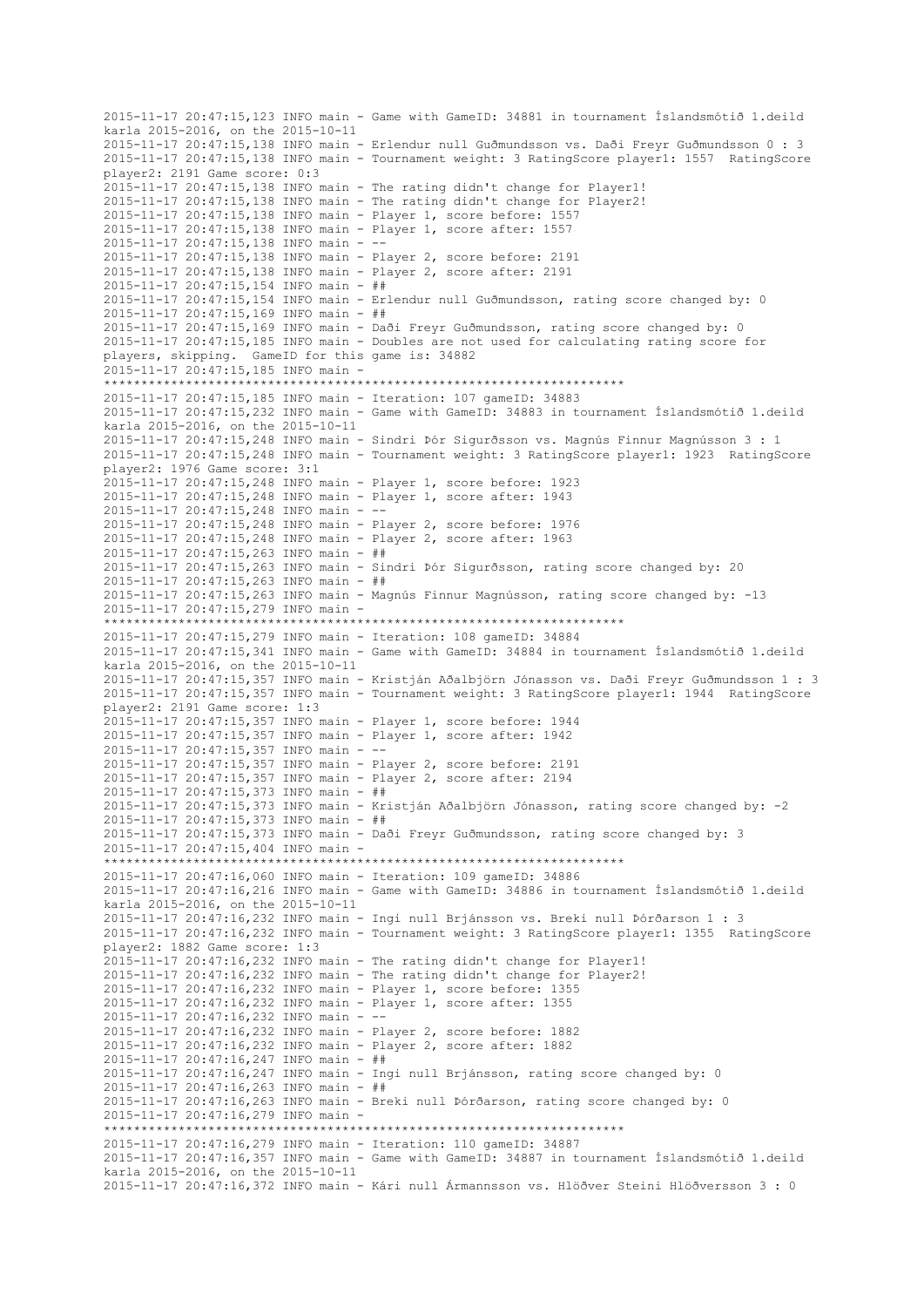2015-11-17 20:47:16,372 INFO main - Tournament weight: 3 RatingScore player1: 1784 RatingScore player2: 1700 Game score: 3:0 2015-11-17 20:47:16,372 INFO main - Player 1, score before: 1784 2015-11-17 20:47:16,372 INFO main - Player 1, score after: 1790 2015-11-17 20:47:16,372 INFO main - -- 2015-11-17 20:47:16,372 INFO main - Player 2, score before: 1700 2015-11-17 20:47:16,388 INFO main - Player 2, score after: 1696 2015-11-17 20:47:16,388 INFO main - ## 2015-11-17 20:47:16,388 INFO main - Kári null Ármannsson, rating score changed by: 6 2015-11-17 20:47:16,403 INFO main - ## 2015-11-17 20:47:16,403 INFO main - Hlöðver Steini Hlöðversson, rating score changed by: -4 2015-11-17 20:47:17,341 INFO main - \*\*\*\*\*\*\*\*\*\*\*\*\*\*\*\*\*\*\*\*\*\*\*\*\*\*\*\*\*\*\*\*\*\*\*\*\*\*\*\*\*\*\*\*\*\*\*\*\*\*\*\*\*\*\*\*\*\*\*\*\*\*\*\*\*\*\*\*\*\* 2015-11-17 20:47:17,356 INFO main - Iteration: 111 gameID: 34888 2015-11-17 20:47:17,450 INFO main - Game with GameID: 34888 in tournament Íslandsmótið 1.deild karla 2015-2016, on the 2015-10-11 2015-11-17 20:47:17,825 INFO main - Ellert Kristján Georgsson vs. Pétur Marteinn Tómasson 1 : 3 2015-11-17 20:47:17,841 INFO main - Tournament weight: 3 RatingScore player1: 1417 RatingScore player2: 1812 Game score: 1:3 2015-11-17 20:47:17,841 INFO main - Player 1, score before: 1417 2015-11-17 20:47:17,841 INFO main - Player 1, score after: 1416 2015-11-17 20:47:17,841 INFO main - -- 2015-11-17 20:47:17,841 INFO main - Player 2, score before: 1812 2015-11-17 20:47:17,841 INFO main - Player 2, score after: 1814 2015-11-17 20:47:17,872 INFO main - ## 2015-11-17 20:47:17,872 INFO main - Ellert Kristján Georgsson, rating score changed by: -1 2015-11-17 20:47:17,887 INFO main - ## 2015-11-17 20:47:17,887 INFO main - Pétur Marteinn Tómasson, rating score changed by: 2 2015-11-17 20:47:17,903 INFO main - Doubles are not used for calculating rating score for players, skipping. GameID for this game is: 34889 2015-11-17 20:47:17,903 INFO main - \*\*\*\*\*\*\*\*\*\*\*\*\*\*\*\*\*\*\*\*\*\*\*\*\*\*\*\*\*\*\*\*\*\*\*\*\*\*\*\*\*\*\*\*\*\*\*\*\*\*\*\*\*\*\*\*\*\*\*\*\*\*\*\*\*\*\*\*\*\* 2015-11-17 20:47:17,903 INFO main - Iteration: 112 gameID: 34890 2015-11-17 20:47:17,934 INFO main - Game with GameID: 34890 in tournament Íslandsmótið 1.deild karla 2015-2016, on the 2015-10-11 2015-11-17 20:47:17,950 INFO main - Kári null Ármannsson vs. Breki null Þórðarson 1 : 3 2015-11-17 20:47:17,950 INFO main - Tournament weight: 3 RatingScore player1: 1790 RatingScore player2: 1882 Game score: 1:3 2015-11-17 20:47:17,950 INFO main - Player 1, score before: 1790 2015-11-17 20:47:17,950 INFO main - Player 1, score after: 1786 2015-11-17 20:47:17,950 INFO main - -- 2015-11-17 20:47:17,950 INFO main - Player 2, score before: 1882 2015-11-17 20:47:17,950 INFO main - Player 2, score after: 1888 2015-11-17 20:47:17,950 INFO main - ## 2015-11-17 20:47:17,950 INFO main - Kári null Ármannsson, rating score changed by: -4 2015-11-17 20:47:17,950 INFO main - ## 2015-11-17 20:47:17,950 INFO main - Breki null Þórðarson, rating score changed by: 6 2015-11-17 20:47:17,965 INFO main - \*\*\*\*\*\*\*\*\*\*\*\*\*\*\*\*\*\*\*\*\*\*\*\*\*\*\*\*\*\*\*\*\*\*\*\*\*\*\*\*\*\*\*\*\*\*\*\*\*\*\*\*\*\*\*\*\*\*\*\*\*\*\*\*\*\*\*\*\*\* 2015-11-17 20:47:17,965 INFO main - Iteration: 113 gameID: 34891 2015-11-17 20:47:17,981 INFO main - Game with GameID: 34891 in tournament Íslandsmótið 1.deild karla 2015-2016, on the 2015-10-11 2015-11-17 20:47:17,981 INFO main - Ingi null Brjánsson vs. Pétur Marteinn Tómasson 0 : 3 2015-11-17 20:47:17,981 INFO main - Tournament weight: 3 RatingScore player1: 1355 RatingScore player2: 1814 Game score: 0:3 2015-11-17 20:47:17,981 INFO main - The rating didn't change for Player1! 2015-11-17 20:47:17,981 INFO main - Player 1, score before: 1355 2015-11-17 20:47:17,981 INFO main - Player 1, score after: 1355 2015-11-17 20:47:17,981 INFO main -2015-11-17 20:47:17,981 INFO main - Player 2, score before: 1814 2015-11-17 20:47:17,981 INFO main - Player 2, score after: 1815 2015-11-17 20:47:17,981 INFO main - ## 2015-11-17 20:47:17,981 INFO main - Ingi null Brjánsson, rating score changed by: 0 2015-11-17 20:47:17,981 INFO main - ## 2015-11-17 20:47:17,981 INFO main - Pétur Marteinn Tómasson, rating score changed by: 1 2015-11-17 20:47:17,997 INFO main - \*\*\*\*\*\*\*\*\*\*\*\*\*\*\*\*\*\*\*\*\*\*\*\*\*\*\*\*\*\*\*\*\*\*\*\*\*\*\*\*\*\*\*\*\*\*\*\*\*\*\*\*\*\*\*\*\*\*\*\*\*\*\*\*\*\*\*\*\*\* 2015-11-17 20:47:17,997 INFO main - Iteration: 114 gameID: 34893 2015-11-17 20:47:18,028 INFO main - Game with GameID: 34893 in tournament Íslandsmótið 1.deild karla 2015-2016, on the 2015-10-11 2015-11-17 20:47:18,028 INFO main - Ársæll null Aðalsteinsson vs. Csanád null Forgács-Bálint 3 : 2 2015-11-17 20:47:18,028 INFO main - Tournament weight: 3 RatingScore player1: 1874 RatingScore player2: 2350 Game score: 3:2 2015-11-17 20:47:18,028 INFO main - Player 1, score before: 1874 2015-11-17 20:47:18,028 INFO main - Player 1, score after: 1939 2015-11-17 20:47:18,028 INFO main - --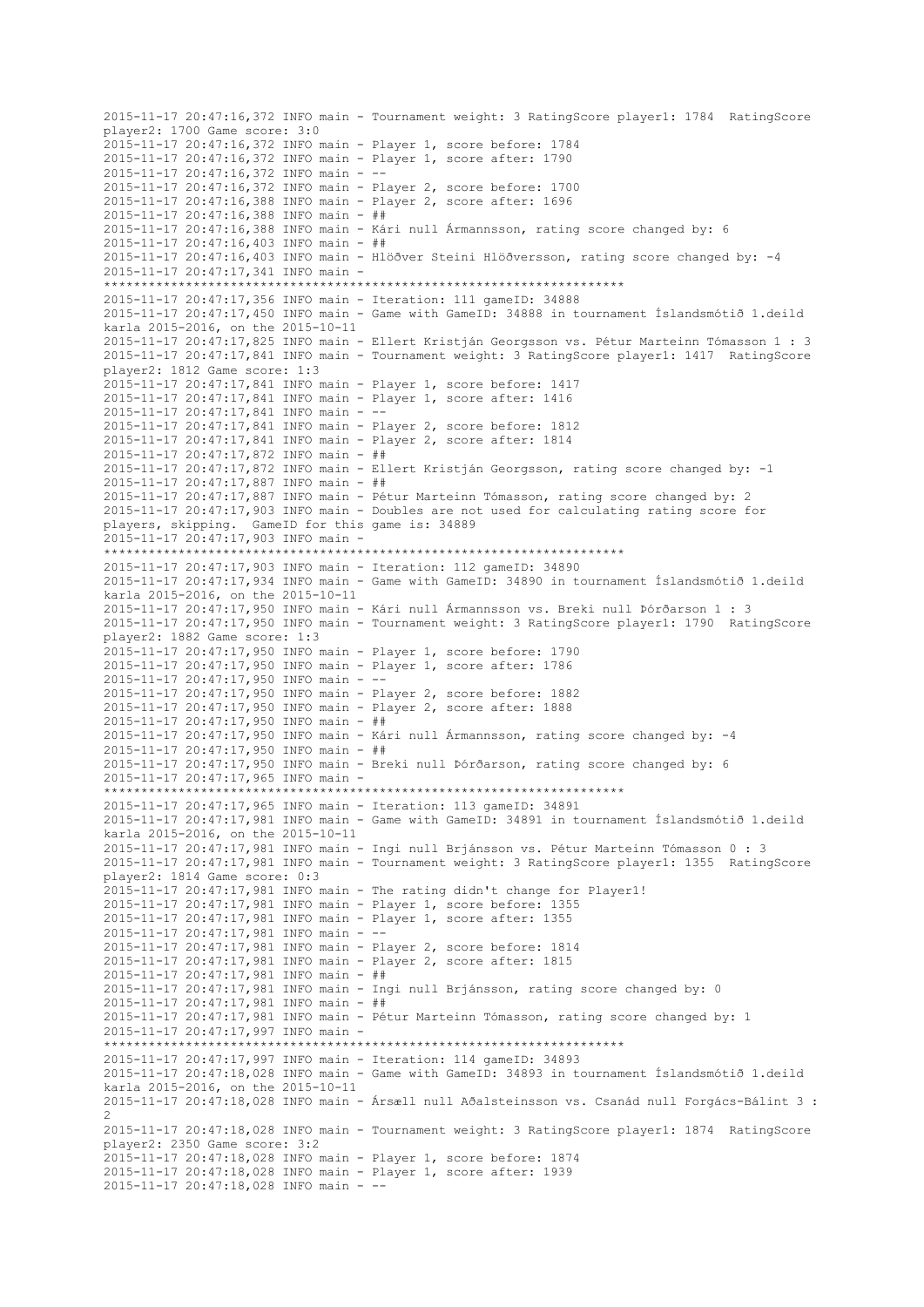2015-11-17 20:47:18,028 INFO main - Player 2, score before: 2350 2015-11-17 20:47:18,028 INFO main - Player 2, score after: 2305 2015-11-17 20:47:18,028 INFO main - ## 2015-11-17 20:47:18,028 INFO main - Ársæll null Aðalsteinsson, rating score changed by: 65 2015-11-17 20:47:18,044 INFO main - ## 2015-11-17 20:47:18,044 INFO main - Csanád null Forgács-Bálint, rating score changed by: -45 2015-11-17 20:47:18,044 INFO main - \*\*\*\*\*\*\*\*\*\*\*\*\*\*\*\*\*\*\*\*\*\*\*\*\*\*\*\*\*\*\*\*\*\*\*\*\*\*\*\*\*\*\*\*\*\*\*\*\*\*\*\*\*\*\*\*\*\*\*\*\*\*\*\*\*\*\*\*\*\* 2015-11-17 20:47:18,044 INFO main - Iteration: 115 gameID: 34894 2015-11-17 20:47:18,075 INFO main - Game with GameID: 34894 in tournament Íslandsmótið 1.deild karla 2015-2016, on the 2015-10-11 2015-11-17 20:47:18,075 INFO main - Arnór Gauti Helgason vs. Bjarni Þorgeir Bjarnason 3 : 0 2015-11-17 20:47:18,090 INFO main - Tournament weight: 3 RatingScore player1: 1909 RatingScore player2: 1799 Game score: 3:0 2015-11-17 20:47:18,090 INFO main - Player 1, score before: 1909 2015-11-17 20:47:18,090 INFO main - Player 1, score after: 1914  $2015 - 11 - 17$   $20:47:18.090$  TNFO main - --2015-11-17 20:47:18,090 INFO main - Player 2, score before: 1799 2015-11-17 20:47:18,090 INFO main - Player 2, score after: 1796 2015-11-17 20:47:18,090 INFO main - ## 2015-11-17 20:47:18,090 INFO main - Arnór Gauti Helgason, rating score changed by: 5 2015-11-17 20:47:18,090 INFO main - ## 2015-11-17 20:47:18,090 INFO main - Bjarni Þorgeir Bjarnason, rating score changed by: -3 2015-11-17 20:47:18,090 INFO main - \*\*\*\*\*\*\*\*\*\*\*\*\*\*\*\*\*\*\*\*\*\*\*\*\*\*\*\*\*\*\*\*\*\*\*\*\*\*\*\*\*\*\*\*\*\*\*\*\*\*\*\*\*\*\*\*\*\*\*\*\*\*\*\*\*\*\*\*\*\* 2015-11-17 20:47:18,090 INFO main - Iteration: 116 gameID: 34895 2015-11-17 20:47:18,122 INFO main - Game with GameID: 34895 in tournament Íslandsmótið 1.deild karla 2015-2016, on the 2015-10-11 2015-11-17 20:47:18,122 INFO main - Óli Páll Geirsson vs. Brynjólfur null Þórisson 3 : 0 2015-11-17 20:47:18,122 INFO main - Tournament weight: 3 RatingScore player1: 1823 RatingScore player2: 1574 Game score: 3:0 2015-11-17 20:47:18,122 INFO main - Player 1, score before: 1823 2015-11-17 20:47:18,122 INFO main - Player 1, score after: 1826 2015-11-17 20:47:18,122 INFO main - -- 2015-11-17 20:47:18,122 INFO main - Player 2, score before: 1574 2015-11-17 20:47:18,122 INFO main - Player 2, score after: 1572 2015-11-17 20:47:18,122 INFO main - ## 2015-11-17 20:47:18,122 INFO main - Óli Páll Geirsson, rating score changed by: 3 2015-11-17 20:47:18,122 INFO main - ## 2015-11-17 20:47:18,122 INFO main - Brynjólfur null Þórisson, rating score changed by: -2 2015-11-17 20:47:18,137 INFO main - Doubles are not used for calculating rating score for players, skipping. GameID for this game is: 34896 2015-11-17 20:47:18,137 INFO main - \*\*\*\*\*\*\*\*\*\*\*\*\*\*\*\*\*\*\*\*\*\*\*\*\*\*\*\*\*\*\*\*\*\*\*\*\*\*\*\*\*\*\*\*\*\*\*\*\*\*\*\*\*\*\*\*\*\*\*\*\*\*\*\*\*\*\*\*\*\* 2015-11-17 20:47:18,137 INFO main - Iteration: 117 gameID: 34898 2015-11-17 20:47:18,153 INFO main - Game with GameID: 34898 in tournament Íslandsmótið 1.deild karla 2015-2016, on the 2015-10-11 2015-11-17 20:47:18,153 INFO main - Ársæll null Aðalsteinsson vs. Daði Freyr Guðmundsson 1 : 3 2015-11-17 20:47:18,153 INFO main - Tournament weight: 3 RatingScore player1: 1939 RatingScore player2: 2194 Game score: 1:3 2015-11-17 20:47:18,153 INFO main - Player 1, score before: 1939 2015-11-17 20:47:18,153 INFO main - Player 1, score after: 1937 2015-11-17 20:47:18,153 INFO main - -- 2015-11-17 20:47:18,153 INFO main - Player 2, score before: 2194 2015-11-17 20:47:18,153 INFO main - Player 2, score after: 2197 2015-11-17 20:47:18,169 INFO main - ## 2015-11-17 20:47:18,169 INFO main - Ársæll null Aðalsteinsson, rating score changed by: -2 2015-11-17 20:47:18,169 INFO main - ## 2015-11-17 20:47:18,169 INFO main - Daði Freyr Guðmundsson, rating score changed by: 3 2015-11-17 20:47:18,169 INFO main - \*\*\*\*\*\*\*\*\*\*\*\*\*\*\*\*\*\*\*\*\*\*\*\*\*\*\*\*\*\*\*\*\*\*\*\*\*\*\*\*\*\*\*\*\*\*\*\*\*\*\*\*\*\*\*\*\*\*\*\*\*\*\*\*\*\*\*\*\*\* 2015-11-17 20:47:18,169 INFO main - Iteration: 118 gameID: 34899 2015-11-17 20:47:18,184 INFO main - Game with GameID: 34899 in tournament Íslandsmótið 1.deild karla 2015-2016, on the 2015-10-11 2015-11-17 20:47:18,200 INFO main - Arnór Gauti Helgason vs. Magnús Jóhann Hjartarson 3 : 1 2015-11-17 20:47:18,200 INFO main - Tournament weight: 3 RatingScore player1: 1914 RatingScore player2: 2021 Game score: 3:1 2015-11-17 20:47:18,200 INFO main - Player 1, score before: 1914 2015-11-17 20:47:18,200 INFO main - Player 1, score after: 1938 2015-11-17 20:47:18,200 INFO main - -- 2015-11-17 20:47:18,200 INFO main - Player 2, score before: 2021 2015-11-17 20:47:18,200 INFO main - Player 2, score after: 2004 2015-11-17 20:47:18,200 INFO main - ## 2015-11-17 20:47:18,200 INFO main - Arnór Gauti Helgason, rating score changed by: 24 2015-11-17 20:47:18,200 INFO main - ## 2015-11-17 20:47:18,200 INFO main - Magnús Jóhann Hjartarson, rating score changed by: -17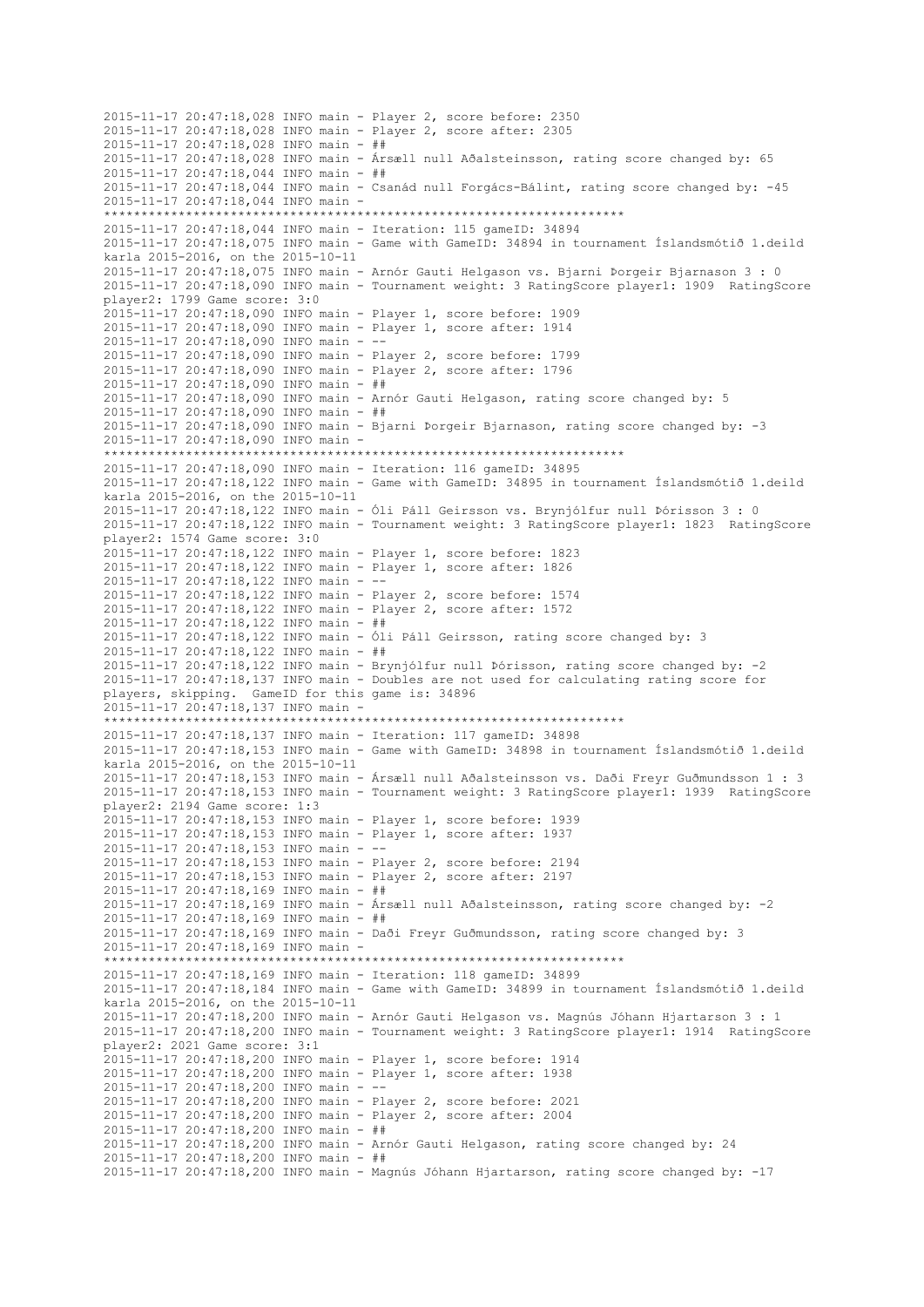2015-11-17 20:47:18,215 INFO main - \*\*\*\*\*\*\*\*\*\*\*\*\*\*\*\*\*\*\*\*\*\*\*\*\*\*\*\*\*\*\*\*\*\*\*\*\*\*\*\*\*\*\*\*\*\*\*\*\*\*\*\*\*\*\*\*\*\*\*\*\*\*\*\*\*\*\*\*\*\* 2015-11-17 20:47:18,215 INFO main - Iteration: 119 gameID: 34900 2015-11-17 20:47:18,231 INFO main - Game with GameID: 34900 in tournament Íslandsmótið 1.deild karla 2015-2016, on the 2015-10-11 2015-11-17 20:47:18,247 INFO main - Davíð Teitsson vs. Magnús Finnur Magnússon 1 : 3 2015-11-17 20:47:18,247 INFO main - Tournament weight: 3 RatingScore player1: 1849 RatingScore player2: 1963 Game score: 1:3 2015-11-17 20:47:18,247 INFO main - Player 1, score before: 1849 2015-11-17 20:47:18,247 INFO main - Player 1, score after: 1846 2015-11-17 20:47:18,247 INFO main - -- 2015-11-17 20:47:18,247 INFO main - Player 2, score before: 1963 2015-11-17 20:47:18,247 INFO main - Player 2, score after: 1968 2015-11-17 20:47:18,247 INFO main - ## 2015-11-17 20:47:18,247 INFO main - Davíð Teitsson, rating score changed by: -3 2015-11-17 20:47:18,247 INFO main - ## 2015-11-17 20:47:18,247 INFO main - Magnús Finnur Magnússon, rating score changed by: 5 2015-11-17 20:47:18,262 INFO main - Doubles are not used for calculating rating score for players, skipping. GameID for this game is: 34901 2015-11-17 20:47:18,262 INFO main - \*\*\*\*\*\*\*\*\*\*\*\*\*\*\*\*\*\*\*\*\*\*\*\*\*\*\*\*\*\*\*\*\*\*\*\*\*\*\*\*\*\*\*\*\*\*\*\*\*\*\*\*\*\*\*\*\*\*\*\*\*\*\*\*\*\*\*\*\*\* 2015-11-17 20:47:18,262 INFO main - Iteration: 120 gameID: 34902 2015-11-17 20:47:18,278 INFO main - Game with GameID: 34902 in tournament Íslandsmótið 1.deild karla 2015-2016, on the 2015-10-11 2015-11-17 20:47:18,278 INFO main - Arnór Gauti Helgason vs. Daði Freyr Guðmundsson 0 : 3 2015-11-17 20:47:18,278 INFO main - Tournament weight: 3 RatingScore player1: 1938 RatingScore player2: 2197 Game score: 0:3 2015-11-17 20:47:18,278 INFO main - Player 1, score before: 1938 2015-11-17 20:47:18,278 INFO main - Player 1, score after: 1936  $2015 - 11 - 17$   $20:47:18.278$  INFO main - --2015-11-17 20:47:18,278 INFO main - Player 2, score before: 2197 2015-11-17 20:47:18,278 INFO main - Player 2, score after: 2200 2015-11-17 20:47:18,278 INFO main - ## 2015-11-17 20:47:18,278 INFO main - Arnór Gauti Helgason, rating score changed by: -2 2015-11-17 20:47:18,278 INFO main - ## 2015-11-17 20:47:18,278 INFO main - Daði Freyr Guðmundsson, rating score changed by: 3 2015-11-17 20:47:18,294 INFO main - \*\*\*\*\*\*\*\*\*\*\*\*\*\*\*\*\*\*\*\*\*\*\*\*\*\*\*\*\*\*\*\*\*\*\*\*\*\*\*\*\*\*\*\*\*\*\*\*\*\*\*\*\*\*\*\*\*\*\*\*\*\*\*\*\*\*\*\*\*\* 2015-11-17 20:47:18,294 INFO main - Iteration: 121 gameID: 34904 2015-11-17 20:47:18,309 INFO main - Game with GameID: 34904 in tournament Íslandsmótið 1.deild karla 2015-2016, on the 2015-10-11 2015-11-17 20:47:18,309 INFO main - Brynjólfur null Þórisson vs. Breki null Þórðarson 1 : 3 2015-11-17 20:47:18,309 INFO main - Tournament weight: 3 RatingScore player1: 1572 RatingScore player2: 1888 Game score: 1:3 2015-11-17 20:47:18,309 INFO main - Player 1, score before: 1572 2015-11-17 20:47:18,309 INFO main - Player 1, score after: 1571 2015-11-17 20:47:18,309 INFO main - -- 2015-11-17 20:47:18,309 INFO main - Player 2, score before: 1888 2015-11-17 20:47:18,309 INFO main - Player 2, score after: 1890 2015-11-17 20:47:18,325 INFO main - ## 2015-11-17 20:47:18,325 INFO main - Brynjólfur null Þórisson, rating score changed by: -1 2015-11-17 20:47:18,325 INFO main - ## 2015-11-17 20:47:18,325 INFO main - Breki null Þórðarson, rating score changed by: 2 2015-11-17 20:47:18,325 INFO main - \*\*\*\*\*\*\*\*\*\*\*\*\*\*\*\*\*\*\*\*\*\*\*\*\*\*\*\*\*\*\*\*\*\*\*\*\*\*\*\*\*\*\*\*\*\*\*\*\*\*\*\*\*\*\*\*\*\*\*\*\*\*\*\*\*\*\*\*\*\* 2015-11-17 20:47:18,325 INFO main - Iteration: 122 gameID: 34905 2015-11-17 20:47:18,340 INFO main - Game with GameID: 34905 in tournament Íslandsmótið 1.deild karla 2015-2016, on the 2015-10-11 2015-11-17 20:47:18,340 INFO main - Csanád null Forgács-Bálint vs. Hlöðver Steini Hlöðversson 3 : 1 2015-11-17 20:47:18,340 INFO main - Tournament weight: 3 RatingScore player1: 2305 RatingScore player2: 1696 Game score: 3:1 2015-11-17 20:47:18,340 INFO main - The rating didn't change for Player1! 2015-11-17 20:47:18,340 INFO main - The rating didn't change for Player2! 2015-11-17 20:47:18,340 INFO main - Player 1, score before: 2305 2015-11-17 20:47:18,340 INFO main - Player 1, score after: 2305 2015-11-17 20:47:18,340 INFO main - -- 2015-11-17 20:47:18,340 INFO main - Player 2, score before: 1696 2015-11-17 20:47:18,340 INFO main - Player 2, score after: 1696 2015-11-17 20:47:18,356 INFO main - ## 2015-11-17 20:47:18,356 INFO main - Csanád null Forgács-Bálint, rating score changed by: 0 2015-11-17 20:47:18,356 INFO main - ## 2015-11-17 20:47:18,356 INFO main - Hlöðver Steini Hlöðversson, rating score changed by: 0 2015-11-17 20:47:18,356 INFO main - \*\*\*\*\*\*\*\*\*\*\*\*\*\*\*\*\*\*\*\*\*\*\*\*\*\*\*\*\*\*\*\*\*\*\*\*\*\*\*\*\*\*\*\*\*\*\*\*\*\*\*\*\*\*\*\*\*\*\*\*\*\*\*\*\*\*\*\*\*\* 2015-11-17 20:47:18,356 INFO main - Iteration: 123 gameID: 34906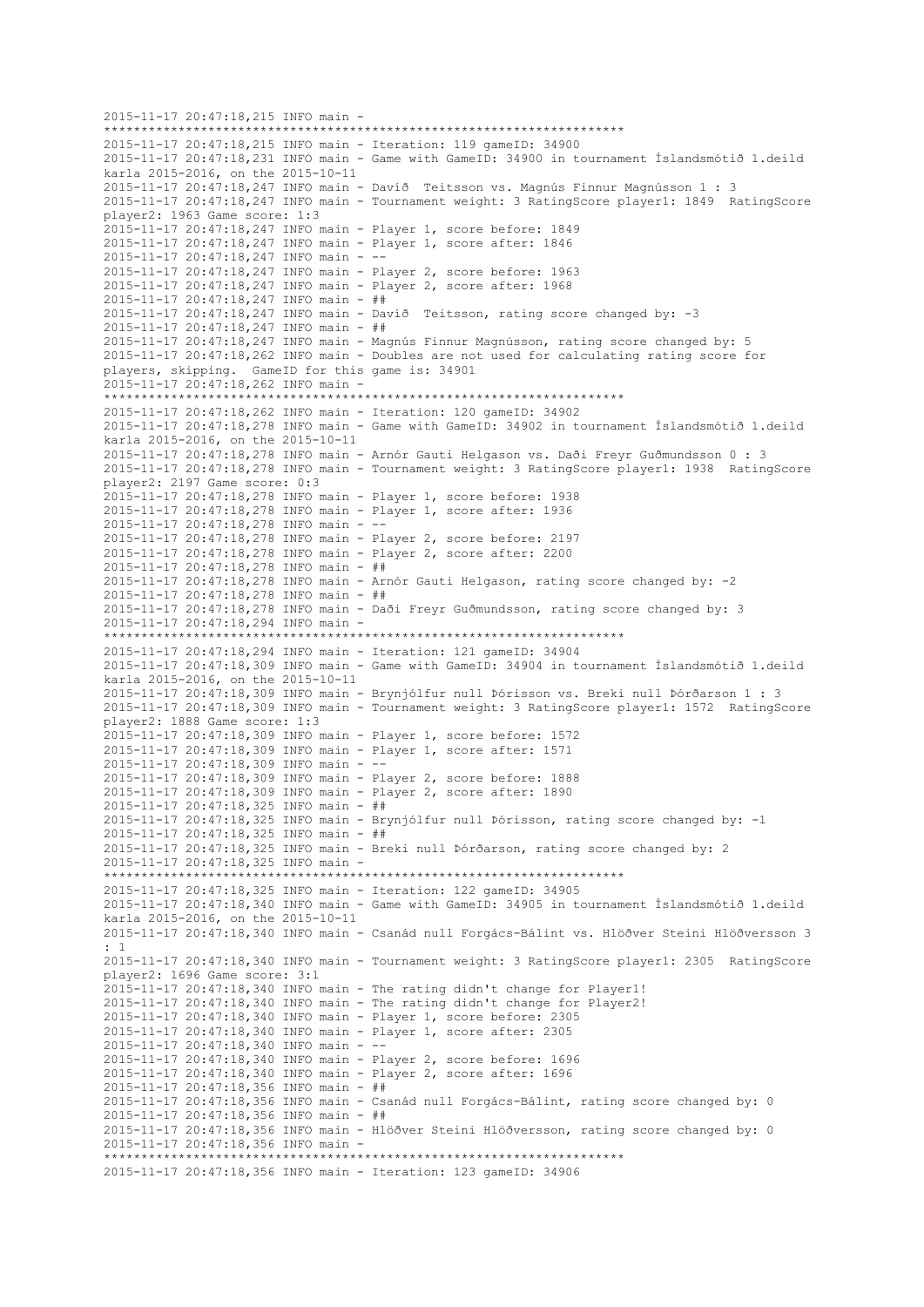2015-11-17 20:47:18,387 INFO main - Game with GameID: 34906 in tournament Íslandsmótið 1.deild karla 2015-2016, on the 2015-10-11 2015-11-17 20:47:18,387 INFO main - Bjarni Þorgeir Bjarnason vs. Pétur Marteinn Tómasson 3 : 0 2015-11-17 20:47:18,387 INFO main - Tournament weight: 3 RatingScore player1: 1796 RatingScore player2: 1815 Game score: 3:0 2015-11-17 20:47:18,387 INFO main - Player 1, score before: 1796 2015-11-17 20:47:18,387 INFO main - Player 1, score after: 1808 2015-11-17 20:47:18,387 INFO main - -- 2015-11-17 20:47:18,387 INFO main - Player 2, score before: 1815 2015-11-17 20:47:18,387 INFO main - Player 2, score after: 1807 2015-11-17 20:47:18,387 INFO main - ## 2015-11-17 20:47:18,387 INFO main - Bjarni Þorgeir Bjarnason, rating score changed by: 12 2015-11-17 20:47:18,387 INFO main - ## 2015-11-17 20:47:18,387 INFO main - Pétur Marteinn Tómasson, rating score changed by: -8 2015-11-17 20:47:18,403 INFO main - Doubles are not used for calculating rating score for players, skipping. GameID for this game is: 34907 2015-11-17 20:47:18,403 INFO main - \*\*\*\*\*\*\*\*\*\*\*\*\*\*\*\*\*\*\*\*\*\*\*\*\*\*\*\*\*\*\*\*\*\*\*\*\*\*\*\*\*\*\*\*\*\*\*\*\*\*\*\*\*\*\*\*\*\*\*\*\*\*\*\*\*\*\*\*\*\* 2015-11-17 20:47:18,403 INFO main - Iteration: 124 gameID: 34908 2015-11-17 20:47:18,418 INFO main - Game with GameID: 34908 in tournament Íslandsmótið 1.deild karla 2015-2016, on the 2015-10-11 2015-11-17 20:47:18,418 INFO main - Csanád null Forgács-Bálint vs. Breki null Þórðarson 3 : 1 2015-11-17 20:47:18,418 INFO main - Tournament weight: 3 RatingScore player1: 2305 RatingScore player2: 1890 Game score: 3:1 2015-11-17 20:47:18,418 INFO main - The rating didn't change for Player2! 2015-11-17 20:47:18,418 INFO main - Player 1, score before: 2305 2015-11-17 20:47:18,418 INFO main - Player 1, score after: 2306 2015-11-17 20:47:18,418 INFO main - -- 2015-11-17 20:47:18,418 INFO main - Player 2, score before: 1890 2015-11-17 20:47:18,418 INFO main - Player 2, score after: 1890 2015-11-17 20:47:18,418 INFO main - ## 2015-11-17 20:47:18,418 INFO main - Csanád null Forgács-Bálint, rating score changed by: 1 2015-11-17 20:47:18,418 INFO main - ## 2015-11-17 20:47:18,418 INFO main - Breki null Þórðarson, rating score changed by: 0 2015-11-17 20:47:18,434 INFO main - \*\*\*\*\*\*\*\*\*\*\*\*\*\*\*\*\*\*\*\*\*\*\*\*\*\*\*\*\*\*\*\*\*\*\*\*\*\*\*\*\*\*\*\*\*\*\*\*\*\*\*\*\*\*\*\*\*\*\*\*\*\*\*\*\*\*\*\*\*\* 2015-11-17 20:47:18,434 INFO main - Iteration: 125 gameID: 34910 2015-11-17 20:47:18,465 INFO main - Game with GameID: 34910 in tournament Íslandsmótið 1.deild karla 2015-2016, on the 2015-10-11 2015-11-17 20:47:18,465 INFO main - Erlendur null Guðmundsson vs. Skúli Gunnarsson 1 : 3 2015-11-17 20:47:18,465 INFO main - Tournament weight: 3 RatingScore player1: 1557 RatingScore player2: 1757 Game score: 1:3 2015-11-17 20:47:18,465 INFO main - Player 1, score before: 1557 2015-11-17 20:47:18,465 INFO main - Player 1, score after: 1555 2015-11-17 20:47:18,465 INFO main - -- 2015-11-17 20:47:18,465 INFO main - Player 2, score before: 1757 2015-11-17 20:47:18,465 INFO main - Player 2, score after: 1760 2015-11-17 20:47:18,465 INFO main - ## 2015-11-17 20:47:18,465 INFO main - Erlendur null Guðmundsson, rating score changed by: -2 2015-11-17 20:47:18,465 INFO main - ## 2015-11-17 20:47:18,465 INFO main - Skúli Gunnarsson, rating score changed by: 3 2015-11-17 20:47:18,481 INFO main - \*\*\*\*\*\*\*\*\*\*\*\*\*\*\*\*\*\*\*\*\*\*\*\*\*\*\*\*\*\*\*\*\*\*\*\*\*\*\*\*\*\*\*\*\*\*\*\*\*\*\*\*\*\*\*\*\*\*\*\*\*\*\*\*\*\*\*\*\*\* 2015-11-17 20:47:18,481 INFO main - Iteration: 126 gameID: 34911 2015-11-17 20:47:18,497 INFO main - Game with GameID: 34911 in tournament Íslandsmótið 1.deild karla 2015-2016, on the 2015-10-11 2015-11-17 20:47:18,497 INFO main - Sindri Þór Sigurðsson vs. Karl Andersson Claesson 3 : 0 2015-11-17 20:47:18,497 INFO main - Tournament weight: 3 RatingScore player1: 1943 RatingScore player2: 1418 Game score: 3:0 2015-11-17 20:47:18,497 INFO main - The rating didn't change for Player1! 2015-11-17 20:47:18,497 INFO main - The rating didn't change for Player2! 2015-11-17 20:47:18,497 INFO main - Player 1, score before: 1943 2015-11-17 20:47:18,497 INFO main - Player 1, score after: 1943 2015-11-17 20:47:18,497 INFO main -2015-11-17 20:47:18,497 INFO main - Player 2, score before: 1418 2015-11-17 20:47:18,497 INFO main - Player 2, score after: 1418 2015-11-17 20:47:18,512 INFO main - ## 2015-11-17 20:47:18,512 INFO main - Sindri Þór Sigurðsson, rating score changed by: 0 2015-11-17 20:47:18,512 INFO main - ## 2015-11-17 20:47:18,512 INFO main - Karl Andersson Claesson, rating score changed by: 0 2015-11-17 20:47:18,512 INFO main - \*\*\*\*\*\*\*\*\*\*\*\*\*\*\*\*\*\*\*\*\*\*\*\*\*\*\*\*\*\*\*\*\*\*\*\*\*\*\*\*\*\*\*\*\*\*\*\*\*\*\*\*\*\*\*\*\*\*\*\*\*\*\*\*\*\*\*\*\*\* 2015-11-17 20:47:18,512 INFO main - Iteration: 127 gameID: 34912 2015-11-17 20:47:18,543 INFO main - Game with GameID: 34912 in tournament Íslandsmótið 1.deild karla 2015-2016, on the 2015-10-11 2015-11-17 20:47:18,543 INFO main - Daníel Bergmann Ásmundsson vs. Kári null Ármannsson 0 : 3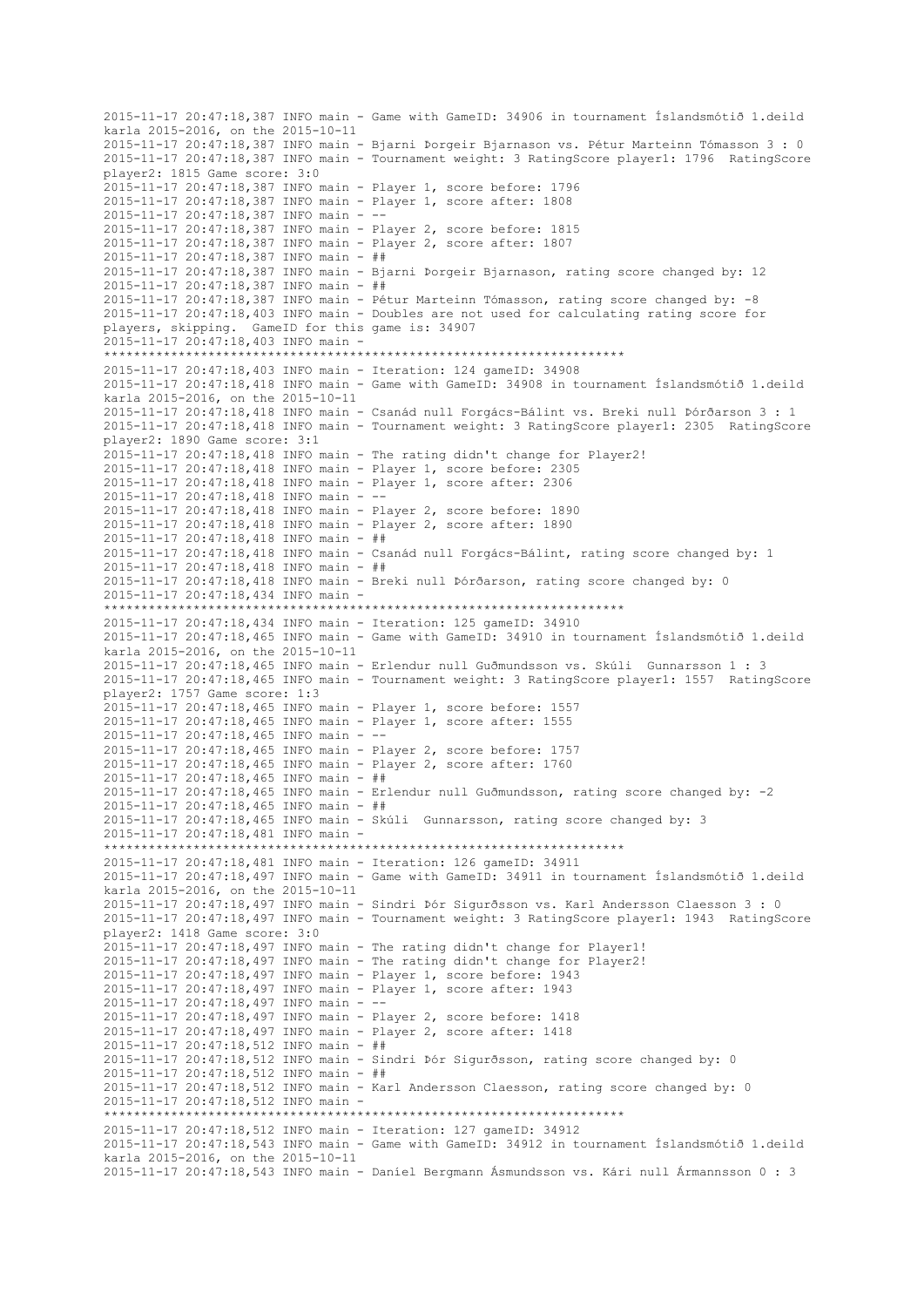2015-11-17 20:47:18,543 INFO main - Tournament weight: 3 RatingScore player1: 1678 RatingScore player2: 1786 Game score: 0:3 2015-11-17 20:47:18,543 INFO main - Player 1, score before: 1678 2015-11-17 20:47:18,543 INFO main - Player 1, score after: 1675 2015-11-17 20:47:18,543 INFO main - -- 2015-11-17 20:47:18,543 INFO main - Player 2, score before: 1786 2015-11-17 20:47:18,543 INFO main - Player 2, score after: 1791 2015-11-17 20:47:18,543 INFO main - ## 2015-11-17 20:47:18,543 INFO main - Daníel Bergmann Ásmundsson, rating score changed by: -3 2015-11-17 20:47:18,559 INFO main - ## 2015-11-17 20:47:18,559 INFO main - Kári null Ármannsson, rating score changed by: 5 2015-11-17 20:47:18,559 INFO main - Doubles are not used for calculating rating score for players, skipping. GameID for this game is: 34913 2015-11-17 20:47:18,559 INFO main - \*\*\*\*\*\*\*\*\*\*\*\*\*\*\*\*\*\*\*\*\*\*\*\*\*\*\*\*\*\*\*\*\*\*\*\*\*\*\*\*\*\*\*\*\*\*\*\*\*\*\*\*\*\*\*\*\*\*\*\*\*\*\*\*\*\*\*\*\*\* 2015-11-17 20:47:18,559 INFO main - Iteration: 128 gameID: 34914 2015-11-17 20:47:18,575 INFO main - Game with GameID: 34914 in tournament Íslandsmótið 1.deild karla 2015-2016, on the 2015-10-11 2015-11-17 20:47:18,575 INFO main - Sindri Þór Sigurðsson vs. Skúli Gunnarsson 0 : 3 2015-11-17 20:47:18,575 INFO main - Tournament weight: 3 RatingScore player1: 1943 RatingScore player2: 1760 Game score: 0:3 2015-11-17 20:47:18,575 INFO main - Player 1, score before: 1943 2015-11-17 20:47:18,575 INFO main - Player 1, score after: 1923 2015-11-17 20:47:18,575 INFO main - -- 2015-11-17 20:47:18,575 INFO main - Player 2, score before: 1760 2015-11-17 20:47:18,575 INFO main - Player 2, score after: 1789 2015-11-17 20:47:18,575 INFO main - ## 2015-11-17 20:47:18,575 INFO main - Sindri Þór Sigurðsson, rating score changed by: -20 2015-11-17 20:47:18,590 INFO main - ## 2015-11-17 20:47:18,590 INFO main - Skúli Gunnarsson, rating score changed by: 29 2015-11-17 20:47:18,590 INFO main - \*\*\*\*\*\*\*\*\*\*\*\*\*\*\*\*\*\*\*\*\*\*\*\*\*\*\*\*\*\*\*\*\*\*\*\*\*\*\*\*\*\*\*\*\*\*\*\*\*\*\*\*\*\*\*\*\*\*\*\*\*\*\*\*\*\*\*\*\*\* 2015-11-17 20:47:18,590 INFO main - Iteration: 129 gameID: 34915 2015-11-17 20:47:18,606 INFO main - Game with GameID: 34915 in tournament Íslandsmótið 1.deild karla 2015-2016, on the 2015-10-11 2015-11-17 20:47:18,606 INFO main - Erlendur null Guðmundsson vs. Kári null Ármannsson 1 : 3 2015-11-17 20:47:18,606 INFO main - Tournament weight: 3 RatingScore player1: 1555 RatingScore player2: 1791 Game score: 1:3 2015-11-17 20:47:18,606 INFO main - Player 1, score before: 1555 2015-11-17 20:47:18,606 INFO main - Player 1, score after: 1553 2015-11-17 20:47:18,606 INFO main - -- 2015-11-17 20:47:18,606 INFO main - Player 2, score before: 1791 2015-11-17 20:47:18,606 INFO main - Player 2, score after: 1794 2015-11-17 20:47:18,606 INFO main - ## 2015-11-17 20:47:18,606 INFO main - Erlendur null Guðmundsson, rating score changed by: -2 2015-11-17 20:47:18,622 INFO main - ## 2015-11-17 20:47:18,622 INFO main - Kári null Ármannsson, rating score changed by: 3 2015-11-17 20:47:18,622 INFO main - \*\*\*\*\*\*\*\*\*\*\*\*\*\*\*\*\*\*\*\*\*\*\*\*\*\*\*\*\*\*\*\*\*\*\*\*\*\*\*\*\*\*\*\*\*\*\*\*\*\*\*\*\*\*\*\*\*\*\*\*\*\*\*\*\*\*\*\*\*\* 2015-11-17 20:47:18,622 INFO main - Iteration: 130 gameID: 34917 2015-11-17 20:47:18,653 INFO main - Game with GameID: 34917 in tournament Íslandsmótið 1.deild kvenna 2015-2016, on the 2015-10-11 2015-11-17 20:47:18,653 INFO main - Guðrún null Ólafsdóttir vs. Hrefna Namfa Finnsdóttir 2 : 3 2015-11-17 20:47:18,653 INFO main - Tournament weight: 3 RatingScore player1: 1215 RatingScore player2: 1345 Game score: 2:3 2015-11-17 20:47:18,653 INFO main - Player 1, score before: 1215 2015-11-17 20:47:18,653 INFO main - Player 1, score after: 1212 2015-11-17 20:47:18,653 INFO main - -- 2015-11-17 20:47:18,653 INFO main - Player 2, score before: 1345 2015-11-17 20:47:18,653 INFO main - Player 2, score after: 1350 2015-11-17 20:47:18,668 INFO main - ## 2015-11-17 20:47:18,668 INFO main - Guðrún null Ólafsdóttir, rating score changed by: -3 2015-11-17 20:47:18,668 INFO main - ## 2015-11-17 20:47:18,668 INFO main - Hrefna Namfa Finnsdóttir, rating score changed by: 5 2015-11-17 20:47:18,668 INFO main - \*\*\*\*\*\*\*\*\*\*\*\*\*\*\*\*\*\*\*\*\*\*\*\*\*\*\*\*\*\*\*\*\*\*\*\*\*\*\*\*\*\*\*\*\*\*\*\*\*\*\*\*\*\*\*\*\*\*\*\*\*\*\*\*\*\*\*\*\*\* 2015-11-17 20:47:18,668 INFO main - Iteration: 131 gameID: 34918 2015-11-17 20:47:18,731 INFO main - Game with GameID: 34918 in tournament Íslandsmótið 1.deild kvenna 2015-2016, on the 2015-10-11 2015-11-17 20:47:18,746 INFO main - Hrafnhildur Ásta Þorvaldsdóttir vs. Kolfinna Bergþóra Bjarnadóttir 0 : 3 2015-11-17 20:47:18,746 INFO main - Tournament weight: 3 RatingScore player1: 1186 RatingScore player2: 1607 Game score: 0:3 2015-11-17 20:47:18,746 INFO main - The rating didn't change for Player1! 2015-11-17 20:47:18,746 INFO main - Player 1, score before: 1186 2015-11-17 20:47:18,746 INFO main - Player 1, score after: 1186 2015-11-17 20:47:18,746 INFO main - --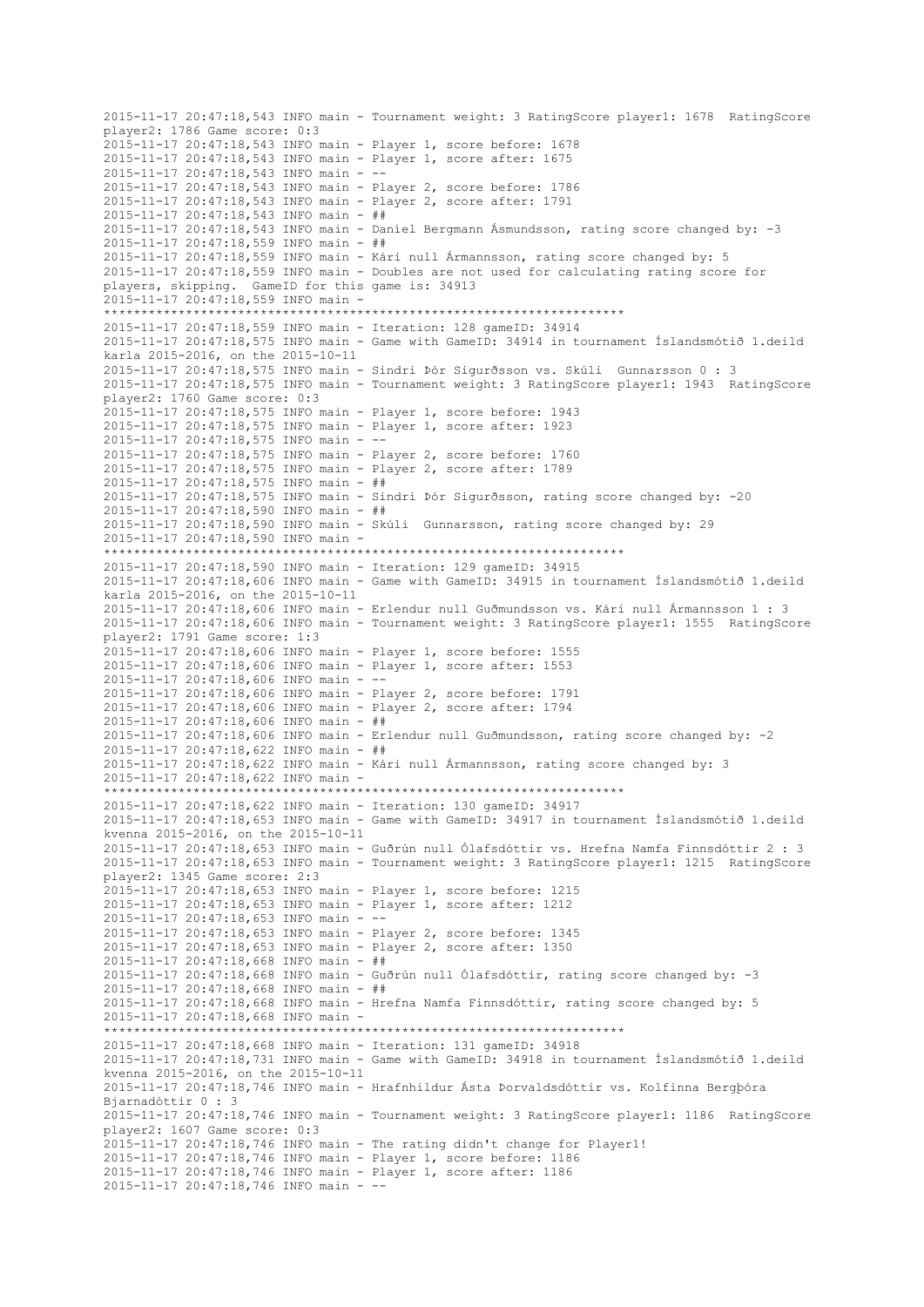2015-11-17 20:47:18,746 INFO main - Player 2, score before: 1607 2015-11-17 20:47:18,746 INFO main - Player 2, score after: 1608 2015-11-17 20:47:18,746 INFO main - ## 2015-11-17 20:47:18,746 INFO main - Hrafnhildur Ásta Þorvaldsdóttir, rating score changed by: 0 2015-11-17 20:47:18,746 INFO main - ## 2015-11-17 20:47:18,746 INFO main - Kolfinna Bergþóra Bjarnadóttir, rating score changed by: 1 2015-11-17 20:47:18,762 INFO main - Doubles are not used for calculating rating score for players, skipping. GameID for this game is: 34919  $2015 - 11 - 17$   $20 \cdot 47 \cdot 18$ , 762 INFO main -\*\*\*\*\*\*\*\*\*\*\*\*\*\*\*\*\*\*\*\*\*\*\*\*\*\*\*\*\*\*\*\*\*\*\*\*\*\*\*\*\*\*\*\*\*\*\*\*\*\*\*\*\*\*\*\*\*\*\*\*\*\*\*\*\*\*\*\*\*\* 2015-11-17 20:47:18,762 INFO main - Iteration: 132 gameID: 34921 2015-11-17 20:47:18,778 INFO main - Game with GameID: 34921 in tournament Íslandsmótið 1.deild kvenna 2015-2016, on the 2015-10-11 2015-11-17 20:47:18,793 INFO main - Karitas null Ármannsdóttir vs. Aldís Rún Lárusdóttir 1 : 3 2015-11-17 20:47:18,793 INFO main - Tournament weight: 3 RatingScore player1: 1266 RatingScore player2: 1672 Game score: 1:3 2015-11-17 20:47:18,793 INFO main - The rating didn't change for Player1! 2015-11-17 20:47:18,793 INFO main - Player 1, score before: 1266 2015-11-17 20:47:18,793 INFO main - Player 1, score after: 1266 2015-11-17 20:47:18,793 INFO main - -- 2015-11-17 20:47:18,793 INFO main - Player 2, score before: 1672 2015-11-17 20:47:18,793 INFO main - Player 2, score after: 1673 2015-11-17 20:47:18,793 INFO main - ## 2015-11-17 20:47:18,793 INFO main - Karitas null Ármannsdóttir, rating score changed by: 0 2015-11-17 20:47:18,793 INFO main - ## 2015-11-17 20:47:18,793 INFO main - Aldís Rún Lárusdóttir, rating score changed by: 1 2015-11-17 20:47:18,809 INFO main - \*\*\*\*\*\*\*\*\*\*\*\*\*\*\*\*\*\*\*\*\*\*\*\*\*\*\*\*\*\*\*\*\*\*\*\*\*\*\*\*\*\*\*\*\*\*\*\*\*\*\*\*\*\*\*\*\*\*\*\*\*\*\*\*\*\*\*\*\*\* 2015-11-17 20:47:18,809 INFO main - Iteration: 133 gameID: 34922 2015-11-17 20:47:18,825 INFO main - Game with GameID: 34922 in tournament Íslandsmótið 1.deild kvenna 2015-2016, on the 2015-10-11 2015-11-17 20:47:18,840 INFO main - Ársól null Arnardóttir vs. Sigrún Ebba Tómasdóttir 0 : 3 2015-11-17 20:47:18,840 INFO main - Tournament weight: 3 RatingScore player1: 1369 RatingScore player2: 1630 Game score: 0:3 2015-11-17 20:47:18,840 INFO main - Player 1, score before: 1369 2015-11-17 20:47:18,840 INFO main - Player 1, score after: 1367 2015-11-17 20:47:18,840 INFO main - -- 2015-11-17 20:47:18,840 INFO main - Player 2, score before: 1630 2015-11-17 20:47:18,840 INFO main - Player 2, score after: 1633 2015-11-17 20:47:18,840 INFO main - ## 2015-11-17 20:47:18,840 INFO main - Ársól null Arnardóttir, rating score changed by: -2 2015-11-17 20:47:18,840 INFO main - ## 2015-11-17 20:47:18,840 INFO main - Sigrún Ebba Tómasdóttir, rating score changed by: 3 2015-11-17 20:47:18,856 INFO main - Doubles are not used for calculating rating score for players, skipping. GameID for this game is: 34923 2015-11-17 20:47:18,856 INFO main - \*\*\*\*\*\*\*\*\*\*\*\*\*\*\*\*\*\*\*\*\*\*\*\*\*\*\*\*\*\*\*\*\*\*\*\*\*\*\*\*\*\*\*\*\*\*\*\*\*\*\*\*\*\*\*\*\*\*\*\*\*\*\*\*\*\*\*\*\*\* 2015-11-17 20:47:18,856 INFO main - Iteration: 134 gameID: 34925 2015-11-17 20:47:18,871 INFO main - Game with GameID: 34925 in tournament Íslandsmótið 1.deild kvenna 2015-2016, on the 2015-10-11 2015-11-17 20:47:18,871 INFO main - Eyrún null Elíasdóttir vs. Stella Karen Kristjánsdóttir 3 :  $\cap$ 2015-11-17 20:47:18,871 INFO main - Tournament weight: 3 RatingScore player1: 1462 RatingScore player2: 1282 Game score: 3:0 2015-11-17 20:47:18,871 INFO main - Player 1, score before: 1462 2015-11-17 20:47:18,871 INFO main - Player 1, score after: 1466 2015-11-17 20:47:18,871 INFO main - -- 2015-11-17 20:47:18,871 INFO main - Player 2, score before: 1282 2015-11-17 20:47:18,871 INFO main - Player 2, score after: 1280 2015-11-17 20:47:18,871 INFO main - ## 2015-11-17 20:47:18,887 INFO main - Eyrún null Elíasdóttir, rating score changed by: 4 2015-11-17 20:47:18,887 INFO main - ## 2015-11-17 20:47:18,887 INFO main - Stella Karen Kristjánsdóttir, rating score changed by: -2 2015-11-17 20:47:18,887 INFO main - \*\*\*\*\*\*\*\*\*\*\*\*\*\*\*\*\*\*\*\*\*\*\*\*\*\*\*\*\*\*\*\*\*\*\*\*\*\*\*\*\*\*\*\*\*\*\*\*\*\*\*\*\*\*\*\*\*\*\*\*\*\*\*\*\*\*\*\*\*\* 2015-11-17 20:47:18,887 INFO main - Iteration: 135 gameID: 34926 2015-11-17 20:47:18,918 INFO main - Game with GameID: 34926 in tournament Íslandsmótið 1.deild kvenna 2015-2016, on the 2015-10-11 2015-11-17 20:47:18,918 INFO main - Berglind Ósk Sigurjónsdóttir vs. Þórunn Ásta Árnadóttir 3 : 0 2015-11-17 20:47:18,918 INFO main - Tournament weight: 3 RatingScore player1: 1482 RatingScore player2: 1252 Game score: 3:0 2015-11-17 20:47:18,918 INFO main - Player 1, score before: 1482 2015-11-17 20:47:18,918 INFO main - Player 1, score after: 1485 2015-11-17 20:47:18,918 INFO main - -- 2015-11-17 20:47:18,918 INFO main - Player 2, score before: 1252 2015-11-17 20:47:18,918 INFO main - Player 2, score after: 1250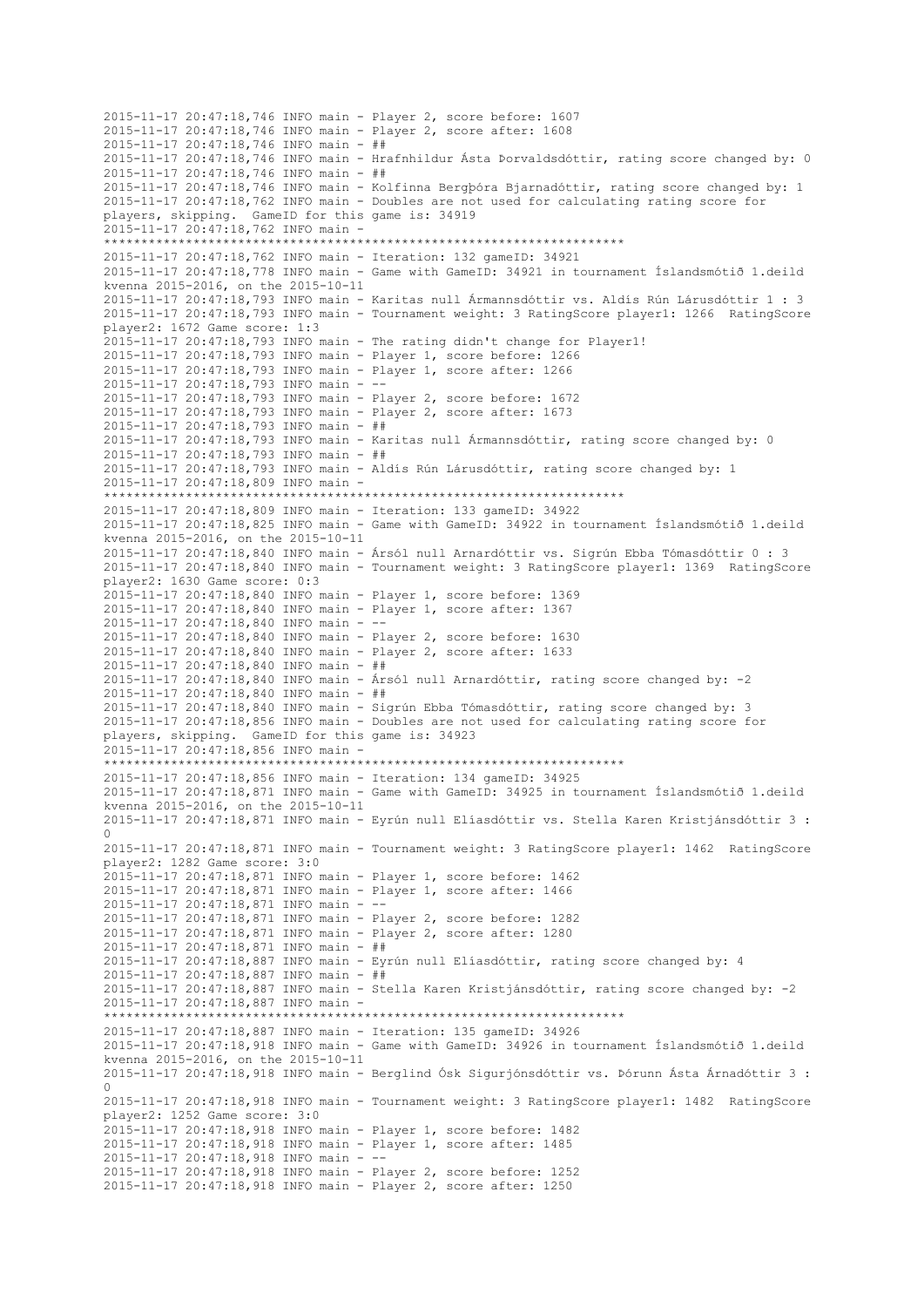2015-11-17 20:47:18,918 INFO main - ## 2015-11-17 20:47:18,918 INFO main - Berglind Ósk Sigurjónsdóttir, rating score changed by: 3 2015-11-17 20:47:18,918 INFO main - ## 2015-11-17 20:47:18,918 INFO main - Þórunn Ásta Árnadóttir, rating score changed by: -2 2015-11-17 20:47:18,934 INFO main - Doubles are not used for calculating rating score for players, skipping. GameID for this game is: 34927 2015-11-17 20:47:18,934 INFO main - \*\*\*\*\*\*\*\*\*\*\*\*\*\*\*\*\*\*\*\*\*\*\*\*\*\*\*\*\*\*\*\*\*\*\*\*\*\*\*\*\*\*\*\*\*\*\*\*\*\*\*\*\*\*\*\*\*\*\*\*\*\*\*\*\*\*\*\*\*\* 2015-11-17 20:47:18,934 INFO main - Iteration: 136 gameID: 34929 2015-11-17 20:47:18,950 INFO main - Game with GameID: 34929 in tournament Íslandsmótið 1.deild kvenna 2015-2016, on the 2015-10-11 2015-11-17 20:47:18,950 INFO main - Berglind Ósk Sigurjónsdóttir vs. Hrefna Namfa Finnsdóttir 3  $\cdot$  0 2015-11-17 20:47:18,950 INFO main - Tournament weight: 3 RatingScore player1: 1485 RatingScore player2: 1350 Game score: 3:0 2015-11-17 20:47:18,950 INFO main - Player 1, score before: 1485 2015-11-17 20:47:18,950 INFO main - Player 1, score after: 1490 2015-11-17 20:47:18,950 INFO main - -- 2015-11-17 20:47:18,950 INFO main - Player 2, score before: 1350 2015-11-17 20:47:18,950 INFO main - Player 2, score after: 1347 2015-11-17 20:47:18,965 INFO main - ## 2015-11-17 20:47:18,965 INFO main - Berglind Ósk Sigurjónsdóttir, rating score changed by: 5 2015-11-17 20:47:18,965 INFO main - ## 2015-11-17 20:47:18,965 INFO main - Hrefna Namfa Finnsdóttir, rating score changed by: -3 2015-11-17 20:47:18,965 INFO main - \*\*\*\*\*\*\*\*\*\*\*\*\*\*\*\*\*\*\*\*\*\*\*\*\*\*\*\*\*\*\*\*\*\*\*\*\*\*\*\*\*\*\*\*\*\*\*\*\*\*\*\*\*\*\*\*\*\*\*\*\*\*\*\*\*\*\*\*\*\* 2015-11-17 20:47:18,965 INFO main - Iteration: 137 gameID: 34930 2015-11-17 20:47:18,981 INFO main - Game with GameID: 34930 in tournament Íslandsmótið 1.deild kvenna 2015-2016, on the 2015-10-11 2015-11-17 20:47:18,981 INFO main - Eyrún null Elíasdóttir vs. Kolfinna Bergþóra Bjarnadóttir 1 : 3 2015-11-17 20:47:18,981 INFO main - Tournament weight: 3 RatingScore player1: 1466 RatingScore player2: 1608 Game score: 1:3 2015-11-17 20:47:18,981 INFO main - Player 1, score before: 1466 2015-11-17 20:47:18,981 INFO main - Player 1, score after: 1463 2015-11-17 20:47:18,996 INFO main - -- 2015-11-17 20:47:18,996 INFO main - Player 2, score before: 1608 2015-11-17 20:47:18,996 INFO main - Player 2, score after: 1613 2015-11-17 20:47:18,996 INFO main - ## 2015-11-17 20:47:18,996 INFO main - Eyrún null Elíasdóttir, rating score changed by: -3 2015-11-17 20:47:18,996 INFO main - ## 2015-11-17 20:47:18,996 INFO main - Kolfinna Bergþóra Bjarnadóttir, rating score changed by: 5 2015-11-17 20:47:18,996 INFO main - Doubles are not used for calculating rating score for players, skipping. GameID for this game is: 34931 2015-11-17 20:47:18,996 INFO main - \*\*\*\*\*\*\*\*\*\*\*\*\*\*\*\*\*\*\*\*\*\*\*\*\*\*\*\*\*\*\*\*\*\*\*\*\*\*\*\*\*\*\*\*\*\*\*\*\*\*\*\*\*\*\*\*\*\*\*\*\*\*\*\*\*\*\*\*\*\* 2015-11-17 20:47:18,996 INFO main - Iteration: 138 gameID: 34932 2015-11-17 20:47:19,012 INFO main - Game with GameID: 34932 in tournament Íslandsmótið 1.deild kvenna 2015-2016, on the 2015-10-11 2015-11-17 20:47:19,028 INFO main - Berglind Ósk Sigurjónsdóttir vs. Kolfinna Bergþóra Bjarnadóttir 2 : 3 2015-11-17 20:47:19,028 INFO main - Tournament weight: 3 RatingScore player1: 1490 RatingScore player2: 1613 Game score: 2:3 2015-11-17 20:47:19,028 INFO main - Player 1, score before: 1490 2015-11-17 20:47:19,028 INFO main - Player 1, score after: 1487 2015-11-17 20:47:19,028 INFO main - -- 2015-11-17 20:47:19,028 INFO main - Player 2, score before: 1613 2015-11-17 20:47:19,028 INFO main - Player 2, score after: 1618 2015-11-17 20:47:19,028 INFO main - ## 2015-11-17 20:47:19,028 INFO main - Berglind Ósk Sigurjónsdóttir, rating score changed by: -3 2015-11-17 20:47:19,028 INFO main - ## 2015-11-17 20:47:19,028 INFO main - Kolfinna Bergþóra Bjarnadóttir, rating score changed by: 5 2015-11-17 20:47:19,028 INFO main - \*\*\*\*\*\*\*\*\*\*\*\*\*\*\*\*\*\*\*\*\*\*\*\*\*\*\*\*\*\*\*\*\*\*\*\*\*\*\*\*\*\*\*\*\*\*\*\*\*\*\*\*\*\*\*\*\*\*\*\*\*\*\*\*\*\*\*\*\*\* 2015-11-17 20:47:19,028 INFO main - Iteration: 139 gameID: 34933 2015-11-17 20:47:19,043 INFO main - Game with GameID: 34933 in tournament Íslandsmótið 1.deild kvenna 2015-2016, on the 2015-10-11 2015-11-17 20:47:19,059 INFO main - Eyrún null Elíasdóttir vs. Hrefna Namfa Finnsdóttir 3 : 0 2015-11-17 20:47:19,059 INFO main - Tournament weight: 3 RatingScore player1: 1463 RatingScore player2: 1347 Game score: 3:0 2015-11-17 20:47:19,059 INFO main - Player 1, score before: 1463 2015-11-17 20:47:19,059 INFO main - Player 1, score after: 1468 2015-11-17 20:47:19,059 INFO main - -- 2015-11-17 20:47:19,059 INFO main - Player 2, score before: 1347 2015-11-17 20:47:19,059 INFO main - Player 2, score after: 1344 2015-11-17 20:47:19,059 INFO main - ## 2015-11-17 20:47:19,059 INFO main - Eyrún null Elíasdóttir, rating score changed by: 5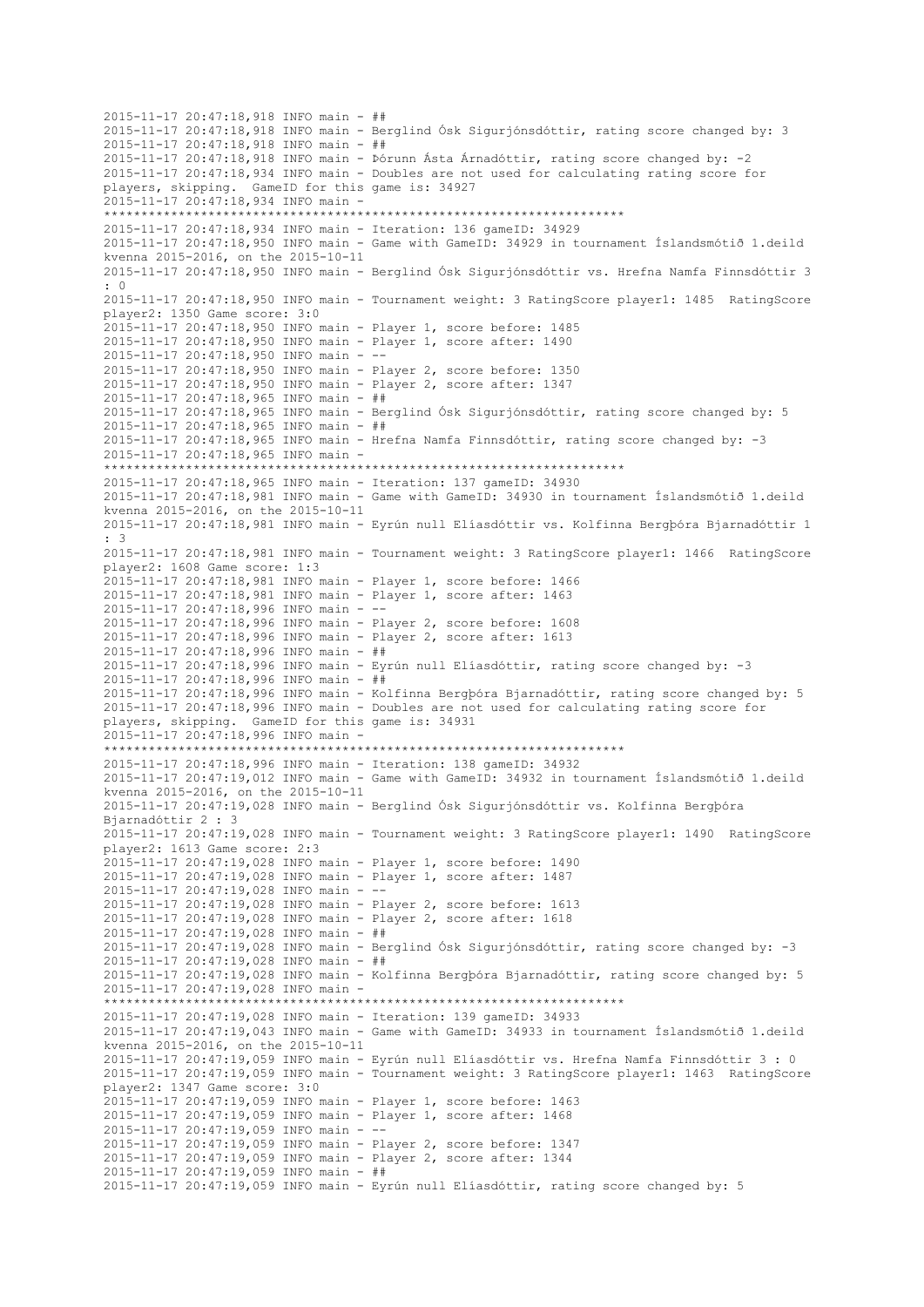```
2015-11-17 20:47:19,059 INFO main - ##
2015-11-17 20:47:19,059 INFO main - Hrefna Namfa Finnsdóttir, rating score changed by: -3
2015-11-17 20:47:19,059 INFO main -
     **********************************************************************
2015-11-17 20:47:19,059 INFO main - Iteration: 140 gameID: 34935
2015-11-17 20:47:19,075 INFO main - Game with GameID: 34935 in tournament Íslandsmótið 1.deild 
kvenna 2015-2016, on the 2015-10-11
2015-11-17 20:47:19,090 INFO main - Þórunn Ásta Árnadóttir vs. Karitas null Ármannsdóttir 1 : 3
2015-11-17 20:47:19,090 INFO main - Tournament weight: 3 RatingScore player1: 1250 RatingScore 
player2: 1266 Game score: 1:3
2015-11-17 20:47:19,090 INFO main - Player 1, score before: 1250
2015-11-17 20:47:19,090 INFO main - Player 1, score after: 1244
2015-11-17 20:47:19,090 INFO main - --
2015-11-17 20:47:19,090 INFO main - Player 2, score before: 1266
2015-11-17 20:47:19,090 INFO main - Player 2, score after: 1275
2015-11-17 20:47:19,090 INFO main - ##
2015-11-17 20:47:19,090 INFO main - Þórunn Ásta Árnadóttir, rating score changed by: -6
2015-11-17 20:47:19,090 INFO main - ##
2015-11-17 20:47:19,090 INFO main - Karitas null Ármannsdóttir, rating score changed by: 9
2015-11-17 20:47:19,106 INFO main -
                    **********************************************************************
2015-11-17 20:47:19,106 INFO main - Iteration: 141 gameID: 34936
2015-11-17 20:47:19,121 INFO main - Game with GameID: 34936 in tournament Íslandsmótið 1.deild 
kvenna 2015-2016, on the 2015-10-11
2015-11-17 20:47:19,121 INFO main - Stella Karen Kristjánsdóttir vs. Sveina Rósa Sigurðardóttir 
0 \cdot 32015-11-17 20:47:19,121 INFO main - Tournament weight: 3 RatingScore player1: 1280 RatingScore 
player2: 1342 Game score: 0:3
2015-11-17 20:47:19,121 INFO main - Player 1, score before: 1280
2015-11-17 20:47:19,121 INFO main - Player 1, score after: 1276
2015-11-17 20:47:19,121 INFO main - --
2015-11-17 20:47:19,121 INFO main - Player 2, score before: 1342
2015-11-17 20:47:19,121 INFO main - Player 2, score after: 1348
2015-11-17 20:47:19,137 INFO main - ##
2015-11-17 20:47:19,137 INFO main - Stella Karen Kristjánsdóttir, rating score changed by: -4
2015-11-17 20:47:19,137 INFO main - ##
2015-11-17 20:47:19,137 INFO main - Sveina Rósa Sigurðardóttir, rating score changed by: 6
2015-11-17 20:47:19,137 INFO main - Doubles are not used for calculating rating score for 
players, skipping. GameID for this game is: 34937
2015-11-17 20:47:19,137 INFO main -
**********************************************************************
2015-11-17 20:47:19,153 INFO main - Iteration: 142 gameID: 34939
2015-11-17 20:47:19,153 INFO main - Game with GameID: 34939 in tournament Íslandsmótið 1.deild 
kvenna 2015-2016, on the 2015-10-11
2015-11-17 20:47:19,168 INFO main - Aldís Rún Lárusdóttir vs. Hrafnhildur Ásta Þorvaldsdóttir 3 
: 0
2015-11-17 20:47:19,168 INFO main - Tournament weight: 3 RatingScore player1: 1673 RatingScore 
player2: 1186 Game score: 3:0
2015-11-17 20:47:19,168 INFO main - The rating didn't change for Player2!
2015-11-17 20:47:19,168 INFO main - Player 1, score before: 1673
2015-11-17 20:47:19,168 INFO main - Player 1, score after: 1674
2015-11-17 20:47:19,168 INFO main - --
2015-11-17 20:47:19,168 INFO main - Player 2, score before: 1186
2015-11-17 20:47:19,168 INFO main - Player 2, score after: 1186
2015-11-17 20:47:19,168 INFO main - ##
2015-11-17 20:47:19,168 INFO main - Aldís Rún Lárusdóttir, rating score changed by: 1
2015-11-17 20:47:19,168 INFO main - ##
2015-11-17 20:47:19,168 INFO main - Hrafnhildur Ásta Þorvaldsdóttir, rating score changed by: 0
2015-11-17 20:47:19,184 INFO main -
                    **********************************************************************
2015-11-17 20:47:19,184 INFO main - Iteration: 143 gameID: 34940
2015-11-17 20:47:19,199 INFO main - Game with GameID: 34940 in tournament Íslandsmótið 1.deild 
kvenna 2015-2016, on the 2015-10-11
2015-11-17 20:47:19,199 INFO main - Ásta Melitta Urbancic vs. Guðrún null Ólafsdóttir 3 : 0
2015-11-17 20:47:19,199 INFO main - Tournament weight: 3 RatingScore player1: 1587 RatingScore 
player2: 1212 Game score: 3:0
2015-11-17 20:47:19,199 INFO main - Player 1, score before: 1587
2015-11-17 20:47:19,199 INFO main - Player 1, score after: 1589
2015-11-17 20:47:19,199 INFO main - --
2015-11-17 20:47:19,199 INFO main - Player 2, score before: 1212
2015-11-17 20:47:19,199 INFO main - Player 2, score after: 1211
2015-11-17 20:47:19,199 INFO main - ##
2015-11-17 20:47:19,199 INFO main - Ásta Melitta Urbancic, rating score changed by: 2
2015-11-17 20:47:19,199 INFO main - ##
2015-11-17 20:47:19,199 INFO main - Guðrún null Ólafsdóttir, rating score changed by: -1
2015-11-17 20:47:19,215 INFO main - Doubles are not used for calculating rating score for 
players, skipping. GameID for this game is: 34941
```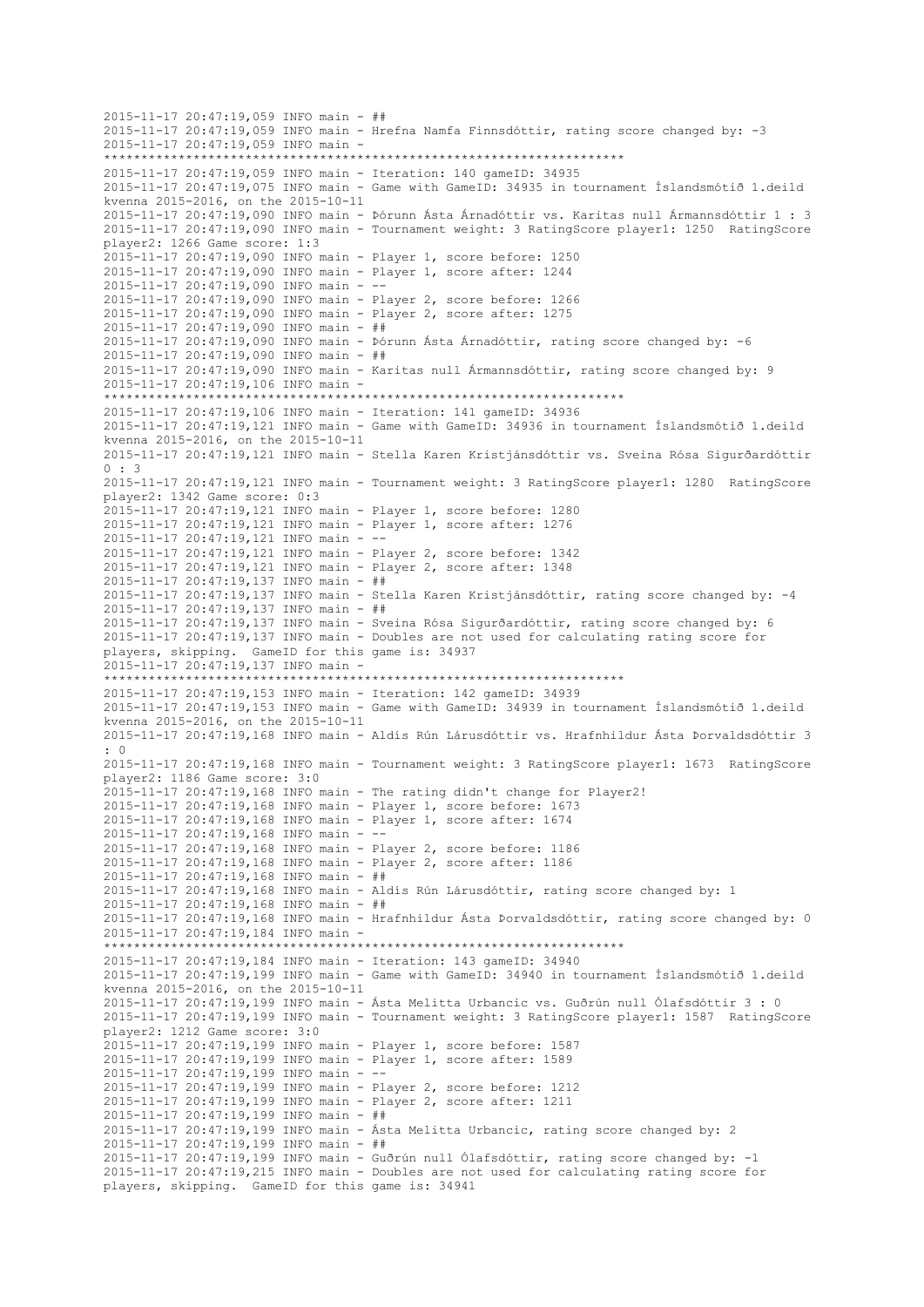2015-11-17 20:47:19,215 INFO main - \*\*\*\*\*\*\*\*\*\*\*\*\*\*\*\*\*\*\*\*\*\*\*\*\*\*\*\*\*\*\*\*\*\*\*\*\*\*\*\*\*\*\*\*\*\*\*\*\*\*\*\*\*\*\*\*\*\*\*\*\*\*\*\*\*\*\*\*\*\* 2015-11-17 20:47:19,215 INFO main - Iteration: 144 gameID: 34962 2015-11-17 20:47:19,231 INFO main - Game with GameID: 34962 in tournament Íslandsmótið 2. deild 2015-2016, on the 2015-10-20 2015-11-17 20:47:19,231 INFO main - Jónas Marteinsson vs. Hannes Guðrúnarson 1 : 3 2015-11-17 20:47:19,231 INFO main - Tournament weight: 2 RatingScore player1: 1492 RatingScore player2: 1463 Game score: 1:3 2015-11-17 20:47:19,231 INFO main - Player 1, score before: 1492 2015-11-17 20:47:19,231 INFO main - Player 1, score after: 1482 2015-11-17 20:47:19,231 INFO main - -- 2015-11-17 20:47:19,231 INFO main - Player 2, score before: 1463 2015-11-17 20:47:19,231 INFO main - Player 2, score after: 1473 2015-11-17 20:47:19,246 INFO main - ## 2015-11-17 20:47:19,246 INFO main - Jónas Marteinsson, rating score changed by: -10 2015-11-17 20:47:19,246 INFO main - ## 2015-11-17 20:47:19,246 INFO main - Hannes Guðrúnarson, rating score changed by: 10 2015-11-17 20:47:19,246 INFO main - \*\*\*\*\*\*\*\*\*\*\*\*\*\*\*\*\*\*\*\*\*\*\*\*\*\*\*\*\*\*\*\*\*\*\*\*\*\*\*\*\*\*\*\*\*\*\*\*\*\*\*\*\*\*\*\*\*\*\*\*\*\*\*\*\*\*\*\*\*\* 2015-11-17 20:47:19,246 INFO main - Iteration: 145 gameID: 34963 2015-11-17 20:47:19,262 INFO main - Game with GameID: 34963 in tournament Íslandsmótið 2. deild 2015-2016, on the 2015-10-20 2015-11-17 20:47:19,278 INFO main - Guðmundur Ragnar Guðmundsson vs. Ingvar Örn Ákason 3 : 0 2015-11-17 20:47:19,278 INFO main - Tournament weight: 2 RatingScore player1: 1454 RatingScore player2: 1565 Game score: 3:0 2015-11-17 20:47:19,278 INFO main - Player 1, score before: 1454 2015-11-17 20:47:19,278 INFO main - Player 1, score after: 1471 2015-11-17 20:47:19,278 INFO main - -- 2015-11-17 20:47:19,278 INFO main - Player 2, score before: 1565 2015-11-17 20:47:19,278 INFO main - Player 2, score after: 1548 2015-11-17 20:47:19,278 INFO main - ## 2015-11-17 20:47:19,278 INFO main - Guðmundur Ragnar Guðmundsson, rating score changed by: 17 2015-11-17 20:47:19,278 INFO main - ## 2015-11-17 20:47:19,278 INFO main - Ingvar Örn Ákason, rating score changed by: -17 2015-11-17 20:47:19,293 INFO main - \*\*\*\*\*\*\*\*\*\*\*\*\*\*\*\*\*\*\*\*\*\*\*\*\*\*\*\*\*\*\*\*\*\*\*\*\*\*\*\*\*\*\*\*\*\*\*\*\*\*\*\*\*\*\*\*\*\*\*\*\*\*\*\*\*\*\*\*\*\* 2015-11-17 20:47:19,293 INFO main - Iteration: 146 gameID: 34964 2015-11-17 20:47:19,309 INFO main - Game with GameID: 34964 in tournament Íslandsmótið 2. deild 2015-2016, on the 2015-10-20 2015-11-17 20:47:19,309 INFO main - Sigurður Herlufsen vs. Bjarni Gunnarsson 2 : 3 2015-11-17 20:47:19,309 INFO main - Tournament weight: 2 RatingScore player1: 1336 RatingScore player2: 1406 Game score: 2:3 2015-11-17 20:47:19,309 INFO main - Player 1, score before: 1336 2015-11-17 20:47:19,309 INFO main - Player 1, score after: 1332 2015-11-17 20:47:19,309 INFO main - -- 2015-11-17 20:47:19,309 INFO main - Player 2, score before: 1406 2015-11-17 20:47:19,309 INFO main - Player 2, score after: 1410 2015-11-17 20:47:19,309 INFO main - ## 2015-11-17 20:47:19,309 INFO main - Sigurður Herlufsen, rating score changed by: -4 2015-11-17 20:47:19,324 INFO main - ## 2015-11-17 20:47:19,324 INFO main - Bjarni Gunnarsson, rating score changed by: 4 2015-11-17 20:47:19,324 INFO main - Doubles are not used for calculating rating score for players, skipping. GameID for this game is: 34965 2015-11-17 20:47:19,324 INFO main - \*\*\*\*\*\*\*\*\*\*\*\*\*\*\*\*\*\*\*\*\*\*\*\*\*\*\*\*\*\*\*\*\*\*\*\*\*\*\*\*\*\*\*\*\*\*\*\*\*\*\*\*\*\*\*\*\*\*\*\*\*\*\*\*\*\*\*\*\*\* 2015-11-17 20:47:19,324 INFO main - Iteration: 147 gameID: 34966 2015-11-17 20:47:19,340 INFO main - Game with GameID: 34966 in tournament Íslandsmótið 2. deild 2015-2016, on the 2015-10-20 2015-11-17 20:47:19,340 INFO main - Guðmundur Ragnar Guðmundsson vs. Hannes Guðrúnarson 2 : 3 2015-11-17 20:47:19,340 INFO main - Tournament weight: 2 RatingScore player1: 1471 RatingScore player2: 1473 Game score: 2:3 2015-11-17 20:47:19,340 INFO main - Player 1, score before: 1471 2015-11-17 20:47:19,340 INFO main - Player 1, score after: 1465 2015-11-17 20:47:19,340 INFO main -2015-11-17 20:47:19,340 INFO main - Player 2, score before: 1473 2015-11-17 20:47:19,340 INFO main - Player 2, score after: 1479 2015-11-17 20:47:19,356 INFO main - ## 2015-11-17 20:47:19,356 INFO main - Guðmundur Ragnar Guðmundsson, rating score changed by: -6 2015-11-17 20:47:19,356 INFO main - ## 2015-11-17 20:47:19,356 INFO main - Hannes Guðrúnarson, rating score changed by: 6 2015-11-17 20:47:19,356 INFO main - \*\*\*\*\*\*\*\*\*\*\*\*\*\*\*\*\*\*\*\*\*\*\*\*\*\*\*\*\*\*\*\*\*\*\*\*\*\*\*\*\*\*\*\*\*\*\*\*\*\*\*\*\*\*\*\*\*\*\*\*\*\*\*\*\*\*\*\*\*\* 2015-11-17 20:47:19,356 INFO main - Iteration: 148 gameID: 34968 2015-11-17 20:47:19,371 INFO main - Game with GameID: 34968 in tournament Íslandsmótið 2. deild 2015-2016, on the 2015-10-21 2015-11-17 20:47:19,371 INFO main - Bjarni Þór Bjarnason vs. Róbert Már Barkarson 0 : 3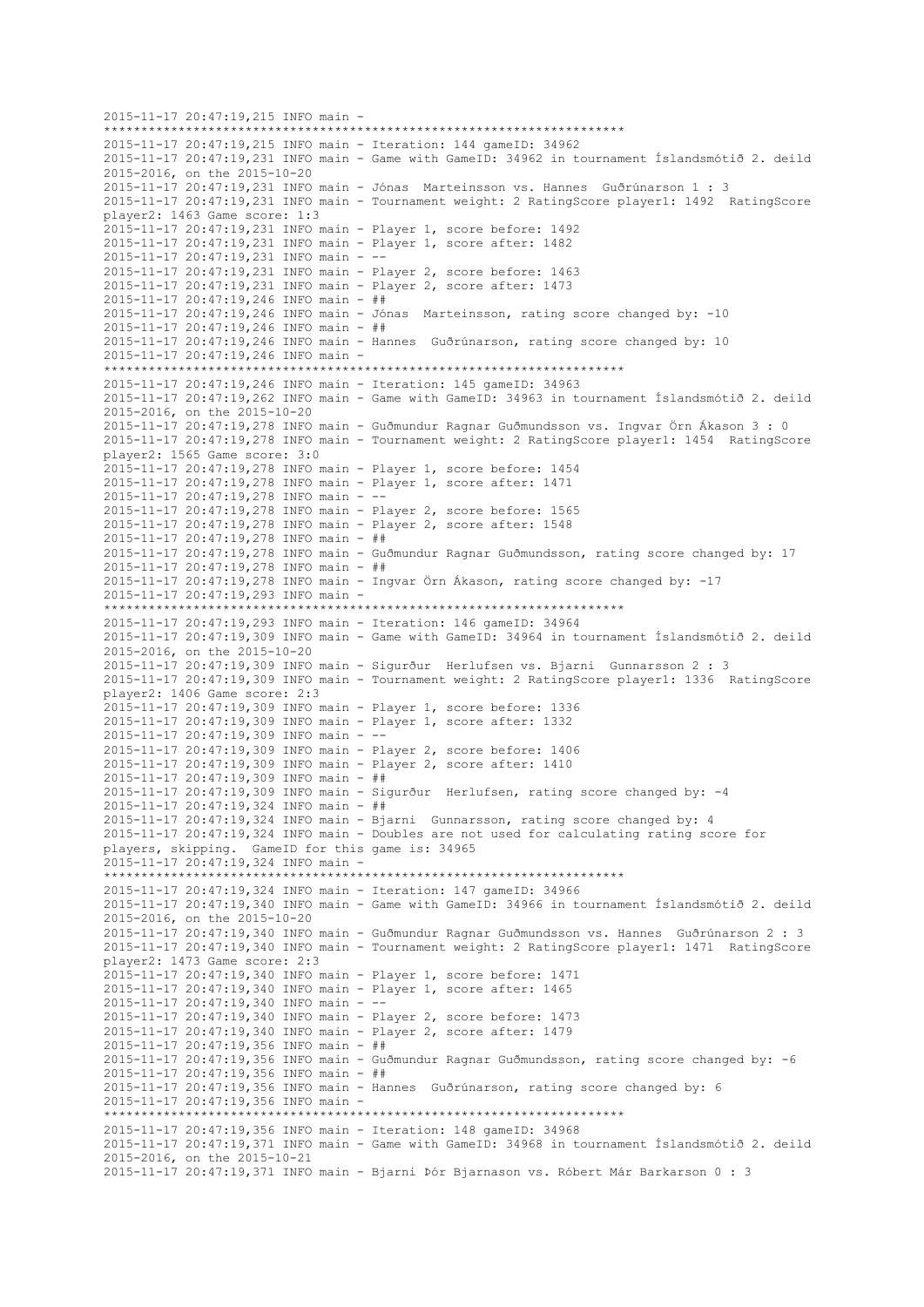2015-11-17 20:47:19,371 INFO main - Tournament weight: 2 RatingScore player1: 1174 RatingScore player2: 1333 Game score: 0:3 2015-11-17 20:47:19,371 INFO main - Player 1, score before: 1174 2015-11-17 20:47:19,371 INFO main - Player 1, score after: 1172 2015-11-17 20:47:19,371 INFO main - -- 2015-11-17 20:47:19,371 INFO main - Player 2, score before: 1333 2015-11-17 20:47:19,371 INFO main - Player 2, score after: 1335 2015-11-17 20:47:19,371 INFO main - ## 2015-11-17 20:47:19,371 INFO main - Bjarni Þór Bjarnason, rating score changed by: -2 2015-11-17 20:47:19,387 INFO main - ## 2015-11-17 20:47:19,387 INFO main - Róbert Már Barkarson, rating score changed by: 2 2015-11-17 20:47:19,387 INFO main - \*\*\*\*\*\*\*\*\*\*\*\*\*\*\*\*\*\*\*\*\*\*\*\*\*\*\*\*\*\*\*\*\*\*\*\*\*\*\*\*\*\*\*\*\*\*\*\*\*\*\*\*\*\*\*\*\*\*\*\*\*\*\*\*\*\*\*\*\*\* 2015-11-17 20:47:19,387 INFO main - Iteration: 149 gameID: 34969 2015-11-17 20:47:19,418 INFO main - Game with GameID: 34969 in tournament Íslandsmótið 2. deild 2015-2016, on the 2015-10-21 2015-11-17 20:47:19,418 INFO main - Kristófer Júlían Björnsson vs. Guðmundur Atli Pálmason 0 : 3 2015-11-17 20:47:19,418 INFO main - Tournament weight: 2 RatingScore player1: 1151 RatingScore player2: 1261 Game score: 0:3 2015-11-17 20:47:19,418 INFO main - Player 1, score before: 1151 2015-11-17 20:47:19,418 INFO main - Player 1, score after: 1148 2015-11-17 20:47:19,418 INFO main - -- 2015-11-17 20:47:19,418 INFO main - Player 2, score before: 1261 2015-11-17 20:47:19,418 INFO main - Player 2, score after: 1264 2015-11-17 20:47:19,418 INFO main - ## 2015-11-17 20:47:19,418 INFO main - Kristófer Júlían Björnsson, rating score changed by: -3 2015-11-17 20:47:19,418 INFO main - ## 2015-11-17 20:47:19,434 INFO main - Guðmundur Atli Pálmason, rating score changed by: 3 2015-11-17 20:47:19,434 INFO main - \*\*\*\*\*\*\*\*\*\*\*\*\*\*\*\*\*\*\*\*\*\*\*\*\*\*\*\*\*\*\*\*\*\*\*\*\*\*\*\*\*\*\*\*\*\*\*\*\*\*\*\*\*\*\*\*\*\*\*\*\*\*\*\*\*\*\*\*\*\* 2015-11-17 20:47:19,434 INFO main - Iteration: 150 gameID: 34970 2015-11-17 20:47:19,449 INFO main - Game with GameID: 34970 in tournament Íslandsmótið 2. deild 2015-2016, on the 2015-10-21 2015-11-17 20:47:19,449 INFO main - Einar Árni Bjarnason vs. Kamil null Mocek 0 : 3 2015-11-17 20:47:19,449 INFO main - Tournament weight: 2 RatingScore player1: 1181 RatingScore player2: 1158 Game score: 0:3 2015-11-17 20:47:19,449 INFO main - Player 1, score before: 1181 2015-11-17 20:47:19,449 INFO main - Player 1, score after: 1173 2015-11-17 20:47:19,449 INFO main - -- 2015-11-17 20:47:19,449 INFO main - Player 2, score before: 1158 2015-11-17 20:47:19,449 INFO main - Player 2, score after: 1166 2015-11-17 20:47:19,465 INFO main - ## 2015-11-17 20:47:19,465 INFO main - Einar Árni Bjarnason, rating score changed by: -8 2015-11-17 20:47:19,465 INFO main - ## 2015-11-17 20:47:19,465 INFO main - Kamil null Mocek, rating score changed by: 8 2015-11-17 20:47:19,465 INFO main - Doubles are not used for calculating rating score for players, skipping. GameID for this game is: 34971 2015-11-17 20:47:19,465 INFO main - \*\*\*\*\*\*\*\*\*\*\*\*\*\*\*\*\*\*\*\*\*\*\*\*\*\*\*\*\*\*\*\*\*\*\*\*\*\*\*\*\*\*\*\*\*\*\*\*\*\*\*\*\*\*\*\*\*\*\*\*\*\*\*\*\*\*\*\*\*\* 2015-11-17 20:47:19,465 INFO main - Iteration: 151 gameID: 34973 2015-11-17 20:47:19,496 INFO main - Game with GameID: 34973 in tournament Íslandsmótið 2. deild 2015-2016, on the 2015-10-21 2015-11-17 20:47:19,496 INFO main - Elvar null Kjartansson vs. Magnús Gauti Úlfarsson 0 : 3 2015-11-17 20:47:19,496 INFO main - Tournament weight: 2 RatingScore player1: 1238 RatingScore player2: 1756 Game score: 0:3 2015-11-17 20:47:19,496 INFO main - The rating didn't change for Player1! 2015-11-17 20:47:19,496 INFO main - The rating didn't change for Player2! 2015-11-17 20:47:19,496 INFO main - Player 1, score before: 1238 2015-11-17 20:47:19,496 INFO main - Player 1, score after: 1238 2015-11-17 20:47:19,496 INFO main - -- 2015-11-17 20:47:19,496 INFO main - Player 2, score before: 1756 2015-11-17 20:47:19,496 INFO main - Player 2, score after: 1756 2015-11-17 20:47:19,496 INFO main - ## 2015-11-17 20:47:19,496 INFO main - Elvar null Kjartansson, rating score changed by: 0 2015-11-17 20:47:19,512 INFO main - ## 2015-11-17 20:47:19,512 INFO main - Magnús Gauti Úlfarsson, rating score changed by: 0 2015-11-17 20:47:19,512 INFO main - \*\*\*\*\*\*\*\*\*\*\*\*\*\*\*\*\*\*\*\*\*\*\*\*\*\*\*\*\*\*\*\*\*\*\*\*\*\*\*\*\*\*\*\*\*\*\*\*\*\*\*\*\*\*\*\*\*\*\*\*\*\*\*\*\*\*\*\*\*\* 2015-11-17 20:47:19,512 INFO main - Iteration: 152 gameID: 34974 2015-11-17 20:47:19,527 INFO main - Game with GameID: 34974 in tournament Íslandsmótið 2. deild 2015-2016, on the 2015-10-21 2015-11-17 20:47:19,527 INFO main - Jóhannes Kári Yngvason vs. Birgir null Ívarsson 0 : 3 2015-11-17 20:47:19,527 INFO main - Tournament weight: 2 RatingScore player1: 1345 RatingScore player2: 1493 Game score: 0:3 2015-11-17 20:47:19,527 INFO main - Player 1, score before: 1345 2015-11-17 20:47:19,527 INFO main - Player 1, score after: 1342 2015-11-17 20:47:19,527 INFO main - --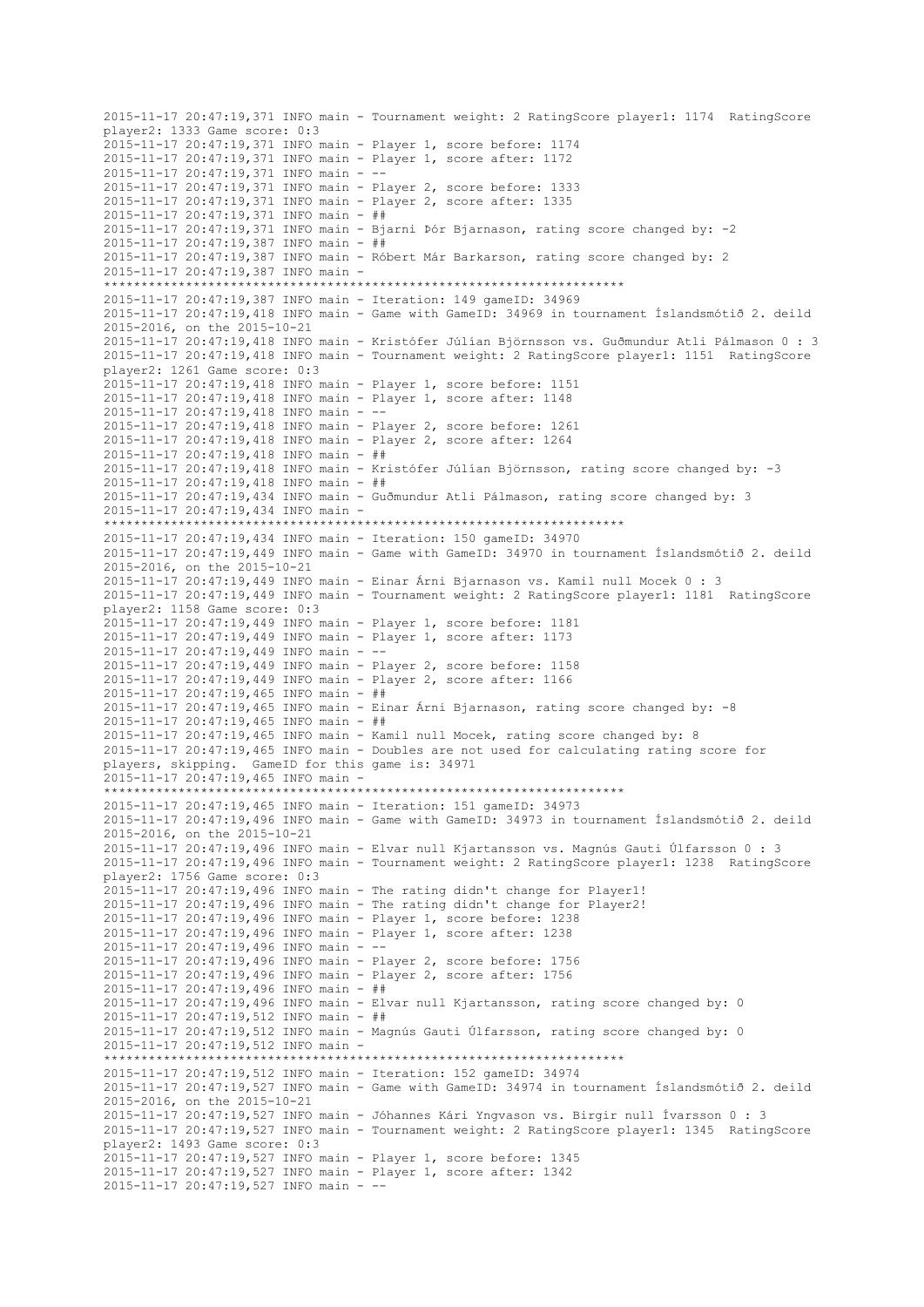2015-11-17 20:47:19,527 INFO main - Player 2, score before: 1493 2015-11-17 20:47:19,527 INFO main - Player 2, score after: 1496 2015-11-17 20:47:19,543 INFO main - ## 2015-11-17 20:47:19,543 INFO main - Jóhannes Kári Yngvason, rating score changed by: -3 2015-11-17 20:47:19,543 INFO main - ## 2015-11-17 20:47:19,543 INFO main - Birgir null Ívarsson, rating score changed by: 3 2015-11-17 20:47:19,543 INFO main - \*\*\*\*\*\*\*\*\*\*\*\*\*\*\*\*\*\*\*\*\*\*\*\*\*\*\*\*\*\*\*\*\*\*\*\*\*\*\*\*\*\*\*\*\*\*\*\*\*\*\*\*\*\*\*\*\*\*\*\*\*\*\*\*\*\*\*\*\*\* 2015-11-17 20:47:19,543 INFO main - Iteration: 153 gameID: 34975 2015-11-17 20:47:19,559 INFO main - Game with GameID: 34975 in tournament Íslandsmótið 2. deild 2015-2016, on the 2015-10-21 2015-11-17 20:47:19,574 INFO main - Ísak Aryan Goyal vs. Jóhannes Bjarki Tómasson 0 : 3 2015-11-17 20:47:19,574 INFO main - Tournament weight: 2 RatingScore player1: 1168 RatingScore player2: 1898 Game score: 0:3 2015-11-17 20:47:19,574 INFO main - The rating didn't change for Player1! 2015-11-17 20:47:19,574 INFO main - The rating didn't change for Player2! 2015-11-17 20:47:19,574 INFO main - Player 1, score before: 1168 2015-11-17 20:47:19,574 INFO main - Player 1, score after: 1168 2015-11-17 20:47:19,574 INFO main - -- 2015-11-17 20:47:19,574 INFO main - Player 2, score before: 1898 2015-11-17 20:47:19,574 INFO main - Player 2, score after: 1898 2015-11-17 20:47:19,574 INFO main - ## 2015-11-17 20:47:19,574 INFO main - Ísak Aryan Goyal, rating score changed by: 0 2015-11-17 20:47:19,574 INFO main - ## 2015-11-17 20:47:19,574 INFO main - Jóhannes Bjarki Tómasson, rating score changed by: 0 2015-11-17 20:47:19,590 INFO main - Doubles are not used for calculating rating score for players, skipping. GameID for this game is: 34976 2015-11-17 20:47:19,590 INFO main - \*\*\*\*\*\*\*\*\*\*\*\*\*\*\*\*\*\*\*\*\*\*\*\*\*\*\*\*\*\*\*\*\*\*\*\*\*\*\*\*\*\*\*\*\*\*\*\*\*\*\*\*\*\*\*\*\*\*\*\*\*\*\*\*\*\*\*\*\*\* 2015-11-17 20:47:19,590 INFO main - Iteration: 154 gameID: 34606 2015-11-17 20:47:19,621 INFO main - Game with GameID: 34606 in tournament Aldursflokkamót Dímonar 24.10.2015, on the 2015-10-24 2015-11-17 20:47:19,621 INFO main - Bjarni null Þorvaldsson vs. Stepan null Vassijev 2 : 0 2015-11-17 20:47:19,621 INFO main - Tournament weight: 1 RatingScore player1: 1171 RatingScore player2: 1200 Game score: 2:0 2015-11-17 20:47:19,621 INFO main - Player 1, score before: 1171 2015-11-17 20:47:19,621 INFO main - Player 1, score after: 1177 2015-11-17 20:47:19,621 INFO main - -- 2015-11-17 20:47:19,621 INFO main - Player 2, score before: 1200 2015-11-17 20:47:19,621 INFO main - Player 2, score after: 1194 2015-11-17 20:47:19,621 INFO main - ## 2015-11-17 20:47:19,621 INFO main - Bjarni null Þorvaldsson, rating score changed by: 6 2015-11-17 20:47:19,621 INFO main - ## 2015-11-17 20:47:19,621 INFO main - Stepan null Vassijev, rating score changed by: -6 2015-11-17 20:47:19,637 INFO main - \*\*\*\*\*\*\*\*\*\*\*\*\*\*\*\*\*\*\*\*\*\*\*\*\*\*\*\*\*\*\*\*\*\*\*\*\*\*\*\*\*\*\*\*\*\*\*\*\*\*\*\*\*\*\*\*\*\*\*\*\*\*\*\*\*\*\*\*\*\* 2015-11-17 20:47:19,637 INFO main - Iteration: 155 gameID: 34607 2015-11-17 20:47:19,668 INFO main - Game with GameID: 34607 in tournament Aldursflokkamót Dímonar 24.10.2015, on the 2015-10-24 2015-11-17 20:47:19,668 INFO main - Jónatan Björnsson Gross vs. Arnþór Elí Eiðsson 2 : 0 2015-11-17 20:47:19,668 INFO main - Tournament weight: 1 RatingScore player1: 1200 RatingScore player2: 1200 Game score: 2:0 2015-11-17 20:47:19,668 INFO main - Player 1, score before: 1200 2015-11-17 20:47:19,668 INFO main - Player 1, score after: 1203 2015-11-17 20:47:19,668 INFO main - -- 2015-11-17 20:47:19,668 INFO main - Player 2, score before: 1200 2015-11-17 20:47:19,668 INFO main - Player 2, score after: 1197 2015-11-17 20:47:19,668 INFO main - ## 2015-11-17 20:47:19,668 INFO main - Jónatan Björnsson Gross, rating score changed by: 3 2015-11-17 20:47:19,684 INFO main - ## 2015-11-17 20:47:19,684 INFO main - Arnþór Elí Eiðsson, rating score changed by: -3 2015-11-17 20:47:19,684 INFO main - \*\*\*\*\*\*\*\*\*\*\*\*\*\*\*\*\*\*\*\*\*\*\*\*\*\*\*\*\*\*\*\*\*\*\*\*\*\*\*\*\*\*\*\*\*\*\*\*\*\*\*\*\*\*\*\*\*\*\*\*\*\*\*\*\*\*\*\*\*\* 2015-11-17 20:47:19,684 INFO main - Iteration: 156 gameID: 34608 2015-11-17 20:47:19,699 INFO main - Game with GameID: 34608 in tournament Aldursflokkamót Dímonar 24.10.2015, on the 2015-10-24 2015-11-17 20:47:19,699 INFO main - Jónatan Björnsson Gross vs. Stepan null Vassijev 2 : 0 2015-11-17 20:47:19,699 INFO main - Tournament weight: 1 RatingScore player1: 1203 RatingScore player2: 1194 Game score: 2:0 2015-11-17 20:47:19,699 INFO main - Player 1, score before: 1203 2015-11-17 20:47:19,699 INFO main - Player 1, score after: 1206 2015-11-17 20:47:19,699 INFO main - -- 2015-11-17 20:47:19,699 INFO main - Player 2, score before: 1194 2015-11-17 20:47:19,699 INFO main - Player 2, score after: 1191 2015-11-17 20:47:19,715 INFO main - ## 2015-11-17 20:47:19,715 INFO main - Jónatan Björnsson Gross, rating score changed by: 3 2015-11-17 20:47:19,715 INFO main - ##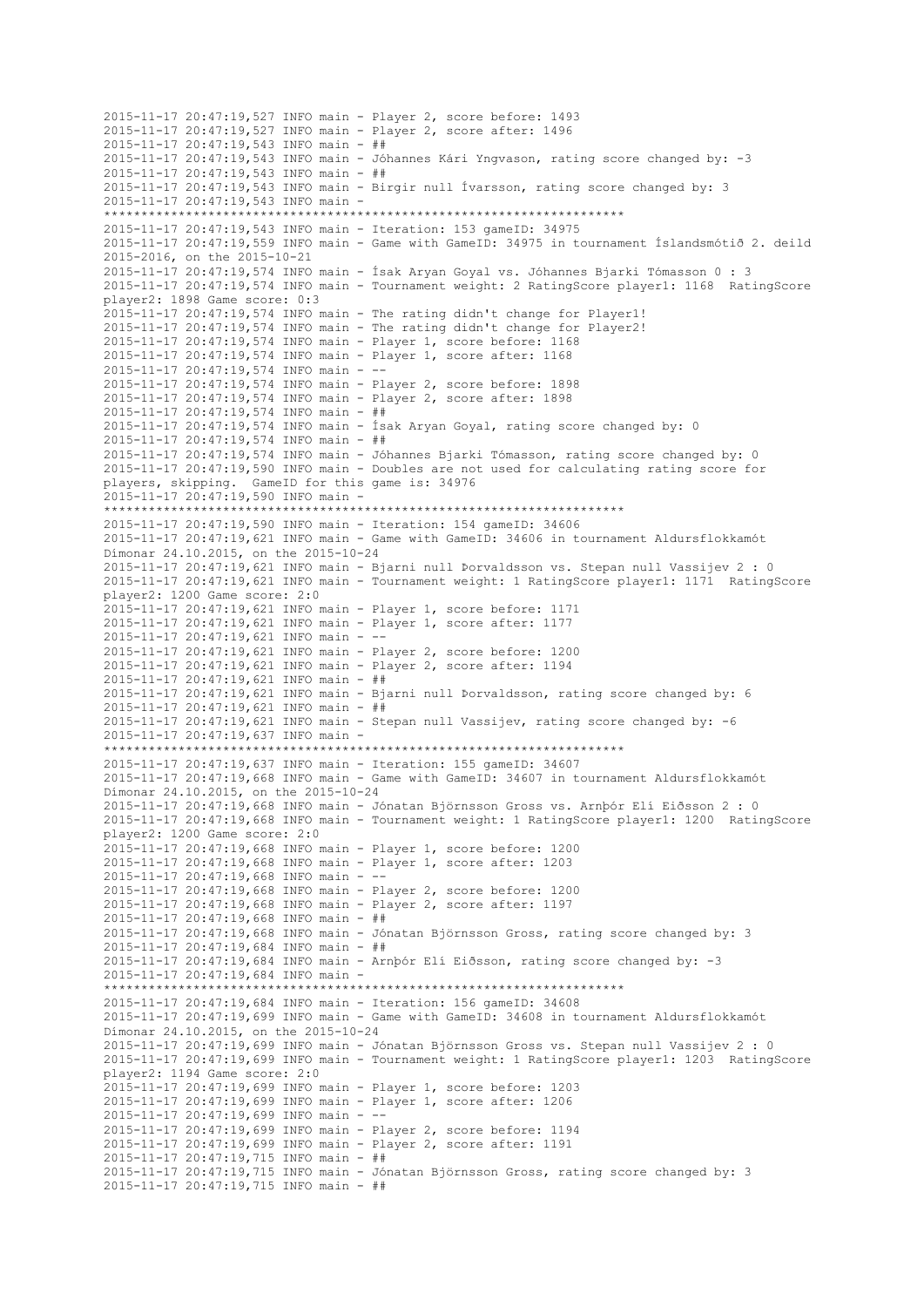2015-11-17 20:47:19,715 INFO main - Stepan null Vassijev, rating score changed by: -3 2015-11-17 20:47:19,715 INFO main - \*\*\*\*\*\*\*\*\*\*\*\*\*\*\*\*\*\*\*\*\*\*\*\*\*\*\*\*\*\*\*\*\*\*\*\*\*\*\*\*\*\*\*\*\*\*\*\*\*\*\*\*\*\*\*\*\*\*\*\*\*\*\*\*\*\*\*\*\*\* 2015-11-17 20:47:19,715 INFO main - Iteration: 157 gameID: 34609 2015-11-17 20:47:19,746 INFO main - Game with GameID: 34609 in tournament Aldursflokkamót Dímonar 24.10.2015, on the 2015-10-24 2015-11-17 20:47:19,746 INFO main - Gabríel Bergmann Gunnarsson vs. Arnþór Elí Eiðsson 2 : 1 2015-11-17 20:47:19,746 INFO main - Tournament weight: 1 RatingScore player1: 1200 RatingScore player2: 1197 Game score: 2:1 2015-11-17 20:47:19,746 INFO main - Player 1, score before: 1200 2015-11-17 20:47:19,746 INFO main - Player 1, score after: 1203 2015-11-17 20:47:19,746 INFO main - -- 2015-11-17 20:47:19,746 INFO main - Player 2, score before: 1197 2015-11-17 20:47:19,746 INFO main - Player 2, score after: 1194 2015-11-17 20:47:19,746 INFO main - ## 2015-11-17 20:47:19,746 INFO main - Gabríel Bergmann Gunnarsson, rating score changed by: 3 2015-11-17 20:47:19,746 INFO main - ## 2015-11-17 20:47:19,746 INFO main - Arnþór Elí Eiðsson, rating score changed by: -3 2015-11-17 20:47:19,762 INFO main - \*\*\*\*\*\*\*\*\*\*\*\*\*\*\*\*\*\*\*\*\*\*\*\*\*\*\*\*\*\*\*\*\*\*\*\*\*\*\*\*\*\*\*\*\*\*\*\*\*\*\*\*\*\*\*\*\*\*\*\*\*\*\*\*\*\*\*\*\*\* 2015-11-17 20:47:19,762 INFO main - Iteration: 158 gameID: 34610 2015-11-17 20:47:19,777 INFO main - Game with GameID: 34610 in tournament Aldursflokkamót Dímonar 24.10.2015, on the 2015-10-24 2015-11-17 20:47:19,777 INFO main - Gabríel Bergmann Gunnarsson vs. Stepan null Vassijev 2 : 0 2015-11-17 20:47:19,777 INFO main - Tournament weight: 1 RatingScore player1: 1203 RatingScore player2: 1191 Game score: 2:0 2015-11-17 20:47:19,777 INFO main - Player 1, score before: 1203 2015-11-17 20:47:19,777 INFO main - Player 1, score after: 1206 2015-11-17 20:47:19,777 INFO main - -- 2015-11-17 20:47:19,777 INFO main - Player 2, score before: 1191 2015-11-17 20:47:19,777 INFO main - Player 2, score after: 1188 2015-11-17 20:47:19,777 INFO main - ## 2015-11-17 20:47:19,777 INFO main - Gabríel Bergmann Gunnarsson, rating score changed by: 3 2015-11-17 20:47:19,793 INFO main - ## 2015-11-17 20:47:19,793 INFO main - Stepan null Vassijev, rating score changed by: -3 2015-11-17 20:47:19,793 INFO main - \*\*\*\*\*\*\*\*\*\*\*\*\*\*\*\*\*\*\*\*\*\*\*\*\*\*\*\*\*\*\*\*\*\*\*\*\*\*\*\*\*\*\*\*\*\*\*\*\*\*\*\*\*\*\*\*\*\*\*\*\*\*\*\*\*\*\*\*\*\* 2015-11-17 20:47:19,793 INFO main - Iteration: 159 gameID: 34611 2015-11-17 20:47:19,809 INFO main - Game with GameID: 34611 in tournament Aldursflokkamót Dímonar 24.10.2015, on the 2015-10-24 2015-11-17 20:47:19,809 INFO main - Bjarni null Þorvaldsson vs. Jónatan Björnsson Gross 2 : 0 2015-11-17 20:47:19,809 INFO main - Tournament weight: 1 RatingScore player1: 1177 RatingScore player2: 1206 Game score: 2:0 2015-11-17 20:47:19,809 INFO main - Player 1, score before: 1177 2015-11-17 20:47:19,809 INFO main - Player 1, score after: 1183 2015-11-17 20:47:19,824 INFO main - -- 2015-11-17 20:47:19,824 INFO main - Player 2, score before: 1206 2015-11-17 20:47:19,824 INFO main - Player 2, score after: 1200 2015-11-17 20:47:19,824 INFO main - ## 2015-11-17 20:47:19,824 INFO main - Bjarni null Þorvaldsson, rating score changed by: 6  $2015 - 11 - 17$   $20:47:19.824$  INFO main - ## 2015-11-17 20:47:19,824 INFO main - Jónatan Björnsson Gross, rating score changed by: -6 2015-11-17 20:47:19,824 INFO main - \*\*\*\*\*\*\*\*\*\*\*\*\*\*\*\*\*\*\*\*\*\*\*\*\*\*\*\*\*\*\*\*\*\*\*\*\*\*\*\*\*\*\*\*\*\*\*\*\*\*\*\*\*\*\*\*\*\*\*\*\*\*\*\*\*\*\*\*\*\* 2015-11-17 20:47:19,824 INFO main - Iteration: 160 gameID: 34612 2015-11-17 20:47:19,840 INFO main - Game with GameID: 34612 in tournament Aldursflokkamót Dímonar 24.10.2015, on the 2015-10-24 2015-11-17 20:47:19,840 INFO main - Bjarni null Þorvaldsson vs. Gabríel Bergmann Gunnarsson 2 : 0 2015-11-17 20:47:19,840 INFO main - Tournament weight: 1 RatingScore player1: 1183 RatingScore player2: 1206 Game score: 2:0 2015-11-17 20:47:19,840 INFO main - Player 1, score before: 1183 2015-11-17 20:47:19,840 INFO main - Player 1, score after: 1187 2015-11-17 20:47:19,840 INFO main -2015-11-17 20:47:19,840 INFO main - Player 2, score before: 1206 2015-11-17 20:47:19,840 INFO main - Player 2, score after: 1202 2015-11-17 20:47:19,856 INFO main - ## 2015-11-17 20:47:19,856 INFO main - Bjarni null Þorvaldsson, rating score changed by: 4 2015-11-17 20:47:19,856 INFO main - ## 2015-11-17 20:47:19,856 INFO main - Gabríel Bergmann Gunnarsson, rating score changed by: -4 2015-11-17 20:47:19,856 INFO main - \*\*\*\*\*\*\*\*\*\*\*\*\*\*\*\*\*\*\*\*\*\*\*\*\*\*\*\*\*\*\*\*\*\*\*\*\*\*\*\*\*\*\*\*\*\*\*\*\*\*\*\*\*\*\*\*\*\*\*\*\*\*\*\*\*\*\*\*\*\* 2015-11-17 20:47:19,856 INFO main - Iteration: 161 gameID: 34613 2015-11-17 20:47:19,871 INFO main - Game with GameID: 34613 in tournament Aldursflokkamót Dímonar 24.10.2015, on the 2015-10-24 2015-11-17 20:47:19,871 INFO main - Stepan null Vassijev vs. Arnþór Elí Eiðsson 2 : 1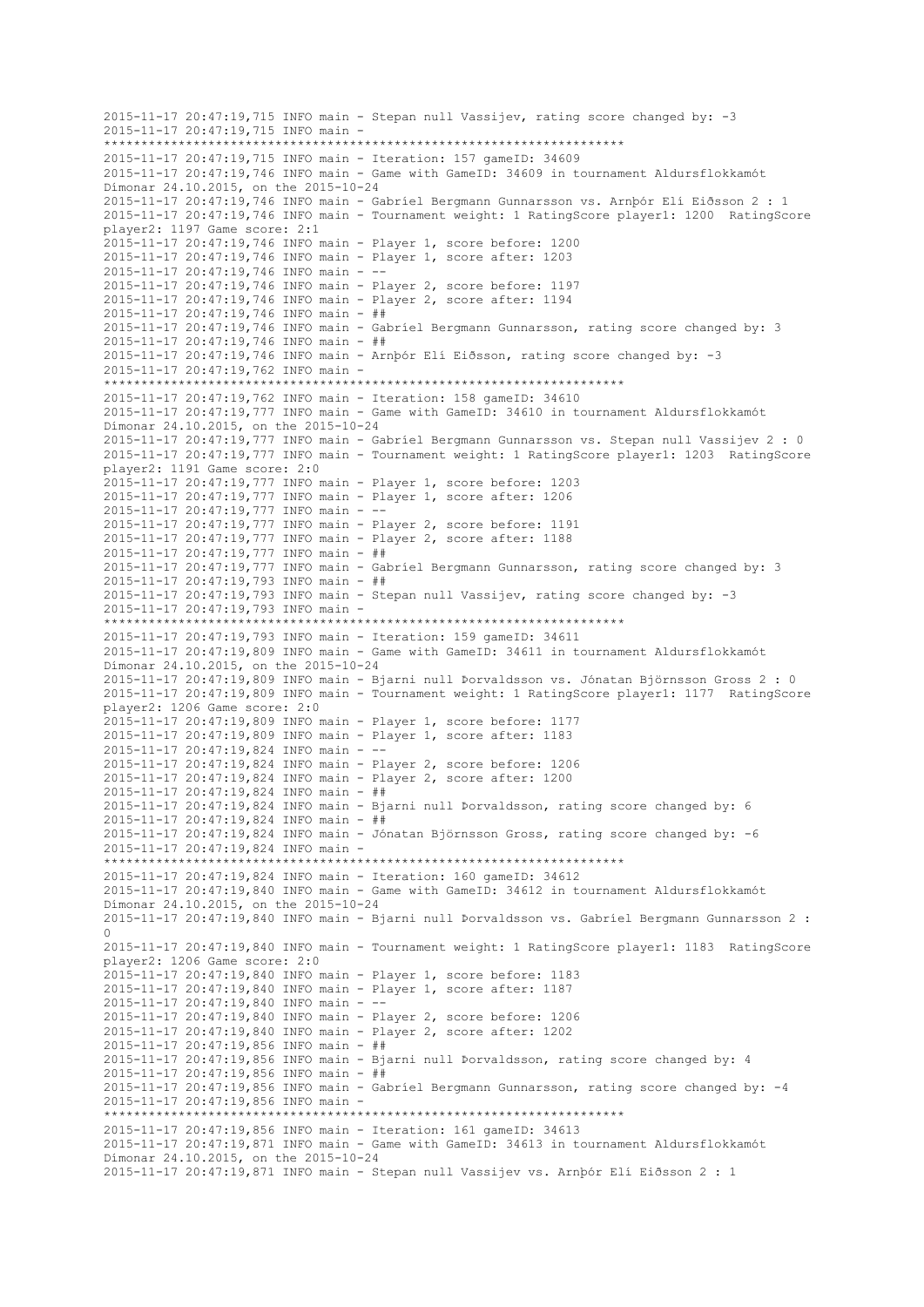2015-11-17 20:47:19,871 INFO main - Tournament weight: 1 RatingScore player1: 1188 RatingScore player2: 1194 Game score: 2:1 2015-11-17 20:47:19,871 INFO main - Player 1, score before: 1188 2015-11-17 20:47:19,871 INFO main - Player 1, score after: 1192 2015-11-17 20:47:19,887 INFO main - -- 2015-11-17 20:47:19,887 INFO main - Player 2, score before: 1194 2015-11-17 20:47:19,887 INFO main - Player 2, score after: 1190 2015-11-17 20:47:19,887 INFO main - ## 2015-11-17 20:47:19,887 INFO main - Stepan null Vassijev, rating score changed by: 4 2015-11-17 20:47:19,887 INFO main - ## 2015-11-17 20:47:19,887 INFO main - Arnþór Elí Eiðsson, rating score changed by: -4 2015-11-17 20:47:19,887 INFO main - \*\*\*\*\*\*\*\*\*\*\*\*\*\*\*\*\*\*\*\*\*\*\*\*\*\*\*\*\*\*\*\*\*\*\*\*\*\*\*\*\*\*\*\*\*\*\*\*\*\*\*\*\*\*\*\*\*\*\*\*\*\*\*\*\*\*\*\*\*\* 2015-11-17 20:47:19,887 INFO main - Iteration: 162 gameID: 34614 2015-11-17 20:47:19,902 INFO main - Game with GameID: 34614 in tournament Aldursflokkamót Dímonar 24.10.2015, on the 2015-10-24 2015-11-17 20:47:19,918 INFO main - Jónatan Björnsson Gross vs. Gabríel Bergmann Gunnarsson 2 : 0 2015-11-17 20:47:19,918 INFO main - Tournament weight: 1 RatingScore player1: 1200 RatingScore player2: 1202 Game score: 2:0 2015-11-17 20:47:19,918 INFO main - Player 1, score before: 1200 2015-11-17 20:47:19,918 INFO main - Player 1, score after: 1204 2015-11-17 20:47:19,918 INFO main - -- 2015-11-17 20:47:19,918 INFO main - Player 2, score before: 1202 2015-11-17 20:47:19,918 INFO main - Player 2, score after: 1198 2015-11-17 20:47:19,918 INFO main - ## 2015-11-17 20:47:19,918 INFO main - Jónatan Björnsson Gross, rating score changed by: 4 2015-11-17 20:47:19,918 INFO main - ## 2015-11-17 20:47:19,918 INFO main - Gabríel Bergmann Gunnarsson, rating score changed by: -4 2015-11-17 20:47:19,934 INFO main - \*\*\*\*\*\*\*\*\*\*\*\*\*\*\*\*\*\*\*\*\*\*\*\*\*\*\*\*\*\*\*\*\*\*\*\*\*\*\*\*\*\*\*\*\*\*\*\*\*\*\*\*\*\*\*\*\*\*\*\*\*\*\*\*\*\*\*\*\*\* 2015-11-17 20:47:19,934 INFO main - Iteration: 163 gameID: 34615 2015-11-17 20:47:19,934 INFO main - Game with GameID: 34615 in tournament Aldursflokkamót Dímonar 24.10.2015, on the 2015-10-24 2015-11-17 20:47:19,949 INFO main - Bjarni null Þorvaldsson vs. Arnþór Elí Eiðsson 2 : 0 2015-11-17 20:47:19,949 INFO main - Tournament weight: 1 RatingScore player1: 1187 RatingScore player2: 1190 Game score: 2:0 2015-11-17 20:47:19,949 INFO main - Player 1, score before: 1187 2015-11-17 20:47:19,949 INFO main - Player 1, score after: 1191 2015-11-17 20:47:19,949 INFO main - -- 2015-11-17 20:47:19,949 INFO main - Player 2, score before: 1190 2015-11-17 20:47:19,949 INFO main - Player 2, score after: 1186 2015-11-17 20:47:19,965 INFO main - ## 2015-11-17 20:47:19,965 INFO main - Bjarni null Þorvaldsson, rating score changed by: 4 2015-11-17 20:47:19,965 INFO main - ## 2015-11-17 20:47:19,965 INFO main - Arnþór Elí Eiðsson, rating score changed by: -4 2015-11-17 20:47:19,965 INFO main - \*\*\*\*\*\*\*\*\*\*\*\*\*\*\*\*\*\*\*\*\*\*\*\*\*\*\*\*\*\*\*\*\*\*\*\*\*\*\*\*\*\*\*\*\*\*\*\*\*\*\*\*\*\*\*\*\*\*\*\*\*\*\*\*\*\*\*\*\*\* 2015-11-17 20:47:19,965 INFO main - Iteration: 164 gameID: 34617 2015-11-17 20:47:19,996 INFO main - Game with GameID: 34617 in tournament Aldursflokkamót Dímonar 24.10.2015, on the 2015-10-24 2015-11-17 20:47:19,996 INFO main - Kristófer Júlían Björnsson vs. Jóhann null Ástráðsson 2 : 0 2015-11-17 20:47:19,996 INFO main - Tournament weight: 1 RatingScore player1: 1148 RatingScore player2: 1200 Game score: 2:0 2015-11-17 20:47:19,996 INFO main - Player 1, score before: 1148 2015-11-17 20:47:19,996 INFO main - Player 1, score after: 1156 2015-11-17 20:47:19,996 INFO main - -- 2015-11-17 20:47:19,996 INFO main - Player 2, score before: 1200 2015-11-17 20:47:19,996 INFO main - Player 2, score after: 1192 2015-11-17 20:47:19,996 INFO main - ## 2015-11-17 20:47:20,012 INFO main - Kristófer Júlían Björnsson, rating score changed by: 8 2015-11-17 20:47:20,012 INFO main - ## 2015-11-17 20:47:20,012 INFO main - Jóhann null Ástráðsson, rating score changed by: -8 2015-11-17 20:47:20,012 INFO main - \*\*\*\*\*\*\*\*\*\*\*\*\*\*\*\*\*\*\*\*\*\*\*\*\*\*\*\*\*\*\*\*\*\*\*\*\*\*\*\*\*\*\*\*\*\*\*\*\*\*\*\*\*\*\*\*\*\*\*\*\*\*\*\*\*\*\*\*\*\* 2015-11-17 20:47:20,012 INFO main - Iteration: 165 gameID: 34618 2015-11-17 20:47:20,043 INFO main - Game with GameID: 34618 in tournament Aldursflokkamót Dímonar 24.10.2015, on the 2015-10-24 2015-11-17 20:47:20,043 INFO main - Rúnar null Þorvaldsson vs. Kristinn Viðar Eyjólfsson 2 : 0 2015-11-17 20:47:20,043 INFO main - Tournament weight: 1 RatingScore player1: 1154 RatingScore player2: 1200 Game score: 2:0 2015-11-17 20:47:20,043 INFO main - Player 1, score before: 1154 2015-11-17 20:47:20,043 INFO main - Player 1, score after: 1160 2015-11-17 20:47:20,043 INFO main - -- 2015-11-17 20:47:20,043 INFO main - Player 2, score before: 1200 2015-11-17 20:47:20,043 INFO main - Player 2, score after: 1194 2015-11-17 20:47:20,059 INFO main - ##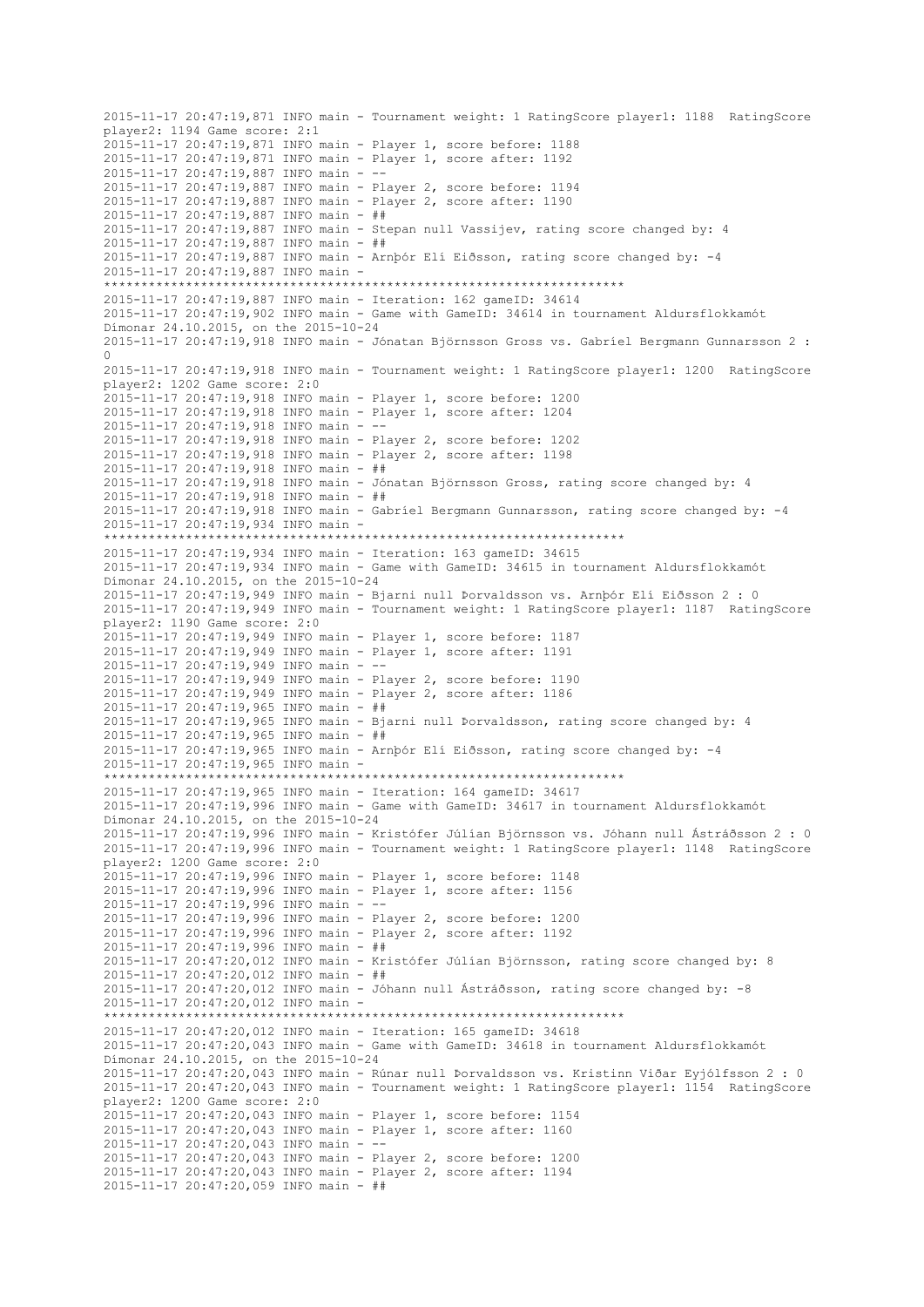```
2015-11-17 20:47:20,059 INFO main - Rúnar null Þorvaldsson, rating score changed by: 6
2015-11-17 20:47:20,059 INFO main - ##
2015-11-17 20:47:20,059 INFO main - Kristinn Viðar Eyjólfsson, rating score changed by: -6
2015-11-17 20:47:20,059 INFO main -
 **********************************************************************
2015-11-17 20:47:20,059 INFO main - Iteration: 166 gameID: 34619
2015-11-17 20:47:20,074 INFO main - Game with GameID: 34619 in tournament Aldursflokkamót 
Dímonar 24.10.2015, on the 2015-10-24
2015-11-17 20:47:20,090 INFO main - Trausti Freyr Sigurðsson vs. Rúnar null Þorvaldsson 2 : 0
2015-11-17 20:47:20,090 INFO main - Tournament weight: 1 RatingScore player1: 1197 RatingScore 
player2: 1160 Game score: 2:0
2015-11-17 20:47:20,090 INFO main - Player 1, score before: 1197
2015-11-17 20:47:20,090 INFO main - Player 1, score after: 1200
2015-11-17 20:47:20,090 INFO main - --
2015-11-17 20:47:20,090 INFO main - Player 2, score before: 1160
2015-11-17 20:47:20,090 INFO main - Player 2, score after: 1157
2015-11-17 20:47:20,090 INFO main - ##
2015-11-17 20:47:20,090 INFO main - Trausti Freyr Sigurðsson, rating score changed by: 3
2015-11-17 20:47:20,090 INFO main - ##
2015-11-17 20:47:20,090 INFO main - Rúnar null Þorvaldsson, rating score changed by: -3
2015-11-17 20:47:20,105 INFO main -
                        **********************************************************************
2015-11-17 20:47:20,105 INFO main - Iteration: 167 gameID: 34620
2015-11-17 20:47:20,105 INFO main - Game with GameID: 34620 in tournament Aldursflokkamót 
Dímonar 24.10.2015, on the 2015-10-24
2015-11-17 20:47:20,121 INFO main - Jóhann null Ástráðsson vs. Kristinn Viðar Eyjólfsson 2 : 0
2015-11-17 20:47:20,121 INFO main - Tournament weight: 1 RatingScore player1: 1192 RatingScore 
player2: 1194 Game score: 2:0
2015-11-17 20:47:20,121 INFO main - Player 1, score before: 1192
2015-11-17 20:47:20,121 INFO main - Player 1, score after: 1196
2015-11-17 20:47:20,121 INFO main - --
2015-11-17 20:47:20,121 INFO main - Player 2, score before: 1194
2015-11-17 20:47:20,121 INFO main - Player 2, score after: 1190
2015-11-17 20:47:20,121 INFO main - ##
2015-11-17 20:47:20,121 INFO main - Jóhann null Ástráðsson, rating score changed by: 4
2015-11-17 20:47:20,121 INFO main - ##
2015-11-17 20:47:20,121 INFO main - Kristinn Viðar Eyjólfsson, rating score changed by: -4
2015-11-17 20:47:20,137 INFO main -
           **********************************************************************
2015-11-17 20:47:20,137 INFO main - Iteration: 168 gameID: 34621
2015-11-17 20:47:20,152 INFO main - Game with GameID: 34621 in tournament Aldursflokkamót 
Dímonar 24.10.2015, on the 2015-10-24
2015-11-17 20:47:20,152 INFO main - Kristófer Júlían Björnsson vs. Rúnar null Þorvaldsson 2 : 0
2015-11-17 20:47:20,152 INFO main - Tournament weight: 1 RatingScore player1: 1156 RatingScore 
player2: 1157 Game score: 2:0
2015-11-17 20:47:20,152 INFO main - Player 1, score before: 1156
2015-11-17 20:47:20,152 INFO main - Player 1, score after: 1160
2015-11-17 20:47:20,152 INFO main - --
2015-11-17 20:47:20,152 INFO main - Player 2, score before: 1157
2015-11-17 20:47:20,152 INFO main - Player 2, score after: 1153
2015-11-17 20:47:20,152 INFO main - ##
2015-11-17 20:47:20,152 INFO main - Kristófer Júlían Björnsson, rating score changed by: 4
2015-11-17 20:47:20,168 INFO main - ##
2015-11-17 20:47:20,168 INFO main - Rúnar null Þorvaldsson, rating score changed by: -4
2015-11-17 20:47:20,168 INFO main -
           **********************************************************************
2015-11-17 20:47:20,168 INFO main - Iteration: 169 gameID: 34622
2015-11-17 20:47:20,184 INFO main - Game with GameID: 34622 in tournament Aldursflokkamót 
Dímonar 24.10.2015, on the 2015-10-24
2015-11-17 20:47:20,184 INFO main - Trausti Freyr Sigurðsson vs. Kristinn Viðar Eyjólfsson 2 : 0
2015-11-17 20:47:20,184 INFO main - Tournament weight: 1 RatingScore player1: 1200 RatingScore 
player2: 1190 Game score: 2:0
2015-11-17 20:47:20,184 INFO main - Player 1, score before: 1200
2015-11-17 20:47:20,184 INFO main - Player 1, score after: 1203
2015-11-17 20:47:20,184 INFO main - --
2015-11-17 20:47:20,184 INFO main - Player 2, score before: 1190
2015-11-17 20:47:20,184 INFO main - Player 2, score after: 1187
2015-11-17 20:47:20,199 INFO main - ##
2015-11-17 20:47:20,199 INFO main - Trausti Freyr Sigurðsson, rating score changed by: 3
2015-11-17 20:47:20,199 INFO main - ##
2015-11-17 20:47:20,199 INFO main - Kristinn Viðar Eyjólfsson, rating score changed by: -3
2015-11-17 20:47:20,199 INFO main -
                    **********************************************************************
2015-11-17 20:47:20,199 INFO main - Iteration: 170 gameID: 34623
2015-11-17 20:47:20,215 INFO main - Game with GameID: 34623 in tournament Aldursflokkamót 
Dímonar 24.10.2015, on the 2015-10-24
```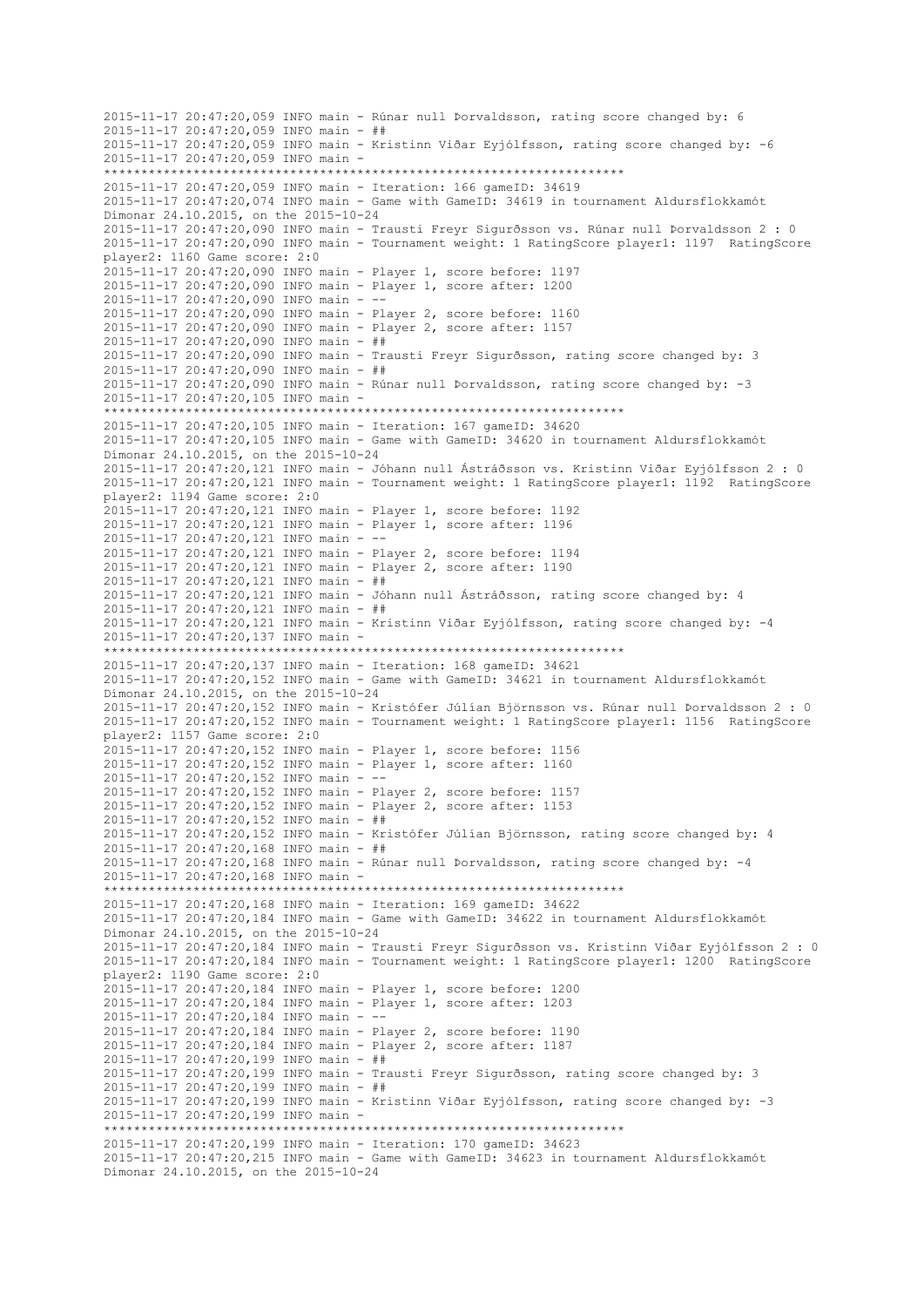2015-11-17 20:47:20,230 INFO main - Kristófer Júlían Björnsson vs. Trausti Freyr Sigurðsson 2 : 1 2015-11-17 20:47:20,230 INFO main - Tournament weight: 1 RatingScore player1: 1160 RatingScore player2: 1203 Game score: 2:1 2015-11-17 20:47:20,230 INFO main - Player 1, score before: 1160 2015-11-17 20:47:20,230 INFO main - Player 1, score after: 1166 2015-11-17 20:47:20,230 INFO main -2015-11-17 20:47:20,230 INFO main - Player 2, score before: 1203 2015-11-17 20:47:20,230 INFO main - Player 2, score after: 1197 2015-11-17 20:47:20,230 INFO main - ## 2015-11-17 20:47:20,230 INFO main - Kristófer Júlían Björnsson, rating score changed by: 6 2015-11-17 20:47:20,230 INFO main - ## 2015-11-17 20:47:20,230 INFO main - Trausti Freyr Sigurðsson, rating score changed by: -6 2015-11-17 20:47:20,246 INFO main - \*\*\*\*\*\*\*\*\*\*\*\*\*\*\*\*\*\*\*\*\*\*\*\*\*\*\*\*\*\*\*\*\*\*\*\*\*\*\*\*\*\*\*\*\*\*\*\*\*\*\*\*\*\*\*\*\*\*\*\*\*\*\*\*\*\*\*\*\*\* 2015-11-17 20:47:20,246 INFO main - Iteration: 171 gameID: 34624 2015-11-17 20:47:20,262 INFO main - Game with GameID: 34624 in tournament Aldursflokkamót Dímonar 24.10.2015, on the 2015-10-24 2015-11-17 20:47:20,262 INFO main - Rúnar null Þorvaldsson vs. Jóhann null Ástráðsson 2 : 0 2015-11-17 20:47:20,262 INFO main - Tournament weight: 1 RatingScore player1: 1153 RatingScore player2: 1196 Game score: 2:0 2015-11-17 20:47:20,262 INFO main - Player 1, score before: 1153 2015-11-17 20:47:20,262 INFO main - Player 1, score after: 1159 2015-11-17 20:47:20,262 INFO main - -- 2015-11-17 20:47:20,262 INFO main - Player 2, score before: 1196 2015-11-17 20:47:20,262 INFO main - Player 2, score after: 1190 2015-11-17 20:47:20,262 INFO main - ## 2015-11-17 20:47:20,262 INFO main - Rúnar null Þorvaldsson, rating score changed by: 6 2015-11-17 20:47:20,277 INFO main - ## 2015-11-17 20:47:20,277 INFO main - Jóhann null Ástráðsson, rating score changed by: -6 2015-11-17 20:47:20,277 INFO main - \*\*\*\*\*\*\*\*\*\*\*\*\*\*\*\*\*\*\*\*\*\*\*\*\*\*\*\*\*\*\*\*\*\*\*\*\*\*\*\*\*\*\*\*\*\*\*\*\*\*\*\*\*\*\*\*\*\*\*\*\*\*\*\*\*\*\*\*\*\* 2015-11-17 20:47:20,277 INFO main - Iteration: 172 gameID: 34625 2015-11-17 20:47:20,293 INFO main - Game with GameID: 34625 in tournament Aldursflokkamót Dímonar 24.10.2015, on the 2015-10-24 2015-11-17 20:47:20,293 INFO main - Trausti Freyr Sigurðsson vs. Jóhann null Ástráðsson 2 : 0 2015-11-17 20:47:20,293 INFO main - Tournament weight: 1 RatingScore player1: 1197 RatingScore player2: 1190 Game score: 2:0 2015-11-17 20:47:20,293 INFO main - Player 1, score before: 1197 2015-11-17 20:47:20,293 INFO main - Player 1, score after: 1200 2015-11-17 20:47:20,293 INFO main - -- 2015-11-17 20:47:20,293 INFO main - Player 2, score before: 1190 2015-11-17 20:47:20,293 INFO main - Player 2, score after: 1187 2015-11-17 20:47:20,293 INFO main - ## 2015-11-17 20:47:20,293 INFO main - Trausti Freyr Sigurðsson, rating score changed by: 3 2015-11-17 20:47:20,309 INFO main - ## 2015-11-17 20:47:20,309 INFO main - Jóhann null Ástráðsson, rating score changed by: -3 2015-11-17 20:47:20,309 INFO main - \*\*\*\*\*\*\*\*\*\*\*\*\*\*\*\*\*\*\*\*\*\*\*\*\*\*\*\*\*\*\*\*\*\*\*\*\*\*\*\*\*\*\*\*\*\*\*\*\*\*\*\*\*\*\*\*\*\*\*\*\*\*\*\*\*\*\*\*\*\* 2015-11-17 20:47:20,309 INFO main - Iteration: 173 gameID: 34626 2015-11-17 20:47:20,324 INFO main - Game with GameID: 34626 in tournament Aldursflokkamót Dímonar 24.10.2015, on the 2015-10-24 2015-11-17 20:47:20,324 INFO main - Kristófer Júlían Björnsson vs. Kristinn Viðar Eyjólfsson 2 : 0 2015-11-17 20:47:20,324 INFO main - Tournament weight: 1 RatingScore player1: 1166 RatingScore player2: 1187 Game score: 2:0 2015-11-17 20:47:20,324 INFO main - Player 1, score before: 1166 2015-11-17 20:47:20,324 INFO main - Player 1, score after: 1170 2015-11-17 20:47:20,324 INFO main -2015-11-17 20:47:20,324 INFO main - Player 2, score before: 1187 2015-11-17 20:47:20,324 INFO main - Player 2, score after: 1183 2015-11-17 20:47:20,340 INFO main - ## 2015-11-17 20:47:20,340 INFO main - Kristófer Júlían Björnsson, rating score changed by: 4 2015-11-17 20:47:20,340 INFO main - ## 2015-11-17 20:47:20,340 INFO main - Kristinn Viðar Eyjólfsson, rating score changed by: -4 2015-11-17 20:47:20,340 INFO main - \*\*\*\*\*\*\*\*\*\*\*\*\*\*\*\*\*\*\*\*\*\*\*\*\*\*\*\*\*\*\*\*\*\*\*\*\*\*\*\*\*\*\*\*\*\*\*\*\*\*\*\*\*\*\*\*\*\*\*\*\*\*\*\*\*\*\*\*\*\* 2015-11-17 20:47:20,340 INFO main - Iteration: 174 gameID: 34628 2015-11-17 20:47:20,355 INFO main - Game with GameID: 34628 in tournament Aldursflokkamót Dímonar 24.10.2015, on the 2015-10-24 2015-11-17 20:47:20,355 INFO main - Trausti Freyr Sigurðsson vs. Bjarni null Þorvaldsson 3 : 2 2015-11-17 20:47:20,355 INFO main - Tournament weight: 1 RatingScore player1: 1200 RatingScore player2: 1191 Game score: 3:2 2015-11-17 20:47:20,355 INFO main - Player 1, score before: 1200 2015-11-17 20:47:20,355 INFO main - Player 1, score after: 1203 2015-11-17 20:47:20,355 INFO main - -- 2015-11-17 20:47:20,355 INFO main - Player 2, score before: 1191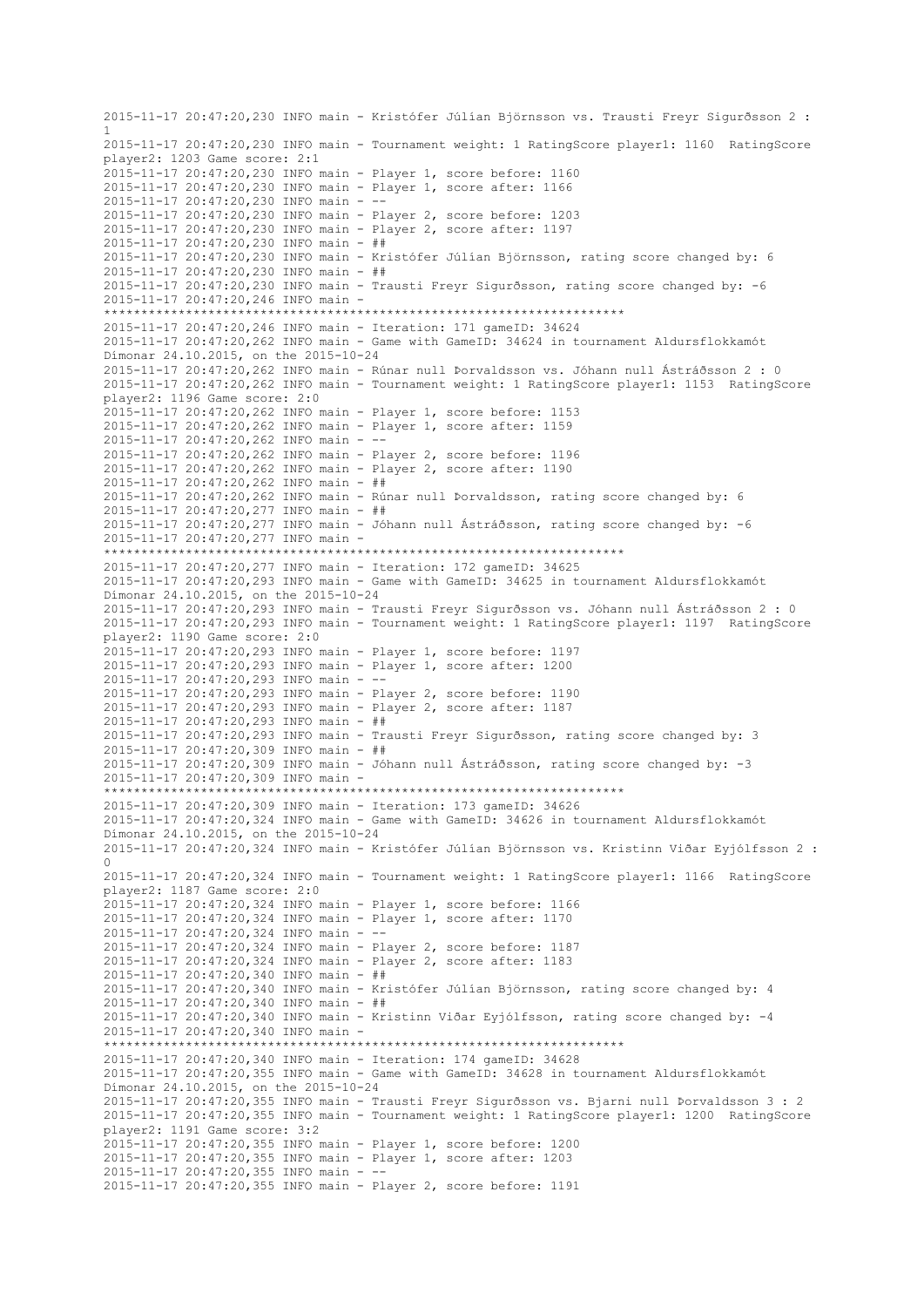2015-11-17 20:47:20,355 INFO main - Player 2, score after: 1188 2015-11-17 20:47:20,371 INFO main - ## 2015-11-17 20:47:20,371 INFO main - Trausti Freyr Sigurðsson, rating score changed by: 3 2015-11-17 20:47:20,371 INFO main - ## 2015-11-17 20:47:20,371 INFO main - Bjarni null Þorvaldsson, rating score changed by: -3 2015-11-17 20:47:20,371 INFO main - \*\*\*\*\*\*\*\*\*\*\*\*\*\*\*\*\*\*\*\*\*\*\*\*\*\*\*\*\*\*\*\*\*\*\*\*\*\*\*\*\*\*\*\*\*\*\*\*\*\*\*\*\*\*\*\*\*\*\*\*\*\*\*\*\*\*\*\*\*\* 2015-11-17 20:47:20,371 INFO main - Iteration: 175 gameID: 34629 2015-11-17 20:47:20,387 INFO main - Game with GameID: 34629 in tournament Aldursflokkamót Dímonar 24.10.2015, on the 2015-10-24 2015-11-17 20:47:20,387 INFO main - Kristófer Júlían Björnsson vs. Jónatan Björnsson Gross 3 : 0 2015-11-17 20:47:20,387 INFO main - Tournament weight: 1 RatingScore player1: 1170 RatingScore player2: 1204 Game score: 3:0 2015-11-17 20:47:20,387 INFO main - Player 1, score before: 1170 2015-11-17 20:47:20,387 INFO main - Player 1, score after: 1176 2015-11-17 20:47:20,387 INFO main - -- 2015-11-17 20:47:20,387 INFO main - Player 2, score before: 1204 2015-11-17 20:47:20,387 INFO main - Player 2, score after: 1198 2015-11-17 20:47:20,402 INFO main - ## 2015-11-17 20:47:20,402 INFO main - Kristófer Júlían Björnsson, rating score changed by: 6 2015-11-17 20:47:20,402 INFO main - ## 2015-11-17 20:47:20,402 INFO main - Jónatan Björnsson Gross, rating score changed by: -6 2015-11-17 20:47:20,418 INFO main - \*\*\*\*\*\*\*\*\*\*\*\*\*\*\*\*\*\*\*\*\*\*\*\*\*\*\*\*\*\*\*\*\*\*\*\*\*\*\*\*\*\*\*\*\*\*\*\*\*\*\*\*\*\*\*\*\*\*\*\*\*\*\*\*\*\*\*\*\*\* 2015-11-17 20:47:20,418 INFO main - Iteration: 176 gameID: 34630 2015-11-17 20:47:20,418 INFO main - Game with GameID: 34630 in tournament Aldursflokkamót Dímonar 24.10.2015, on the 2015-10-24 2015-11-17 20:47:20,433 INFO main - Kristófer Júlían Björnsson vs. Trausti Freyr Sigurðsson 3 : 0 2015-11-17 20:47:20,433 INFO main - Tournament weight: 1 RatingScore player1: 1176 RatingScore player2: 1203 Game score: 3:0 2015-11-17 20:47:20,433 INFO main - Player 1, score before: 1176 2015-11-17 20:47:20,433 INFO main - Player 1, score after: 1182 2015-11-17 20:47:20,433 INFO main - -- 2015-11-17 20:47:20,433 INFO main - Player 2, score before: 1203 2015-11-17 20:47:20,433 INFO main - Player 2, score after: 1197 2015-11-17 20:47:20,433 INFO main - ## 2015-11-17 20:47:20,433 INFO main - Kristófer Júlían Björnsson, rating score changed by: 6 2015-11-17 20:47:20,433 INFO main - ## 2015-11-17 20:47:20,449 INFO main - Trausti Freyr Sigurðsson, rating score changed by: -6 2015-11-17 20:47:20,449 INFO main - \*\*\*\*\*\*\*\*\*\*\*\*\*\*\*\*\*\*\*\*\*\*\*\*\*\*\*\*\*\*\*\*\*\*\*\*\*\*\*\*\*\*\*\*\*\*\*\*\*\*\*\*\*\*\*\*\*\*\*\*\*\*\*\*\*\*\*\*\*\* 2015-11-17 20:47:20,449 INFO main - Iteration: 177 gameID: 34632 2015-11-17 20:47:20,480 INFO main - Game with GameID: 34632 in tournament Aldursflokkamót Dímonar 24.10.2015, on the 2015-10-24 2015-11-17 20:47:20,480 INFO main - Karitas null Ármannsdóttir vs. Alexía Kristínardóttir Mixa 2 : 0 2015-11-17 20:47:20,480 INFO main - Tournament weight: 1 RatingScore player1: 1275 RatingScore player2: 1200 Game score: 2:0 2015-11-17 20:47:20,480 INFO main - Player 1, score before: 1275 2015-11-17 20:47:20,480 INFO main - Player 1, score after: 1277 2015-11-17 20:47:20,480 INFO main - -- 2015-11-17 20:47:20,480 INFO main - Player 2, score before: 1200 2015-11-17 20:47:20,480 INFO main - Player 2, score after: 1198 2015-11-17 20:47:20,480 INFO main - ## 2015-11-17 20:47:20,480 INFO main - Karitas null Ármannsdóttir, rating score changed by: 2 2015-11-17 20:47:20,496 INFO main - ## 2015-11-17 20:47:20,496 INFO main - Alexía Kristínardóttir Mixa, rating score changed by: -2 2015-11-17 20:47:20,496 INFO main - \*\*\*\*\*\*\*\*\*\*\*\*\*\*\*\*\*\*\*\*\*\*\*\*\*\*\*\*\*\*\*\*\*\*\*\*\*\*\*\*\*\*\*\*\*\*\*\*\*\*\*\*\*\*\*\*\*\*\*\*\*\*\*\*\*\*\*\*\*\* 2015-11-17 20:47:20,496 INFO main - Iteration: 178 gameID: 34633 2015-11-17 20:47:20,527 INFO main - Game with GameID: 34633 in tournament Aldursflokkamót Dímonar 24.10.2015, on the 2015-10-24 2015-11-17 20:47:20,527 INFO main - Alexía Kristínardóttir Mixa vs. Kolfinna Margrét Eiríksdóttir Briem 2 : 0 2015-11-17 20:47:20,527 INFO main - Tournament weight: 1 RatingScore player1: 1198 RatingScore player2: 1200 Game score: 2:0 2015-11-17 20:47:20,527 INFO main - Player 1, score before: 1198 2015-11-17 20:47:20,527 INFO main - Player 1, score after: 1202 2015-11-17 20:47:20,527 INFO main - -- 2015-11-17 20:47:20,527 INFO main - Player 2, score before: 1200 2015-11-17 20:47:20,527 INFO main - Player 2, score after: 1196 2015-11-17 20:47:20,527 INFO main - ## 2015-11-17 20:47:20,527 INFO main - Alexía Kristínardóttir Mixa, rating score changed by: 4 2015-11-17 20:47:20,543 INFO main - ## 2015-11-17 20:47:20,543 INFO main - Kolfinna Margrét Eiríksdóttir Briem, rating score changed by:  $-4$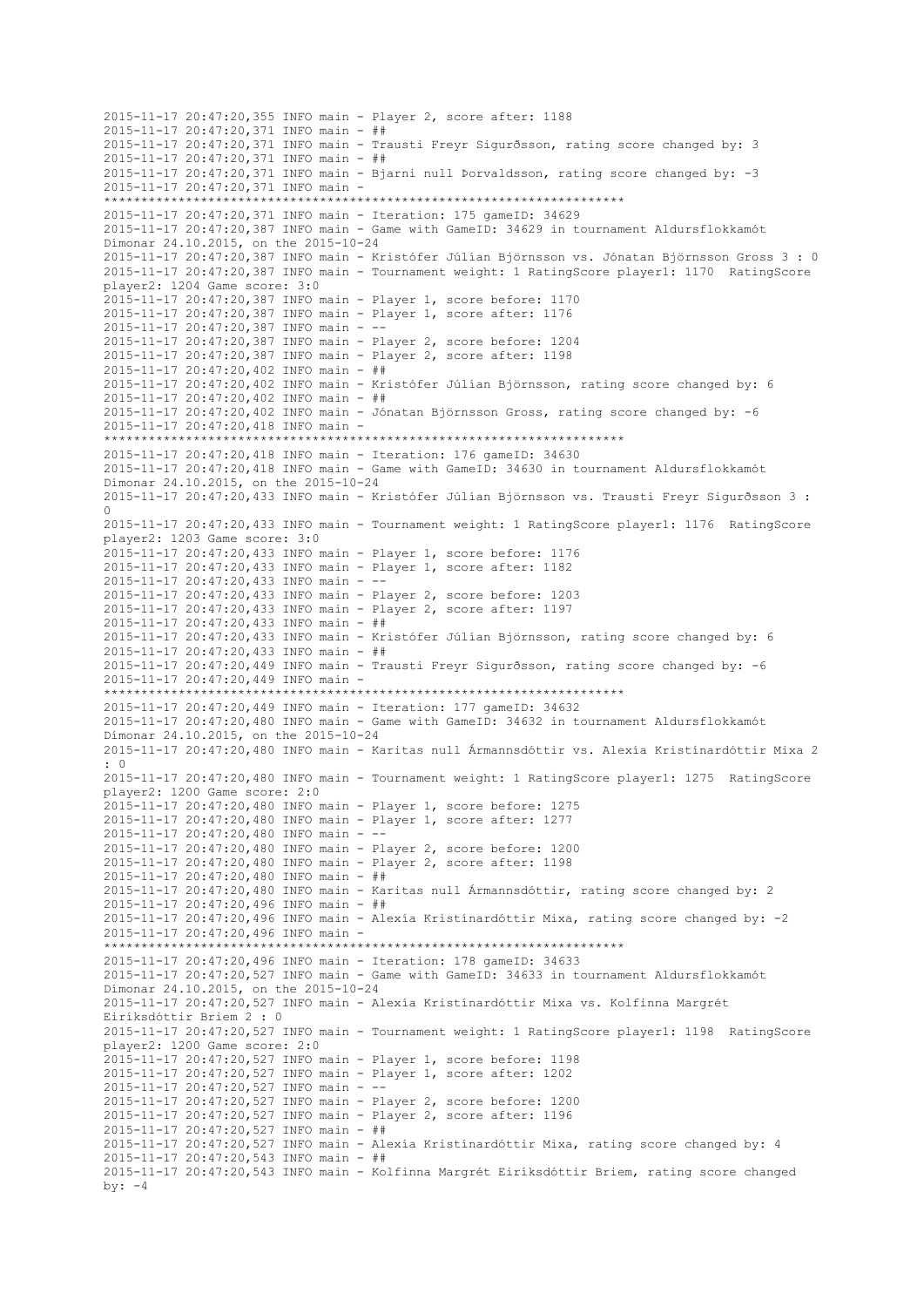2015-11-17 20:47:20,543 INFO main - \*\*\*\*\*\*\*\*\*\*\*\*\*\*\*\*\*\*\*\*\*\*\*\*\*\*\*\*\*\*\*\*\*\*\*\*\*\*\*\*\*\*\*\*\*\*\*\*\*\*\*\*\*\*\*\*\*\*\*\*\*\*\*\*\*\*\*\*\*\* 2015-11-17 20:47:20,543 INFO main - Iteration: 179 gameID: 34634 2015-11-17 20:47:20,558 INFO main - Game with GameID: 34634 in tournament Aldursflokkamót Dímonar 24.10.2015, on the 2015-10-24 2015-11-17 20:47:20,558 INFO main - Karitas null Ármannsdóttir vs. Kolfinna Margrét Eiríksdóttir Briem 2 : 0 2015-11-17 20:47:20,558 INFO main - Tournament weight: 1 RatingScore player1: 1277 RatingScore player2: 1196 Game score: 2:0 2015-11-17 20:47:20,558 INFO main - Player 1, score before: 1277 2015-11-17 20:47:20,558 INFO main - Player 1, score after: 1279 2015-11-17 20:47:20,558 INFO main - -- 2015-11-17 20:47:20,558 INFO main - Player 2, score before: 1196 2015-11-17 20:47:20,558 INFO main - Player 2, score after: 1194 2015-11-17 20:47:20,574 INFO main - ## 2015-11-17 20:47:20,574 INFO main - Karitas null Ármannsdóttir, rating score changed by: 2 2015-11-17 20:47:20,574 INFO main - ## 2015-11-17 20:47:20,574 INFO main - Kolfinna Margrét Eiríksdóttir Briem, rating score changed  $hv: -2$ 2015-11-17 20:47:20,574 INFO main - \*\*\*\*\*\*\*\*\*\*\*\*\*\*\*\*\*\*\*\*\*\*\*\*\*\*\*\*\*\*\*\*\*\*\*\*\*\*\*\*\*\*\*\*\*\*\*\*\*\*\*\*\*\*\*\*\*\*\*\*\*\*\*\*\*\*\*\*\*\* 2015-11-17 20:47:20,574 INFO main - Iteration: 180 gameID: 34636 2015-11-17 20:47:20,605 INFO main - Game with GameID: 34636 in tournament Aldursflokkamót Dímonar 24.10.2015, on the 2015-10-24 2015-11-17 20:47:20,621 INFO main - Lilja Lív Margrétardóttir vs. Guðrún Margrét Sveinsdóttir 2  $\cdot$  0 2015-11-17 20:47:20,621 INFO main - Tournament weight: 1 RatingScore player1: 1191 RatingScore player2: 1160 Game score: 2:0 2015-11-17 20:47:20,621 INFO main - Player 1, score before: 1191 2015-11-17 20:47:20,621 INFO main - Player 1, score after: 1194 2015-11-17 20:47:20,621 INFO main - -- 2015-11-17 20:47:20,621 INFO main - Player 2, score before: 1160 2015-11-17 20:47:20,621 INFO main - Player 2, score after: 1157 2015-11-17 20:47:20,621 INFO main - ## 2015-11-17 20:47:20,621 INFO main - Lilja Lív Margrétardóttir, rating score changed by: 3 2015-11-17 20:47:20,621 INFO main - ## 2015-11-17 20:47:20,621 INFO main - Guðrún Margrét Sveinsdóttir, rating score changed by: -3 2015-11-17 20:47:20,621 INFO main - \*\*\*\*\*\*\*\*\*\*\*\*\*\*\*\*\*\*\*\*\*\*\*\*\*\*\*\*\*\*\*\*\*\*\*\*\*\*\*\*\*\*\*\*\*\*\*\*\*\*\*\*\*\*\*\*\*\*\*\*\*\*\*\*\*\*\*\*\*\* 2015-11-17 20:47:20,621 INFO main - Iteration: 181 gameID: 34637 2015-11-17 20:47:20,652 INFO main - Game with GameID: 34637 in tournament Aldursflokkamót Dímonar 24.10.2015, on the 2015-10-24 2015-11-17 20:47:20,668 INFO main - Sól Kristínardóttir Mixa vs. Arna Sigríður Ólafsdóttir 2 : 0 2015-11-17 20:47:20,668 INFO main - Tournament weight: 1 RatingScore player1: 1200 RatingScore player2: 1163 Game score: 2:0 2015-11-17 20:47:20,668 INFO main - Player 1, score before: 1200 2015-11-17 20:47:20,668 INFO main - Player 1, score after: 1203 2015-11-17 20:47:20,668 INFO main - -- 2015-11-17 20:47:20,668 INFO main - Player 2, score before: 1163 2015-11-17 20:47:20,668 INFO main - Player 2, score after: 1160  $2015 - 11 - 17$   $20:47:20.668$  INFO main - ## 2015-11-17 20:47:20,668 INFO main - Sól Kristínardóttir Mixa, rating score changed by: 3 2015-11-17 20:47:20,668 INFO main - ## 2015-11-17 20:47:20,668 INFO main - Arna Sigríður Ólafsdóttir, rating score changed by: -3 2015-11-17 20:47:20,683 INFO main - \*\*\*\*\*\*\*\*\*\*\*\*\*\*\*\*\*\*\*\*\*\*\*\*\*\*\*\*\*\*\*\*\*\*\*\*\*\*\*\*\*\*\*\*\*\*\*\*\*\*\*\*\*\*\*\*\*\*\*\*\*\*\*\*\*\*\*\*\*\* 2015-11-17 20:47:20,683 INFO main - Iteration: 182 gameID: 34638 2015-11-17 20:47:20,699 INFO main - Game with GameID: 34638 in tournament Aldursflokkamót Dímonar 24.10.2015, on the 2015-10-24 2015-11-17 20:47:20,699 INFO main - Lilja Lív Margrétardóttir vs. Sól Kristínardóttir Mixa 2 : 0 2015-11-17 20:47:20,699 INFO main - Tournament weight: 1 RatingScore player1: 1194 RatingScore player2: 1203 Game score: 2:0 2015-11-17 20:47:20,699 INFO main - Player 1, score before: 1194 2015-11-17 20:47:20,699 INFO main - Player 1, score after: 1198 2015-11-17 20:47:20,699 INFO main - -- 2015-11-17 20:47:20,699 INFO main - Player 2, score before: 1203 2015-11-17 20:47:20,699 INFO main - Player 2, score after: 1199 2015-11-17 20:47:20,699 INFO main - ## 2015-11-17 20:47:20,699 INFO main - Lilja Lív Margrétardóttir, rating score changed by: 4 2015-11-17 20:47:20,715 INFO main - ## 2015-11-17 20:47:20,715 INFO main - Sól Kristínardóttir Mixa, rating score changed by: -4 2015-11-17 20:47:20,715 INFO main - \*\*\*\*\*\*\*\*\*\*\*\*\*\*\*\*\*\*\*\*\*\*\*\*\*\*\*\*\*\*\*\*\*\*\*\*\*\*\*\*\*\*\*\*\*\*\*\*\*\*\*\*\*\*\*\*\*\*\*\*\*\*\*\*\*\*\*\*\*\* 2015-11-17 20:47:20,715 INFO main - Iteration: 183 gameID: 34639 2015-11-17 20:47:20,730 INFO main - Game with GameID: 34639 in tournament Aldursflokkamót Dímonar 24.10.2015, on the 2015-10-24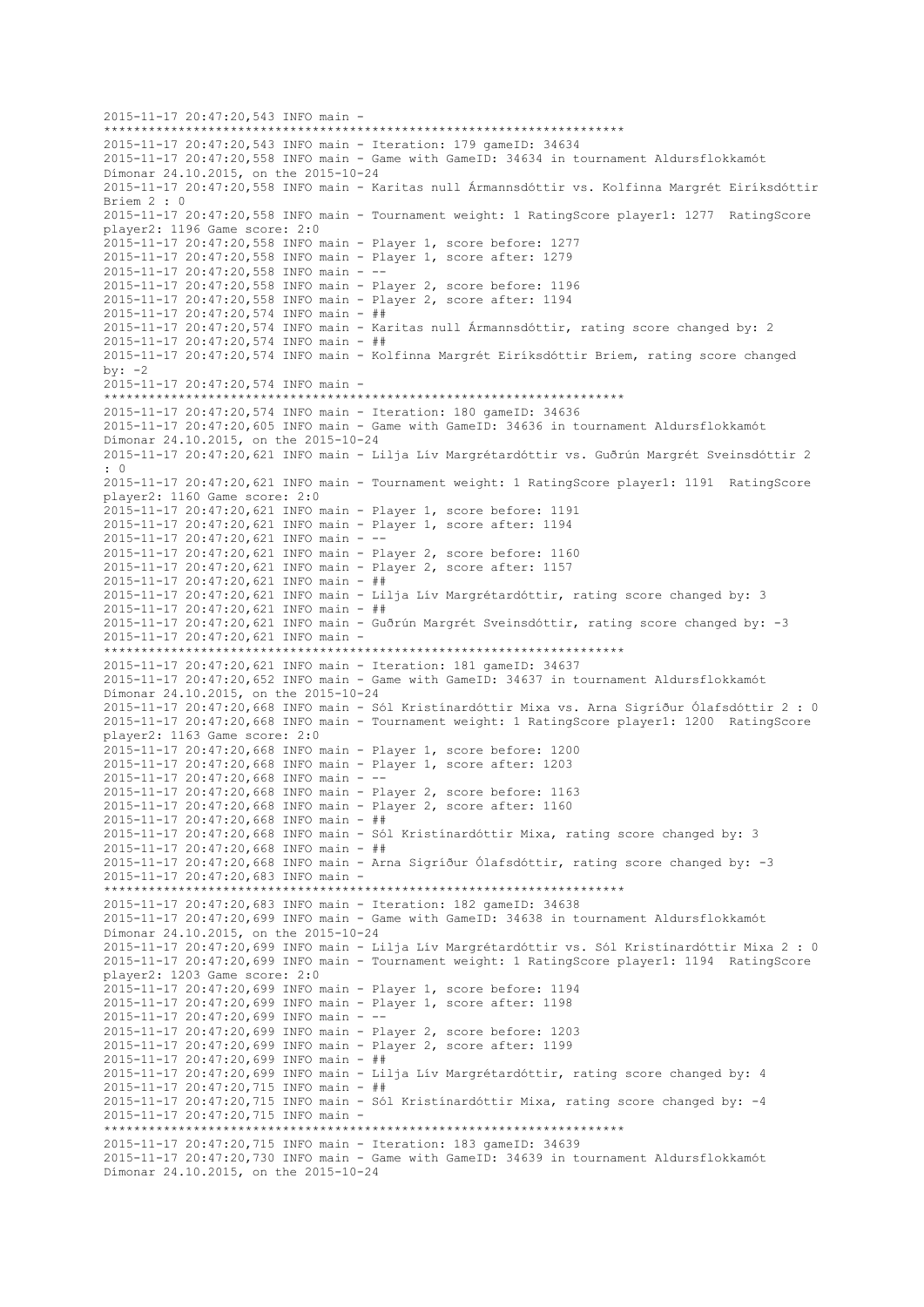2015-11-17 20:47:20,730 INFO main - Guðrún Margrét Sveinsdóttir vs. Arna Sigríður Ólafsdóttir 2 : 0 2015-11-17 20:47:20,730 INFO main - Tournament weight: 1 RatingScore player1: 1157 RatingScore player2: 1160 Game score: 2:0 2015-11-17 20:47:20,730 INFO main - Player 1, score before: 1157 2015-11-17 20:47:20,730 INFO main - Player 1, score after: 1161 2015-11-17 20:47:20,730 INFO main -2015-11-17 20:47:20,730 INFO main - Player 2, score before: 1160 2015-11-17 20:47:20,730 INFO main - Player 2, score after: 1156 2015-11-17 20:47:20,746 INFO main - ## 2015-11-17 20:47:20,746 INFO main - Guðrún Margrét Sveinsdóttir, rating score changed by: 4 2015-11-17 20:47:20,746 INFO main - ## 2015-11-17 20:47:20,746 INFO main - Arna Sigríður Ólafsdóttir, rating score changed by: -4 2015-11-17 20:47:20,746 INFO main - \*\*\*\*\*\*\*\*\*\*\*\*\*\*\*\*\*\*\*\*\*\*\*\*\*\*\*\*\*\*\*\*\*\*\*\*\*\*\*\*\*\*\*\*\*\*\*\*\*\*\*\*\*\*\*\*\*\*\*\*\*\*\*\*\*\*\*\*\*\* 2015-11-17 20:47:20,746 INFO main - Iteration: 184 gameID: 34640 2015-11-17 20:47:20,761 INFO main - Game with GameID: 34640 in tournament Aldursflokkamót Dímonar 24.10.2015, on the 2015-10-24 2015-11-17 20:47:20,761 INFO main - Sól Kristínardóttir Mixa vs. Guðrún Margrét Sveinsdóttir 2 : 0 2015-11-17 20:47:20,761 INFO main - Tournament weight: 1 RatingScore player1: 1199 RatingScore player2: 1161 Game score: 2:0 2015-11-17 20:47:20,761 INFO main - Player 1, score before: 1199 2015-11-17 20:47:20,777 INFO main - Player 1, score after: 1202 2015-11-17 20:47:20,777 INFO main - -- 2015-11-17 20:47:20,777 INFO main - Player 2, score before: 1161 2015-11-17 20:47:20,777 INFO main - Player 2, score after: 1158 2015-11-17 20:47:20,777 INFO main - ## 2015-11-17 20:47:20,777 INFO main - Sól Kristínardóttir Mixa, rating score changed by: 3 2015-11-17 20:47:20,777 INFO main - ## 2015-11-17 20:47:20,777 INFO main - Guðrún Margrét Sveinsdóttir, rating score changed by: -3 2015-11-17 20:47:20,777 INFO main - \*\*\*\*\*\*\*\*\*\*\*\*\*\*\*\*\*\*\*\*\*\*\*\*\*\*\*\*\*\*\*\*\*\*\*\*\*\*\*\*\*\*\*\*\*\*\*\*\*\*\*\*\*\*\*\*\*\*\*\*\*\*\*\*\*\*\*\*\*\* 2015-11-17 20:47:20,777 INFO main - Iteration: 185 gameID: 34641 2015-11-17 20:47:20,808 INFO main - Game with GameID: 34641 in tournament Aldursflokkamót Dímonar 24.10.2015, on the 2015-10-24 2015-11-17 20:47:20,808 INFO main - Lilja Lív Margrétardóttir vs. Arna Sigríður Ólafsdóttir 2 :  $\Omega$ 2015-11-17 20:47:20,808 INFO main - Tournament weight: 1 RatingScore player1: 1198 RatingScore player2: 1156 Game score: 2:0 2015-11-17 20:47:20,808 INFO main - Player 1, score before: 1198 2015-11-17 20:47:20,808 INFO main - Player 1, score after: 1201 2015-11-17 20:47:20,808 INFO main - -- 2015-11-17 20:47:20,808 INFO main - Player 2, score before: 1156 2015-11-17 20:47:20,808 INFO main - Player 2, score after: 1153 2015-11-17 20:47:20,808 INFO main - ## 2015-11-17 20:47:20,808 INFO main - Lilja Lív Margrétardóttir, rating score changed by: 3 2015-11-17 20:47:20,808 INFO main - ## 2015-11-17 20:47:20,808 INFO main - Arna Sigríður Ólafsdóttir, rating score changed by: -3 2015-11-17 20:47:20,824 INFO main - \*\*\*\*\*\*\*\*\*\*\*\*\*\*\*\*\*\*\*\*\*\*\*\*\*\*\*\*\*\*\*\*\*\*\*\*\*\*\*\*\*\*\*\*\*\*\*\*\*\*\*\*\*\*\*\*\*\*\*\*\*\*\*\*\*\*\*\*\*\* 2015-11-17 20:47:20,824 INFO main - Iteration: 186 gameID: 34643 2015-11-17 20:47:20,840 INFO main - Game with GameID: 34643 in tournament Aldursflokkamót Dímonar 24.10.2015, on the 2015-10-24 2015-11-17 20:47:20,840 INFO main - Karitas null Ármannsdóttir vs. Sól Kristínardóttir Mixa 3 :  $\cap$ 2015-11-17 20:47:20,840 INFO main - Tournament weight: 1 RatingScore player1: 1279 RatingScore player2: 1202 Game score: 3:0 2015-11-17 20:47:20,840 INFO main - Player 1, score before: 1279 2015-11-17 20:47:20,840 INFO main - Player 1, score after: 1281 2015-11-17 20:47:20,840 INFO main - -- 2015-11-17 20:47:20,840 INFO main - Player 2, score before: 1202 2015-11-17 20:47:20,840 INFO main - Player 2, score after: 1200 2015-11-17 20:47:20,840 INFO main - ## 2015-11-17 20:47:20,840 INFO main - Karitas null Ármannsdóttir, rating score changed by: 2 2015-11-17 20:47:20,855 INFO main - ## 2015-11-17 20:47:20,855 INFO main - Sól Kristínardóttir Mixa, rating score changed by: -2 2015-11-17 20:47:20,855 INFO main - \*\*\*\*\*\*\*\*\*\*\*\*\*\*\*\*\*\*\*\*\*\*\*\*\*\*\*\*\*\*\*\*\*\*\*\*\*\*\*\*\*\*\*\*\*\*\*\*\*\*\*\*\*\*\*\*\*\*\*\*\*\*\*\*\*\*\*\*\*\* 2015-11-17 20:47:20,855 INFO main - Iteration: 187 gameID: 34644 2015-11-17 20:47:20,871 INFO main - Game with GameID: 34644 in tournament Aldursflokkamót Dímonar 24.10.2015, on the 2015-10-24 2015-11-17 20:47:20,871 INFO main - Alexía Kristínardóttir Mixa vs. Lilja Lív Margrétardóttir 0  $\cdot$  3 2015-11-17 20:47:20,871 INFO main - Tournament weight: 1 RatingScore player1: 1202 RatingScore player2: 1201 Game score: 0:3 2015-11-17 20:47:20,871 INFO main - Player 1, score before: 1202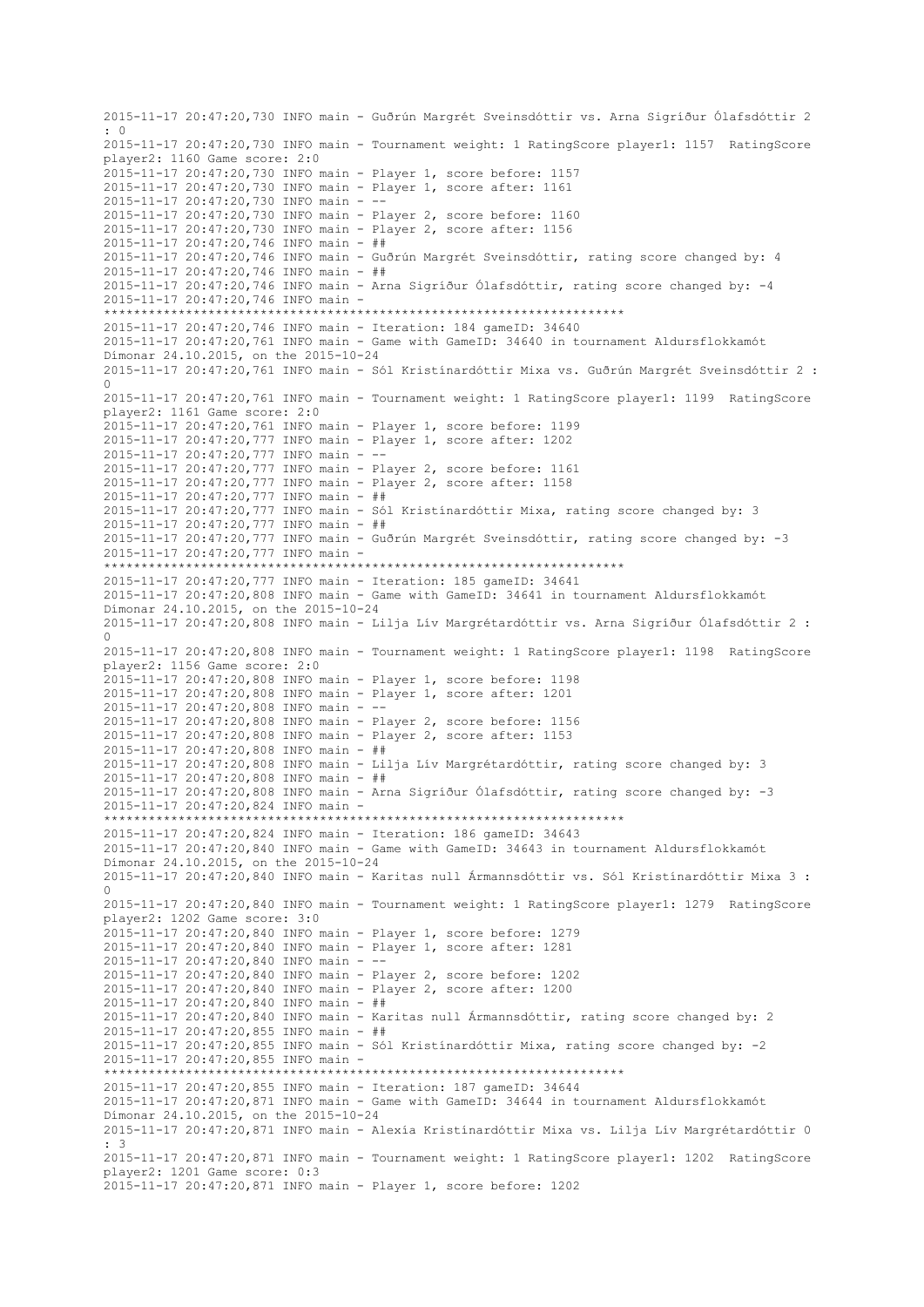2015-11-17 20:47:20,871 INFO main - Player 1, score after: 1198 2015-11-17 20:47:20,871 INFO main -2015-11-17 20:47:20,871 INFO main - Player 2, score before: 1201 2015-11-17 20:47:20,871 INFO main - Player 2, score after: 1205 2015-11-17 20:47:20,886 INFO main - ## 2015-11-17 20:47:20,886 INFO main - Alexía Kristínardóttir Mixa, rating score changed by: -4 2015-11-17 20:47:20,886 INFO main - ## 2015-11-17 20:47:20,886 INFO main - Lilja Lív Margrétardóttir, rating score changed by: 4 2015-11-17 20:47:20,886 INFO main - \*\*\*\*\*\*\*\*\*\*\*\*\*\*\*\*\*\*\*\*\*\*\*\*\*\*\*\*\*\*\*\*\*\*\*\*\*\*\*\*\*\*\*\*\*\*\*\*\*\*\*\*\*\*\*\*\*\*\*\*\*\*\*\*\*\*\*\*\*\* 2015-11-17 20:47:20,886 INFO main - Iteration: 188 gameID: 34645 2015-11-17 20:47:20,902 INFO main - Game with GameID: 34645 in tournament Aldursflokkamót Dímonar 24.10.2015, on the 2015-10-24 2015-11-17 20:47:20,902 INFO main - Karitas null Ármannsdóttir vs. Lilja Lív Margrétardóttir 3 : 2 2015-11-17 20:47:20,902 INFO main - Tournament weight: 1 RatingScore player1: 1281 RatingScore player2: 1205 Game score: 3:2 2015-11-17 20:47:20,902 INFO main - Player 1, score before: 1281 2015-11-17 20:47:20,902 INFO main - Player 1, score after: 1283 2015-11-17 20:47:20,902 INFO main - -- 2015-11-17 20:47:20,902 INFO main - Player 2, score before: 1205 2015-11-17 20:47:20,902 INFO main - Player 2, score after: 1203 2015-11-17 20:47:20,918 INFO main - ## 2015-11-17 20:47:20,918 INFO main - Karitas null Ármannsdóttir, rating score changed by: 2 2015-11-17 20:47:20,918 INFO main - ## 2015-11-17 20:47:20,918 INFO main - Lilja Lív Margrétardóttir, rating score changed by: -2 2015-11-17 20:47:20,918 INFO main - \*\*\*\*\*\*\*\*\*\*\*\*\*\*\*\*\*\*\*\*\*\*\*\*\*\*\*\*\*\*\*\*\*\*\*\*\*\*\*\*\*\*\*\*\*\*\*\*\*\*\*\*\*\*\*\*\*\*\*\*\*\*\*\*\*\*\*\*\*\* 2015-11-17 20:47:20,918 INFO main - Iteration: 189 gameID: 34647 2015-11-17 20:47:20,949 INFO main - Game with GameID: 34647 in tournament Aldursflokkamót Dímonar 24.10.2015, on the 2015-10-24 2015-11-17 20:47:20,949 INFO main - Þuríður Þöll Bjarnadóttir vs. Sóley Alexandra Bahner Jónsdóttir 3 : 1 2015-11-17 20:47:20,949 INFO main - Tournament weight: 1 RatingScore player1: 1149 RatingScore player2: 1166 Game score: 3:1 2015-11-17 20:47:20,949 INFO main - Player 1, score before: 1149 2015-11-17 20:47:20,949 INFO main - Player 1, score after: 1153 2015-11-17 20:47:20,949 INFO main - -- 2015-11-17 20:47:20,949 INFO main - Player 2, score before: 1166 2015-11-17 20:47:20,949 INFO main - Player 2, score after: 1162 2015-11-17 20:47:20,949 INFO main - ## 2015-11-17 20:47:20,949 INFO main - Þuríður Þöll Bjarnadóttir, rating score changed by: 4 2015-11-17 20:47:20,965 INFO main - ## 2015-11-17 20:47:20,965 INFO main - Sóley Alexandra Bahner Jónsdóttir, rating score changed by: -4 2015-11-17 20:47:20,965 INFO main - \*\*\*\*\*\*\*\*\*\*\*\*\*\*\*\*\*\*\*\*\*\*\*\*\*\*\*\*\*\*\*\*\*\*\*\*\*\*\*\*\*\*\*\*\*\*\*\*\*\*\*\*\*\*\*\*\*\*\*\*\*\*\*\*\*\*\*\*\*\* 2015-11-17 20:47:20,965 INFO main - Iteration: 190 gameID: 34649 2015-11-17 20:47:20,980 INFO main - Game with GameID: 34649 in tournament Aldursflokkamót Dímonar 24.10.2015, on the 2015-10-24 2015-11-17 20:47:20,996 INFO main - Benedikt Vilji Magnússon vs. Jökull Nolan Meier 3 : 0 2015-11-17 20:47:20,996 INFO main - Tournament weight: 1 RatingScore player1: 1140 RatingScore player2: 1200 Game score: 3:0 2015-11-17 20:47:20,996 INFO main - Player 1, score before: 1140 2015-11-17 20:47:20,996 INFO main - Player 1, score after: 1148 2015-11-17 20:47:20,996 INFO main - -- 2015-11-17 20:47:20,996 INFO main - Player 2, score before: 1200 2015-11-17 20:47:20,996 INFO main - Player 2, score after: 1192 2015-11-17 20:47:20,996 INFO main - ## 2015-11-17 20:47:20,996 INFO main - Benedikt Vilji Magnússon, rating score changed by: 8 2015-11-17 20:47:20,996 INFO main - ## 2015-11-17 20:47:20,996 INFO main - Jökull Nolan Meier, rating score changed by: -8 2015-11-17 20:47:21,011 INFO main - \*\*\*\*\*\*\*\*\*\*\*\*\*\*\*\*\*\*\*\*\*\*\*\*\*\*\*\*\*\*\*\*\*\*\*\*\*\*\*\*\*\*\*\*\*\*\*\*\*\*\*\*\*\*\*\*\*\*\*\*\*\*\*\*\*\*\*\*\*\* 2015-11-17 20:47:21,011 INFO main - Iteration: 191 gameID: 34650 2015-11-17 20:47:21,027 INFO main - Game with GameID: 34650 in tournament Aldursflokkamót Dímonar 24.10.2015, on the 2015-10-24 2015-11-17 20:47:21,027 INFO main - Benedikt Vilji Magnússon vs. Hilmir Örn Smárason Frodell 3 : 0 2015-11-17 20:47:21,027 INFO main - Tournament weight: 1 RatingScore player1: 1148 RatingScore player2: 1200 Game score: 3:0 2015-11-17 20:47:21,043 INFO main - Player 1, score before: 1148 2015-11-17 20:47:21,043 INFO main - Player 1, score after: 1156 2015-11-17 20:47:21,043 INFO main - -- 2015-11-17 20:47:21,043 INFO main - Player 2, score before: 1200 2015-11-17 20:47:21,043 INFO main - Player 2, score after: 1192 2015-11-17 20:47:21,043 INFO main - ##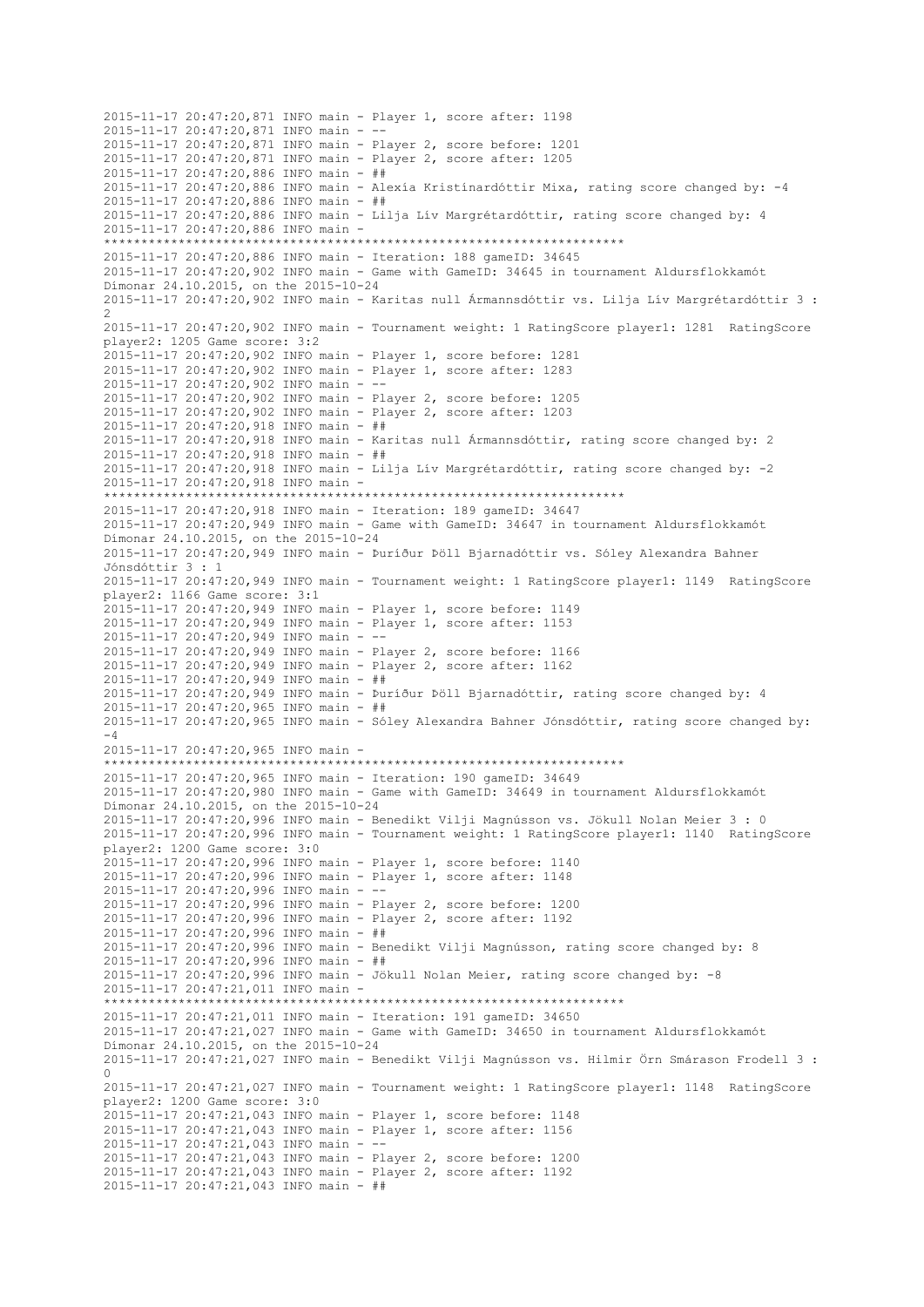2015-11-17 20:47:21,043 INFO main - Benedikt Vilji Magnússon, rating score changed by: 8 2015-11-17 20:47:21,043 INFO main - ## 2015-11-17 20:47:21,043 INFO main - Hilmir Örn Smárason Frodell, rating score changed by: -8 2015-11-17 20:47:21,043 INFO main - \*\*\*\*\*\*\*\*\*\*\*\*\*\*\*\*\*\*\*\*\*\*\*\*\*\*\*\*\*\*\*\*\*\*\*\*\*\*\*\*\*\*\*\*\*\*\*\*\*\*\*\*\*\*\*\*\*\*\*\*\*\*\*\*\*\*\*\*\*\* 2015-11-17 20:47:21,043 INFO main - Iteration: 192 gameID: 34651 2015-11-17 20:47:21,074 INFO main - Game with GameID: 34651 in tournament Aldursflokkamót Dímonar 24.10.2015, on the 2015-10-24 2015-11-17 20:47:21,074 INFO main - Þorgils null Gunnarsson vs. Jökull Nolan Meier 3 : 0 2015-11-17 20:47:21,074 INFO main - Tournament weight: 1 RatingScore player1: 1259 RatingScore player2: 1192 Game score: 3:0 2015-11-17 20:47:21,074 INFO main - Player 1, score before: 1259 2015-11-17 20:47:21,074 INFO main - Player 1, score after: 1261 2015-11-17 20:47:21,074 INFO main - -- 2015-11-17 20:47:21,074 INFO main - Player 2, score before: 1192 2015-11-17 20:47:21,074 INFO main - Player 2, score after: 1190 2015-11-17 20:47:21,074 INFO main - ## 2015-11-17 20:47:21,074 INFO main - Þorgils null Gunnarsson, rating score changed by: 2 2015-11-17 20:47:21,090 INFO main - ## 2015-11-17 20:47:21,090 INFO main - Jökull Nolan Meier, rating score changed by: -2 2015-11-17 20:47:21,090 INFO main - \*\*\*\*\*\*\*\*\*\*\*\*\*\*\*\*\*\*\*\*\*\*\*\*\*\*\*\*\*\*\*\*\*\*\*\*\*\*\*\*\*\*\*\*\*\*\*\*\*\*\*\*\*\*\*\*\*\*\*\*\*\*\*\*\*\*\*\*\*\* 2015-11-17 20:47:21,090 INFO main - Iteration: 193 gameID: 34652 2015-11-17 20:47:21,105 INFO main - Game with GameID: 34652 in tournament Aldursflokkamót Dímonar 24.10.2015, on the 2015-10-24 2015-11-17 20:47:21,105 INFO main - Þorgils null Gunnarsson vs. Hilmir Örn Smárason Frodell 3 : 0 2015-11-17 20:47:21,105 INFO main - Tournament weight: 1 RatingScore player1: 1261 RatingScore player2: 1192 Game score: 3:0 2015-11-17 20:47:21,105 INFO main - Player 1, score before: 1261 2015-11-17 20:47:21,105 INFO main - Player 1, score after: 1263 2015-11-17 20:47:21,105 INFO main - -- 2015-11-17 20:47:21,105 INFO main - Player 2, score before: 1192 2015-11-17 20:47:21,105 INFO main - Player 2, score after: 1190 2015-11-17 20:47:21,121 INFO main - ## 2015-11-17 20:47:21,121 INFO main - Þorgils null Gunnarsson, rating score changed by: 2 2015-11-17 20:47:21,121 INFO main - ## 2015-11-17 20:47:21,121 INFO main - Hilmir Örn Smárason Frodell, rating score changed by: -2 2015-11-17 20:47:21,121 INFO main - \*\*\*\*\*\*\*\*\*\*\*\*\*\*\*\*\*\*\*\*\*\*\*\*\*\*\*\*\*\*\*\*\*\*\*\*\*\*\*\*\*\*\*\*\*\*\*\*\*\*\*\*\*\*\*\*\*\*\*\*\*\*\*\*\*\*\*\*\*\* 2015-11-17 20:47:21,121 INFO main - Iteration: 194 gameID: 34653 2015-11-17 20:47:21,136 INFO main - Game with GameID: 34653 in tournament Aldursflokkamót Dímonar 24.10.2015, on the 2015-10-24 2015-11-17 20:47:21,152 INFO main - Þorgils null Gunnarsson vs. Benedikt Vilji Magnússon 3 : 0 2015-11-17 20:47:21,152 INFO main - Tournament weight: 1 RatingScore player1: 1263 RatingScore player2: 1156 Game score: 3:0 2015-11-17 20:47:21,152 INFO main - Player 1, score before: 1263 2015-11-17 20:47:21,152 INFO main - Player 1, score after: 1265 2015-11-17 20:47:21,152 INFO main - -- 2015-11-17 20:47:21,152 INFO main - Player 2, score before: 1156 2015-11-17 20:47:21,152 INFO main - Player 2, score after: 1154 2015-11-17 20:47:21,152 INFO main - ## 2015-11-17 20:47:21,152 INFO main - Þorgils null Gunnarsson, rating score changed by: 2 2015-11-17 20:47:21,152 INFO main - ## 2015-11-17 20:47:21,152 INFO main - Benedikt Vilji Magnússon, rating score changed by: -2 2015-11-17 20:47:21,152 INFO main - \*\*\*\*\*\*\*\*\*\*\*\*\*\*\*\*\*\*\*\*\*\*\*\*\*\*\*\*\*\*\*\*\*\*\*\*\*\*\*\*\*\*\*\*\*\*\*\*\*\*\*\*\*\*\*\*\*\*\*\*\*\*\*\*\*\*\*\*\*\* 2015-11-17 20:47:21,152 INFO main - Iteration: 195 gameID: 34654 2015-11-17 20:47:21,168 INFO main - Game with GameID: 34654 in tournament Aldursflokkamót Dímonar 24.10.2015, on the 2015-10-24 2015-11-17 20:47:21,183 INFO main - Hilmir Örn Smárason Frodell vs. Jökull Nolan Meier 3 : 2 2015-11-17 20:47:21,183 INFO main - Tournament weight: 1 RatingScore player1: 1190 RatingScore player2: 1190 Game score: 3:2 2015-11-17 20:47:21,183 INFO main - Player 1, score before: 1190 2015-11-17 20:47:21,183 INFO main - Player 1, score after: 1193 2015-11-17 20:47:21,183 INFO main - -- 2015-11-17 20:47:21,183 INFO main - Player 2, score before: 1190 2015-11-17 20:47:21,183 INFO main - Player 2, score after: 1187 2015-11-17 20:47:21,183 INFO main - ## 2015-11-17 20:47:21,183 INFO main - Hilmir Örn Smárason Frodell, rating score changed by: 3 2015-11-17 20:47:21,183 INFO main - ## 2015-11-17 20:47:21,183 INFO main - Jökull Nolan Meier, rating score changed by: -3 2015-11-17 20:47:21,199 INFO main - \*\*\*\*\*\*\*\*\*\*\*\*\*\*\*\*\*\*\*\*\*\*\*\*\*\*\*\*\*\*\*\*\*\*\*\*\*\*\*\*\*\*\*\*\*\*\*\*\*\*\*\*\*\*\*\*\*\*\*\*\*\*\*\*\*\*\*\*\*\* 2015-11-17 20:47:21,199 INFO main - Iteration: 196 gameID: 34656 2015-11-17 20:47:21,214 INFO main - Game with GameID: 34656 in tournament Aldursflokkamót Dímonar 24.10.2015, on the 2015-10-24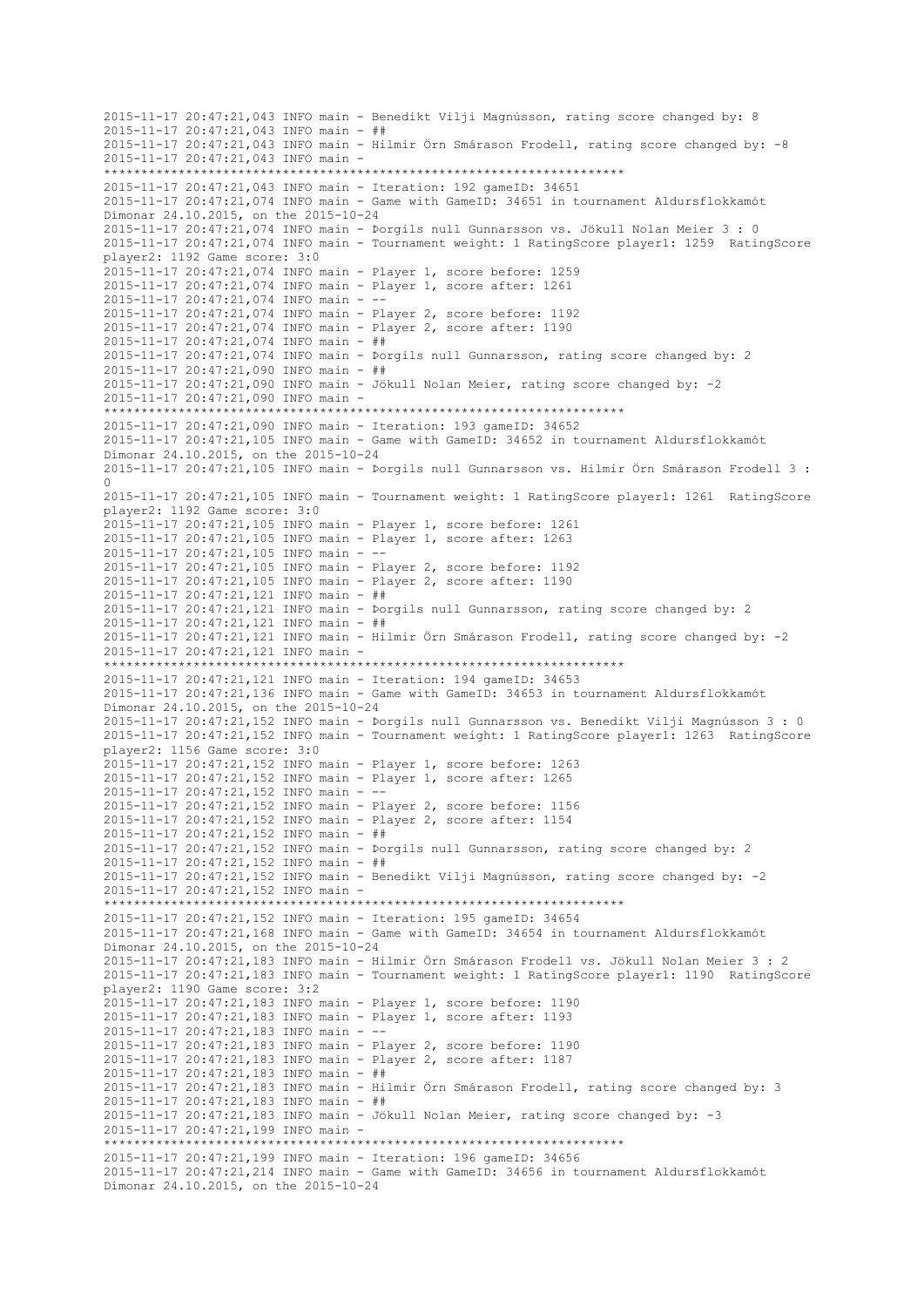2015-11-17 20:47:21,230 INFO main - Ari null Benediktsson vs. Jón null Ágústsson 3 : 0 2015-11-17 20:47:21,230 INFO main - Tournament weight: 1 RatingScore player1: 1242 RatingScore player2: 1172 Game score: 3:0 2015-11-17 20:47:21,230 INFO main - Player 1, score before: 1242 2015-11-17 20:47:21,230 INFO main - Player 1, score after: 1244 2015-11-17 20:47:21,230 INFO main - -- 2015-11-17 20:47:21,230 INFO main - Player 2, score before: 1172 2015-11-17 20:47:21,230 INFO main - Player 2, score after: 1170 2015-11-17 20:47:21,230 INFO main - ## 2015-11-17 20:47:21,230 INFO main - Ari null Benediktsson, rating score changed by: 2 2015-11-17 20:47:21,230 INFO main - ## 2015-11-17 20:47:21,230 INFO main - Jón null Ágústsson, rating score changed by: -2 2015-11-17 20:47:21,246 INFO main - \*\*\*\*\*\*\*\*\*\*\*\*\*\*\*\*\*\*\*\*\*\*\*\*\*\*\*\*\*\*\*\*\*\*\*\*\*\*\*\*\*\*\*\*\*\*\*\*\*\*\*\*\*\*\*\*\*\*\*\*\*\*\*\*\*\*\*\*\*\* 2015-11-17 20:47:21,246 INFO main - Iteration: 197 gameID: 34657 2015-11-17 20:47:21,261 INFO main - Game with GameID: 34657 in tournament Aldursflokkamót Dímonar 24.10.2015, on the 2015-10-24 2015-11-17 20:47:21,277 INFO main - Guðni Páll Jóelsson vs. Mattías Makusi Kata 3 : 0 2015-11-17 20:47:21,277 INFO main - Tournament weight: 1 RatingScore player1: 1177 RatingScore player2: 1200 Game score: 3:0 2015-11-17 20:47:21,277 INFO main - Player 1, score before: 1177 2015-11-17 20:47:21,277 INFO main - Player 1, score after: 1181 2015-11-17 20:47:21,277 INFO main - -- 2015-11-17 20:47:21,277 INFO main - Player 2, score before: 1200 2015-11-17 20:47:21,277 INFO main - Player 2, score after: 1196 2015-11-17 20:47:21,277 INFO main - ## 2015-11-17 20:47:21,277 INFO main - Guðni Páll Jóelsson, rating score changed by: 4 2015-11-17 20:47:21,277 INFO main - ## 2015-11-17 20:47:21,277 INFO main - Mattías Makusi Kata, rating score changed by: -4 2015-11-17 20:47:21,277 INFO main - \*\*\*\*\*\*\*\*\*\*\*\*\*\*\*\*\*\*\*\*\*\*\*\*\*\*\*\*\*\*\*\*\*\*\*\*\*\*\*\*\*\*\*\*\*\*\*\*\*\*\*\*\*\*\*\*\*\*\*\*\*\*\*\*\*\*\*\*\*\* 2015-11-17 20:47:21,277 INFO main - Iteration: 198 gameID: 34658 2015-11-17 20:47:21,308 INFO main - Game with GameID: 34658 in tournament Aldursflokkamót Dímonar 24.10.2015, on the 2015-10-24 2015-11-17 20:47:21,308 INFO main - Guðni Páll Jóelsson vs. Reynir Snær Skarphéðinsson 3 : 2 2015-11-17 20:47:21,308 INFO main - Tournament weight: 1 RatingScore player1: 1181 RatingScore player2: 1168 Game score: 3:2 2015-11-17 20:47:21,308 INFO main - Player 1, score before: 1181 2015-11-17 20:47:21,308 INFO main - Player 1, score after: 1184 2015-11-17 20:47:21,308 INFO main - -- 2015-11-17 20:47:21,308 INFO main - Player 2, score before: 1168 2015-11-17 20:47:21,308 INFO main - Player 2, score after: 1165 2015-11-17 20:47:21,324 INFO main - ## 2015-11-17 20:47:21,324 INFO main - Guðni Páll Jóelsson, rating score changed by: 3 2015-11-17 20:47:21,324 INFO main - ## 2015-11-17 20:47:21,324 INFO main - Reynir Snær Skarphéðinsson, rating score changed by: -3 2015-11-17 20:47:21,324 INFO main - \*\*\*\*\*\*\*\*\*\*\*\*\*\*\*\*\*\*\*\*\*\*\*\*\*\*\*\*\*\*\*\*\*\*\*\*\*\*\*\*\*\*\*\*\*\*\*\*\*\*\*\*\*\*\*\*\*\*\*\*\*\*\*\*\*\*\*\*\*\* 2015-11-17 20:47:21,324 INFO main - Iteration: 199 gameID: 34659 2015-11-17 20:47:21,339 INFO main - Game with GameID: 34659 in tournament Aldursflokkamót Dímonar 24.10.2015, on the 2015-10-24 2015-11-17 20:47:21,339 INFO main - Jón null Ágústsson vs. Mattías Makusi Kata 3 : 0 2015-11-17 20:47:21,339 INFO main - Tournament weight: 1 RatingScore player1: 1170 RatingScore player2: 1196 Game score: 3:0 2015-11-17 20:47:21,339 INFO main - Player 1, score before: 1170 2015-11-17 20:47:21,339 INFO main - Player 1, score after: 1176 2015-11-17 20:47:21,339 INFO main - -- 2015-11-17 20:47:21,339 INFO main - Player 2, score before: 1196 2015-11-17 20:47:21,339 INFO main - Player 2, score after: 1190 2015-11-17 20:47:21,355 INFO main - ## 2015-11-17 20:47:21,355 INFO main - Jón null Ágústsson, rating score changed by: 6 2015-11-17 20:47:21,355 INFO main - ## 2015-11-17 20:47:21,355 INFO main - Mattías Makusi Kata, rating score changed by: -6 2015-11-17 20:47:21,355 INFO main - \*\*\*\*\*\*\*\*\*\*\*\*\*\*\*\*\*\*\*\*\*\*\*\*\*\*\*\*\*\*\*\*\*\*\*\*\*\*\*\*\*\*\*\*\*\*\*\*\*\*\*\*\*\*\*\*\*\*\*\*\*\*\*\*\*\*\*\*\*\* 2015-11-17 20:47:21,355 INFO main - Iteration: 200 gameID: 34660 2015-11-17 20:47:21,371 INFO main - Game with GameID: 34660 in tournament Aldursflokkamót Dímonar 24.10.2015, on the 2015-10-24 2015-11-17 20:47:21,371 INFO main - Reynir Snær Skarphéðinsson vs. Jón null Ágústsson 3 : 0 2015-11-17 20:47:21,371 INFO main - Tournament weight: 1 RatingScore player1: 1165 RatingScore player2: 1176 Game score: 3:0 2015-11-17 20:47:21,371 INFO main - Player 1, score before: 1165 2015-11-17 20:47:21,371 INFO main - Player 1, score after: 1169 2015-11-17 20:47:21,371 INFO main - -- 2015-11-17 20:47:21,371 INFO main - Player 2, score before: 1176 2015-11-17 20:47:21,371 INFO main - Player 2, score after: 1172 2015-11-17 20:47:21,386 INFO main - ##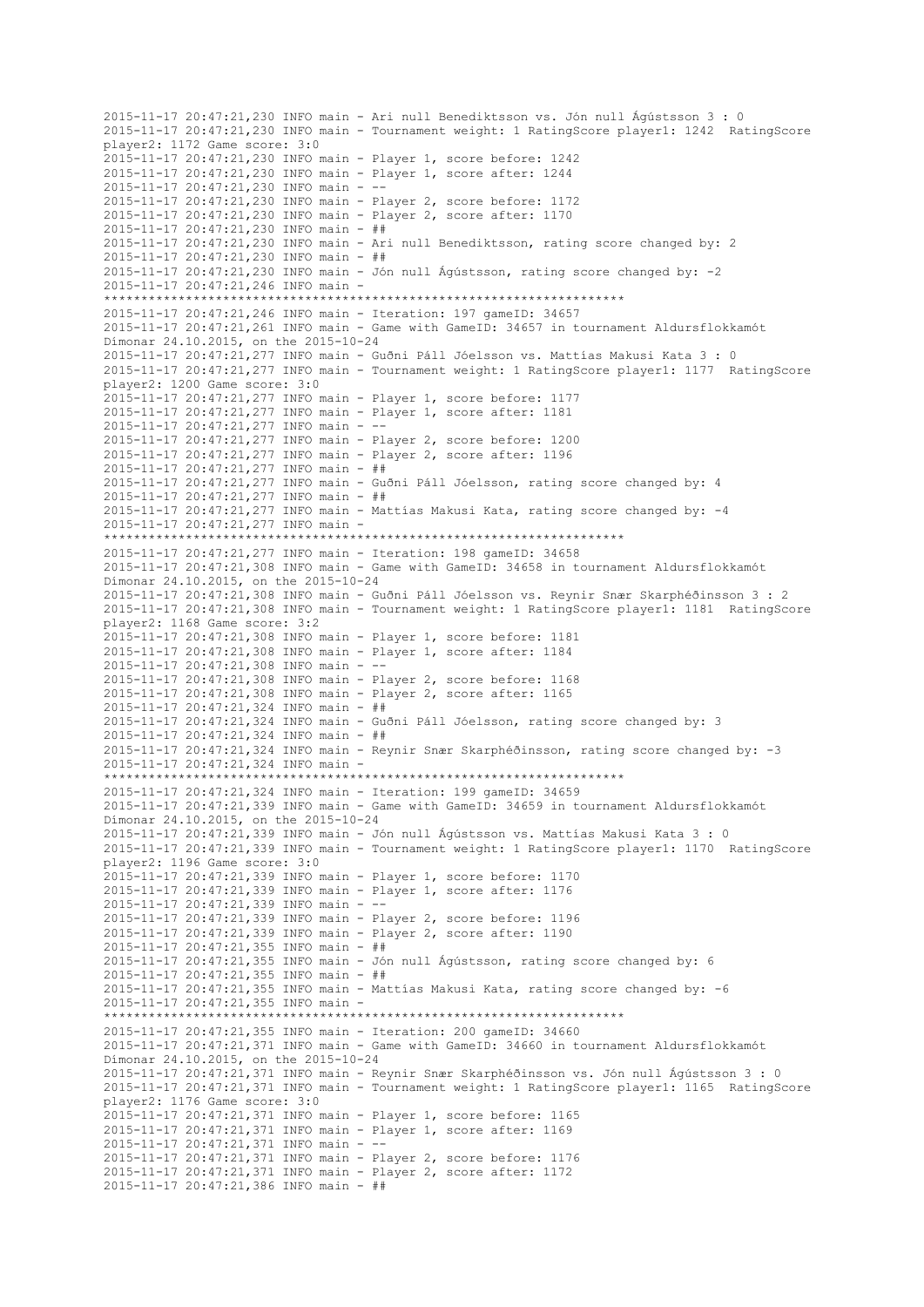```
2015-11-17 20:47:21,464 INFO main - Reynir Snær Skarphéðinsson, rating score changed by: 4
2015-11-17 20:47:21,464 INFO main - ##
2015-11-17 20:47:21,464 INFO main - Jón null Ágústsson, rating score changed by: -4
2015-11-17 20:47:21,480 INFO main -
 **********************************************************************
2015-11-17 20:47:21,480 INFO main - Iteration: 201 gameID: 34661
2015-11-17 20:47:21,496 INFO main - Game with GameID: 34661 in tournament Aldursflokkamót 
Dímonar 24.10.2015, on the 2015-10-24
2015-11-17 20:47:21,496 INFO main - Ari null Benediktsson vs. Mattías Makusi Kata 3 : 0
2015-11-17 20:47:21,496 INFO main - Tournament weight: 1 RatingScore player1: 1244 RatingScore 
player2: 1190 Game score: 3:0
2015-11-17 20:47:21,496 INFO main - Player 1, score before: 1244
2015-11-17 20:47:21,496 INFO main - Player 1, score after: 1246
2015-11-17 20:47:21,496 INFO main - --
2015-11-17 20:47:21,496 INFO main - Player 2, score before: 1190
2015-11-17 20:47:21,496 INFO main - Player 2, score after: 1188
2015-11-17 20:47:21,496 INFO main - ##
2015-11-17 20:47:21,496 INFO main - Ari null Benediktsson, rating score changed by: 2
2015-11-17 20:47:21,511 INFO main - ##
2015-11-17 20:47:21,511 INFO main - Mattías Makusi Kata, rating score changed by: -2
2015-11-17 20:47:21,511 INFO main -
                        **********************************************************************
2015-11-17 20:47:21,511 INFO main - Iteration: 202 gameID: 34662
2015-11-17 20:47:21,527 INFO main - Game with GameID: 34662 in tournament Aldursflokkamót 
Dímonar 24.10.2015, on the 2015-10-24
2015-11-17 20:47:21,527 INFO main - Guðni Páll Jóelsson vs. Jón null Ágústsson 3 : 0
2015-11-17 20:47:21,527 INFO main - Tournament weight: 1 RatingScore player1: 1184 RatingScore 
player2: 1172 Game score: 3:0
2015-11-17 20:47:21,527 INFO main - Player 1, score before: 1184
2015-11-17 20:47:21,527 INFO main - Player 1, score after: 1187
2015-11-17 20:47:21,527 INFO main - --
2015-11-17 20:47:21,527 INFO main - Player 2, score before: 1172
2015-11-17 20:47:21,527 INFO main - Player 2, score after: 1169
2015-11-17 20:47:21,542 INFO main - ##
2015-11-17 20:47:21,542 INFO main - Guðni Páll Jóelsson, rating score changed by: 3
2015-11-17 20:47:21,542 INFO main - ##
2015-11-17 20:47:21,542 INFO main - Jón null Ágústsson, rating score changed by: -3
2015-11-17 20:47:21,542 INFO main -
           **********************************************************************
2015-11-17 20:47:21,542 INFO main - Iteration: 203 gameID: 34663
2015-11-17 20:47:21,558 INFO main - Game with GameID: 34663 in tournament Aldursflokkamót 
Dímonar 24.10.2015, on the 2015-10-24
2015-11-17 20:47:21,574 INFO main - Ari null Benediktsson vs. Reynir Snær Skarphéðinsson 3 : 1
2015-11-17 20:47:21,574 INFO main - Tournament weight: 1 RatingScore player1: 1246 RatingScore 
player2: 1169 Game score: 3:1
2015-11-17 20:47:21,574 INFO main - Player 1, score before: 1246
2015-11-17 20:47:21,574 INFO main - Player 1, score after: 1248
2015-11-17 20:47:21,574 INFO main - --
2015-11-17 20:47:21,574 INFO main - Player 2, score before: 1169
2015-11-17 20:47:21,574 INFO main - Player 2, score after: 1167
2015-11-17 20:47:21,574 INFO main - ##
2015-11-17 20:47:21,574 INFO main - Ari null Benediktsson, rating score changed by: 2
2015-11-17 20:47:21,574 INFO main - ##
2015-11-17 20:47:21,574 INFO main - Reynir Snær Skarphéðinsson, rating score changed by: -2
2015-11-17 20:47:21,589 INFO main -
           **********************************************************************
2015-11-17 20:47:21,589 INFO main - Iteration: 204 gameID: 34664
2015-11-17 20:47:21,605 INFO main - Game with GameID: 34664 in tournament Aldursflokkamót 
Dímonar 24.10.2015, on the 2015-10-24
2015-11-17 20:47:21,605 INFO main - Ari null Benediktsson vs. Guðni Páll Jóelsson 3 : 0
2015-11-17 20:47:21,605 INFO main - Tournament weight: 1 RatingScore player1: 1248 RatingScore 
player2: 1187 Game score: 3:0
2015-11-17 20:47:21,605 INFO main - Player 1, score before: 1248
2015-11-17 20:47:21,605 INFO main - Player 1, score after: 1250
2015-11-17 20:47:21,605 INFO main - --
2015-11-17 20:47:21,605 INFO main - Player 2, score before: 1187
2015-11-17 20:47:21,605 INFO main - Player 2, score after: 1185
2015-11-17 20:47:21,605 INFO main - ##
2015-11-17 20:47:21,605 INFO main - Ari null Benediktsson, rating score changed by: 2
2015-11-17 20:47:21,605 INFO main - ##
2015-11-17 20:47:21,605 INFO main - Guðni Páll Jóelsson, rating score changed by: -2
2015-11-17 20:47:21,621 INFO main -
                    **********************************************************************
2015-11-17 20:47:21,621 INFO main - Iteration: 205 gameID: 34665
2015-11-17 20:47:21,636 INFO main - Game with GameID: 34665 in tournament Aldursflokkamót 
Dímonar 24.10.2015, on the 2015-10-24
2015-11-17 20:47:21,636 INFO main - Reynir Snær Skarphéðinsson vs. Mattías Makusi Kata 3 : 0
```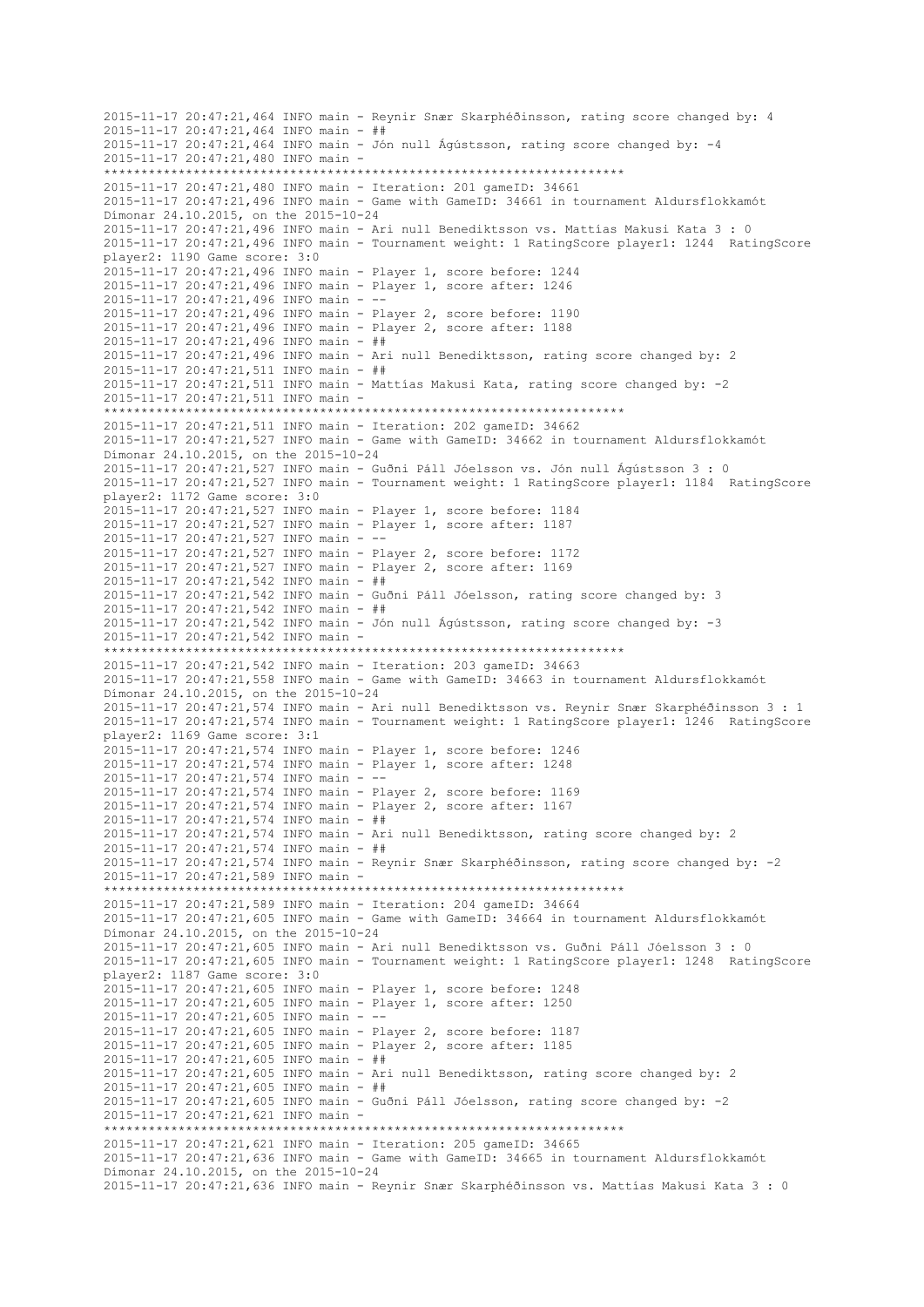2015-11-17 20:47:21,636 INFO main - Tournament weight: 1 RatingScore player1: 1167 RatingScore player2: 1188 Game score: 3:0 2015-11-17 20:47:21,636 INFO main - Player 1, score before: 1167 2015-11-17 20:47:21,636 INFO main - Player 1, score after: 1171 2015-11-17 20:47:21,636 INFO main - -- 2015-11-17 20:47:21,636 INFO main - Player 2, score before: 1188 2015-11-17 20:47:21,636 INFO main - Player 2, score after: 1184 2015-11-17 20:47:21,636 INFO main - ## 2015-11-17 20:47:21,636 INFO main - Reynir Snær Skarphéðinsson, rating score changed by: 4 2015-11-17 20:47:21,652 INFO main - ##  $2015-11-17$   $20:47:21$ , 652 INFO main - Mattías Makusi Kata, rating score changed by: -4 2015-11-17 20:47:21,652 INFO main - \*\*\*\*\*\*\*\*\*\*\*\*\*\*\*\*\*\*\*\*\*\*\*\*\*\*\*\*\*\*\*\*\*\*\*\*\*\*\*\*\*\*\*\*\*\*\*\*\*\*\*\*\*\*\*\*\*\*\*\*\*\*\*\*\*\*\*\*\*\* 2015-11-17 20:47:21,652 INFO main - Iteration: 206 gameID: 34667 2015-11-17 20:47:21,667 INFO main - Game with GameID: 34667 in tournament Aldursflokkamót Dímonar 24.10.2015, on the 2015-10-24 2015-11-17 20:47:21,683 INFO main - Steinar null Andrason vs. Piotr null Dabrowski 3 : 0 2015-11-17 20:47:21,683 INFO main - Tournament weight: 1 RatingScore player1: 1250 RatingScore player2: 1165 Game score: 3:0 2015-11-17 20:47:21,683 INFO main - Player 1, score before: 1250 2015-11-17 20:47:21,683 INFO main - Player 1, score after: 1252 2015-11-17 20:47:21,683 INFO main - -- 2015-11-17 20:47:21,683 INFO main - Player 2, score before: 1165 2015-11-17 20:47:21,683 INFO main - Player 2, score after: 1163 2015-11-17 20:47:21,683 INFO main - ## 2015-11-17 20:47:21,683 INFO main - Steinar null Andrason, rating score changed by: 2 2015-11-17 20:47:21,683 INFO main - ## 2015-11-17 20:47:21,683 INFO main - Piotr null Dabrowski, rating score changed by: -2 2015-11-17 20:47:21,699 INFO main - \*\*\*\*\*\*\*\*\*\*\*\*\*\*\*\*\*\*\*\*\*\*\*\*\*\*\*\*\*\*\*\*\*\*\*\*\*\*\*\*\*\*\*\*\*\*\*\*\*\*\*\*\*\*\*\*\*\*\*\*\*\*\*\*\*\*\*\*\*\* 2015-11-17 20:47:21,699 INFO main - Iteration: 207 gameID: 34668 2015-11-17 20:47:21,714 INFO main - Game with GameID: 34668 in tournament Aldursflokkamót Dímonar 24.10.2015, on the 2015-10-24 2015-11-17 20:47:21,730 INFO main - Óli Guðmar Óskarsson vs. Phiipp Anwar Loose 3 : 0 2015-11-17 20:47:21,730 INFO main - Tournament weight: 1 RatingScore player1: 1200 RatingScore player2: 1200 Game score: 3:0 2015-11-17 20:47:21,730 INFO main - Player 1, score before: 1200 2015-11-17 20:47:21,730 INFO main - Player 1, score after: 1203 2015-11-17 20:47:21,730 INFO main - -- 2015-11-17 20:47:21,730 INFO main - Player 2, score before: 1200 2015-11-17 20:47:21,730 INFO main - Player 2, score after: 1197 2015-11-17 20:47:21,730 INFO main - ## 2015-11-17 20:47:21,730 INFO main - Óli Guðmar Óskarsson, rating score changed by: 3 2015-11-17 20:47:21,730 INFO main - ## 2015-11-17 20:47:21,730 INFO main - Phiipp Anwar Loose, rating score changed by: -3 2015-11-17 20:47:21,746 INFO main - \*\*\*\*\*\*\*\*\*\*\*\*\*\*\*\*\*\*\*\*\*\*\*\*\*\*\*\*\*\*\*\*\*\*\*\*\*\*\*\*\*\*\*\*\*\*\*\*\*\*\*\*\*\*\*\*\*\*\*\*\*\*\*\*\*\*\*\*\*\* 2015-11-17 20:47:21,746 INFO main - Iteration: 208 gameID: 34669 2015-11-17 20:47:21,761 INFO main - Game with GameID: 34669 in tournament Aldursflokkamót Dímonar 24.10.2015, on the 2015-10-24 2015-11-17 20:47:21,761 INFO main - Karl Jóhann Halldórsson vs. Óli Guðmar Óskarsson 3 : 0 2015-11-17 20:47:21,761 INFO main - Tournament weight: 1 RatingScore player1: 1177 RatingScore player2: 1203 Game score: 3:0 2015-11-17 20:47:21,761 INFO main - Player 1, score before: 1177 2015-11-17 20:47:21,761 INFO main - Player 1, score after: 1183 2015-11-17 20:47:21,761 INFO main - -- 2015-11-17 20:47:21,761 INFO main - Player 2, score before: 1203 2015-11-17 20:47:21,761 INFO main - Player 2, score after: 1197 2015-11-17 20:47:21,761 INFO main - ## 2015-11-17 20:47:21,761 INFO main - Karl Jóhann Halldórsson, rating score changed by: 6 2015-11-17 20:47:21,777 INFO main - ## 2015-11-17 20:47:21,777 INFO main - Óli Guðmar Óskarsson, rating score changed by: -6 2015-11-17 20:47:21,777 INFO main - \*\*\*\*\*\*\*\*\*\*\*\*\*\*\*\*\*\*\*\*\*\*\*\*\*\*\*\*\*\*\*\*\*\*\*\*\*\*\*\*\*\*\*\*\*\*\*\*\*\*\*\*\*\*\*\*\*\*\*\*\*\*\*\*\*\*\*\*\*\* 2015-11-17 20:47:21,777 INFO main - Iteration: 209 gameID: 34670 2015-11-17 20:47:21,792 INFO main - Game with GameID: 34670 in tournament Aldursflokkamót Dímonar 24.10.2015, on the 2015-10-24 2015-11-17 20:47:21,792 INFO main - Piotr null Dabrowski vs. Phiipp Anwar Loose 3 : 0 2015-11-17 20:47:21,792 INFO main - Tournament weight: 1 RatingScore player1: 1163 RatingScore player2: 1197 Game score: 3:0 2015-11-17 20:47:21,792 INFO main - Player 1, score before: 1163 2015-11-17 20:47:21,792 INFO main - Player 1, score after: 1169 2015-11-17 20:47:21,792 INFO main - -- 2015-11-17 20:47:21,792 INFO main - Player 2, score before: 1197 2015-11-17 20:47:21,792 INFO main - Player 2, score after: 1191 2015-11-17 20:47:21,792 INFO main - ## 2015-11-17 20:47:21,792 INFO main - Piotr null Dabrowski, rating score changed by: 6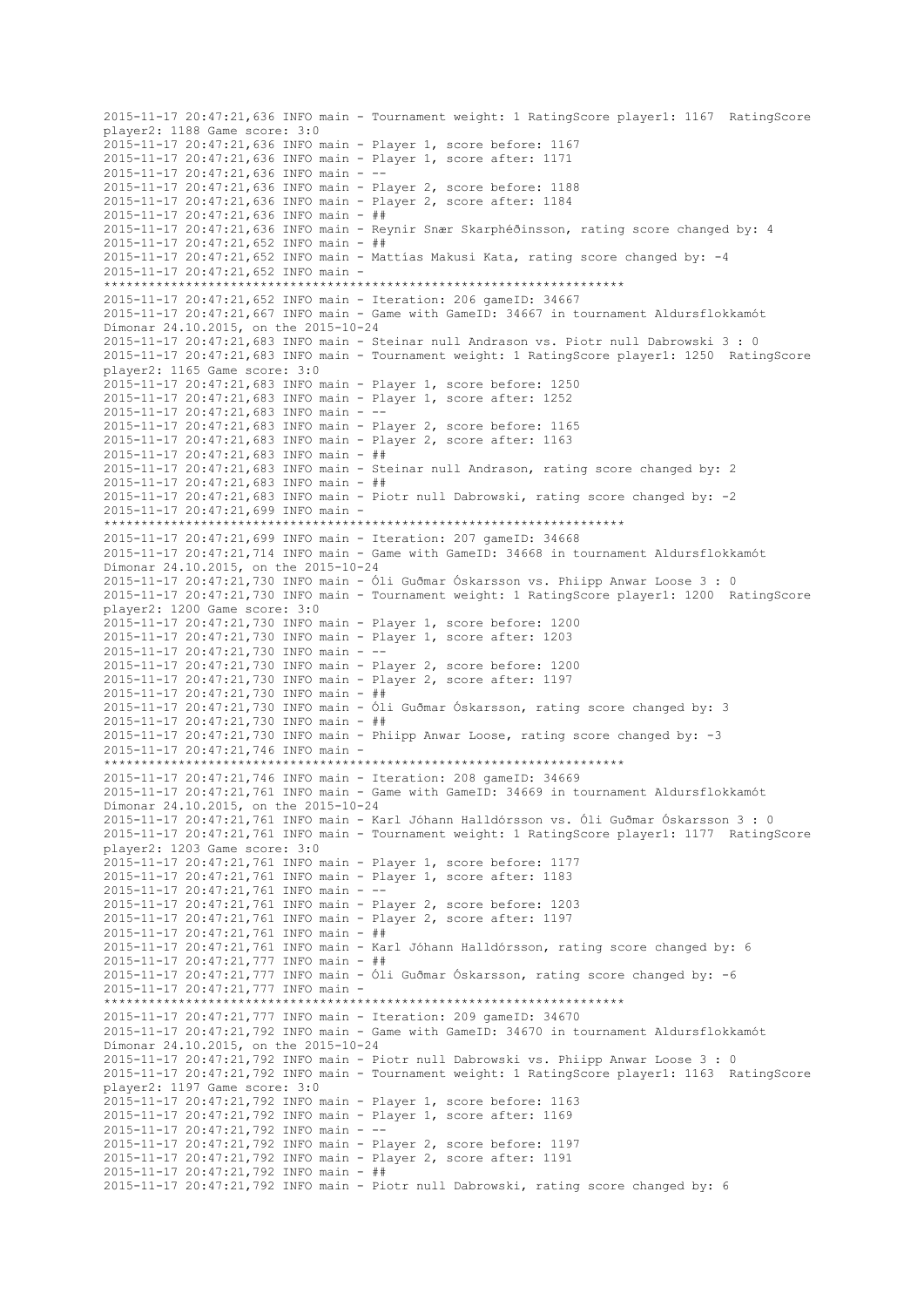```
2015-11-17 20:47:21,808 INFO main - ##
2015-11-17 20:47:21,808 INFO main - Phiipp Anwar Loose, rating score changed by: -6
2015-11-17 20:47:21,808 INFO main -
     **********************************************************************
2015-11-17 20:47:21,808 INFO main - Iteration: 210 gameID: 34671
2015-11-17 20:47:21,824 INFO main - Game with GameID: 34671 in tournament Aldursflokkamót 
Dímonar 24.10.2015, on the 2015-10-24
2015-11-17 20:47:21,824 INFO main - Karl Jóhann Halldórsson vs. Piotr null Dabrowski 3 : 0
2015-11-17 20:47:21,824 INFO main - Tournament weight: 1 RatingScore player1: 1183 RatingScore 
player2: 1169 Game score: 3:0
2015-11-17 20:47:21,824 INFO main - Player 1, score before: 1183
2015-11-17 20:47:21,824 INFO main - Player 1, score after: 1186
2015-11-17 20:47:21,824 INFO main - --
2015-11-17 20:47:21,824 INFO main - Player 2, score before: 1169
2015-11-17 20:47:21,824 INFO main - Player 2, score after: 1166
2015-11-17 20:47:21,824 INFO main - ##
2015-11-17 20:47:21,824 INFO main - Karl Jóhann Halldórsson, rating score changed by: 3
2015-11-17 20:47:21,839 INFO main - ##
2015-11-17 20:47:21,839 INFO main - Piotr null Dabrowski, rating score changed by: -3
2015-11-17 20:47:21,839 INFO main -
                    **********************************************************************
2015-11-17 20:47:21,839 INFO main - Iteration: 211 gameID: 34672
2015-11-17 20:47:21,855 INFO main - Game with GameID: 34672 in tournament Aldursflokkamót 
Dímonar 24.10.2015, on the 2015-10-24
2015-11-17 20:47:21,855 INFO main - Steinar null Andrason vs. Phiipp Anwar Loose 3 : 0
2015-11-17 20:47:21,855 INFO main - Tournament weight: 1 RatingScore player1: 1252 RatingScore 
player2: 1191 Game score: 3:0
2015-11-17 20:47:21,855 INFO main - Player 1, score before: 1252
2015-11-17 20:47:21,855 INFO main - Player 1, score after: 1254
2015-11-17 20:47:21,855 INFO main - --
2015-11-17 20:47:21,855 INFO main - Player 2, score before: 1191
2015-11-17 20:47:21,855 INFO main - Player 2, score after: 1189
2015-11-17 20:47:21,871 INFO main - ##
2015-11-17 20:47:21,871 INFO main - Steinar null Andrason, rating score changed by: 2
2015-11-17 20:47:21,871 INFO main - ##
2015-11-17 20:47:21,871 INFO main - Phiipp Anwar Loose, rating score changed by: -2
2015-11-17 20:47:21,871 INFO main -
                    **********************************************************************
2015-11-17 20:47:21,871 INFO main - Iteration: 212 gameID: 34673
2015-11-17 20:47:21,886 INFO main - Game with GameID: 34673 in tournament Aldursflokkamót 
Dímonar 24.10.2015, on the 2015-10-24
2015-11-17 20:47:21,886 INFO main - Piotr null Dabrowski vs. Óli Guðmar Óskarsson 3 : 1
2015-11-17 20:47:21,886 INFO main - Tournament weight: 1 RatingScore player1: 1166 RatingScore 
player2: 1197 Game score: 3:1
2015-11-17 20:47:21,886 INFO main - Player 1, score before: 1166
2015-11-17 20:47:21,886 INFO main - Player 1, score after: 1172
2015-11-17 20:47:21,886 INFO main - --
2015-11-17 20:47:21,886 INFO main - Player 2, score before: 1197
2015-11-17 20:47:21,886 INFO main - Player 2, score after: 1191
2015-11-17 20:47:21,902 INFO main - ##
2015-11-17 20:47:21,902 INFO main - Piotr null Dabrowski, rating score changed by: 6
2015-11-17 20:47:21,902 INFO main - ##
2015-11-17 20:47:21,902 INFO main - Óli Guðmar Óskarsson, rating score changed by: -6
2015-11-17 20:47:21,902 INFO main -
 **********************************************************************
2015-11-17 20:47:21,902 INFO main - Iteration: 213 gameID: 34674
2015-11-17 20:47:21,917 INFO main - Game with GameID: 34674 in tournament Aldursflokkamót 
Dímonar 24.10.2015, on the 2015-10-24
2015-11-17 20:47:21,917 INFO main - Steinar null Andrason vs. Karl Jóhann Halldórsson 3 : 0
2015-11-17 20:47:21,933 INFO main - Tournament weight: 1 RatingScore player1: 1254 RatingScore 
player2: 1186 Game score: 3:0
2015-11-17 20:47:21,933 INFO main - Player 1, score before: 1254
2015-11-17 20:47:21,933 INFO main - Player 1, score after: 1256
2015-11-17 20:47:21,933 INFO main -
2015-11-17 20:47:21,933 INFO main - Player 2, score before: 1186
2015-11-17 20:47:21,933 INFO main - Player 2, score after: 1184
2015-11-17 20:47:21,933 INFO main - ##
2015-11-17 20:47:21,933 INFO main - Steinar null Andrason, rating score changed by: 2
2015-11-17 20:47:21,933 INFO main - ##
2015-11-17 20:47:21,933 INFO main - Karl Jóhann Halldórsson, rating score changed by: -2
2015-11-17 20:47:21,933 INFO main -
     **********************************************************************
2015-11-17 20:47:21,933 INFO main - Iteration: 214 gameID: 34675
2015-11-17 20:47:21,949 INFO main - Game with GameID: 34675 in tournament Aldursflokkamót 
Dímonar 24.10.2015, on the 2015-10-24
2015-11-17 20:47:21,964 INFO main - Steinar null Andrason vs. Óli Guðmar Óskarsson 3 : 0
```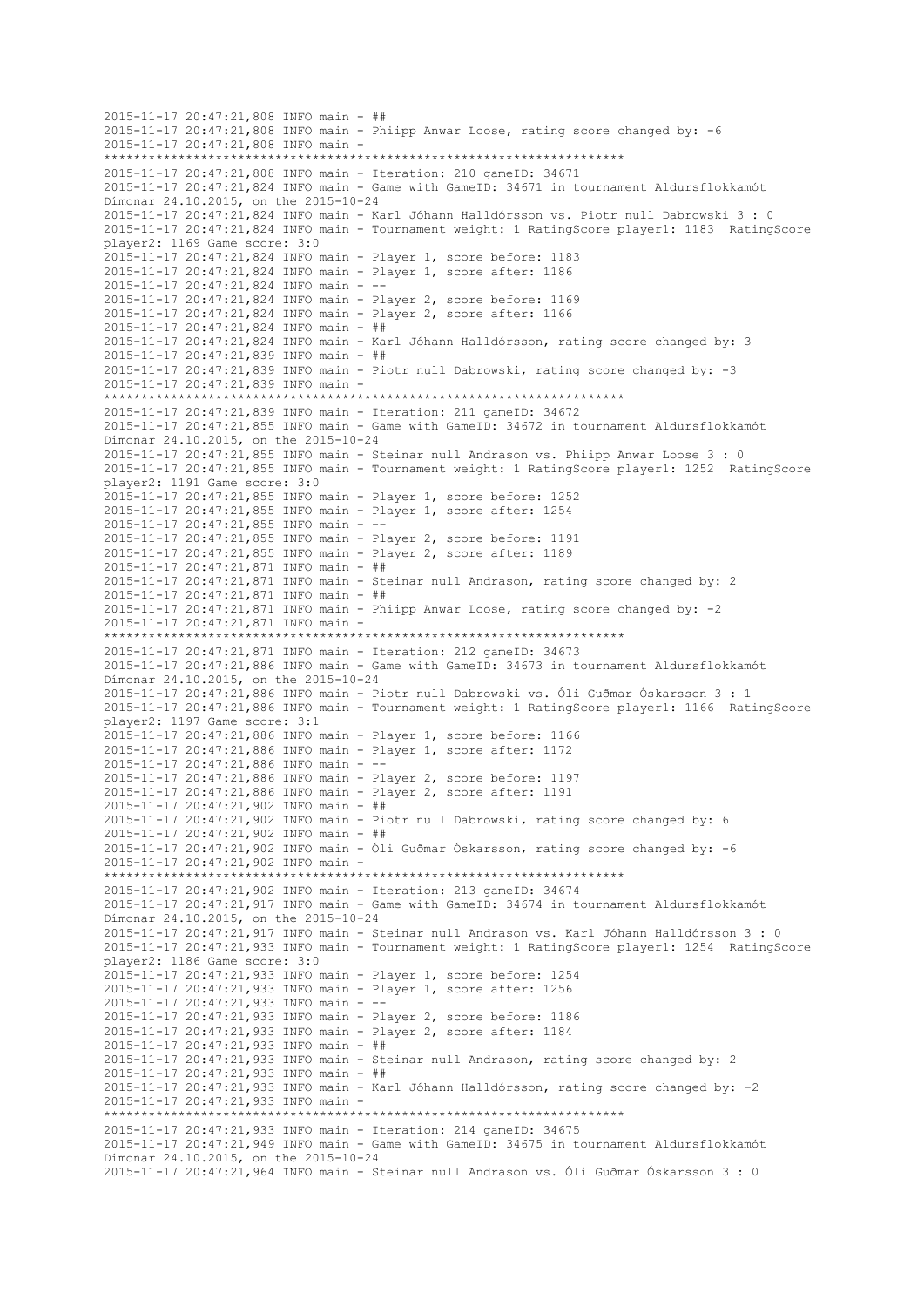2015-11-17 20:47:21,964 INFO main - Tournament weight: 1 RatingScore player1: 1256 RatingScore player2: 1191 Game score: 3:0 2015-11-17 20:47:21,964 INFO main - Player 1, score before: 1256 2015-11-17 20:47:21,964 INFO main - Player 1, score after: 1258 2015-11-17 20:47:21,964 INFO main - -- 2015-11-17 20:47:21,964 INFO main - Player 2, score before: 1191 2015-11-17 20:47:21,964 INFO main - Player 2, score after: 1189 2015-11-17 20:47:21,964 INFO main - ## 2015-11-17 20:47:21,964 INFO main - Steinar null Andrason, rating score changed by: 2 2015-11-17 20:47:21,964 INFO main - ## 2015-11-17 20:47:21,964 INFO main - Óli Guðmar Óskarsson, rating score changed by: -2 2015-11-17 20:47:21,980 INFO main - \*\*\*\*\*\*\*\*\*\*\*\*\*\*\*\*\*\*\*\*\*\*\*\*\*\*\*\*\*\*\*\*\*\*\*\*\*\*\*\*\*\*\*\*\*\*\*\*\*\*\*\*\*\*\*\*\*\*\*\*\*\*\*\*\*\*\*\*\*\* 2015-11-17 20:47:21,980 INFO main - Iteration: 215 gameID: 34676 2015-11-17 20:47:21,995 INFO main - Game with GameID: 34676 in tournament Aldursflokkamót Dímonar 24.10.2015, on the 2015-10-24 2015-11-17 20:47:21,995 INFO main - Karl Jóhann Halldórsson vs. Phiipp Anwar Loose 3 : 0 2015-11-17 20:47:21,995 INFO main - Tournament weight: 1 RatingScore player1: 1184 RatingScore player2: 1189 Game score: 3:0 2015-11-17 20:47:21,995 INFO main - Player 1, score before: 1184 2015-11-17 20:47:21,995 INFO main - Player 1, score after: 1188 2015-11-17 20:47:21,995 INFO main - -- 2015-11-17 20:47:21,995 INFO main - Player 2, score before: 1189 2015-11-17 20:47:21,995 INFO main - Player 2, score after: 1185 2015-11-17 20:47:21,995 INFO main - ## 2015-11-17 20:47:22,011 INFO main - Karl Jóhann Halldórsson, rating score changed by: 4 2015-11-17 20:47:22,011 INFO main - ## 2015-11-17 20:47:22,011 INFO main - Phiipp Anwar Loose, rating score changed by: -4 2015-11-17 20:47:22,011 INFO main - \*\*\*\*\*\*\*\*\*\*\*\*\*\*\*\*\*\*\*\*\*\*\*\*\*\*\*\*\*\*\*\*\*\*\*\*\*\*\*\*\*\*\*\*\*\*\*\*\*\*\*\*\*\*\*\*\*\*\*\*\*\*\*\*\*\*\*\*\*\* 2015-11-17 20:47:22,011 INFO main - Iteration: 216 gameID: 34678 2015-11-17 20:47:22,042 INFO main - Game with GameID: 34678 in tournament Aldursflokkamót Dímonar 24.10.2015, on the 2015-10-24 2015-11-17 20:47:22,042 INFO main - Aron Birkir Guðmundsson vs. Veigar Páll Karelsson 3 : 0 2015-11-17 20:47:22,042 INFO main - Tournament weight: 1 RatingScore player1: 1227 RatingScore player2: 1200 Game score: 3:0 2015-11-17 20:47:22,042 INFO main - Player 1, score before: 1227 2015-11-17 20:47:22,042 INFO main - Player 1, score after: 1230 2015-11-17 20:47:22,042 INFO main - -- 2015-11-17 20:47:22,042 INFO main - Player 2, score before: 1200 2015-11-17 20:47:22,042 INFO main - Player 2, score after: 1197 2015-11-17 20:47:22,058 INFO main - ## 2015-11-17 20:47:22,058 INFO main - Aron Birkir Guðmundsson, rating score changed by: 3 2015-11-17 20:47:22,058 INFO main - ## 2015-11-17 20:47:22,058 INFO main - Veigar Páll Karelsson, rating score changed by: -3 2015-11-17 20:47:22,058 INFO main - \*\*\*\*\*\*\*\*\*\*\*\*\*\*\*\*\*\*\*\*\*\*\*\*\*\*\*\*\*\*\*\*\*\*\*\*\*\*\*\*\*\*\*\*\*\*\*\*\*\*\*\*\*\*\*\*\*\*\*\*\*\*\*\*\*\*\*\*\*\* 2015-11-17 20:47:22,058 INFO main - Iteration: 217 gameID: 34679 2015-11-17 20:47:22,089 INFO main - Game with GameID: 34679 in tournament Aldursflokkamót Dímonar 24.10.2015, on the 2015-10-24 2015-11-17 20:47:22,089 INFO main - Sigurpáll Jónar Sigurðarson vs. Mímir Kristínarson Mixa 3 : 1 2015-11-17 20:47:22,089 INFO main - Tournament weight: 1 RatingScore player1: 1135 RatingScore player2: 1200 Game score: 3:1 2015-11-17 20:47:22,089 INFO main - Player 1, score before: 1135 2015-11-17 20:47:22,089 INFO main - Player 1, score after: 1143 2015-11-17 20:47:22,089 INFO main - -- 2015-11-17 20:47:22,089 INFO main - Player 2, score before: 1200 2015-11-17 20:47:22,089 INFO main - Player 2, score after: 1192 2015-11-17 20:47:22,105 INFO main - ## 2015-11-17 20:47:22,105 INFO main - Sigurpáll Jónar Sigurðarson, rating score changed by: 8 2015-11-17 20:47:22,105 INFO main - ## 2015-11-17 20:47:22,105 INFO main - Mímir Kristínarson Mixa, rating score changed by: -8 2015-11-17 20:47:22,105 INFO main - \*\*\*\*\*\*\*\*\*\*\*\*\*\*\*\*\*\*\*\*\*\*\*\*\*\*\*\*\*\*\*\*\*\*\*\*\*\*\*\*\*\*\*\*\*\*\*\*\*\*\*\*\*\*\*\*\*\*\*\*\*\*\*\*\*\*\*\*\*\* 2015-11-17 20:47:22,105 INFO main - Iteration: 218 gameID: 34680 2015-11-17 20:47:22,136 INFO main - Game with GameID: 34680 in tournament Aldursflokkamót Dímonar 24.10.2015, on the 2015-10-24 2015-11-17 20:47:22,136 INFO main - Jóel Uni Diego vs. Sigurpáll Jónar Sigurðarson 3 : 2 2015-11-17 20:47:22,136 INFO main - Tournament weight: 1 RatingScore player1: 1200 RatingScore player2: 1143 Game score: 3:2 2015-11-17 20:47:22,136 INFO main - Player 1, score before: 1200 2015-11-17 20:47:22,136 INFO main - Player 1, score after: 1202 2015-11-17 20:47:22,136 INFO main - -- 2015-11-17 20:47:22,136 INFO main - Player 2, score before: 1143 2015-11-17 20:47:22,136 INFO main - Player 2, score after: 1141 2015-11-17 20:47:22,152 INFO main - ##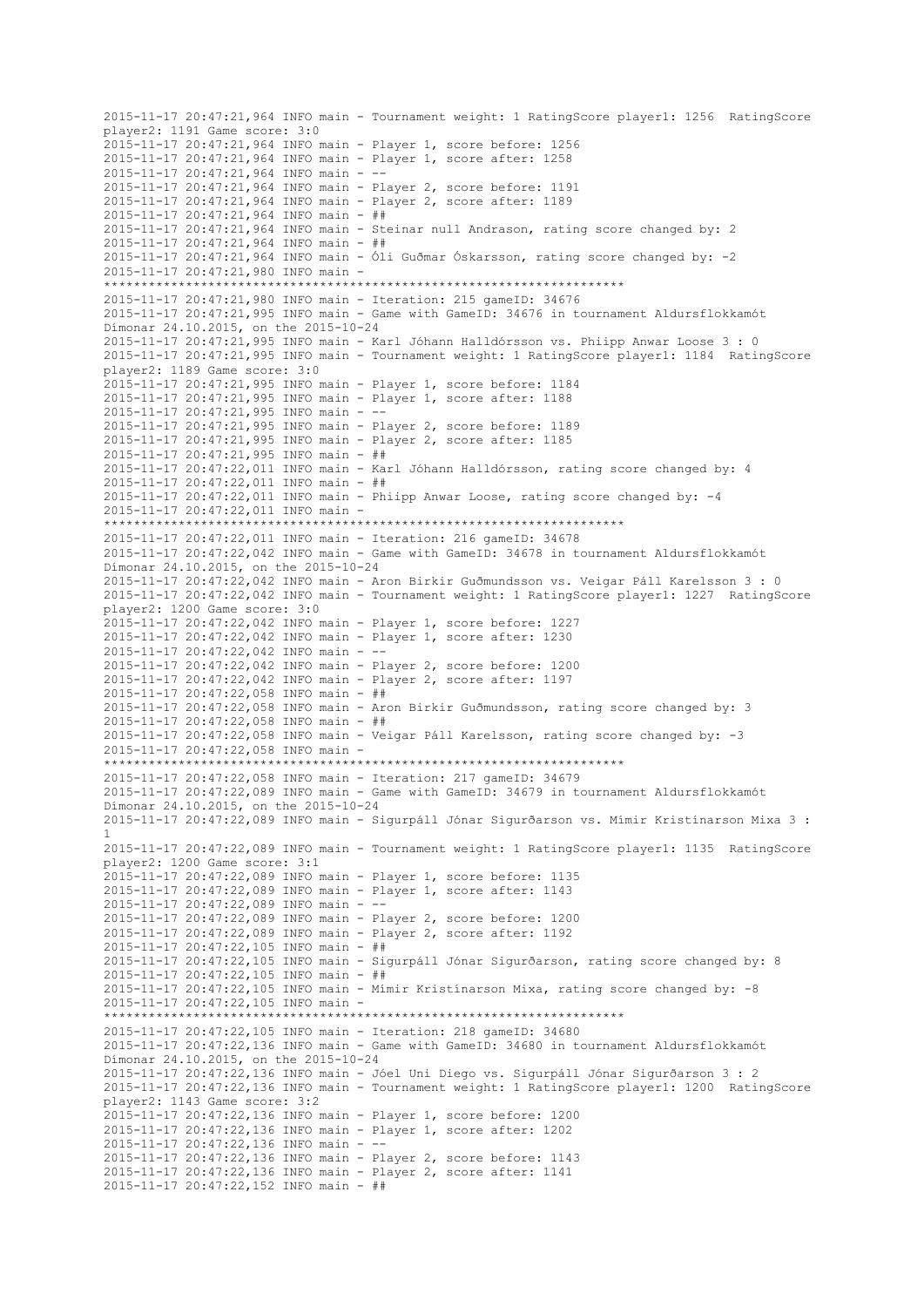```
2015-11-17 20:47:22,152 INFO main - Jóel Uni Diego, rating score changed by: 2
2015-11-17 20:47:22,152 INFO main - ##
2015-11-17 20:47:22,152 INFO main - Sigurpáll Jónar Sigurðarson, rating score changed by: -2
2015-11-17 20:47:22,152 INFO main -
 **********************************************************************
2015-11-17 20:47:22,152 INFO main - Iteration: 219 gameID: 34681
2015-11-17 20:47:22,167 INFO main - Game with GameID: 34681 in tournament Aldursflokkamót 
Dímonar 24.10.2015, on the 2015-10-24
2015-11-17 20:47:22,167 INFO main - Mímir Kristínarson Mixa vs. Veigar Páll Karelsson 3 : 1
2015-11-17 20:47:22,167 INFO main - Tournament weight: 1 RatingScore player1: 1192 RatingScore 
player2: 1197 Game score: 3:1
2015-11-17 20:47:22,167 INFO main - Player 1, score before: 1192
2015-11-17 20:47:22,167 INFO main - Player 1, score after: 1196
2015-11-17 20:47:22,167 INFO main - --
2015-11-17 20:47:22,167 INFO main - Player 2, score before: 1197
2015-11-17 20:47:22,183 INFO main - Player 2, score after: 1193
2015-11-17 20:47:22,183 INFO main - ##
2015-11-17 20:47:22,183 INFO main - Mímir Kristínarson Mixa, rating score changed by: 4
2015-11-17 20:47:22,183 INFO main - ##
2015-11-17 20:47:22,183 INFO main - Veigar Páll Karelsson, rating score changed by: -4
2015-11-17 20:47:22,183 INFO main -
                         **********************************************************************
2015-11-17 20:47:22,183 INFO main - Iteration: 220 gameID: 34682
2015-11-17 20:47:22,199 INFO main - Game with GameID: 34682 in tournament Aldursflokkamót 
Dímonar 24.10.2015, on the 2015-10-24
2015-11-17 20:47:22,214 INFO main - Jóel Uni Diego vs. Veigar Páll Karelsson 3 : 1
2015-11-17 20:47:22,214 INFO main - Tournament weight: 1 RatingScore player1: 1202 RatingScore 
player2: 1193 Game score: 3:1
2015-11-17 20:47:22,214 INFO main - Player 1, score before: 1202
2015-11-17 20:47:22,214 INFO main - Player 1, score after: 1205
2015-11-17 20:47:22,214 INFO main - --
2015-11-17 20:47:22,214 INFO main - Player 2, score before: 1193
2015-11-17 20:47:22,214 INFO main - Player 2, score after: 1190
2015-11-17 20:47:22,214 INFO main - ##
2015-11-17 20:47:22,214 INFO main - Jóel Uni Diego, rating score changed by: 3
2015-11-17 20:47:22,214 INFO main - ##
2015-11-17 20:47:22,214 INFO main - Veigar Páll Karelsson, rating score changed by: -3
2015-11-17 20:47:22,230 INFO main -
           **********************************************************************
2015-11-17 20:47:22,230 INFO main - Iteration: 221 gameID: 34683
2015-11-17 20:47:22,245 INFO main - Game with GameID: 34683 in tournament Aldursflokkamót 
Dímonar 24.10.2015, on the 2015-10-24
2015-11-17 20:47:22,245 INFO main - Aron Birkir Guðmundsson vs. Mímir Kristínarson Mixa 3 : 0
2015-11-17 20:47:22,245 INFO main - Tournament weight: 1 RatingScore player1: 1230 RatingScore 
player2: 1196 Game score: 3:0
2015-11-17 20:47:22,245 INFO main - Player 1, score before: 1230
2015-11-17 20:47:22,245 INFO main - Player 1, score after: 1233
2015-11-17 20:47:22,245 INFO main - --
2015-11-17 20:47:22,245 INFO main - Player 2, score before: 1196
2015-11-17 20:47:22,245 INFO main - Player 2, score after: 1193
2015 - 11 - 17 20:47:22.245 INFO main - ##
2015-11-17 20:47:22,245 INFO main - Aron Birkir Guðmundsson, rating score changed by: 3
2015-11-17 20:47:22,261 INFO main - ##
2015-11-17 20:47:22,261 INFO main - Mímir Kristínarson Mixa, rating score changed by: -3
2015-11-17 20:47:22,261 INFO main -
                    **********************************************************************
2015-11-17 20:47:22,261 INFO main - Iteration: 222 gameID: 34684
2015-11-17 20:47:22,277 INFO main - Game with GameID: 34684 in tournament Aldursflokkamót 
Dímonar 24.10.2015, on the 2015-10-24
2015-11-17 20:47:22,292 INFO main - Sigurpáll Jónar Sigurðarson vs. Veigar Páll Karelsson 3 : 0
2015-11-17 20:47:22,292 INFO main - Tournament weight: 1 RatingScore player1: 1141 RatingScore 
player2: 1190 Game score: 3:0
2015-11-17 20:47:22,292 INFO main - Player 1, score before: 1141
2015-11-17 20:47:22,292 INFO main - Player 1, score after: 1147
2015-11-17 20:47:22,292 INFO main - --
2015-11-17 20:47:22,292 INFO main - Player 2, score before: 1190
2015-11-17 20:47:22,292 INFO main - Player 2, score after: 1184
2015-11-17 20:47:22,292 INFO main - ##
2015-11-17 20:47:22,292 INFO main - Sigurpáll Jónar Sigurðarson, rating score changed by: 6
2015-11-17 20:47:22,292 INFO main - ##
2015-11-17 20:47:22,292 INFO main - Veigar Páll Karelsson, rating score changed by: -6
2015-11-17 20:47:22,308 INFO main -
                     **********************************************************************
2015-11-17 20:47:22,308 INFO main - Iteration: 223 gameID: 34685
2015-11-17 20:47:22,308 INFO main - Game with GameID: 34685 in tournament Aldursflokkamót 
Dímonar 24.10.2015, on the 2015-10-24
2015-11-17 20:47:22,323 INFO main - Aron Birkir Guðmundsson vs. Jóel Uni Diego 3 : 0
```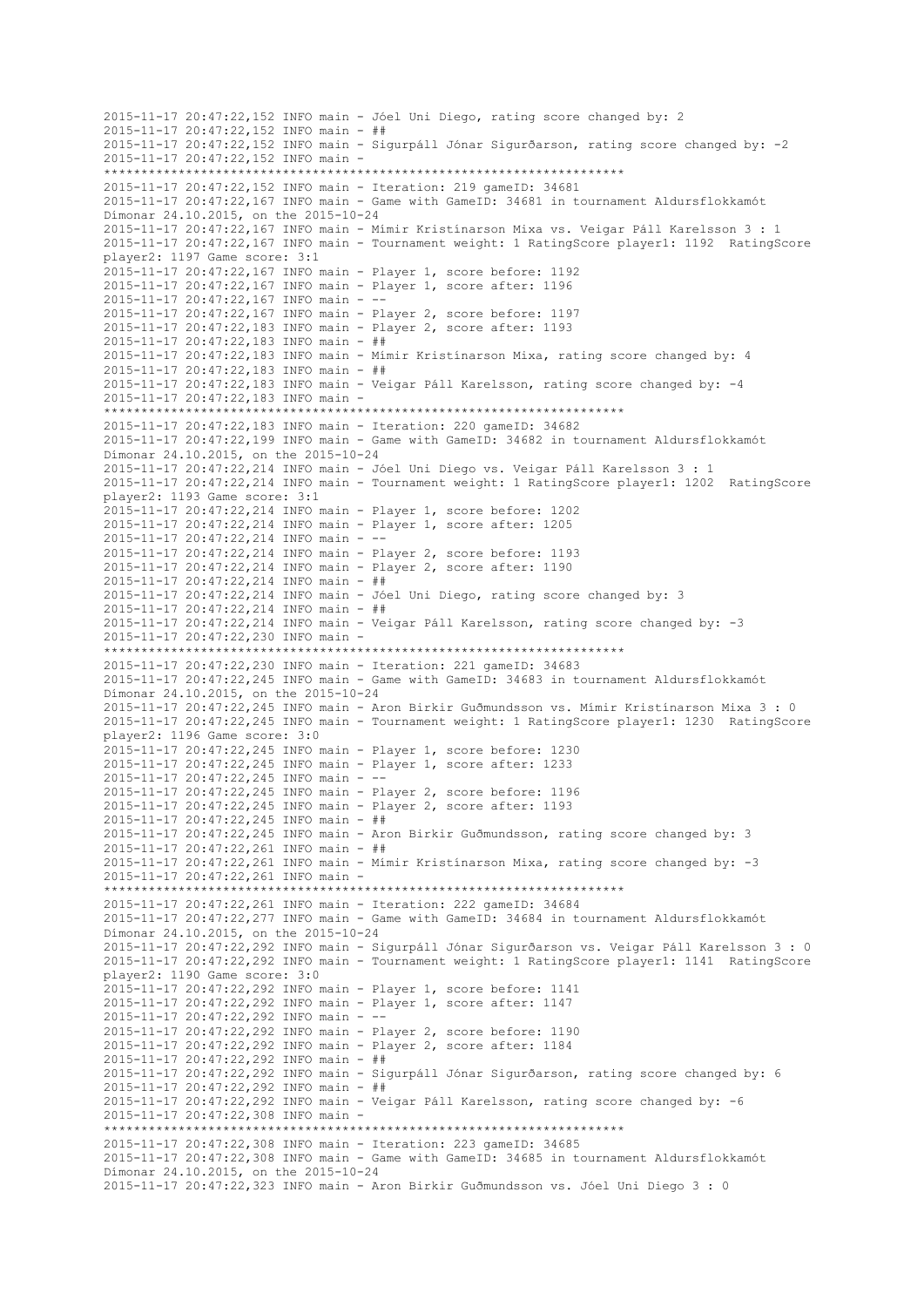2015-11-17 20:47:22,323 INFO main - Tournament weight: 1 RatingScore player1: 1233 RatingScore player2: 1205 Game score: 3:0 2015-11-17 20:47:22,323 INFO main - Player 1, score before: 1233 2015-11-17 20:47:22,323 INFO main - Player 1, score after: 1236 2015-11-17 20:47:22,323 INFO main - -- 2015-11-17 20:47:22,323 INFO main - Player 2, score before: 1205 2015-11-17 20:47:22,323 INFO main - Player 2, score after: 1202 2015-11-17 20:47:22,323 INFO main - ## 2015-11-17 20:47:22,323 INFO main - Aron Birkir Guðmundsson, rating score changed by: 3 2015-11-17 20:47:22,323 INFO main - ## 2015-11-17 20:47:22,323 INFO main - Jóel Uni Diego, rating score changed by: -3 2015-11-17 20:47:22,339 INFO main - \*\*\*\*\*\*\*\*\*\*\*\*\*\*\*\*\*\*\*\*\*\*\*\*\*\*\*\*\*\*\*\*\*\*\*\*\*\*\*\*\*\*\*\*\*\*\*\*\*\*\*\*\*\*\*\*\*\*\*\*\*\*\*\*\*\*\*\*\*\* 2015-11-17 20:47:22,339 INFO main - Iteration: 224 gameID: 34686 2015-11-17 20:47:22,339 INFO main - Game with GameID: 34686 in tournament Aldursflokkamót Dímonar 24.10.2015, on the 2015-10-24 2015-11-17 20:47:22,355 INFO main - Aron Birkir Guðmundsson vs. Sigurpáll Jónar Sigurðarson 3 : 0 2015-11-17 20:47:22,355 INFO main - Tournament weight: 1 RatingScore player1: 1236 RatingScore player2: 1147 Game score: 3:0 2015-11-17 20:47:22,355 INFO main - Player 1, score before: 1236 2015-11-17 20:47:22,355 INFO main - Player 1, score after: 1238 2015-11-17 20:47:22,355 INFO main - -- 2015-11-17 20:47:22,355 INFO main - Player 2, score before: 1147 2015-11-17 20:47:22,355 INFO main - Player 2, score after: 1145 2015-11-17 20:47:22,355 INFO main - ## 2015-11-17 20:47:22,355 INFO main - Aron Birkir Guðmundsson, rating score changed by: 2 2015-11-17 20:47:22,355 INFO main - ## 2015-11-17 20:47:22,355 INFO main - Sigurpáll Jónar Sigurðarson, rating score changed by: -2 2015-11-17 20:47:22,370 INFO main - \*\*\*\*\*\*\*\*\*\*\*\*\*\*\*\*\*\*\*\*\*\*\*\*\*\*\*\*\*\*\*\*\*\*\*\*\*\*\*\*\*\*\*\*\*\*\*\*\*\*\*\*\*\*\*\*\*\*\*\*\*\*\*\*\*\*\*\*\*\* 2015-11-17 20:47:22,370 INFO main - Iteration: 225 gameID: 34687 2015-11-17 20:47:22,386 INFO main - Game with GameID: 34687 in tournament Aldursflokkamót Dímonar 24.10.2015, on the 2015-10-24 2015-11-17 20:47:22,417 INFO main - Mímir Kristínarson Mixa vs. Jóel Uni Diego 3 : 0 2015-11-17 20:47:22,417 INFO main - Tournament weight: 1 RatingScore player1: 1193 RatingScore player2: 1202 Game score: 3:0 2015-11-17 20:47:22,417 INFO main - Player 1, score before: 1193 2015-11-17 20:47:22,417 INFO main - Player 1, score after: 1197 2015-11-17 20:47:22,417 INFO main - -- 2015-11-17 20:47:22,417 INFO main - Player 2, score before: 1202 2015-11-17 20:47:22,417 INFO main - Player 2, score after: 1198 2015-11-17 20:47:22,417 INFO main - ## 2015-11-17 20:47:22,417 INFO main - Mímir Kristínarson Mixa, rating score changed by: 4 2015-11-17 20:47:22,433 INFO main - ## 2015-11-17 20:47:22,433 INFO main - Jóel Uni Diego, rating score changed by: -4 2015-11-17 20:47:22,433 INFO main - \*\*\*\*\*\*\*\*\*\*\*\*\*\*\*\*\*\*\*\*\*\*\*\*\*\*\*\*\*\*\*\*\*\*\*\*\*\*\*\*\*\*\*\*\*\*\*\*\*\*\*\*\*\*\*\*\*\*\*\*\*\*\*\*\*\*\*\*\*\* 2015-11-17 20:47:22,433 INFO main - Iteration: 226 gameID: 34689 2015-11-17 20:47:22,448 INFO main - Game with GameID: 34689 in tournament Aldursflokkamót Dímonar 24.10.2015, on the 2015-10-24 2015-11-17 20:47:22,448 INFO main - Þorgils null Gunnarsson vs. Guðni Páll Jóelsson 3 : 0 2015-11-17 20:47:22,448 INFO main - Tournament weight: 1 RatingScore player1: 1265 RatingScore player2: 1185 Game score: 3:0 2015-11-17 20:47:22,448 INFO main - Player 1, score before: 1265 2015-11-17 20:47:22,448 INFO main - Player 1, score after: 1267 2015-11-17 20:47:22,448 INFO main - -- 2015-11-17 20:47:22,448 INFO main - Player 2, score before: 1185 2015-11-17 20:47:22,448 INFO main - Player 2, score after: 1183 2015-11-17 20:47:22,448 INFO main - ## 2015-11-17 20:47:22,464 INFO main - Þorgils null Gunnarsson, rating score changed by: 2 2015-11-17 20:47:22,464 INFO main - ## 2015-11-17 20:47:22,464 INFO main - Guðni Páll Jóelsson, rating score changed by: -2 2015-11-17 20:47:22,464 INFO main - \*\*\*\*\*\*\*\*\*\*\*\*\*\*\*\*\*\*\*\*\*\*\*\*\*\*\*\*\*\*\*\*\*\*\*\*\*\*\*\*\*\*\*\*\*\*\*\*\*\*\*\*\*\*\*\*\*\*\*\*\*\*\*\*\*\*\*\*\*\* 2015-11-17 20:47:22,464 INFO main - Iteration: 227 gameID: 34690 2015-11-17 20:47:22,480 INFO main - Game with GameID: 34690 in tournament Aldursflokkamót Dímonar 24.10.2015, on the 2015-10-24 2015-11-17 20:47:22,480 INFO main - Karl Jóhann Halldórsson vs. Aron Birkir Guðmundsson 0 : 3 2015-11-17 20:47:22,480 INFO main - Tournament weight: 1 RatingScore player1: 1188 RatingScore player2: 1238 Game score: 0:3 2015-11-17 20:47:22,480 INFO main - Player 1, score before: 1188 2015-11-17 20:47:22,480 INFO main - Player 1, score after: 1186 2015-11-17 20:47:22,480 INFO main - -- 2015-11-17 20:47:22,480 INFO main - Player 2, score before: 1238 2015-11-17 20:47:22,480 INFO main - Player 2, score after: 1240 2015-11-17 20:47:22,495 INFO main - ##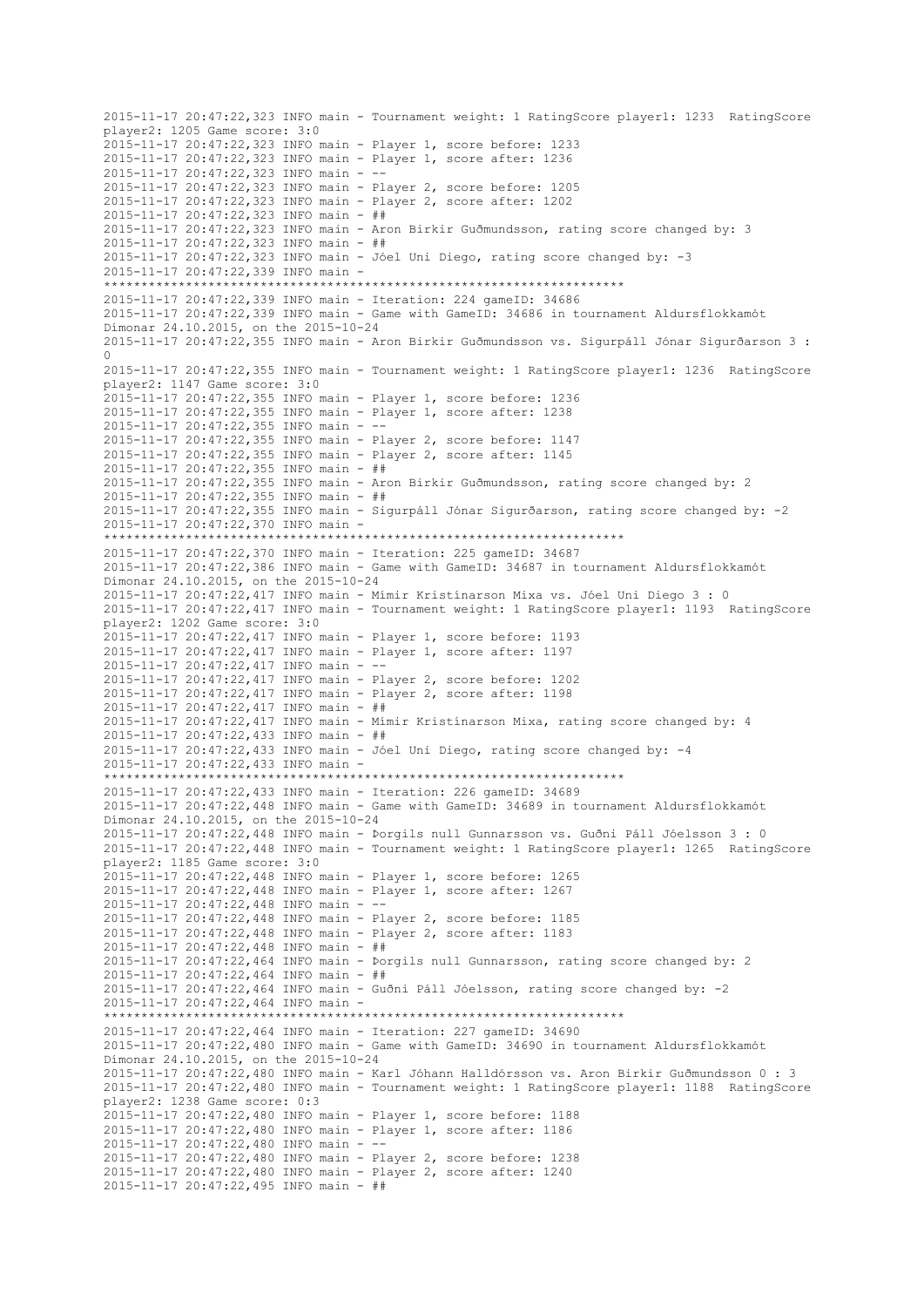```
2015-11-17 20:47:22,495 INFO main - Karl Jóhann Halldórsson, rating score changed by: -2
2015-11-17 20:47:22,495 INFO main - ##
2015-11-17 20:47:22,495 INFO main - Aron Birkir Guðmundsson, rating score changed by: 2
2015-11-17 20:47:22,495 INFO main -
 **********************************************************************
2015-11-17 20:47:22,495 INFO main - Iteration: 228 gameID: 34691
2015-11-17 20:47:22,511 INFO main - Game with GameID: 34691 in tournament Aldursflokkamót 
Dímonar 24.10.2015, on the 2015-10-24
2015-11-17 20:47:22,511 INFO main - Steinar null Andrason vs. Mímir Kristínarson Mixa 3 : 0
2015-11-17 20:47:22,511 INFO main - Tournament weight: 1 RatingScore player1: 1258 RatingScore 
player2: 1197 Game score: 3:0
2015-11-17 20:47:22,511 INFO main - Player 1, score before: 1258
2015-11-17 20:47:22,511 INFO main - Player 1, score after: 1260
2015-11-17 20:47:22,511 INFO main - --
2015-11-17 20:47:22,511 INFO main - Player 2, score before: 1197
2015-11-17 20:47:22,511 INFO main - Player 2, score after: 1195
2015-11-17 20:47:22,527 INFO main - ##
2015-11-17 20:47:22,527 INFO main - Steinar null Andrason, rating score changed by: 2
2015-11-17 20:47:22,527 INFO main - ##
2015-11-17 20:47:22,527 INFO main - Mímir Kristínarson Mixa, rating score changed by: -2
2015-11-17 20:47:22,527 INFO main -
                        **********************************************************************
2015-11-17 20:47:22,527 INFO main - Iteration: 229 gameID: 34692
2015-11-17 20:47:22,542 INFO main - Game with GameID: 34692 in tournament Aldursflokkamót 
Dímonar 24.10.2015, on the 2015-10-24
2015-11-17 20:47:22,558 INFO main - Benedikt Vilji Magnússon vs. Ari null Benediktsson 0 : 3
2015-11-17 20:47:22,558 INFO main - Tournament weight: 1 RatingScore player1: 1154 RatingScore 
player2: 1250 Game score: 0:3
2015-11-17 20:47:22,558 INFO main - Player 1, score before: 1154
2015-11-17 20:47:22,558 INFO main - Player 1, score after: 1152
2015-11-17 20:47:22,558 INFO main - --
2015-11-17 20:47:22,558 INFO main - Player 2, score before: 1250
2015-11-17 20:47:22,558 INFO main - Player 2, score after: 1252
2015-11-17 20:47:22,558 INFO main - ##
2015-11-17 20:47:22,558 INFO main - Benedikt Vilji Magnússon, rating score changed by: -2
2015-11-17 20:47:22,558 INFO main - ##
2015-11-17 20:47:22,558 INFO main - Ari null Benediktsson, rating score changed by: 2
2015-11-17 20:47:22,573 INFO main -
           **********************************************************************
2015-11-17 20:47:22,573 INFO main - Iteration: 230 gameID: 34693
2015-11-17 20:47:22,589 INFO main - Game with GameID: 34693 in tournament Aldursflokkamót 
Dímonar 24.10.2015, on the 2015-10-24
2015-11-17 20:47:22,589 INFO main - Þorgils null Gunnarsson vs. Aron Birkir Guðmundsson 3 : 1
2015-11-17 20:47:22,589 INFO main - Tournament weight: 1 RatingScore player1: 1267 RatingScore 
player2: 1240 Game score: 3:1
2015-11-17 20:47:22,589 INFO main - Player 1, score before: 1267
2015-11-17 20:47:22,589 INFO main - Player 1, score after: 1270
2015-11-17 20:47:22,589 INFO main - --
2015-11-17 20:47:22,589 INFO main - Player 2, score before: 1240
2015-11-17 20:47:22,589 INFO main - Player 2, score after: 1237
2015 - 11 - 17 20:47:22.589 INFO main - ##
2015-11-17 20:47:22,589 INFO main - Þorgils null Gunnarsson, rating score changed by: 3
2015-11-17 20:47:22,589 INFO main - ##
2015-11-17 20:47:22,589 INFO main - Aron Birkir Guðmundsson, rating score changed by: -3
2015-11-17 20:47:22,605 INFO main -
              **********************************************************************
2015-11-17 20:47:22,605 INFO main - Iteration: 231 gameID: 34694
2015-11-17 20:47:22,620 INFO main - Game with GameID: 34694 in tournament Aldursflokkamót 
Dímonar 24.10.2015, on the 2015-10-24
2015-11-17 20:47:22,620 INFO main - Steinar null Andrason vs. Ari null Benediktsson 0 : 3
2015-11-17 20:47:22,620 INFO main - Tournament weight: 1 RatingScore player1: 1260 RatingScore 
player2: 1252 Game score: 0:3
2015-11-17 20:47:22,620 INFO main - Player 1, score before: 1260
2015-11-17 20:47:22,620 INFO main - Player 1, score after: 1256
2015-11-17 20:47:22,620 INFO main - --
2015-11-17 20:47:22,620 INFO main - Player 2, score before: 1252
2015-11-17 20:47:22,620 INFO main - Player 2, score after: 1256
2015-11-17 20:47:22,620 INFO main - ##
2015-11-17 20:47:22,620 INFO main - Steinar null Andrason, rating score changed by: -4
2015-11-17 20:47:22,636 INFO main - ##
2015-11-17 20:47:22,636 INFO main - Ari null Benediktsson, rating score changed by: 4
2015-11-17 20:47:22,636 INFO main -
                     **********************************************************************
2015-11-17 20:47:22,636 INFO main - Iteration: 232 gameID: 34695
2015-11-17 20:47:22,652 INFO main - Game with GameID: 34695 in tournament Aldursflokkamót 
Dímonar 24.10.2015, on the 2015-10-24
2015-11-17 20:47:22,652 INFO main - Þorgils null Gunnarsson vs. Ari null Benediktsson 3 : 0
```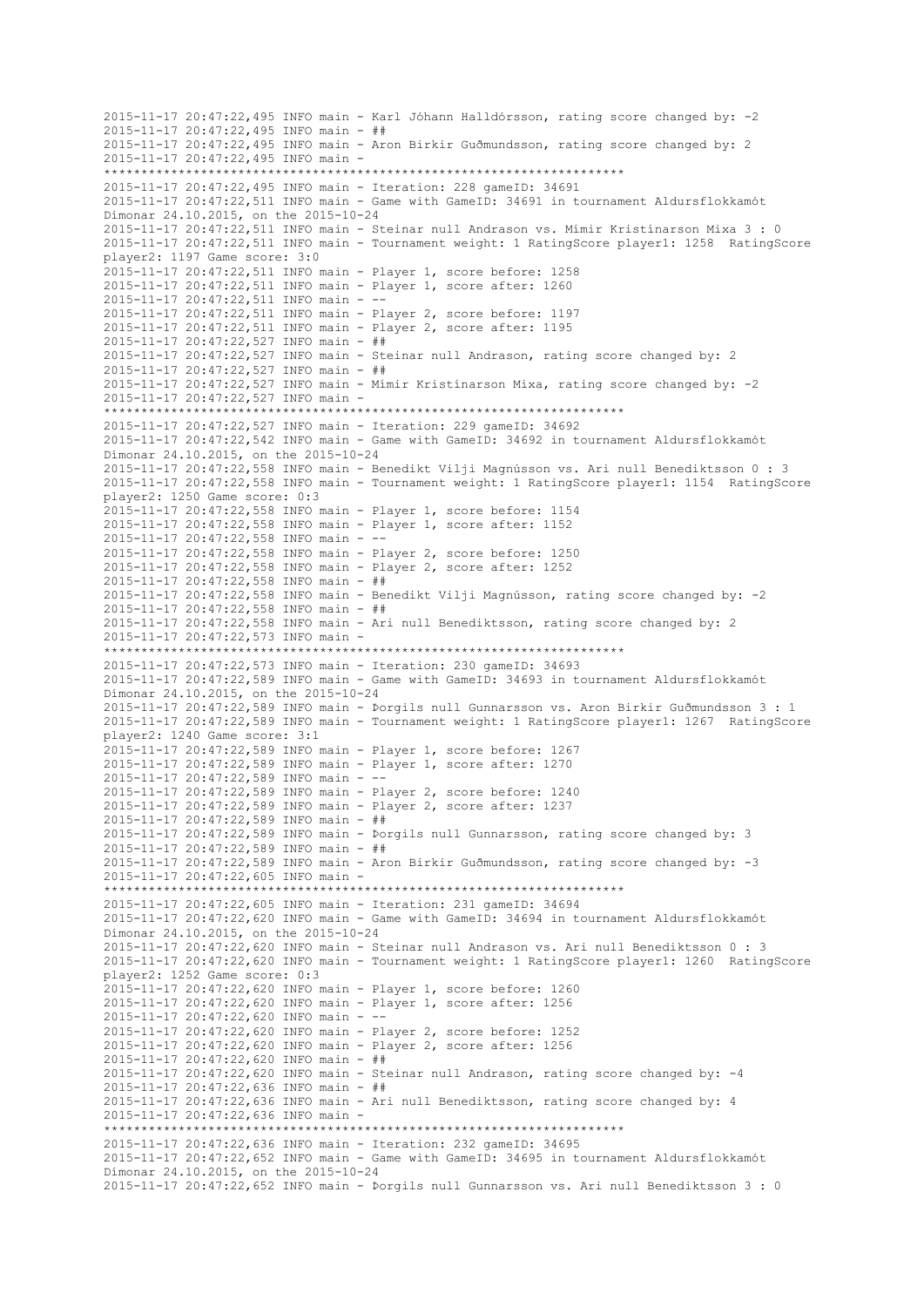2015-11-17 20:47:22,652 INFO main - Tournament weight: 1 RatingScore player1: 1270 RatingScore player2: 1256 Game score: 3:0 2015-11-17 20:47:22,652 INFO main - Player 1, score before: 1270 2015-11-17 20:47:22,652 INFO main - Player 1, score after: 1273 2015-11-17 20:47:22,652 INFO main - -- 2015-11-17 20:47:22,652 INFO main - Player 2, score before: 1256 2015-11-17 20:47:22,652 INFO main - Player 2, score after: 1253 2015-11-17 20:47:22,667 INFO main - ## 2015-11-17 20:47:22,667 INFO main - Þorgils null Gunnarsson, rating score changed by: 3 2015-11-17 20:47:22,667 INFO main - ## 2015-11-17 20:47:22,667 INFO main - Ari null Benediktsson, rating score changed by: -3 2015-11-17 20:47:22,667 INFO main - \*\*\*\*\*\*\*\*\*\*\*\*\*\*\*\*\*\*\*\*\*\*\*\*\*\*\*\*\*\*\*\*\*\*\*\*\*\*\*\*\*\*\*\*\*\*\*\*\*\*\*\*\*\*\*\*\*\*\*\*\*\*\*\*\*\*\*\*\*\* 2015-11-17 20:47:22,667 INFO main - Iteration: 233 gameID: 34697 2015-11-17 20:47:22,714 INFO main - Game with GameID: 34697 in tournament Aldursflokkamót Dímonar 24.10.2015, on the 2015-10-24 2015-11-17 20:47:22,714 INFO main - Stella Karen Kristjánsdóttir vs. Guðbjörg Lív Margrétardóttir 3 : 0 2015-11-17 20:47:22,714 INFO main - Tournament weight: 1 RatingScore player1: 1276 RatingScore player2: 1258 Game score: 3:0 2015-11-17 20:47:22,714 INFO main - Player 1, score before: 1276 2015-11-17 20:47:22,714 INFO main - Player 1, score after: 1279 2015-11-17 20:47:22,730 INFO main - -- 2015-11-17 20:47:22,730 INFO main - Player 2, score before: 1258 2015-11-17 20:47:22,730 INFO main - Player 2, score after: 1255 2015-11-17 20:47:22,730 INFO main - ## 2015-11-17 20:47:22,730 INFO main - Stella Karen Kristjánsdóttir, rating score changed by: 3 2015-11-17 20:47:22,730 INFO main - ## 2015-11-17 20:47:22,730 INFO main - Guðbjörg Lív Margrétardóttir, rating score changed by: -3 2015-11-17 20:47:22,730 INFO main - \*\*\*\*\*\*\*\*\*\*\*\*\*\*\*\*\*\*\*\*\*\*\*\*\*\*\*\*\*\*\*\*\*\*\*\*\*\*\*\*\*\*\*\*\*\*\*\*\*\*\*\*\*\*\*\*\*\*\*\*\*\*\*\*\*\*\*\*\*\* 2015-11-17 20:47:22,745 INFO main - Iteration: 234 gameID: 34698 2015-11-17 20:47:22,761 INFO main - Game with GameID: 34698 in tournament Aldursflokkamót Dímonar 24.10.2015, on the 2015-10-24 2015-11-17 20:47:22,761 INFO main - Þórunn Ásta Árnadóttir vs. Aldís Lilja Sigurðardóttir 3 : 1 2015-11-17 20:47:22,761 INFO main - Tournament weight: 1 RatingScore player1: 1244 RatingScore player2: 1200 Game score: 3:1 2015-11-17 20:47:22,761 INFO main - Player 1, score before: 1244 2015-11-17 20:47:22,761 INFO main - Player 1, score after: 1247 2015-11-17 20:47:22,761 INFO main - -- 2015-11-17 20:47:22,761 INFO main - Player 2, score before: 1200 2015-11-17 20:47:22,761 INFO main - Player 2, score after: 1197 2015-11-17 20:47:22,761 INFO main - ## 2015-11-17 20:47:22,761 INFO main - Þórunn Ásta Árnadóttir, rating score changed by: 3 2015-11-17 20:47:22,761 INFO main - ## 2015-11-17 20:47:22,761 INFO main - Aldís Lilja Sigurðardóttir, rating score changed by: -3 2015-11-17 20:47:22,776 INFO main - \*\*\*\*\*\*\*\*\*\*\*\*\*\*\*\*\*\*\*\*\*\*\*\*\*\*\*\*\*\*\*\*\*\*\*\*\*\*\*\*\*\*\*\*\*\*\*\*\*\*\*\*\*\*\*\*\*\*\*\*\*\*\*\*\*\*\*\*\*\* 2015-11-17 20:47:22,776 INFO main - Iteration: 235 gameID: 34699 2015-11-17 20:47:22,792 INFO main - Game with GameID: 34699 in tournament Aldursflokkamót Dímonar 24.10.2015, on the 2015-10-24 2015-11-17 20:47:22,792 INFO main - Guðbjörg Lív Margrétardóttir vs. Aldís Lilja Sigurðardóttir 3 : 0 2015-11-17 20:47:22,792 INFO main - Tournament weight: 1 RatingScore player1: 1255 RatingScore player2: 1197 Game score: 3:0 2015-11-17 20:47:22,792 INFO main - Player 1, score before: 1255 2015-11-17 20:47:22,792 INFO main - Player 1, score after: 1257 2015-11-17 20:47:22,792 INFO main - -- 2015-11-17 20:47:22,792 INFO main - Player 2, score before: 1197 2015-11-17 20:47:22,792 INFO main - Player 2, score after: 1195 2015-11-17 20:47:22,792 INFO main - ## 2015-11-17 20:47:22,792 INFO main - Guðbjörg Lív Margrétardóttir, rating score changed by: 2 2015-11-17 20:47:22,808 INFO main - ## 2015-11-17 20:47:22,808 INFO main - Aldís Lilja Sigurðardóttir, rating score changed by: -2 2015-11-17 20:47:22,808 INFO main - \*\*\*\*\*\*\*\*\*\*\*\*\*\*\*\*\*\*\*\*\*\*\*\*\*\*\*\*\*\*\*\*\*\*\*\*\*\*\*\*\*\*\*\*\*\*\*\*\*\*\*\*\*\*\*\*\*\*\*\*\*\*\*\*\*\*\*\*\*\* 2015-11-17 20:47:22,808 INFO main - Iteration: 236 gameID: 34700 2015-11-17 20:47:22,823 INFO main - Game with GameID: 34700 in tournament Aldursflokkamót Dímonar 24.10.2015, on the 2015-10-24 2015-11-17 20:47:22,839 INFO main - Þórunn Ásta Árnadóttir vs. Ástríður Björk Sveinsdóttir 3 : 0 2015-11-17 20:47:22,839 INFO main - Tournament weight: 1 RatingScore player1: 1247 RatingScore player2: 1211 Game score: 3:0 2015-11-17 20:47:22,839 INFO main - Player 1, score before: 1247 2015-11-17 20:47:22,839 INFO main - Player 1, score after: 1250 2015-11-17 20:47:22,839 INFO main - -- 2015-11-17 20:47:22,839 INFO main - Player 2, score before: 1211 2015-11-17 20:47:22,839 INFO main - Player 2, score after: 1208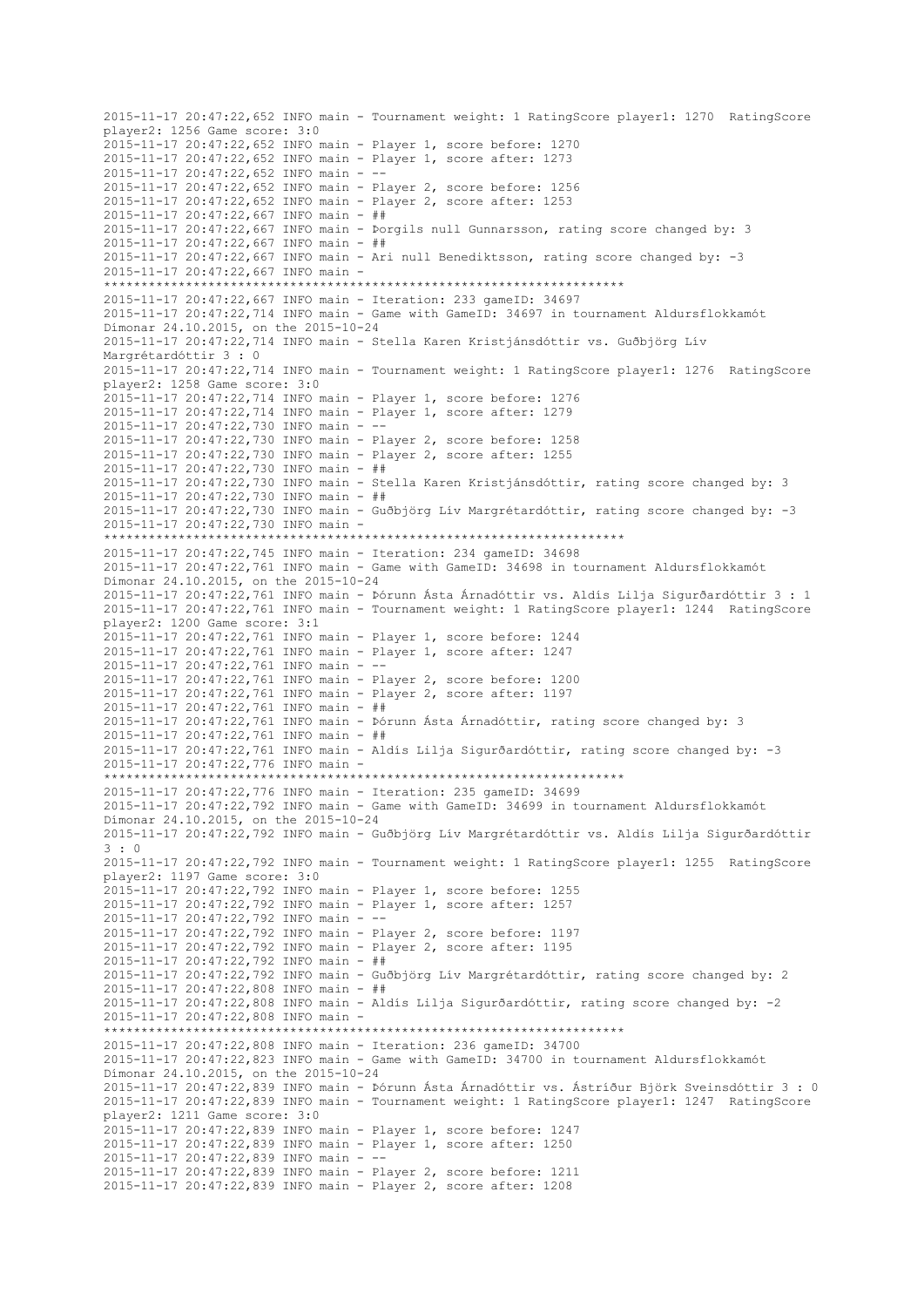2015-11-17 20:47:22,839 INFO main - ## 2015-11-17 20:47:22,839 INFO main - Þórunn Ásta Árnadóttir, rating score changed by: 3 2015-11-17 20:47:22,839 INFO main - ## 2015-11-17 20:47:22,839 INFO main - Ástríður Björk Sveinsdóttir, rating score changed by: -3 2015-11-17 20:47:22,855 INFO main - \*\*\*\*\*\*\*\*\*\*\*\*\*\*\*\*\*\*\*\*\*\*\*\*\*\*\*\*\*\*\*\*\*\*\*\*\*\*\*\*\*\*\*\*\*\*\*\*\*\*\*\*\*\*\*\*\*\*\*\*\*\*\*\*\*\*\*\*\*\* 2015-11-17 20:47:22,855 INFO main - Iteration: 237 gameID: 34701 2015-11-17 20:47:22,870 INFO main - Game with GameID: 34701 in tournament Aldursflokkamót Dímonar 24.10.2015, on the 2015-10-24 2015-11-17 20:47:22,870 INFO main - Stella Karen Kristjánsdóttir vs. Aldís Lilja Sigurðardóttir 3 : 0 2015-11-17 20:47:22,870 INFO main - Tournament weight: 1 RatingScore player1: 1279 RatingScore player2: 1195 Game score: 3:0 2015-11-17 20:47:22,870 INFO main - Player 1, score before: 1279 2015-11-17 20:47:22,870 INFO main - Player 1, score after: 1281 2015-11-17 20:47:22,870 INFO main - -- 2015-11-17 20:47:22,870 INFO main - Player 2, score before: 1195 2015-11-17 20:47:22,870 INFO main - Player 2, score after: 1193 2015-11-17 20:47:22,870 INFO main - ## 2015-11-17 20:47:22,870 INFO main - Stella Karen Kristjánsdóttir, rating score changed by: 2 2015-11-17 20:47:22,870 INFO main - ## 2015-11-17 20:47:22,870 INFO main - Aldís Lilja Sigurðardóttir, rating score changed by: -2 2015-11-17 20:47:22,886 INFO main - \*\*\*\*\*\*\*\*\*\*\*\*\*\*\*\*\*\*\*\*\*\*\*\*\*\*\*\*\*\*\*\*\*\*\*\*\*\*\*\*\*\*\*\*\*\*\*\*\*\*\*\*\*\*\*\*\*\*\*\*\*\*\*\*\*\*\*\*\*\* 2015-11-17 20:47:22,886 INFO main - Iteration: 238 gameID: 34702 2015-11-17 20:47:22,901 INFO main - Game with GameID: 34702 in tournament Aldursflokkamót Dímonar 24.10.2015, on the 2015-10-24 2015-11-17 20:47:22,901 INFO main - Guðbjörg Lív Margrétardóttir vs. Ástríður Björk Sveinsdóttir 3 : 0 2015-11-17 20:47:22,901 INFO main - Tournament weight: 1 RatingScore player1: 1257 RatingScore player2: 1208 Game score: 3:0 2015-11-17 20:47:22,901 INFO main - Player 1, score before: 1257 2015-11-17 20:47:22,901 INFO main - Player 1, score after: 1260 2015-11-17 20:47:22,901 INFO main - -- 2015-11-17 20:47:22,901 INFO main - Player 2, score before: 1208 2015-11-17 20:47:22,901 INFO main - Player 2, score after: 1205 2015-11-17 20:47:22,901 INFO main - ## 2015-11-17 20:47:22,901 INFO main - Guðbjörg Lív Margrétardóttir, rating score changed by: 3 2015-11-17 20:47:22,917 INFO main - ## 2015-11-17 20:47:22,917 INFO main - Ástríður Björk Sveinsdóttir, rating score changed by: -3 2015-11-17 20:47:22,917 INFO main - \*\*\*\*\*\*\*\*\*\*\*\*\*\*\*\*\*\*\*\*\*\*\*\*\*\*\*\*\*\*\*\*\*\*\*\*\*\*\*\*\*\*\*\*\*\*\*\*\*\*\*\*\*\*\*\*\*\*\*\*\*\*\*\*\*\*\*\*\*\* 2015-11-17 20:47:22,917 INFO main - Iteration: 239 gameID: 34703 2015-11-17 20:47:22,933 INFO main - Game with GameID: 34703 in tournament Aldursflokkamót Dímonar 24.10.2015, on the 2015-10-24 2015-11-17 20:47:22,933 INFO main - Þórunn Ásta Árnadóttir vs. Guðbjörg Lív Margrétardóttir 3 :  $\cap$ 2015-11-17 20:47:22,933 INFO main - Tournament weight: 1 RatingScore player1: 1250 RatingScore player2: 1260 Game score: 3:0 2015-11-17 20:47:22,933 INFO main - Player 1, score before: 1250 2015-11-17 20:47:22,933 INFO main - Player 1, score after: 1254 2015-11-17 20:47:22,933 INFO main - -- 2015-11-17 20:47:22,933 INFO main - Player 2, score before: 1260 2015-11-17 20:47:22,933 INFO main - Player 2, score after: 1256 2015-11-17 20:47:22,948 INFO main - ## 2015-11-17 20:47:22,948 INFO main - Þórunn Ásta Árnadóttir, rating score changed by: 4 2015-11-17 20:47:22,948 INFO main - ## 2015-11-17 20:47:22,948 INFO main - Guðbjörg Lív Margrétardóttir, rating score changed by: -4 2015-11-17 20:47:22,948 INFO main - \*\*\*\*\*\*\*\*\*\*\*\*\*\*\*\*\*\*\*\*\*\*\*\*\*\*\*\*\*\*\*\*\*\*\*\*\*\*\*\*\*\*\*\*\*\*\*\*\*\*\*\*\*\*\*\*\*\*\*\*\*\*\*\*\*\*\*\*\*\* 2015-11-17 20:47:22,948 INFO main - Iteration: 240 gameID: 34704 2015-11-17 20:47:22,964 INFO main - Game with GameID: 34704 in tournament Aldursflokkamót Dímonar 24.10.2015, on the 2015-10-24 2015-11-17 20:47:22,980 INFO main - Stella Karen Kristjánsdóttir vs. Ástríður Björk Sveinsdóttir 3 : 0 2015-11-17 20:47:22,980 INFO main - Tournament weight: 1 RatingScore player1: 1281 RatingScore player2: 1205 Game score: 3:0 2015-11-17 20:47:22,980 INFO main - Player 1, score before: 1281 2015-11-17 20:47:22,980 INFO main - Player 1, score after: 1283 2015-11-17 20:47:22,980 INFO main - -- 2015-11-17 20:47:22,980 INFO main - Player 2, score before: 1205 2015-11-17 20:47:22,980 INFO main - Player 2, score after: 1203 2015-11-17 20:47:22,980 INFO main - ## 2015-11-17 20:47:22,980 INFO main - Stella Karen Kristjánsdóttir, rating score changed by: 2 2015-11-17 20:47:22,980 INFO main - ## 2015-11-17 20:47:22,980 INFO main - Ástríður Björk Sveinsdóttir, rating score changed by: -2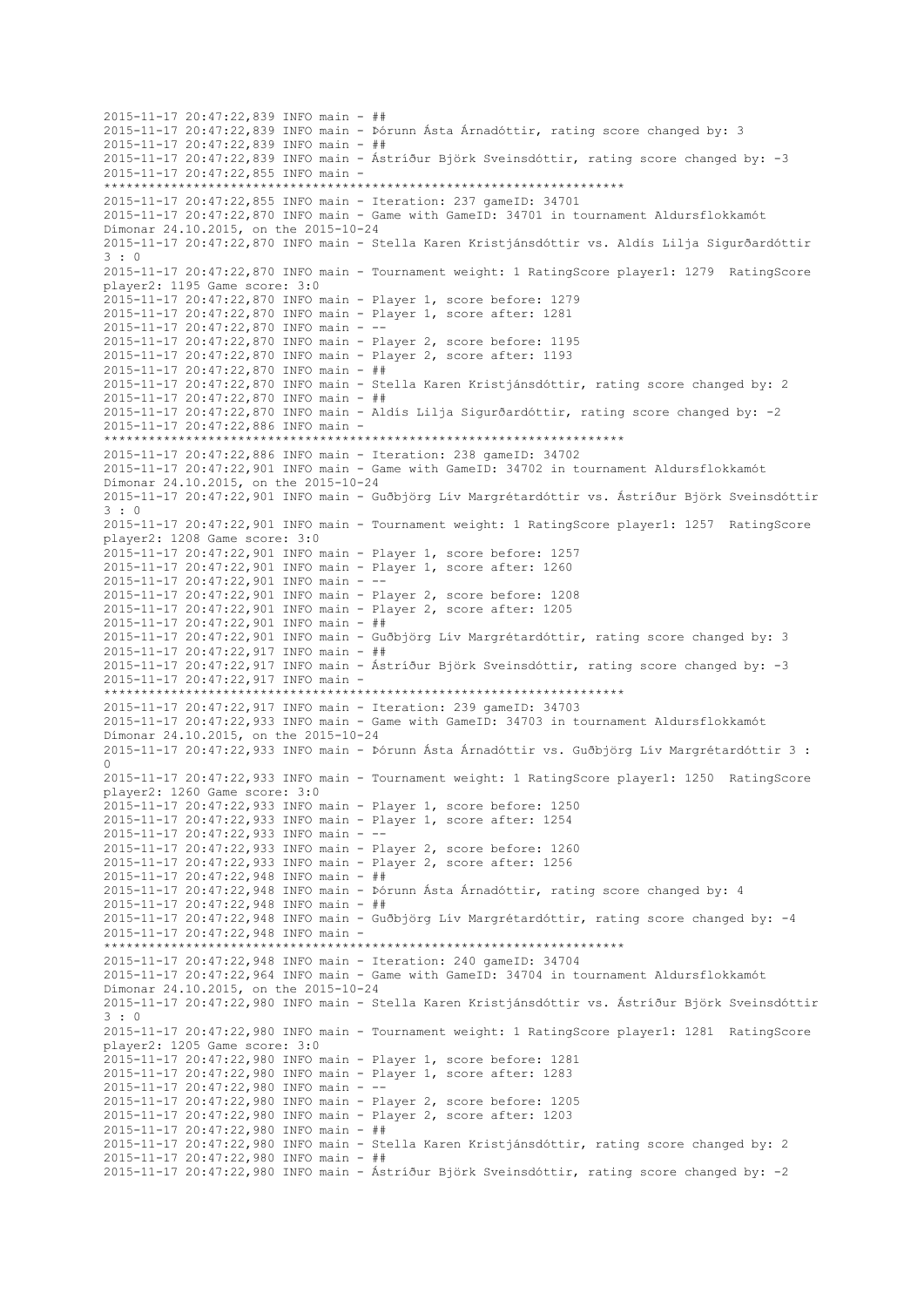2015-11-17 20:47:22,980 INFO main - \*\*\*\*\*\*\*\*\*\*\*\*\*\*\*\*\*\*\*\*\*\*\*\*\*\*\*\*\*\*\*\*\*\*\*\*\*\*\*\*\*\*\*\*\*\*\*\*\*\*\*\*\*\*\*\*\*\*\*\*\*\*\*\*\*\*\*\*\*\* 2015-11-17 20:47:22,995 INFO main - Iteration: 241 gameID: 34705 2015-11-17 20:47:22,995 INFO main - Game with GameID: 34705 in tournament Aldursflokkamót Dímonar 24.10.2015, on the 2015-10-24 2015-11-17 20:47:23,011 INFO main - Stella Karen Kristjánsdóttir vs. Þórunn Ásta Árnadóttir 3 : 1 2015-11-17 20:47:23,011 INFO main - Tournament weight: 1 RatingScore player1: 1283 RatingScore player2: 1254 Game score: 3:1 2015-11-17 20:47:23,011 INFO main - Player 1, score before: 1283 2015-11-17 20:47:23,011 INFO main - Player 1, score after: 1286 2015-11-17 20:47:23,011 INFO main - -- 2015-11-17 20:47:23,011 INFO main - Player 2, score before: 1254 2015-11-17 20:47:23,011 INFO main - Player 2, score after: 1251 2015-11-17 20:47:23,011 INFO main - ## 2015-11-17 20:47:23,011 INFO main - Stella Karen Kristjánsdóttir, rating score changed by: 3 2015-11-17 20:47:23,011 INFO main - ## 2015-11-17 20:47:23,011 INFO main - Þórunn Ásta Árnadóttir, rating score changed by: -3 2015-11-17 20:47:23,011 INFO main - \*\*\*\*\*\*\*\*\*\*\*\*\*\*\*\*\*\*\*\*\*\*\*\*\*\*\*\*\*\*\*\*\*\*\*\*\*\*\*\*\*\*\*\*\*\*\*\*\*\*\*\*\*\*\*\*\*\*\*\*\*\*\*\*\*\*\*\*\*\* 2015-11-17 20:47:23,011 INFO main - Iteration: 242 gameID: 34706 2015-11-17 20:47:23,026 INFO main - Game with GameID: 34706 in tournament Aldursflokkamót Dímonar 24.10.2015, on the 2015-10-24 2015-11-17 20:47:23,026 INFO main - Ástríður Björk Sveinsdóttir vs. Aldís Lilja Sigurðardóttir 3 : 1 2015-11-17 20:47:23,026 INFO main - Tournament weight: 1 RatingScore player1: 1203 RatingScore player2: 1193 Game score: 3:1 2015-11-17 20:47:23,026 INFO main - Player 1, score before: 1203 2015-11-17 20:47:23,026 INFO main - Player 1, score after: 1206  $2015 - 11 - 17$   $20:47:23.026$  INFO main - --2015-11-17 20:47:23,026 INFO main - Player 2, score before: 1193 2015-11-17 20:47:23,026 INFO main - Player 2, score after: 1190 2015-11-17 20:47:23,042 INFO main - ## 2015-11-17 20:47:23,042 INFO main - Ástríður Björk Sveinsdóttir, rating score changed by: 3 2015-11-17 20:47:23,042 INFO main - ## 2015-11-17 20:47:23,042 INFO main - Aldís Lilja Sigurðardóttir, rating score changed by: -3 2015-11-17 20:47:23,042 INFO main - \*\*\*\*\*\*\*\*\*\*\*\*\*\*\*\*\*\*\*\*\*\*\*\*\*\*\*\*\*\*\*\*\*\*\*\*\*\*\*\*\*\*\*\*\*\*\*\*\*\*\*\*\*\*\*\*\*\*\*\*\*\*\*\*\*\*\*\*\*\* 2015-11-17 20:47:23,042 INFO main - Iteration: 243 gameID: 34708 2015-11-17 20:47:23,073 INFO main - Game with GameID: 34708 in tournament Aldursflokkamót Dímonar 24.10.2015, on the 2015-10-24 2015-11-17 20:47:23,073 INFO main - Kári null Ármannsson vs. Dagur null Þórðarson 3 : 0 2015-11-17 20:47:23,073 INFO main - Tournament weight: 1 RatingScore player1: 1794 RatingScore player2: 1200 Game score: 3:0 2015-11-17 20:47:23,073 INFO main - The rating didn't change for Player1! 2015-11-17 20:47:23,073 INFO main - The rating didn't change for Player2! 2015-11-17 20:47:23,073 INFO main - Player 1, score before: 1794 2015-11-17 20:47:23,073 INFO main - Player 1, score after: 1794 2015-11-17 20:47:23,073 INFO main - -- 2015-11-17 20:47:23,073 INFO main - Player 2, score before: 1200 2015-11-17 20:47:23,073 INFO main - Player 2, score after: 1200 2015-11-17 20:47:23,089 INFO main - ## 2015-11-17 20:47:23,089 INFO main - Kári null Ármannsson, rating score changed by: 0 2015-11-17 20:47:23,089 INFO main - ## 2015-11-17 20:47:23,089 INFO main - Dagur null Þórðarson, rating score changed by: 0 2015-11-17 20:47:23,089 INFO main - \*\*\*\*\*\*\*\*\*\*\*\*\*\*\*\*\*\*\*\*\*\*\*\*\*\*\*\*\*\*\*\*\*\*\*\*\*\*\*\*\*\*\*\*\*\*\*\*\*\*\*\*\*\*\*\*\*\*\*\*\*\*\*\*\*\*\*\*\*\* 2015-11-17 20:47:23,089 INFO main - Iteration: 244 gameID: 34709 2015-11-17 20:47:23,105 INFO main - Game with GameID: 34709 in tournament Aldursflokkamót Dímonar 24.10.2015, on the 2015-10-24 2015-11-17 20:47:23,120 INFO main - Óskar null Agnarsson vs. Bjarni Þór Bjarnason 3 : 2 2015-11-17 20:47:23,120 INFO main - Tournament weight: 1 RatingScore player1: 1256 RatingScore player2: 1172 Game score: 3:2 2015-11-17 20:47:23,120 INFO main - Player 1, score before: 1256 2015-11-17 20:47:23,120 INFO main - Player 1, score after: 1258 2015-11-17 20:47:23,120 INFO main - -- 2015-11-17 20:47:23,120 INFO main - Player 2, score before: 1172 2015-11-17 20:47:23,120 INFO main - Player 2, score after: 1170 2015-11-17 20:47:23,120 INFO main - ## 2015-11-17 20:47:23,120 INFO main - Óskar null Agnarsson, rating score changed by: 2 2015-11-17 20:47:23,120 INFO main - ## 2015-11-17 20:47:23,120 INFO main - Bjarni Þór Bjarnason, rating score changed by: -2 2015-11-17 20:47:23,136 INFO main - \*\*\*\*\*\*\*\*\*\*\*\*\*\*\*\*\*\*\*\*\*\*\*\*\*\*\*\*\*\*\*\*\*\*\*\*\*\*\*\*\*\*\*\*\*\*\*\*\*\*\*\*\*\*\*\*\*\*\*\*\*\*\*\*\*\*\*\*\*\* 2015-11-17 20:47:23,136 INFO main - Iteration: 245 gameID: 34710 2015-11-17 20:47:23,151 INFO main - Game with GameID: 34710 in tournament Aldursflokkamót Dímonar 24.10.2015, on the 2015-10-24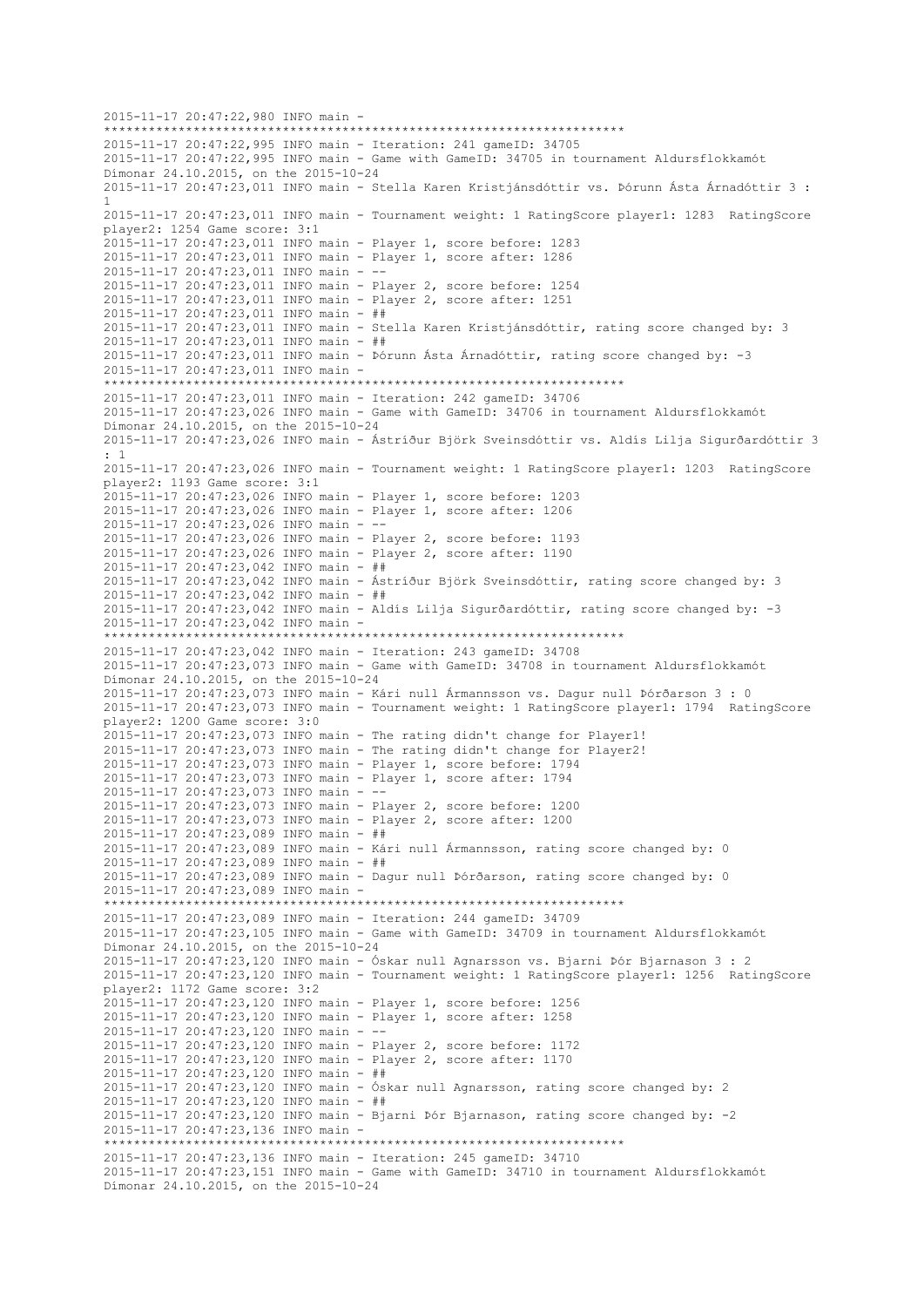2015-11-17 20:47:23,151 INFO main - Óskar null Agnarsson vs. Dagur null Þórðarson 3 : 0 2015-11-17 20:47:23,151 INFO main - Tournament weight: 1 RatingScore player1: 1258 RatingScore player2: 1200 Game score: 3:0 2015-11-17 20:47:23,151 INFO main - Player 1, score before: 1258 2015-11-17 20:47:23,151 INFO main - Player 1, score after: 1260 2015-11-17 20:47:23,151 INFO main - -- 2015-11-17 20:47:23,151 INFO main - Player 2, score before: 1200 2015-11-17 20:47:23,151 INFO main - Player 2, score after: 1198 2015-11-17 20:47:23,167 INFO main - ## 2015-11-17 20:47:23,167 INFO main - Óskar null Agnarsson, rating score changed by: 2 2015-11-17 20:47:23,167 INFO main - ## 2015-11-17 20:47:23,167 INFO main - Dagur null Þórðarson, rating score changed by: -2 2015-11-17 20:47:23,167 INFO main - \*\*\*\*\*\*\*\*\*\*\*\*\*\*\*\*\*\*\*\*\*\*\*\*\*\*\*\*\*\*\*\*\*\*\*\*\*\*\*\*\*\*\*\*\*\*\*\*\*\*\*\*\*\*\*\*\*\*\*\*\*\*\*\*\*\*\*\*\*\* 2015-11-17 20:47:23,167 INFO main - Iteration: 246 gameID: 34711 2015-11-17 20:47:23,183 INFO main - Game with GameID: 34711 in tournament Aldursflokkamót Dímonar 24.10.2015, on the 2015-10-24 2015-11-17 20:47:23,183 INFO main - Kári null Ármannsson vs. Bjarni Þór Bjarnason 3 : 0 2015-11-17 20:47:23,183 INFO main - Tournament weight: 1 RatingScore player1: 1794 RatingScore player2: 1170 Game score: 3:0 2015-11-17 20:47:23,183 INFO main - The rating didn't change for Player1! 2015-11-17 20:47:23,183 INFO main - The rating didn't change for Player2! 2015-11-17 20:47:23,183 INFO main - Player 1, score before: 1794 2015-11-17 20:47:23,183 INFO main - Player 1, score after: 1794 2015-11-17 20:47:23,183 INFO main - -- 2015-11-17 20:47:23,183 INFO main - Player 2, score before: 1170 2015-11-17 20:47:23,183 INFO main - Player 2, score after: 1170 2015-11-17 20:47:23,198 INFO main - ## 2015-11-17 20:47:23,198 INFO main - Kári null Ármannsson, rating score changed by: 0 2015-11-17 20:47:23,198 INFO main - ## 2015-11-17 20:47:23,198 INFO main - Bjarni Þór Bjarnason, rating score changed by: 0 2015-11-17 20:47:23,198 INFO main - \*\*\*\*\*\*\*\*\*\*\*\*\*\*\*\*\*\*\*\*\*\*\*\*\*\*\*\*\*\*\*\*\*\*\*\*\*\*\*\*\*\*\*\*\*\*\*\*\*\*\*\*\*\*\*\*\*\*\*\*\*\*\*\*\*\*\*\*\*\* 2015-11-17 20:47:23,198 INFO main - Iteration: 247 gameID: 34712 2015-11-17 20:47:23,214 INFO main - Game with GameID: 34712 in tournament Aldursflokkamót Dímonar 24.10.2015, on the 2015-10-24 2015-11-17 20:47:23,229 INFO main - Kári null Ármannsson vs. Óskar null Agnarsson 3 : 0 2015-11-17 20:47:23,229 INFO main - Tournament weight: 1 RatingScore player1: 1794 RatingScore player2: 1260 Game score: 3:0 2015-11-17 20:47:23,229 INFO main - The rating didn't change for Player1! 2015-11-17 20:47:23,229 INFO main - The rating didn't change for Player2! 2015-11-17 20:47:23,229 INFO main - Player 1, score before: 1794 2015-11-17 20:47:23,229 INFO main - Player 1, score after: 1794 2015-11-17 20:47:23,229 INFO main - -- 2015-11-17 20:47:23,229 INFO main - Player 2, score before: 1260 2015-11-17 20:47:23,229 INFO main - Player 2, score after: 1260 2015-11-17 20:47:23,229 INFO main - ## 2015-11-17 20:47:23,229 INFO main - Kári null Ármannsson, rating score changed by: 0 2015-11-17 20:47:23,229 INFO main - ## 2015-11-17 20:47:23,229 INFO main - Óskar null Agnarsson, rating score changed by: 0 2015-11-17 20:47:23,245 INFO main - \*\*\*\*\*\*\*\*\*\*\*\*\*\*\*\*\*\*\*\*\*\*\*\*\*\*\*\*\*\*\*\*\*\*\*\*\*\*\*\*\*\*\*\*\*\*\*\*\*\*\*\*\*\*\*\*\*\*\*\*\*\*\*\*\*\*\*\*\*\* 2015-11-17 20:47:23,245 INFO main - Iteration: 248 gameID: 34713 2015-11-17 20:47:23,261 INFO main - Game with GameID: 34713 in tournament Aldursflokkamót Dímonar 24.10.2015, on the 2015-10-24 2015-11-17 20:47:23,261 INFO main - Bjarni Þór Bjarnason vs. Dagur null Þórðarson 3 : 0 2015-11-17 20:47:23,261 INFO main - Tournament weight: 1 RatingScore player1: 1170 RatingScore player2: 1198 Game score: 3:0 2015-11-17 20:47:23,261 INFO main - Player 1, score before: 1170 2015-11-17 20:47:23,261 INFO main - Player 1, score after: 1176 2015-11-17 20:47:23,261 INFO main - -- 2015-11-17 20:47:23,261 INFO main - Player 2, score before: 1198 2015-11-17 20:47:23,261 INFO main - Player 2, score after: 1192 2015-11-17 20:47:23,261 INFO main - ## 2015-11-17 20:47:23,261 INFO main - Bjarni Þór Bjarnason, rating score changed by: 6 2015-11-17 20:47:23,276 INFO main - ## 2015-11-17 20:47:23,276 INFO main - Dagur null Þórðarson, rating score changed by: -6 2015-11-17 20:47:23,276 INFO main - \*\*\*\*\*\*\*\*\*\*\*\*\*\*\*\*\*\*\*\*\*\*\*\*\*\*\*\*\*\*\*\*\*\*\*\*\*\*\*\*\*\*\*\*\*\*\*\*\*\*\*\*\*\*\*\*\*\*\*\*\*\*\*\*\*\*\*\*\*\* 2015-11-17 20:47:23,276 INFO main - Iteration: 249 gameID: 34715 2015-11-17 20:47:23,292 INFO main - Game with GameID: 34715 in tournament Aldursflokkamót Dímonar 24.10.2015, on the 2015-10-24 2015-11-17 20:47:23,308 INFO main - Karl Andersson Claesson vs. Matthías null Jónsson 3 : 0 2015-11-17 20:47:23,308 INFO main - Tournament weight: 1 RatingScore player1: 1418 RatingScore player2: 1227 Game score: 3:0 2015-11-17 20:47:23,308 INFO main - Player 1, score before: 1418 2015-11-17 20:47:23,308 INFO main - Player 1, score after: 1419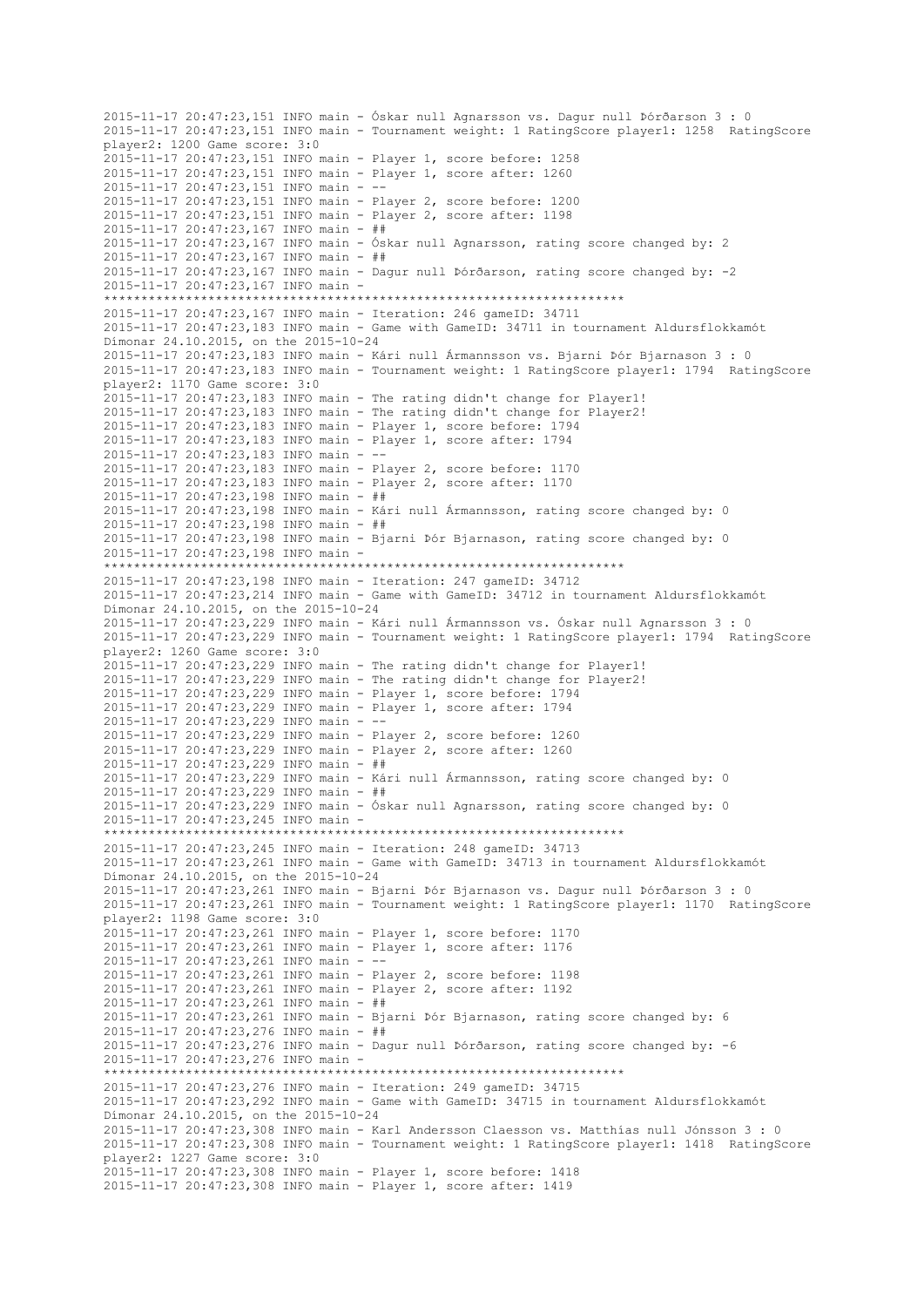2015-11-17 20:47:23,308 INFO main - -- 2015-11-17 20:47:23,308 INFO main - Player 2, score before: 1227 2015-11-17 20:47:23,308 INFO main - Player 2, score after: 1226 2015-11-17 20:47:23,308 INFO main - ## 2015-11-17 20:47:23,308 INFO main - Karl Andersson Claesson, rating score changed by: 1 2015-11-17 20:47:23,308 INFO main - ## 2015-11-17 20:47:23,308 INFO main - Matthías null Jónsson, rating score changed by: -1 2015-11-17 20:47:23,308 INFO main - \*\*\*\*\*\*\*\*\*\*\*\*\*\*\*\*\*\*\*\*\*\*\*\*\*\*\*\*\*\*\*\*\*\*\*\*\*\*\*\*\*\*\*\*\*\*\*\*\*\*\*\*\*\*\*\*\*\*\*\*\*\*\*\*\*\*\*\*\*\* 2015-11-17 20:47:23,308 INFO main - Iteration: 250 gameID: 34716 2015-11-17 20:47:23,354 INFO main - Game with GameID: 34716 in tournament Aldursflokkamót Dímonar 24.10.2015, on the 2015-10-24 2015-11-17 20:47:23,354 INFO main - Kristján Kári Gunnarsson vs. Karel Örn Tryggvason 3 : 0 2015-11-17 20:47:23,354 INFO main - Tournament weight: 1 RatingScore player1: 1134 RatingScore player2: 1200 Game score: 3:0 2015-11-17 20:47:23,354 INFO main - Player 1, score before: 1134 2015-11-17 20:47:23,354 INFO main - Player 1, score after: 1142 2015-11-17 20:47:23,354 INFO main - -- 2015-11-17 20:47:23,354 INFO main - Player 2, score before: 1200 2015-11-17 20:47:23,354 INFO main - Player 2, score after: 1192 2015-11-17 20:47:23,354 INFO main - ## 2015-11-17 20:47:23,354 INFO main - Kristján Kári Gunnarsson, rating score changed by: 8 2015-11-17 20:47:23,354 INFO main - ##  $2015-11-17$   $20:47:23,354$  INFO main - Karel Örn Tryggvason, rating score changed by: -8 2015-11-17 20:47:23,370 INFO main - \*\*\*\*\*\*\*\*\*\*\*\*\*\*\*\*\*\*\*\*\*\*\*\*\*\*\*\*\*\*\*\*\*\*\*\*\*\*\*\*\*\*\*\*\*\*\*\*\*\*\*\*\*\*\*\*\*\*\*\*\*\*\*\*\*\*\*\*\*\* 2015-11-17 20:47:23,370 INFO main - Iteration: 251 gameID: 34717 2015-11-17 20:47:23,386 INFO main - Game with GameID: 34717 in tournament Aldursflokkamót Dímonar 24.10.2015, on the 2015-10-24 2015-11-17 20:47:23,448 INFO main - Matthías null Jónsson vs. Karel Örn Tryggvason 3 : 0 2015-11-17 20:47:23,464 INFO main - Tournament weight: 1 RatingScore player1: 1226 RatingScore player2: 1192 Game score: 3:0 2015-11-17 20:47:23,464 INFO main - Player 1, score before: 1226 2015-11-17 20:47:23,464 INFO main - Player 1, score after: 1229 2015-11-17 20:47:23,464 INFO main - -- 2015-11-17 20:47:23,464 INFO main - Player 2, score before: 1192 2015-11-17 20:47:23,464 INFO main - Player 2, score after: 1189 2015-11-17 20:47:23,464 INFO main - ## 2015-11-17 20:47:23,464 INFO main - Matthías null Jónsson, rating score changed by: 3 2015-11-17 20:47:23,479 INFO main - ## 2015-11-17 20:47:23,479 INFO main - Karel Örn Tryggvason, rating score changed by: -3 2015-11-17 20:47:23,479 INFO main - \*\*\*\*\*\*\*\*\*\*\*\*\*\*\*\*\*\*\*\*\*\*\*\*\*\*\*\*\*\*\*\*\*\*\*\*\*\*\*\*\*\*\*\*\*\*\*\*\*\*\*\*\*\*\*\*\*\*\*\*\*\*\*\*\*\*\*\*\*\* 2015-11-17 20:47:23,479 INFO main - Iteration: 252 gameID: 34718 2015-11-17 20:47:23,495 INFO main - Game with GameID: 34718 in tournament Aldursflokkamót Dímonar 24.10.2015, on the 2015-10-24 2015-11-17 20:47:23,495 INFO main - Karl Andersson Claesson vs. Kristján Kári Gunnarsson 3 : 0 2015-11-17 20:47:23,495 INFO main - Tournament weight: 1 RatingScore player1: 1419 RatingScore player2: 1142 Game score: 3:0 2015-11-17 20:47:23,495 INFO main - Player 1, score before: 1419 2015-11-17 20:47:23,495 INFO main - Player 1, score after: 1420 2015-11-17 20:47:23,495 INFO main - -- 2015-11-17 20:47:23,495 INFO main - Player 2, score before: 1142 2015-11-17 20:47:23,495 INFO main - Player 2, score after: 1141 2015-11-17 20:47:23,495 INFO main - ## 2015-11-17 20:47:23,495 INFO main - Karl Andersson Claesson, rating score changed by: 1 2015-11-17 20:47:23,495 INFO main - ## 2015-11-17 20:47:23,495 INFO main - Kristján Kári Gunnarsson, rating score changed by: -1 2015-11-17 20:47:23,511 INFO main - \*\*\*\*\*\*\*\*\*\*\*\*\*\*\*\*\*\*\*\*\*\*\*\*\*\*\*\*\*\*\*\*\*\*\*\*\*\*\*\*\*\*\*\*\*\*\*\*\*\*\*\*\*\*\*\*\*\*\*\*\*\*\*\*\*\*\*\*\*\* 2015-11-17 20:47:23,511 INFO main - Iteration: 253 gameID: 34719 2015-11-17 20:47:23,526 INFO main - Game with GameID: 34719 in tournament Aldursflokkamót Dímonar 24.10.2015, on the 2015-10-24 2015-11-17 20:47:23,526 INFO main - Karl Andersson Claesson vs. Karel Örn Tryggvason 3 : 0 2015-11-17 20:47:23,526 INFO main - Tournament weight: 1 RatingScore player1: 1420 RatingScore player2: 1189 Game score: 3:0 2015-11-17 20:47:23,526 INFO main - Player 1, score before: 1420 2015-11-17 20:47:23,526 INFO main - Player 1, score after: 1421 2015-11-17 20:47:23,526 INFO main - -- 2015-11-17 20:47:23,542 INFO main - Player 2, score before: 1189 2015-11-17 20:47:23,542 INFO main - Player 2, score after: 1188 2015-11-17 20:47:23,542 INFO main - ## 2015-11-17 20:47:23,542 INFO main - Karl Andersson Claesson, rating score changed by: 1 2015-11-17 20:47:23,542 INFO main - ## 2015-11-17 20:47:23,542 INFO main - Karel Örn Tryggvason, rating score changed by: -1 2015-11-17 20:47:23,542 INFO main - \*\*\*\*\*\*\*\*\*\*\*\*\*\*\*\*\*\*\*\*\*\*\*\*\*\*\*\*\*\*\*\*\*\*\*\*\*\*\*\*\*\*\*\*\*\*\*\*\*\*\*\*\*\*\*\*\*\*\*\*\*\*\*\*\*\*\*\*\*\*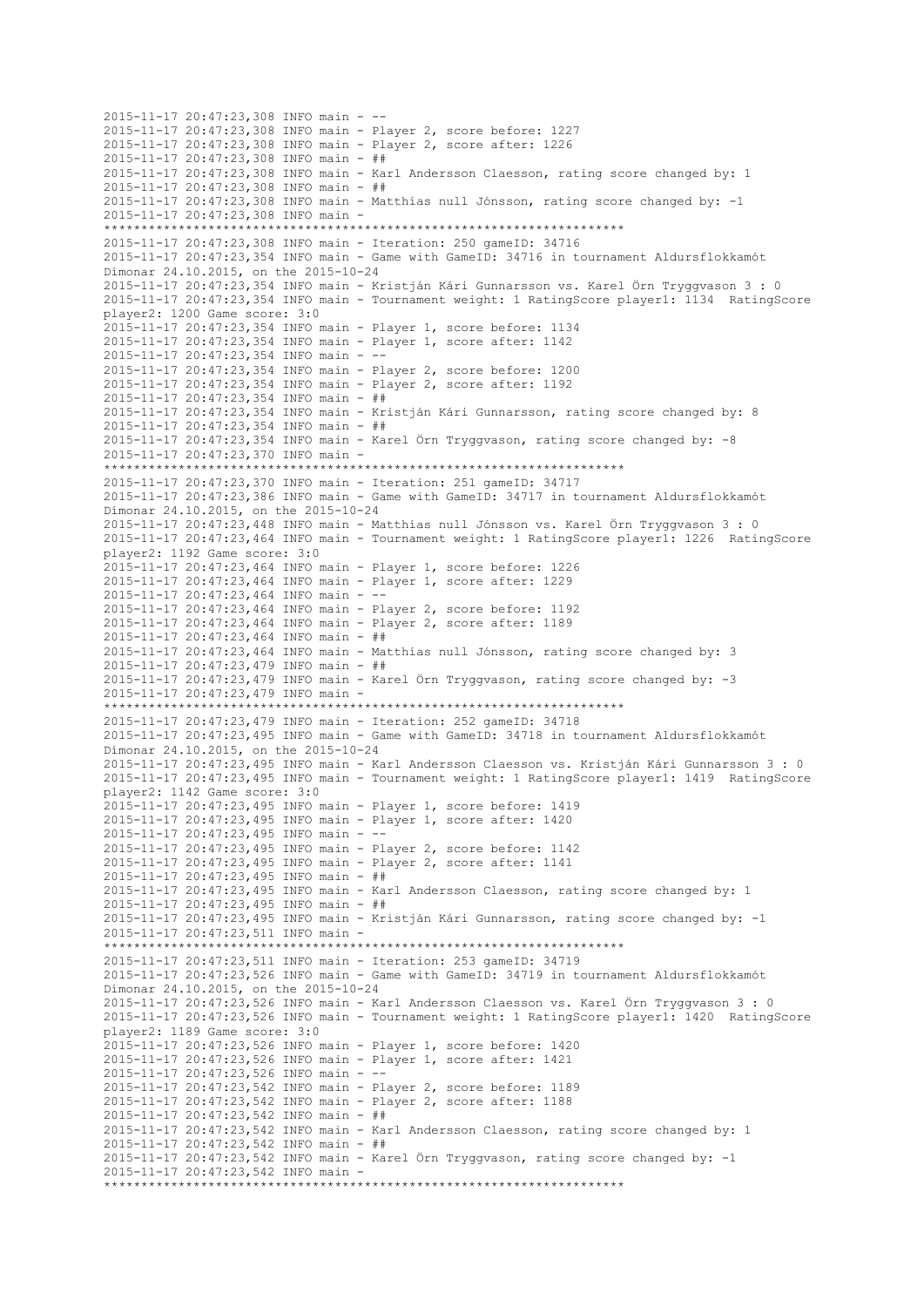```
2015-11-17 20:47:23,557 INFO main - Iteration: 254 gameID: 34720
2015-11-17 20:47:23,557 INFO main - Game with GameID: 34720 in tournament Aldursflokkamót 
Dímonar 24.10.2015, on the 2015-10-24
2015-11-17 20:47:23,573 INFO main - Kristján Kári Gunnarsson vs. Matthías null Jónsson 3 : 1
2015-11-17 20:47:23,573 INFO main - Tournament weight: 1 RatingScore player1: 1141 RatingScore 
player2: 1229 Game score: 3:1
2015-11-17 20:47:23,573 INFO main - Player 1, score before: 1141
2015-11-17 20:47:23,573 INFO main - Player 1, score after: 1149
2015-11-17 20:47:23,573 INFO main - --
2015-11-17 20:47:23,573 INFO main - Player 2, score before: 1229
2015-11-17 20:47:23,573 INFO main - Player 2, score after: 1221
2015-11-17 20:47:23,573 INFO main - ##
2015-11-17 20:47:23,573 INFO main - Kristján Kári Gunnarsson, rating score changed by: 8
2015-11-17 20:47:23,573 INFO main - ##
2015-11-17 20:47:23,573 INFO main - Matthías null Jónsson, rating score changed by: -8
2015-11-17 20:47:23,589 INFO main -
                        **********************************************************************
2015-11-17 20:47:23,589 INFO main - Iteration: 255 gameID: 34722
2015-11-17 20:47:23,604 INFO main - Game with GameID: 34722 in tournament Aldursflokkamót 
Dímonar 24.10.2015, on the 2015-10-24
2015-11-17 20:47:23,604 INFO main - Ellert Kristján Georgsson vs. Heiðar Óli Guðmundsson 3 : 0
2015-11-17 20:47:23,604 INFO main - Tournament weight: 1 RatingScore player1: 1416 RatingScore 
player2: 1251 Game score: 3:0
2015-11-17 20:47:23,620 INFO main - Player 1, score before: 1416
2015-11-17 20:47:23,620 INFO main - Player 1, score after: 1417
2015-11-17 20:47:23,620 INFO main - --
2015-11-17 20:47:23,620 INFO main - Player 2, score before: 1251
2015-11-17 20:47:23,620 INFO main - Player 2, score after: 1250
2015-11-17 20:47:23,620 INFO main - ##
2015-11-17 20:47:23,620 INFO main - Ellert Kristján Georgsson, rating score changed by: 1
2015-11-17 20:47:23,620 INFO main - ##
2015-11-17 20:47:23,620 INFO main - Heiðar Óli Guðmundsson, rating score changed by: -1
2015-11-17 20:47:23,620 INFO main -
     **********************************************************************
2015-11-17 20:47:23,620 INFO main - Iteration: 256 gameID: 34723
2015-11-17 20:47:23,651 INFO main - Game with GameID: 34723 in tournament Aldursflokkamót 
Dímonar 24.10.2015, on the 2015-10-24
2015-11-17 20:47:23,651 INFO main - Ísak Aryan Goyal vs. Björn Mikael Karelsson 3 : 0
2015-11-17 20:47:23,651 INFO main - Tournament weight: 1 RatingScore player1: 1168 RatingScore 
player2: 1200 Game score: 3:0
2015-11-17 20:47:23,651 INFO main - Player 1, score before: 1168
2015-11-17 20:47:23,651 INFO main - Player 1, score after: 1174
2015-11-17 20:47:23,651 INFO main - --
2015-11-17 20:47:23,651 INFO main - Player 2, score before: 1200
2015-11-17 20:47:23,651 INFO main - Player 2, score after: 1194
2015-11-17 20:47:23,651 INFO main - ##
2015-11-17 20:47:23,651 INFO main - Ísak Aryan Goyal, rating score changed by: 6
2015-11-17 20:47:23,667 INFO main - ##
2015-11-17 20:47:23,667 INFO main - Björn Mikael Karelsson, rating score changed by: -6
2015-11-17 20:47:23,667 INFO main -
                    **********************************************************************
2015-11-17 20:47:23,667 INFO main - Iteration: 257 gameID: 34724
2015-11-17 20:47:23,682 INFO main - Game with GameID: 34724 in tournament Aldursflokkamót 
Dímonar 24.10.2015, on the 2015-10-24
2015-11-17 20:47:23,698 INFO main - Björn Mikael Karelsson vs. Ingólfur Freyr Guðnason 3 : 2
2015-11-17 20:47:23,698 INFO main - Tournament weight: 1 RatingScore player1: 1194 RatingScore 
player2: 1182 Game score: 3:2
2015-11-17 20:47:23,698 INFO main - Player 1, score before: 1194
2015-11-17 20:47:23,698 INFO main - Player 1, score after: 1197
2015-11-17 20:47:23,698 INFO main - --
2015-11-17 20:47:23,698 INFO main - Player 2, score before: 1182
2015-11-17 20:47:23,698 INFO main - Player 2, score after: 1179
2015-11-17 20:47:23,698 INFO main - ##
2015-11-17 20:47:23,698 INFO main - Björn Mikael Karelsson, rating score changed by: 3
2015-11-17 20:47:23,698 INFO main - ##
2015-11-17 20:47:23,698 INFO main - Ingólfur Freyr Guðnason, rating score changed by: -3
2015-11-17 20:47:23,714 INFO main -
                    **********************************************************************
2015-11-17 20:47:23,714 INFO main - Iteration: 258 gameID: 34725
2015-11-17 20:47:23,714 INFO main - Game with GameID: 34725 in tournament Aldursflokkamót 
Dímonar 24.10.2015, on the 2015-10-24
2015-11-17 20:47:23,729 INFO main - Ísak Aryan Goyal vs. Heiðar Óli Guðmundsson 3 : 1
2015-11-17 20:47:23,729 INFO main - Tournament weight: 1 RatingScore player1: 1174 RatingScore 
player2: 1250 Game score: 3:1
2015-11-17 20:47:23,729 INFO main - Player 1, score before: 1174
2015-11-17 20:47:23,729 INFO main - Player 1, score after: 1182
2015-11-17 20:47:23,729 INFO main - --
```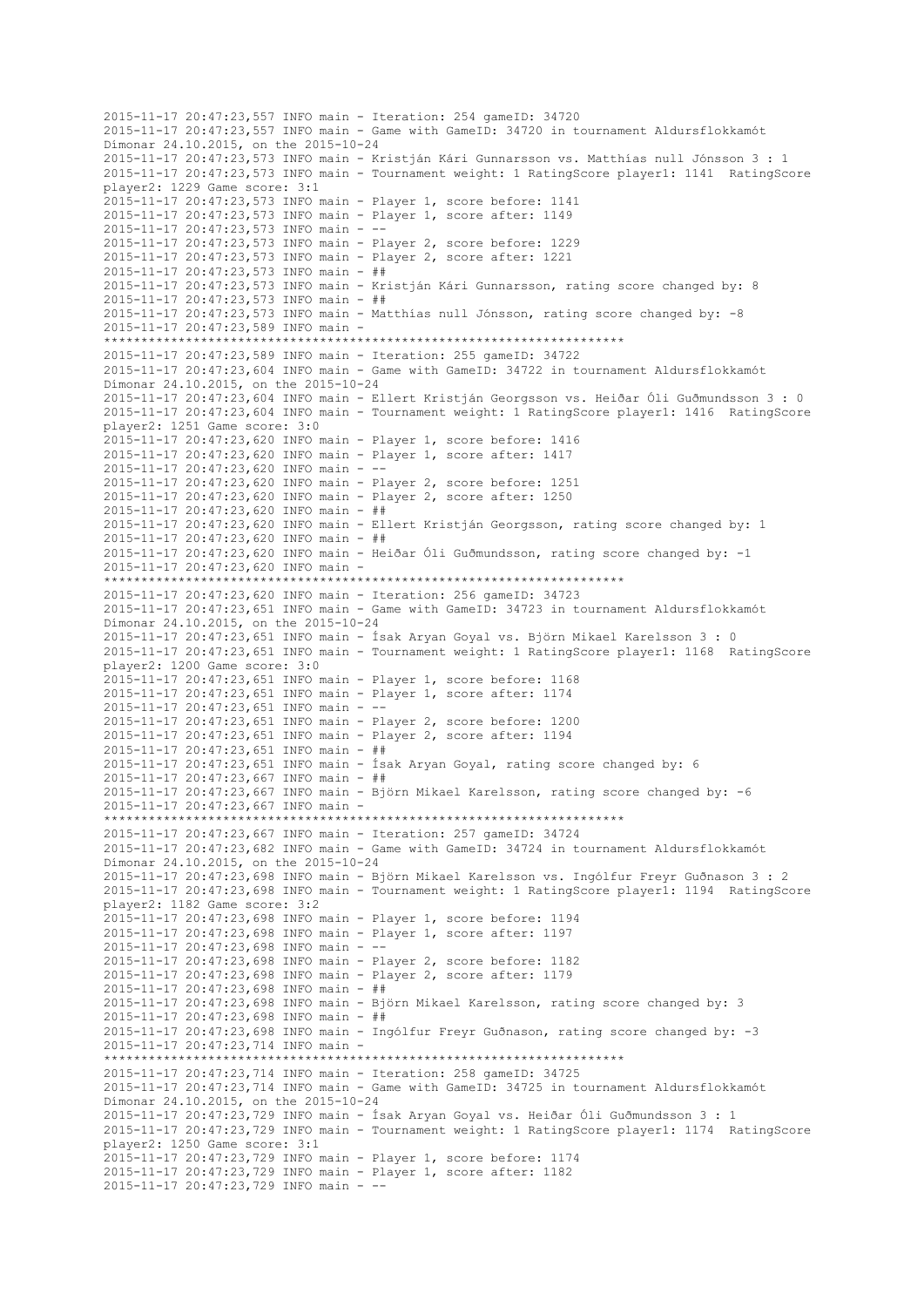2015-11-17 20:47:23,729 INFO main - Player 2, score before: 1250 2015-11-17 20:47:23,729 INFO main - Player 2, score after: 1242 2015-11-17 20:47:23,729 INFO main - ## 2015-11-17 20:47:23,729 INFO main - Ísak Aryan Goyal, rating score changed by: 8 2015-11-17 20:47:23,729 INFO main - ## 2015-11-17 20:47:23,729 INFO main - Heiðar Óli Guðmundsson, rating score changed by: -8 2015-11-17 20:47:23,745 INFO main - \*\*\*\*\*\*\*\*\*\*\*\*\*\*\*\*\*\*\*\*\*\*\*\*\*\*\*\*\*\*\*\*\*\*\*\*\*\*\*\*\*\*\*\*\*\*\*\*\*\*\*\*\*\*\*\*\*\*\*\*\*\*\*\*\*\*\*\*\*\* 2015-11-17 20:47:23,745 INFO main - Iteration: 259 gameID: 34726 2015-11-17 20:47:23,761 INFO main - Game with GameID: 34726 in tournament Aldursflokkamót Dímonar 24.10.2015, on the 2015-10-24 2015-11-17 20:47:23,761 INFO main - Heiðar Óli Guðmundsson vs. Ingólfur Freyr Guðnason 3 : 0 2015-11-17 20:47:23,761 INFO main - Tournament weight: 1 RatingScore player1: 1242 RatingScore player2: 1179 Game score: 3:0 2015-11-17 20:47:23,761 INFO main - Player 1, score before: 1242 2015-11-17 20:47:23,761 INFO main - Player 1, score after: 1244 2015-11-17 20:47:23,761 INFO main - -- 2015-11-17 20:47:23,761 INFO main - Player 2, score before: 1179 2015-11-17 20:47:23,761 INFO main - Player 2, score after: 1177 2015-11-17 20:47:23,761 INFO main - ## 2015-11-17 20:47:23,761 INFO main - Heiðar Óli Guðmundsson, rating score changed by: 2 2015-11-17 20:47:23,761 INFO main - ## 2015-11-17 20:47:23,761 INFO main - Ingólfur Freyr Guðnason, rating score changed by: -2 2015-11-17 20:47:23,776 INFO main - \*\*\*\*\*\*\*\*\*\*\*\*\*\*\*\*\*\*\*\*\*\*\*\*\*\*\*\*\*\*\*\*\*\*\*\*\*\*\*\*\*\*\*\*\*\*\*\*\*\*\*\*\*\*\*\*\*\*\*\*\*\*\*\*\*\*\*\*\*\* 2015-11-17 20:47:23,776 INFO main - Iteration: 260 gameID: 34727 2015-11-17 20:47:23,792 INFO main - Game with GameID: 34727 in tournament Aldursflokkamót Dímonar 24.10.2015, on the 2015-10-24 2015-11-17 20:47:23,792 INFO main - Ellert Kristján Georgsson vs. Ísak Aryan Goyal 3 : 0 2015-11-17 20:47:23,792 INFO main - Tournament weight: 1 RatingScore player1: 1417 RatingScore player2: 1182 Game score: 3:0 2015-11-17 20:47:23,792 INFO main - Player 1, score before: 1417 2015-11-17 20:47:23,792 INFO main - Player 1, score after: 1418 2015-11-17 20:47:23,792 INFO main - -- 2015-11-17 20:47:23,792 INFO main - Player 2, score before: 1182 2015-11-17 20:47:23,792 INFO main - Player 2, score after: 1181 2015-11-17 20:47:23,792 INFO main - ## 2015-11-17 20:47:23,792 INFO main - Ellert Kristján Georgsson, rating score changed by: 1 2015-11-17 20:47:23,792 INFO main - ## 2015-11-17 20:47:23,792 INFO main - Ísak Aryan Goyal, rating score changed by: -1 2015-11-17 20:47:23,807 INFO main - \*\*\*\*\*\*\*\*\*\*\*\*\*\*\*\*\*\*\*\*\*\*\*\*\*\*\*\*\*\*\*\*\*\*\*\*\*\*\*\*\*\*\*\*\*\*\*\*\*\*\*\*\*\*\*\*\*\*\*\*\*\*\*\*\*\*\*\*\*\* 2015-11-17 20:47:23,807 INFO main - Iteration: 261 gameID: 34728 2015-11-17 20:47:23,823 INFO main - Game with GameID: 34728 in tournament Aldursflokkamót Dímonar 24.10.2015, on the 2015-10-24 2015-11-17 20:47:23,823 INFO main - Heiðar Óli Guðmundsson vs. Björn Mikael Karelsson 3 : 0 2015-11-17 20:47:23,823 INFO main - Tournament weight: 1 RatingScore player1: 1244 RatingScore player2: 1197 Game score: 3:0 2015-11-17 20:47:23,823 INFO main - Player 1, score before: 1244 2015-11-17 20:47:23,823 INFO main - Player 1, score after: 1247  $2015 - 11 - 17$   $20:47:23.823$  TNFO main - --2015-11-17 20:47:23,823 INFO main - Player 2, score before: 1197 2015-11-17 20:47:23,823 INFO main - Player 2, score after: 1194 2015-11-17 20:47:23,823 INFO main - ## 2015-11-17 20:47:23,839 INFO main - Heiðar Óli Guðmundsson, rating score changed by: 3 2015-11-17 20:47:23,839 INFO main - ## 2015-11-17 20:47:23,839 INFO main - Björn Mikael Karelsson, rating score changed by: -3 2015-11-17 20:47:23,839 INFO main - \*\*\*\*\*\*\*\*\*\*\*\*\*\*\*\*\*\*\*\*\*\*\*\*\*\*\*\*\*\*\*\*\*\*\*\*\*\*\*\*\*\*\*\*\*\*\*\*\*\*\*\*\*\*\*\*\*\*\*\*\*\*\*\*\*\*\*\*\*\* 2015-11-17 20:47:23,839 INFO main - Iteration: 262 gameID: 34729 2015-11-17 20:47:23,854 INFO main - Game with GameID: 34729 in tournament Aldursflokkamót Dímonar 24.10.2015, on the 2015-10-24 2015-11-17 20:47:23,854 INFO main - Ellert Kristján Georgsson vs. Ingólfur Freyr Guðnason 3 : 0 2015-11-17 20:47:23,854 INFO main - Tournament weight: 1 RatingScore player1: 1418 RatingScore player2: 1177 Game score: 3:0 2015-11-17 20:47:23,854 INFO main - Player 1, score before: 1418 2015-11-17 20:47:23,854 INFO main - Player 1, score after: 1419 2015-11-17 20:47:23,854 INFO main - -- 2015-11-17 20:47:23,854 INFO main - Player 2, score before: 1177 2015-11-17 20:47:23,854 INFO main - Player 2, score after: 1176 2015-11-17 20:47:23,870 INFO main - ## 2015-11-17 20:47:23,870 INFO main - Ellert Kristján Georgsson, rating score changed by: 1 2015-11-17 20:47:23,870 INFO main - ## 2015-11-17 20:47:23,870 INFO main - Ingólfur Freyr Guðnason, rating score changed by: -1 2015-11-17 20:47:23,870 INFO main - \*\*\*\*\*\*\*\*\*\*\*\*\*\*\*\*\*\*\*\*\*\*\*\*\*\*\*\*\*\*\*\*\*\*\*\*\*\*\*\*\*\*\*\*\*\*\*\*\*\*\*\*\*\*\*\*\*\*\*\*\*\*\*\*\*\*\*\*\*\* 2015-11-17 20:47:23,870 INFO main - Iteration: 263 gameID: 34730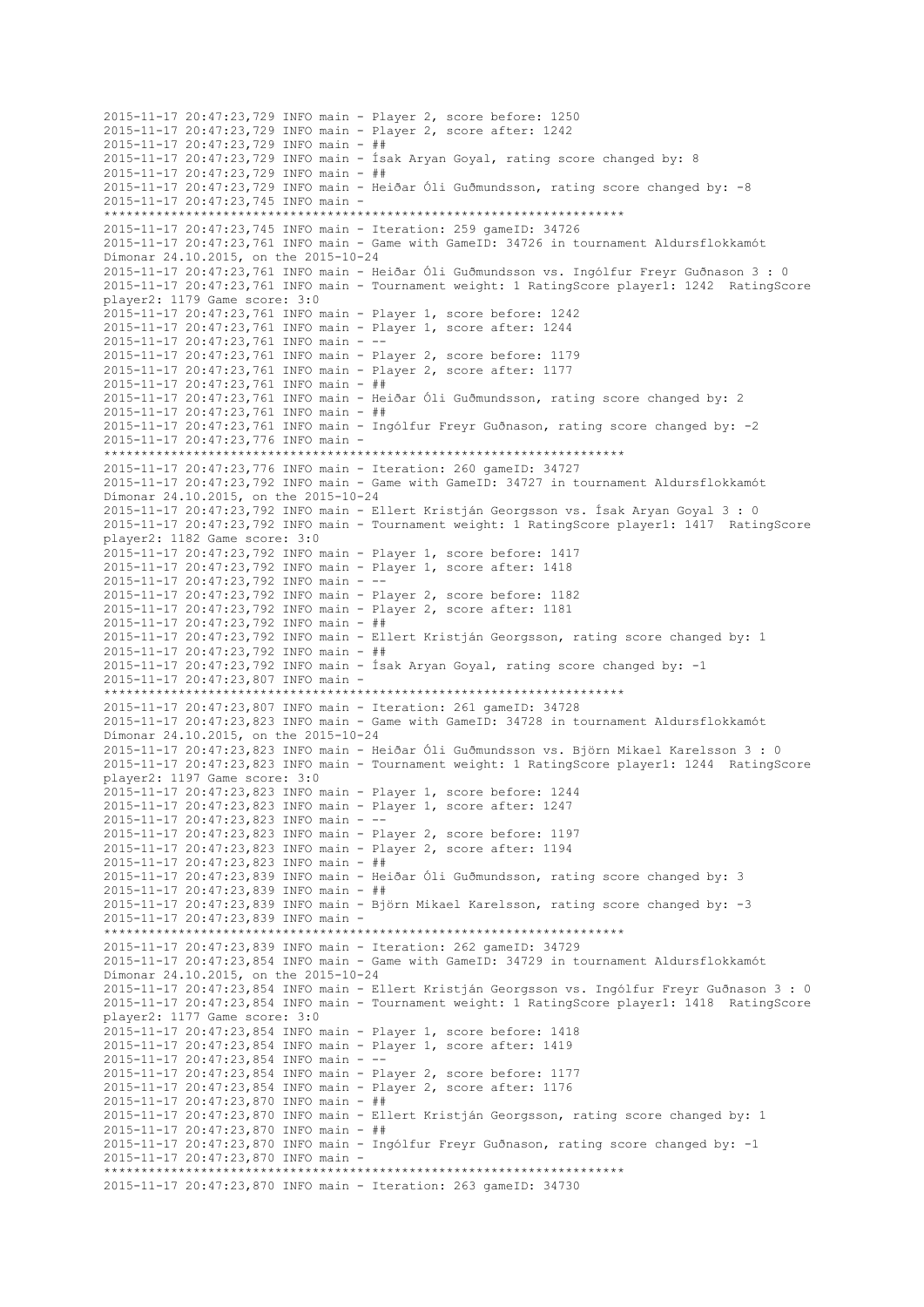2015-11-17 20:47:23,886 INFO main - Game with GameID: 34730 in tournament Aldursflokkamót Dímonar 24.10.2015, on the 2015-10-24 2015-11-17 20:47:23,886 INFO main - Ellert Kristján Georgsson vs. Björn Mikael Karelsson 3 : 0 2015-11-17 20:47:23,886 INFO main - Tournament weight: 1 RatingScore player1: 1419 RatingScore player2: 1194 Game score: 3:0 2015-11-17 20:47:23,901 INFO main - Player 1, score before: 1419 2015-11-17 20:47:23,901 INFO main - Player 1, score after: 1420 2015-11-17 20:47:23,901 INFO main - -- 2015-11-17 20:47:23,901 INFO main - Player 2, score before: 1194 2015-11-17 20:47:23,901 INFO main - Player 2, score after: 1193 2015-11-17 20:47:23,901 INFO main - ## 2015-11-17 20:47:23,901 INFO main - Ellert Kristján Georgsson, rating score changed by: 1 2015-11-17 20:47:23,901 INFO main - ## 2015-11-17 20:47:23,901 INFO main - Björn Mikael Karelsson, rating score changed by: -1 2015-11-17 20:47:23,901 INFO main - \*\*\*\*\*\*\*\*\*\*\*\*\*\*\*\*\*\*\*\*\*\*\*\*\*\*\*\*\*\*\*\*\*\*\*\*\*\*\*\*\*\*\*\*\*\*\*\*\*\*\*\*\*\*\*\*\*\*\*\*\*\*\*\*\*\*\*\*\*\* 2015-11-17 20:47:23,901 INFO main - Iteration: 264 gameID: 34731 2015-11-17 20:47:23,917 INFO main - Game with GameID: 34731 in tournament Aldursflokkamót Dímonar 24.10.2015, on the 2015-10-24 2015-11-17 20:47:23,932 INFO main - Ísak Aryan Goyal vs. Ingólfur Freyr Guðnason 3 : 0 2015-11-17 20:47:23,932 INFO main - Tournament weight: 1 RatingScore player1: 1181 RatingScore player2: 1176 Game score: 3:0 2015-11-17 20:47:23,932 INFO main - Player 1, score before: 1181 2015-11-17 20:47:23,932 INFO main - Player 1, score after: 1184 2015-11-17 20:47:23,932 INFO main - -- 2015-11-17 20:47:23,932 INFO main - Player 2, score before: 1176 2015-11-17 20:47:23,932 INFO main - Player 2, score after: 1173 2015-11-17 20:47:23,932 INFO main - ## 2015-11-17 20:47:23,932 INFO main - Ísak Aryan Goyal, rating score changed by: 3 2015-11-17 20:47:23,932 INFO main - ## 2015-11-17 20:47:23,932 INFO main - Ingólfur Freyr Guðnason, rating score changed by: -3 2015-11-17 20:47:23,948 INFO main - \*\*\*\*\*\*\*\*\*\*\*\*\*\*\*\*\*\*\*\*\*\*\*\*\*\*\*\*\*\*\*\*\*\*\*\*\*\*\*\*\*\*\*\*\*\*\*\*\*\*\*\*\*\*\*\*\*\*\*\*\*\*\*\*\*\*\*\*\*\* 2015-11-17 20:47:23,948 INFO main - Iteration: 265 gameID: 34733 2015-11-17 20:47:23,964 INFO main - Game with GameID: 34733 in tournament Aldursflokkamót Dímonar 24.10.2015, on the 2015-10-24 2015-11-17 20:47:23,979 INFO main - Ingi null Brjánsson vs. Gestur null Jónsson 3 : 0 2015-11-17 20:47:23,979 INFO main - Tournament weight: 1 RatingScore player1: 1355 RatingScore player2: 1200 Game score: 3:0 2015-11-17 20:47:23,979 INFO main - Player 1, score before: 1355 2015-11-17 20:47:23,979 INFO main - Player 1, score after: 1356 2015-11-17 20:47:23,979 INFO main - -2015-11-17 20:47:23,979 INFO main - Player 2, score before: 1200 2015-11-17 20:47:23,979 INFO main - Player 2, score after: 1199 2015-11-17 20:47:23,979 INFO main - ## 2015-11-17 20:47:23,979 INFO main - Ingi null Brjánsson, rating score changed by: 1 2015-11-17 20:47:23,979 INFO main - ## 2015-11-17 20:47:23,979 INFO main - Gestur null Jónsson, rating score changed by: -1 2015-11-17 20:47:23,995 INFO main - \*\*\*\*\*\*\*\*\*\*\*\*\*\*\*\*\*\*\*\*\*\*\*\*\*\*\*\*\*\*\*\*\*\*\*\*\*\*\*\*\*\*\*\*\*\*\*\*\*\*\*\*\*\*\*\*\*\*\*\*\*\*\*\*\*\*\*\*\*\* 2015-11-17 20:47:23,995 INFO main - Iteration: 266 gameID: 34734 2015-11-17 20:47:24,010 INFO main - Game with GameID: 34734 in tournament Aldursflokkamót Dímonar 24.10.2015, on the 2015-10-24 2015-11-17 20:47:24,010 INFO main - Jóhannes Kári Yngvason vs. David Gabríel Glascorsson 3 : 0 2015-11-17 20:47:24,010 INFO main - Tournament weight: 1 RatingScore player1: 1342 RatingScore player2: 1153 Game score: 3:0 2015-11-17 20:47:24,010 INFO main - Player 1, score before: 1342 2015-11-17 20:47:24,010 INFO main - Player 1, score after: 1343 2015-11-17 20:47:24,010 INFO main -2015-11-17 20:47:24,010 INFO main - Player 2, score before: 1153 2015-11-17 20:47:24,026 INFO main - Player 2, score after: 1152 2015-11-17 20:47:24,026 INFO main - ## 2015-11-17 20:47:24,026 INFO main - Jóhannes Kári Yngvason, rating score changed by: 1 2015-11-17 20:47:24,026 INFO main - ## 2015-11-17 20:47:24,026 INFO main - David Gabríel Glascorsson, rating score changed by: -1 2015-11-17 20:47:24,026 INFO main - \*\*\*\*\*\*\*\*\*\*\*\*\*\*\*\*\*\*\*\*\*\*\*\*\*\*\*\*\*\*\*\*\*\*\*\*\*\*\*\*\*\*\*\*\*\*\*\*\*\*\*\*\*\*\*\*\*\*\*\*\*\*\*\*\*\*\*\*\*\* 2015-11-17 20:47:24,026 INFO main - Iteration: 267 gameID: 34735 2015-11-17 20:47:24,042 INFO main - Game with GameID: 34735 in tournament Aldursflokkamót Dímonar 24.10.2015, on the 2015-10-24 2015-11-17 20:47:24,042 INFO main - Einar Árni Bjarnason vs. David Gabríel Glascorsson 3 : 0 2015-11-17 20:47:24,042 INFO main - Tournament weight: 1 RatingScore player1: 1173 RatingScore player2: 1152 Game score: 3:0 2015-11-17 20:47:24,042 INFO main - Player 1, score before: 1173 2015-11-17 20:47:24,042 INFO main - Player 1, score after: 1176 2015-11-17 20:47:24,042 INFO main - -- 2015-11-17 20:47:24,042 INFO main - Player 2, score before: 1152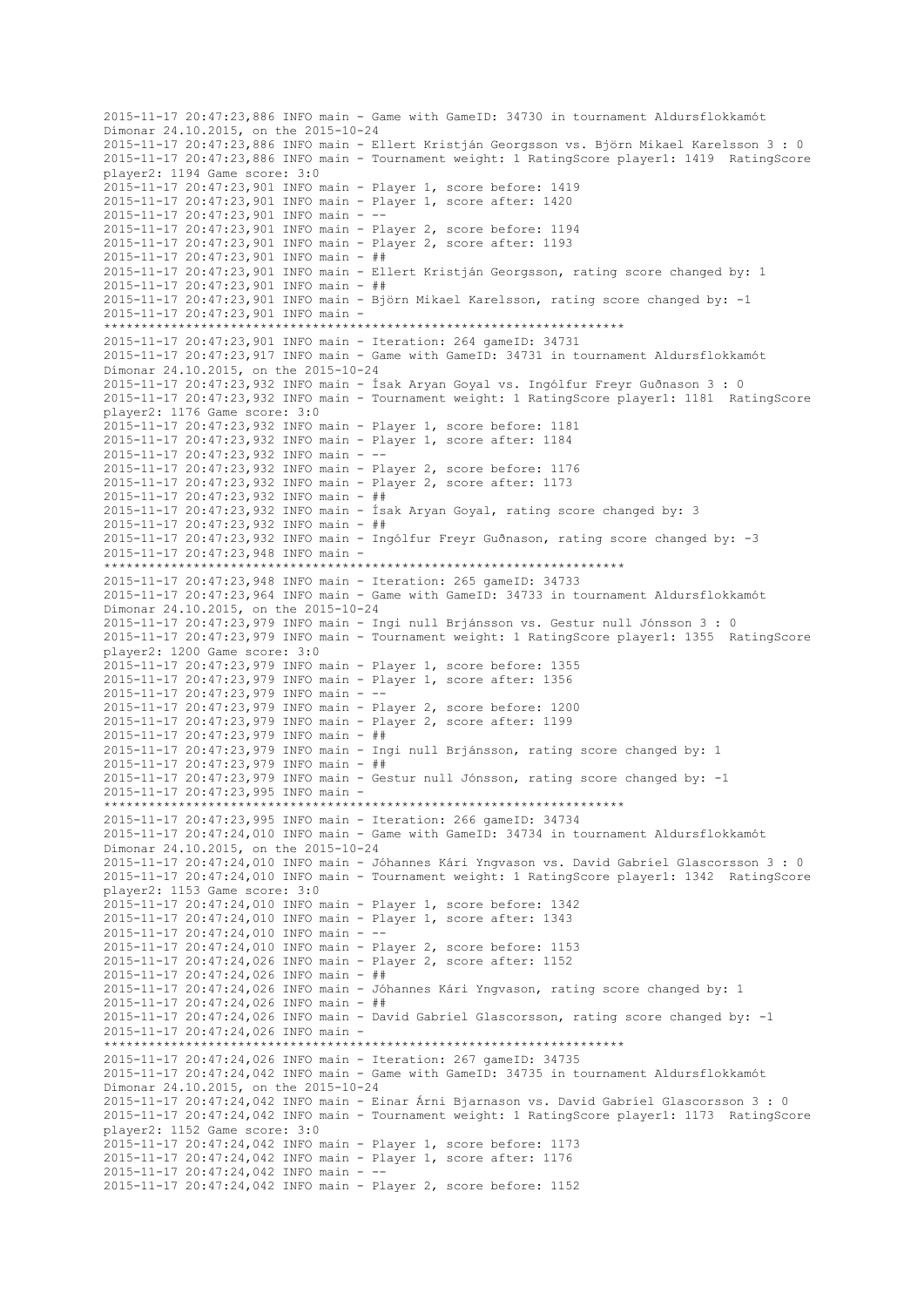2015-11-17 20:47:24,042 INFO main - Player 2, score after: 1149 2015-11-17 20:47:24,057 INFO main - ## 2015-11-17 20:47:24,057 INFO main - Einar Árni Bjarnason, rating score changed by: 3 2015-11-17 20:47:24,057 INFO main - ## 2015-11-17 20:47:24,057 INFO main - David Gabríel Glascorsson, rating score changed by: -3 2015-11-17 20:47:24,057 INFO main - \*\*\*\*\*\*\*\*\*\*\*\*\*\*\*\*\*\*\*\*\*\*\*\*\*\*\*\*\*\*\*\*\*\*\*\*\*\*\*\*\*\*\*\*\*\*\*\*\*\*\*\*\*\*\*\*\*\*\*\*\*\*\*\*\*\*\*\*\*\* 2015-11-17 20:47:24,057 INFO main - Iteration: 268 gameID: 34736 2015-11-17 20:47:24,073 INFO main - Game with GameID: 34736 in tournament Aldursflokkamót Dímonar 24.10.2015, on the 2015-10-24 2015-11-17 20:47:24,089 INFO main - Jóhannes Kári Yngvason vs. Gestur null Jónsson 3 : 0 2015-11-17 20:47:24,089 INFO main - Tournament weight: 1 RatingScore player1: 1343 RatingScore player2: 1199 Game score: 3:0 2015-11-17 20:47:24,089 INFO main - Player 1, score before: 1343 2015-11-17 20:47:24,089 INFO main - Player 1, score after: 1345 2015-11-17 20:47:24,089 INFO main - -- 2015-11-17 20:47:24,089 INFO main - Player 2, score before: 1199 2015-11-17 20:47:24,089 INFO main - Player 2, score after: 1197 2015-11-17 20:47:24,089 INFO main - ## 2015-11-17 20:47:24,089 INFO main - Jóhannes Kári Yngvason, rating score changed by: 2 2015-11-17 20:47:24,089 INFO main - ## 2015-11-17 20:47:24,089 INFO main - Gestur null Jónsson, rating score changed by: -2 2015-11-17 20:47:24,089 INFO main - \*\*\*\*\*\*\*\*\*\*\*\*\*\*\*\*\*\*\*\*\*\*\*\*\*\*\*\*\*\*\*\*\*\*\*\*\*\*\*\*\*\*\*\*\*\*\*\*\*\*\*\*\*\*\*\*\*\*\*\*\*\*\*\*\*\*\*\*\*\* 2015-11-17 20:47:24,089 INFO main - Iteration: 269 gameID: 34737 2015-11-17 20:47:24,104 INFO main - Game with GameID: 34737 in tournament Aldursflokkamót Dímonar 24.10.2015, on the 2015-10-24 2015-11-17 20:47:24,104 INFO main - Einar Árni Bjarnason vs. Gestur null Jónsson 3 : 1 2015-11-17 20:47:24,104 INFO main - Tournament weight: 1 RatingScore player1: 1176 RatingScore player2: 1197 Game score: 3:1 2015-11-17 20:47:24,104 INFO main - Player 1, score before: 1176 2015-11-17 20:47:24,104 INFO main - Player 1, score after: 1180 2015-11-17 20:47:24,120 INFO main - -- 2015-11-17 20:47:24,120 INFO main - Player 2, score before: 1197 2015-11-17 20:47:24,120 INFO main - Player 2, score after: 1193 2015-11-17 20:47:24,120 INFO main - ## 2015-11-17 20:47:24,120 INFO main - Einar Árni Bjarnason, rating score changed by: 4 2015-11-17 20:47:24,120 INFO main - ##  $2015-11-17$   $20:47:24,120$  INFO main - Gestur null Jónsson, rating score changed by: -4 2015-11-17 20:47:24,120 INFO main - \*\*\*\*\*\*\*\*\*\*\*\*\*\*\*\*\*\*\*\*\*\*\*\*\*\*\*\*\*\*\*\*\*\*\*\*\*\*\*\*\*\*\*\*\*\*\*\*\*\*\*\*\*\*\*\*\*\*\*\*\*\*\*\*\*\*\*\*\*\* 2015-11-17 20:47:24,120 INFO main - Iteration: 270 gameID: 34738 2015-11-17 20:47:24,135 INFO main - Game with GameID: 34738 in tournament Aldursflokkamót Dímonar 24.10.2015, on the 2015-10-24 2015-11-17 20:47:24,151 INFO main - Ingi null Brjánsson vs. Jóhannes Kári Yngvason 3 : 0 2015-11-17 20:47:24,151 INFO main - Tournament weight: 1 RatingScore player1: 1356 RatingScore player2: 1345 Game score: 3:0 2015-11-17 20:47:24,151 INFO main - Player 1, score before: 1356 2015-11-17 20:47:24,151 INFO main - Player 1, score after: 1359 2015-11-17 20:47:24,151 INFO main - -- 2015-11-17 20:47:24,151 INFO main - Player 2, score before: 1345 2015-11-17 20:47:24,151 INFO main - Player 2, score after: 1342 2015-11-17 20:47:24,151 INFO main - ## 2015-11-17 20:47:24,151 INFO main - Ingi null Brjánsson, rating score changed by: 3 2015-11-17 20:47:24,151 INFO main - ## 2015-11-17 20:47:24,151 INFO main - Jóhannes Kári Yngvason, rating score changed by: -3 2015-11-17 20:47:24,167 INFO main - \*\*\*\*\*\*\*\*\*\*\*\*\*\*\*\*\*\*\*\*\*\*\*\*\*\*\*\*\*\*\*\*\*\*\*\*\*\*\*\*\*\*\*\*\*\*\*\*\*\*\*\*\*\*\*\*\*\*\*\*\*\*\*\*\*\*\*\*\*\* 2015-11-17 20:47:24,167 INFO main - Iteration: 271 gameID: 34739 2015-11-17 20:47:24,167 INFO main - Game with GameID: 34739 in tournament Aldursflokkamót Dímonar 24.10.2015, on the 2015-10-24 2015-11-17 20:47:24,182 INFO main - David Gabríel Glascorsson vs. Gestur null Jónsson 3 : 1 2015-11-17 20:47:24,182 INFO main - Tournament weight: 1 RatingScore player1: 1149 RatingScore player2: 1193 Game score: 3:1 2015-11-17 20:47:24,182 INFO main - Player 1, score before: 1149 2015-11-17 20:47:24,182 INFO main - Player 1, score after: 1155 2015-11-17 20:47:24,182 INFO main - -- 2015-11-17 20:47:24,182 INFO main - Player 2, score before: 1193 2015-11-17 20:47:24,182 INFO main - Player 2, score after: 1187 2015-11-17 20:47:24,182 INFO main - ## 2015-11-17 20:47:24,182 INFO main - David Gabríel Glascorsson, rating score changed by: 6 2015-11-17 20:47:24,182 INFO main - ## 2015-11-17 20:47:24,182 INFO main - Gestur null Jónsson, rating score changed by: -6 2015-11-17 20:47:24,182 INFO main - \*\*\*\*\*\*\*\*\*\*\*\*\*\*\*\*\*\*\*\*\*\*\*\*\*\*\*\*\*\*\*\*\*\*\*\*\*\*\*\*\*\*\*\*\*\*\*\*\*\*\*\*\*\*\*\*\*\*\*\*\*\*\*\*\*\*\*\*\*\* 2015-11-17 20:47:24,182 INFO main - Iteration: 272 gameID: 34740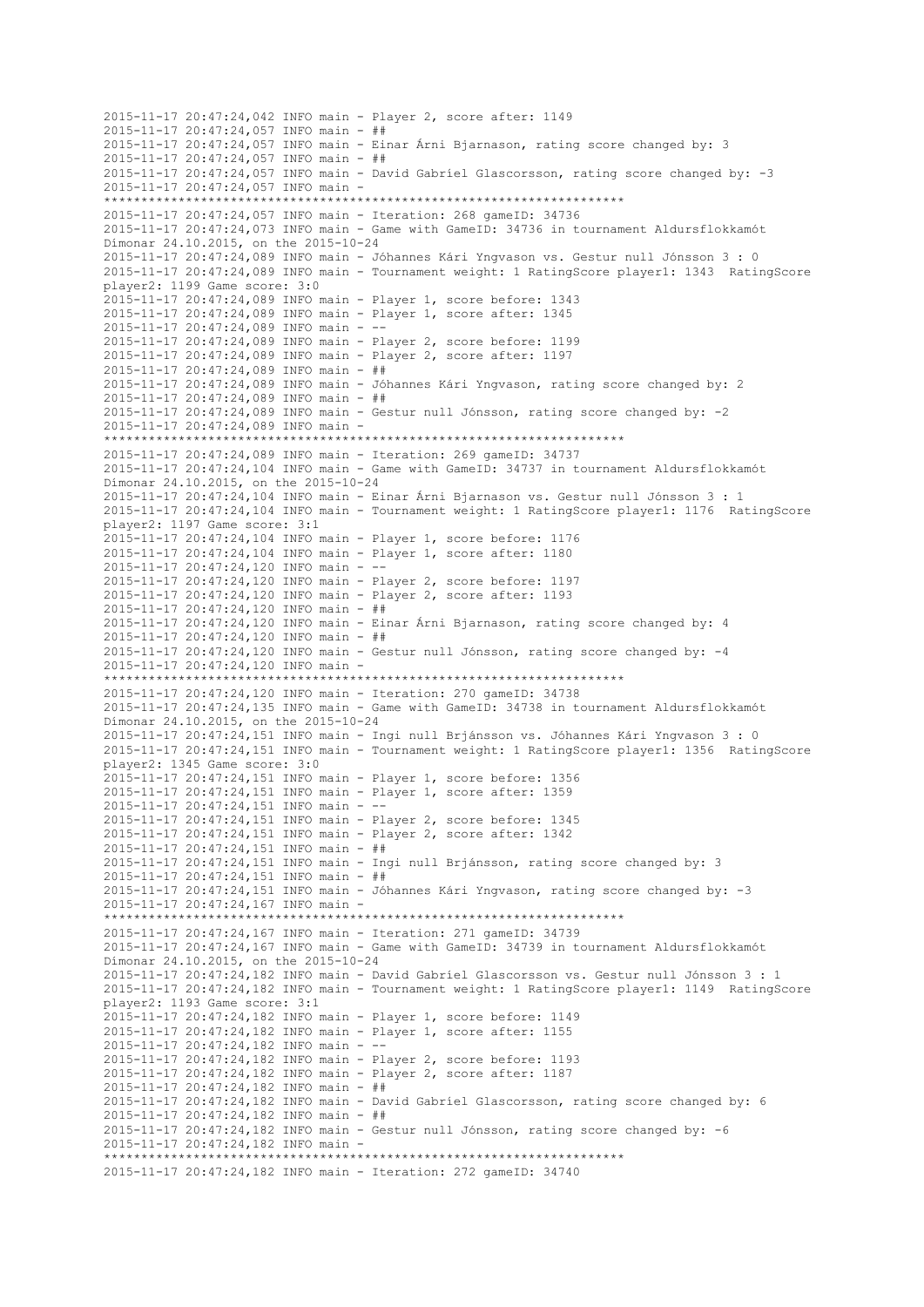2015-11-17 20:47:24,198 INFO main - Game with GameID: 34740 in tournament Aldursflokkamót Dímonar 24.10.2015, on the 2015-10-24 2015-11-17 20:47:24,214 INFO main - Ingi null Brjánsson vs. Einar Árni Bjarnason 3 : 0 2015-11-17 20:47:24,214 INFO main - Tournament weight: 1 RatingScore player1: 1359 RatingScore player2: 1180 Game score: 3:0 2015-11-17 20:47:24,214 INFO main - Player 1, score before: 1359 2015-11-17 20:47:24,214 INFO main - Player 1, score after: 1360 2015-11-17 20:47:24,214 INFO main - -- 2015-11-17 20:47:24,214 INFO main - Player 2, score before: 1180 2015-11-17 20:47:24,214 INFO main - Player 2, score after: 1179 2015-11-17 20:47:24,214 INFO main - ## 2015-11-17 20:47:24,214 INFO main - Ingi null Brjánsson, rating score changed by: 1 2015-11-17 20:47:24,214 INFO main - ## 2015-11-17 20:47:24,214 INFO main - Einar Árni Bjarnason, rating score changed by: -1 2015-11-17 20:47:24,229 INFO main - \*\*\*\*\*\*\*\*\*\*\*\*\*\*\*\*\*\*\*\*\*\*\*\*\*\*\*\*\*\*\*\*\*\*\*\*\*\*\*\*\*\*\*\*\*\*\*\*\*\*\*\*\*\*\*\*\*\*\*\*\*\*\*\*\*\*\*\*\*\* 2015-11-17 20:47:24,229 INFO main - Iteration: 273 gameID: 34741 2015-11-17 20:47:24,245 INFO main - Game with GameID: 34741 in tournament Aldursflokkamót Dímonar 24.10.2015, on the 2015-10-24 2015-11-17 20:47:24,245 INFO main - Ingi null Brjánsson vs. David Gabríel Glascorsson 3 : 0 2015-11-17 20:47:24,245 INFO main - Tournament weight: 1 RatingScore player1: 1360 RatingScore player2: 1155 Game score: 3:0 2015-11-17 20:47:24,245 INFO main - Player 1, score before: 1360 2015-11-17 20:47:24,245 INFO main - Player 1, score after: 1361 2015-11-17 20:47:24,245 INFO main - -- 2015-11-17 20:47:24,245 INFO main - Player 2, score before: 1155 2015-11-17 20:47:24,245 INFO main - Player 2, score after: 1154  $2015 - 11 - 17$   $20:47:24.245$  INFO main - ## 2015-11-17 20:47:24,245 INFO main - Ingi null Brjánsson, rating score changed by: 1 2015-11-17 20:47:24,260 INFO main - ## 2015-11-17 20:47:24,260 INFO main - David Gabríel Glascorsson, rating score changed by: -1 2015-11-17 20:47:24,260 INFO main - \*\*\*\*\*\*\*\*\*\*\*\*\*\*\*\*\*\*\*\*\*\*\*\*\*\*\*\*\*\*\*\*\*\*\*\*\*\*\*\*\*\*\*\*\*\*\*\*\*\*\*\*\*\*\*\*\*\*\*\*\*\*\*\*\*\*\*\*\*\* 2015-11-17 20:47:24,260 INFO main - Iteration: 274 gameID: 34742 2015-11-17 20:47:24,276 INFO main - Game with GameID: 34742 in tournament Aldursflokkamót Dímonar 24.10.2015, on the 2015-10-24 2015-11-17 20:47:24,276 INFO main - Jóhannes Kári Yngvason vs. Einar Árni Bjarnason 3 : 0 2015-11-17 20:47:24,276 INFO main - Tournament weight: 1 RatingScore player1: 1342 RatingScore player2: 1179 Game score: 3:0 2015-11-17 20:47:24,276 INFO main - Player 1, score before: 1342 2015-11-17 20:47:24,276 INFO main - Player 1, score after: 1343 2015-11-17 20:47:24,276 INFO main - -- 2015-11-17 20:47:24,276 INFO main - Player 2, score before: 1179 2015-11-17 20:47:24,276 INFO main - Player 2, score after: 1178 2015-11-17 20:47:24,276 INFO main - ## 2015-11-17 20:47:24,276 INFO main - Jóhannes Kári Yngvason, rating score changed by: 1 2015-11-17 20:47:24,292 INFO main - ## 2015-11-17 20:47:24,292 INFO main - Einar Árni Bjarnason, rating score changed by: -1 2015-11-17 20:47:24,292 INFO main - \*\*\*\*\*\*\*\*\*\*\*\*\*\*\*\*\*\*\*\*\*\*\*\*\*\*\*\*\*\*\*\*\*\*\*\*\*\*\*\*\*\*\*\*\*\*\*\*\*\*\*\*\*\*\*\*\*\*\*\*\*\*\*\*\*\*\*\*\*\* 2015-11-17 20:47:24,292 INFO main - Iteration: 275 gameID: 34744 2015-11-17 20:47:24,307 INFO main - Game with GameID: 34744 in tournament Aldursflokkamót Dímonar 24.10.2015, on the 2015-10-24 2015-11-17 20:47:24,307 INFO main - Kári null Ármannsson vs. Kristján Kári Gunnarsson 3 : 0 2015-11-17 20:47:24,307 INFO main - Tournament weight: 1 RatingScore player1: 1794 RatingScore player2: 1149 Game score: 3:0 2015-11-17 20:47:24,323 INFO main - The rating didn't change for Player1! 2015-11-17 20:47:24,323 INFO main - The rating didn't change for Player2! 2015-11-17 20:47:24,323 INFO main - Player 1, score before: 1794 2015-11-17 20:47:24,323 INFO main - Player 1, score after: 1794 2015-11-17 20:47:24,323 INFO main - -- 2015-11-17 20:47:24,323 INFO main - Player 2, score before: 1149 2015-11-17 20:47:24,323 INFO main - Player 2, score after: 1149 2015-11-17 20:47:24,323 INFO main - ## 2015-11-17 20:47:24,323 INFO main - Kári null Ármannsson, rating score changed by: 0 2015-11-17 20:47:24,323 INFO main - ## 2015-11-17 20:47:24,323 INFO main - Kristján Kári Gunnarsson, rating score changed by: 0 2015-11-17 20:47:24,323 INFO main - \*\*\*\*\*\*\*\*\*\*\*\*\*\*\*\*\*\*\*\*\*\*\*\*\*\*\*\*\*\*\*\*\*\*\*\*\*\*\*\*\*\*\*\*\*\*\*\*\*\*\*\*\*\*\*\*\*\*\*\*\*\*\*\*\*\*\*\*\*\* 2015-11-17 20:47:24,323 INFO main - Iteration: 276 gameID: 34745 2015-11-17 20:47:24,338 INFO main - Game with GameID: 34745 in tournament Aldursflokkamót Dímonar 24.10.2015, on the 2015-10-24 2015-11-17 20:47:24,354 INFO main - Ísak Aryan Goyal vs. Ingi null Brjánsson 0 : 3 2015-11-17 20:47:24,354 INFO main - Tournament weight: 1 RatingScore player1: 1184 RatingScore player2: 1361 Game score: 0:3 2015-11-17 20:47:24,354 INFO main - Player 1, score before: 1184 2015-11-17 20:47:24,354 INFO main - Player 1, score after: 1183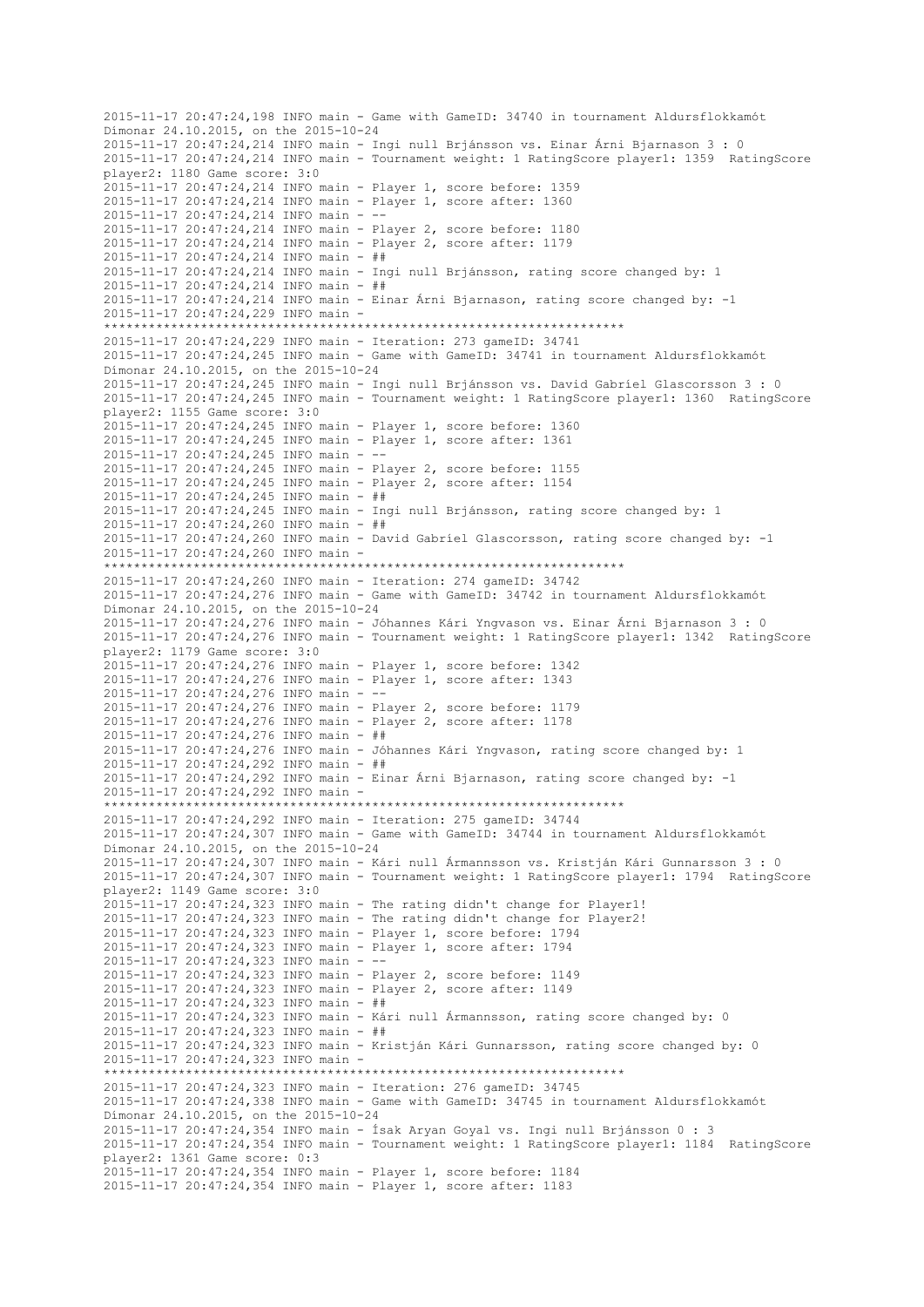2015-11-17 20:47:24,354 INFO main - -- 2015-11-17 20:47:24,354 INFO main - Player 2, score before: 1361 2015-11-17 20:47:24,354 INFO main - Player 2, score after: 1362 2015-11-17 20:47:24,354 INFO main - ## 2015-11-17 20:47:24,354 INFO main - Ísak Aryan Goyal, rating score changed by: -1 2015-11-17 20:47:24,354 INFO main - ## 2015-11-17 20:47:24,354 INFO main - Ingi null Brjánsson, rating score changed by: 1 2015-11-17 20:47:24,370 INFO main - \*\*\*\*\*\*\*\*\*\*\*\*\*\*\*\*\*\*\*\*\*\*\*\*\*\*\*\*\*\*\*\*\*\*\*\*\*\*\*\*\*\*\*\*\*\*\*\*\*\*\*\*\*\*\*\*\*\*\*\*\*\*\*\*\*\*\*\*\*\* 2015-11-17 20:47:24,370 INFO main - Iteration: 277 gameID: 34746 2015-11-17 20:47:24,385 INFO main - Game with GameID: 34746 in tournament Aldursflokkamót Dímonar 24.10.2015, on the 2015-10-24 2015-11-17 20:47:24,432 INFO main - Ellert Kristján Georgsson vs. Jóhannes Kári Yngvason 3 : 2 2015-11-17 20:47:24,432 INFO main - Tournament weight: 1 RatingScore player1: 1420 RatingScore player2: 1343 Game score: 3:2 2015-11-17 20:47:24,432 INFO main - Player 1, score before: 1420 2015-11-17 20:47:24,432 INFO main - Player 1, score after: 1422 2015-11-17 20:47:24,432 INFO main - -- 2015-11-17 20:47:24,432 INFO main - Player 2, score before: 1343 2015-11-17 20:47:24,432 INFO main - Player 2, score after: 1341 2015-11-17 20:47:24,448 INFO main - ## 2015-11-17 20:47:24,448 INFO main - Ellert Kristján Georgsson, rating score changed by: 2 2015-11-17 20:47:24,448 INFO main - ## 2015-11-17 20:47:24,448 INFO main - Jóhannes Kári Yngvason, rating score changed by: -2 2015-11-17 20:47:24,463 INFO main - \*\*\*\*\*\*\*\*\*\*\*\*\*\*\*\*\*\*\*\*\*\*\*\*\*\*\*\*\*\*\*\*\*\*\*\*\*\*\*\*\*\*\*\*\*\*\*\*\*\*\*\*\*\*\*\*\*\*\*\*\*\*\*\*\*\*\*\*\*\* 2015-11-17 20:47:24,463 INFO main - Iteration: 278 gameID: 34747 2015-11-17 20:47:24,479 INFO main - Game with GameID: 34747 in tournament Aldursflokkamót Dímonar 24.10.2015, on the 2015-10-24 2015-11-17 20:47:24,479 INFO main - Óskar null Agnarsson vs. Karl Andersson Claesson 1 : 3 2015-11-17 20:47:24,479 INFO main - Tournament weight: 1 RatingScore player1: 1260 RatingScore player2: 1421 Game score: 1:3 2015-11-17 20:47:24,479 INFO main - Player 1, score before: 1260 2015-11-17 20:47:24,479 INFO main - Player 1, score after: 1259 2015-11-17 20:47:24,479 INFO main - -- 2015-11-17 20:47:24,479 INFO main - Player 2, score before: 1421 2015-11-17 20:47:24,479 INFO main - Player 2, score after: 1422 2015-11-17 20:47:24,479 INFO main - ## 2015-11-17 20:47:24,479 INFO main - Óskar null Agnarsson, rating score changed by: -1 2015-11-17 20:47:24,495 INFO main - ## 2015-11-17 20:47:24,495 INFO main - Karl Andersson Claesson, rating score changed by: 1 2015-11-17 20:47:24,495 INFO main - \*\*\*\*\*\*\*\*\*\*\*\*\*\*\*\*\*\*\*\*\*\*\*\*\*\*\*\*\*\*\*\*\*\*\*\*\*\*\*\*\*\*\*\*\*\*\*\*\*\*\*\*\*\*\*\*\*\*\*\*\*\*\*\*\*\*\*\*\*\* 2015-11-17 20:47:24,495 INFO main - Iteration: 279 gameID: 34748 2015-11-17 20:47:24,510 INFO main - Game with GameID: 34748 in tournament Aldursflokkamót Dímonar 24.10.2015, on the 2015-10-24 2015-11-17 20:47:24,510 INFO main - Kári null Ármannsson vs. Ingi null Brjánsson 3 : 0 2015-11-17 20:47:24,510 INFO main - Tournament weight: 1 RatingScore player1: 1794 RatingScore player2: 1362 Game score: 3:0 2015-11-17 20:47:24,510 INFO main - The rating didn't change for Player1! 2015-11-17 20:47:24,510 INFO main - The rating didn't change for Player2! 2015-11-17 20:47:24,510 INFO main - Player 1, score before: 1794 2015-11-17 20:47:24,510 INFO main - Player 1, score after: 1794 2015-11-17 20:47:24,510 INFO main - -- 2015-11-17 20:47:24,510 INFO main - Player 2, score before: 1362 2015-11-17 20:47:24,510 INFO main - Player 2, score after: 1362 2015-11-17 20:47:24,526 INFO main - ## 2015-11-17 20:47:24,526 INFO main - Kári null Ármannsson, rating score changed by: 0 2015-11-17 20:47:24,526 INFO main - ## 2015-11-17 20:47:24,526 INFO main - Ingi null Brjánsson, rating score changed by: 0 2015-11-17 20:47:24,526 INFO main - \*\*\*\*\*\*\*\*\*\*\*\*\*\*\*\*\*\*\*\*\*\*\*\*\*\*\*\*\*\*\*\*\*\*\*\*\*\*\*\*\*\*\*\*\*\*\*\*\*\*\*\*\*\*\*\*\*\*\*\*\*\*\*\*\*\*\*\*\*\* 2015-11-17 20:47:24,526 INFO main - Iteration: 280 gameID: 34749 2015-11-17 20:47:24,542 INFO main - Game with GameID: 34749 in tournament Aldursflokkamót Dímonar 24.10.2015, on the 2015-10-24 2015-11-17 20:47:24,557 INFO main - Ellert Kristján Georgsson vs. Karl Andersson Claesson 3 : 2 2015-11-17 20:47:24,557 INFO main - Tournament weight: 1 RatingScore player1: 1422 RatingScore player2: 1422 Game score: 3:2 2015-11-17 20:47:24,557 INFO main - Player 1, score before: 1422 2015-11-17 20:47:24,557 INFO main - Player 1, score after: 1425 2015-11-17 20:47:24,557 INFO main - -- 2015-11-17 20:47:24,557 INFO main - Player 2, score before: 1422 2015-11-17 20:47:24,557 INFO main - Player 2, score after: 1419 2015-11-17 20:47:24,557 INFO main - ## 2015-11-17 20:47:24,557 INFO main - Ellert Kristján Georgsson, rating score changed by: 3 2015-11-17 20:47:24,557 INFO main - ## 2015-11-17 20:47:24,557 INFO main - Karl Andersson Claesson, rating score changed by: -3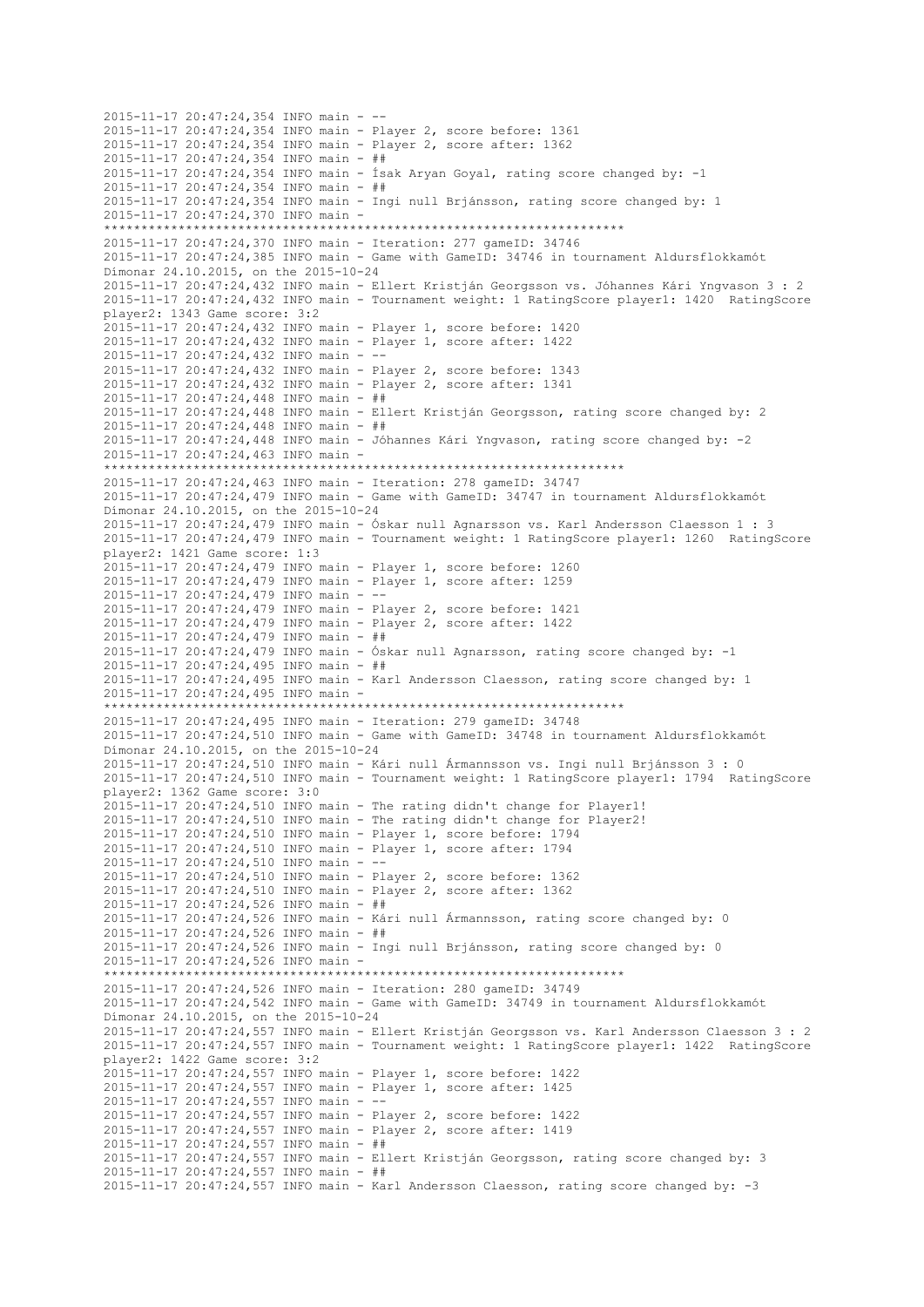```
2015-11-17 20:47:24,573 INFO main -
                        **********************************************************************
2015-11-17 20:47:24,573 INFO main - Iteration: 281 gameID: 34750
2015-11-17 20:47:24,573 INFO main - Game with GameID: 34750 in tournament Aldursflokkamót 
Dímonar 24.10.2015, on the 2015-10-24
2015-11-17 20:47:24,588 INFO main - Kári null Ármannsson vs. Ellert Kristján Georgsson 3 : 0
2015-11-17 20:47:24,588 INFO main - Tournament weight: 1 RatingScore player1: 1794 RatingScore 
player2: 1425 Game score: 3:0
2015-11-17 20:47:24,588 INFO main - The rating didn't change for Player1!
2015-11-17 20:47:24,588 INFO main - The rating didn't change for Player2!
2015-11-17 20:47:24,588 INFO main - Player 1, score before: 1794
2015-11-17 20:47:24,588 INFO main - Player 1, score after: 1794
2015-11-17 20:47:24,588 INFO main - --
2015-11-17 20:47:24,588 INFO main - Player 2, score before: 1425
2015-11-17 20:47:24,588 INFO main - Player 2, score after: 1425
2015-11-17 20:47:24,588 INFO main - ##
2015-11-17 20:47:24,588 INFO main - Kári null Ármannsson, rating score changed by: 0
2015-11-17 20:47:24,588 INFO main - ##
2015-11-17 20:47:24,588 INFO main - Ellert Kristján Georgsson, rating score changed by: 0
2015-11-17 20:47:24,604 INFO main -
                    **********************************************************************
2015-11-17 20:47:24,604 INFO main - Iteration: 282 gameID: 34752
2015-11-17 20:47:24,620 INFO main - Game with GameID: 34752 in tournament Aldursflokkamót 
Dímonar 24.10.2015, on the 2015-10-24
2015-11-17 20:47:24,635 INFO main - Magnús Gauti Úlfarsson vs. Kamil null Mocek 3 : 0
2015-11-17 20:47:24,635 INFO main - Tournament weight: 1 RatingScore player1: 1756 RatingScore 
player2: 1166 Game score: 3:0
2015-11-17 20:47:24,635 INFO main - The rating didn't change for Player1!
2015-11-17 20:47:24,635 INFO main - The rating didn't change for Player2!
2015-11-17 20:47:24,635 INFO main - Player 1, score before: 1756
2015-11-17 20:47:24,635 INFO main - Player 1, score after: 1756
2015-11-17 20:47:24,635 INFO main - --
2015-11-17 20:47:24,635 INFO main - Player 2, score before: 1166
2015-11-17 20:47:24,635 INFO main - Player 2, score after: 1166
2015-11-17 20:47:24,635 INFO main - ##
2015-11-17 20:47:24,635 INFO main - Magnús Gauti Úlfarsson, rating score changed by: 0
2015-11-17 20:47:24,635 INFO main - ##
2015-11-17 20:47:24,635 INFO main - Kamil null Mocek, rating score changed by: 0
2015-11-17 20:47:24,651 INFO main -
     **********************************************************************
2015-11-17 20:47:24,651 INFO main - Iteration: 283 gameID: 34753
2015-11-17 20:47:24,667 INFO main - Game with GameID: 34753 in tournament Aldursflokkamót 
Dímonar 24.10.2015, on the 2015-10-24
2015-11-17 20:47:24,667 INFO main - Kamil null Mocek vs. Gunnar Þorgeir Guðnason 3 : 0
2015-11-17 20:47:24,667 INFO main - Tournament weight: 1 RatingScore player1: 1166 RatingScore 
player2: 1188 Game score: 3:0
2015-11-17 20:47:24,667 INFO main - Player 1, score before: 1166
2015-11-17 20:47:24,667 INFO main - Player 1, score after: 1170
2015-11-17 20:47:24,682 INFO main - --
2015-11-17 20:47:24,682 INFO main - Player 2, score before: 1188
2015-11-17 20:47:24,682 INFO main - Player 2, score after: 1184
2015-11-17 20:47:24,682 INFO main - ##
2015-11-17 20:47:24,682 INFO main - Kamil null Mocek, rating score changed by: 4
2015-11-17 20:47:24,682 INFO main - ##
2015-11-17 20:47:24,682 INFO main - Gunnar Þorgeir Guðnason, rating score changed by: -4
2015-11-17 20:47:24,682 INFO main -
**********************************************************************
2015-11-17 20:47:24,682 INFO main - Iteration: 284 gameID: 34754
2015-11-17 20:47:24,713 INFO main - Game with GameID: 34754 in tournament Aldursflokkamót 
Dímonar 24.10.2015, on the 2015-10-24
2015-11-17 20:47:24,713 INFO main - Magnús Gauti Úlfarsson vs. Gunnar Þorgeir Guðnason 3 : 0
2015-11-17 20:47:24,713 INFO main - Tournament weight: 1 RatingScore player1: 1756 RatingScore 
player2: 1184 Game score: 3:0
2015-11-17 20:47:24,713 INFO main - The rating didn't change for Player1!
2015-11-17 20:47:24,713 INFO main - The rating didn't change for Player2!
2015-11-17 20:47:24,713 INFO main - Player 1, score before: 1756
2015-11-17 20:47:24,713 INFO main - Player 1, score after: 1756
2015-11-17 20:47:24,713 INFO main - --
2015-11-17 20:47:24,713 INFO main - Player 2, score before: 1184
2015-11-17 20:47:24,713 INFO main - Player 2, score after: 1184
2015-11-17 20:47:24,713 INFO main - ##
2015-11-17 20:47:24,713 INFO main - Magnús Gauti Úlfarsson, rating score changed by: 0
2015-11-17 20:47:24,729 INFO main - ##
2015-11-17 20:47:24,729 INFO main - Gunnar Þorgeir Guðnason, rating score changed by: 0
2015-11-17 20:47:24,729 INFO main -
                        **********************************************************************
2015-11-17 20:47:24,729 INFO main - Iteration: 285 gameID: 34555
```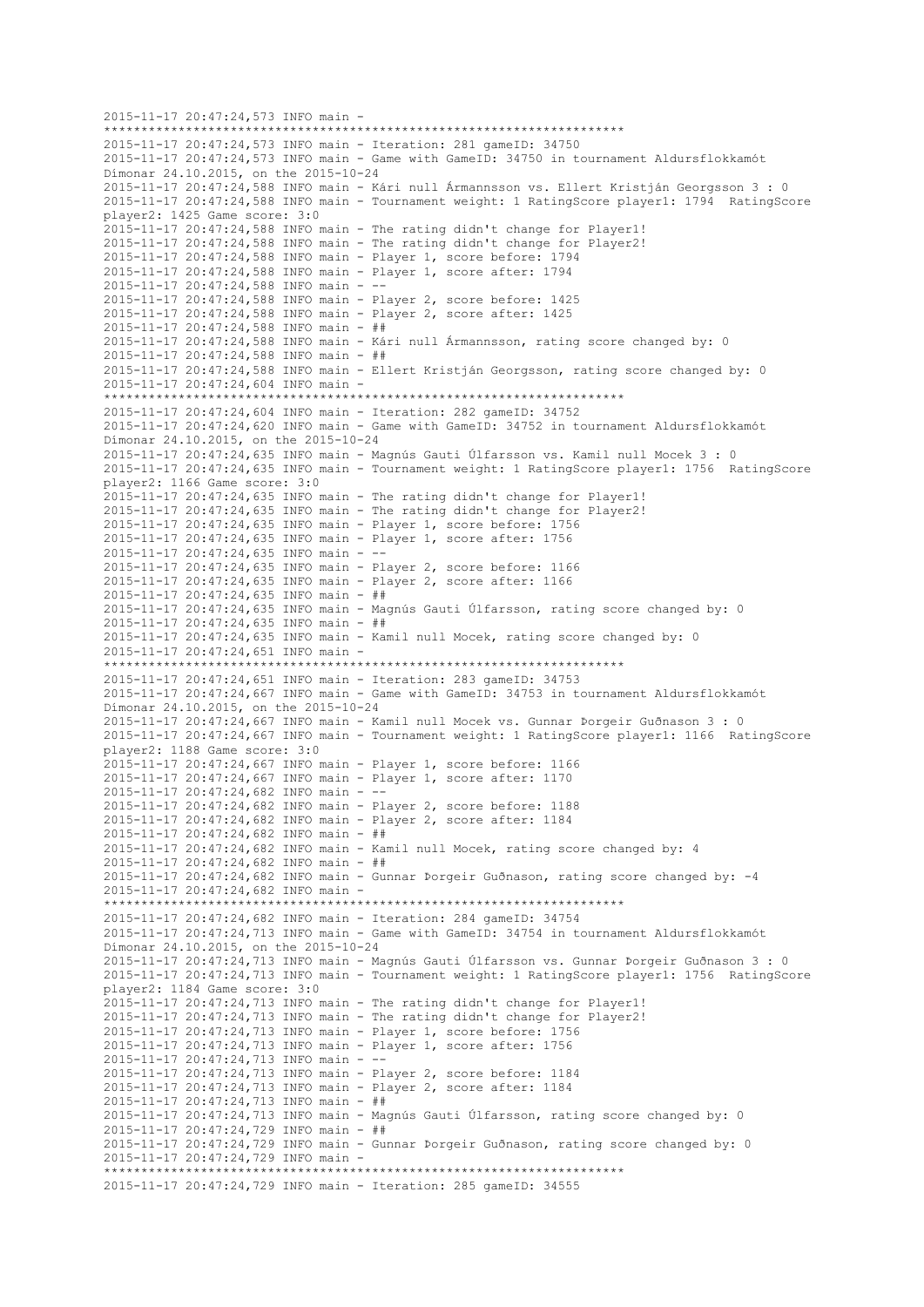2015-11-17 20:47:24,745 INFO main - Game with GameID: 34555 in tournament Pepsi Grand Prix mót Víkings okt. 2015, on the 2015-10-31 2015-11-17 20:47:24,745 INFO main - Ingi null Brjánsson vs. Bjarni Þór Bjarnason 4 : 0 2015-11-17 20:47:24,745 INFO main - Tournament weight: 3 RatingScore player1: 1362 RatingScore player2: 1176 Game score: 4:0 2015-11-17 20:47:24,745 INFO main - Player 1, score before: 1362 2015-11-17 20:47:24,745 INFO main - Player 1, score after: 1366 2015-11-17 20:47:24,745 INFO main - -- 2015-11-17 20:47:24,760 INFO main - Player 2, score before: 1176 2015-11-17 20:47:24,760 INFO main - Player 2, score after: 1174 2015-11-17 20:47:24,760 INFO main - ## 2015-11-17 20:47:24,760 INFO main - Ingi null Brjánsson, rating score changed by: 4 2015-11-17 20:47:24,760 INFO main - ## 2015-11-17 20:47:24,760 INFO main - Bjarni Þór Bjarnason, rating score changed by: -2 2015-11-17 20:47:24,760 INFO main - \*\*\*\*\*\*\*\*\*\*\*\*\*\*\*\*\*\*\*\*\*\*\*\*\*\*\*\*\*\*\*\*\*\*\*\*\*\*\*\*\*\*\*\*\*\*\*\*\*\*\*\*\*\*\*\*\*\*\*\*\*\*\*\*\*\*\*\*\*\* 2015-11-17 20:47:24,760 INFO main - Iteration: 286 gameID: 34556 2015-11-17 20:47:24,791 INFO main - Game with GameID: 34556 in tournament Pepsi Grand Prix mót Víkings okt. 2015, on the 2015-10-31 2015-11-17 20:47:24,791 INFO main - Hjörtur Magni Jóhannsson vs. Róbert Már Barkarson 4 : 0 2015-11-17 20:47:24,791 INFO main - Tournament weight: 3 RatingScore player1: 1650 RatingScore player2: 1335 Game score: 4:0 2015-11-17 20:47:24,791 INFO main - Player 1, score before: 1650 2015-11-17 20:47:24,791 INFO main - Player 1, score after: 1652 2015-11-17 20:47:24,791 INFO main - -- 2015-11-17 20:47:24,791 INFO main - Player 2, score before: 1335 2015-11-17 20:47:24,791 INFO main - Player 2, score after: 1334 2015-11-17 20:47:24,791 INFO main - ## 2015-11-17 20:47:24,791 INFO main - Hjörtur Magni Jóhannsson, rating score changed by: 2 2015-11-17 20:47:24,791 INFO main - ## 2015-11-17 20:47:24,791 INFO main - Róbert Már Barkarson, rating score changed by: -1 2015-11-17 20:47:24,807 INFO main - \*\*\*\*\*\*\*\*\*\*\*\*\*\*\*\*\*\*\*\*\*\*\*\*\*\*\*\*\*\*\*\*\*\*\*\*\*\*\*\*\*\*\*\*\*\*\*\*\*\*\*\*\*\*\*\*\*\*\*\*\*\*\*\*\*\*\*\*\*\* 2015-11-17 20:47:24,807 INFO main - Iteration: 287 gameID: 34557 2015-11-17 20:47:24,823 INFO main - Game with GameID: 34557 in tournament Pepsi Grand Prix mót Víkings okt. 2015, on the 2015-10-31 2015-11-17 20:47:24,823 INFO main - Ísak Indriði Unnarsson vs. Breki null Þórðarson 0 : 4 2015-11-17 20:47:24,823 INFO main - Tournament weight: 3 RatingScore player1: 1421 RatingScore player2: 1890 Game score: 0:4 2015-11-17 20:47:24,823 INFO main - The rating didn't change for Player1! 2015-11-17 20:47:24,823 INFO main - Player 1, score before: 1421 2015-11-17 20:47:24,823 INFO main - Player 1, score after: 1421 2015-11-17 20:47:24,823 INFO main - -- 2015-11-17 20:47:24,823 INFO main - Player 2, score before: 1890 2015-11-17 20:47:24,823 INFO main - Player 2, score after: 1891 2015-11-17 20:47:24,838 INFO main - ## 2015-11-17 20:47:24,838 INFO main - Ísak Indriði Unnarsson, rating score changed by: 0 2015-11-17 20:47:24,838 INFO main - ## 2015-11-17 20:47:24,838 INFO main - Breki null Þórðarson, rating score changed by: 1 2015-11-17 20:47:24,838 INFO main - \*\*\*\*\*\*\*\*\*\*\*\*\*\*\*\*\*\*\*\*\*\*\*\*\*\*\*\*\*\*\*\*\*\*\*\*\*\*\*\*\*\*\*\*\*\*\*\*\*\*\*\*\*\*\*\*\*\*\*\*\*\*\*\*\*\*\*\*\*\* 2015-11-17 20:47:24,838 INFO main - Iteration: 288 gameID: 34558 2015-11-17 20:47:24,854 INFO main - Game with GameID: 34558 in tournament Pepsi Grand Prix mót Víkings okt. 2015, on the 2015-10-31 2015-11-17 20:47:24,870 INFO main - Pétur Marteinn Tómasson vs. Sigurður Herlufsen 4 : 0 2015-11-17 20:47:24,870 INFO main - Tournament weight: 3 RatingScore player1: 1807 RatingScore player2: 1332 Game score: 4:0 2015-11-17 20:47:24,870 INFO main - The rating didn't change for Player2! 2015-11-17 20:47:24,870 INFO main - Player 1, score before: 1807 2015-11-17 20:47:24,870 INFO main - Player 1, score after: 1808 2015-11-17 20:47:24,870 INFO main - -- 2015-11-17 20:47:24,870 INFO main - Player 2, score before: 1332 2015-11-17 20:47:24,870 INFO main - Player 2, score after: 1332 2015-11-17 20:47:24,870 INFO main - ## 2015-11-17 20:47:24,870 INFO main - Pétur Marteinn Tómasson, rating score changed by: 1 2015-11-17 20:47:24,870 INFO main - ## 2015-11-17 20:47:24,870 INFO main - Sigurður Herlufsen, rating score changed by: 0 2015-11-17 20:47:24,870 INFO main - \*\*\*\*\*\*\*\*\*\*\*\*\*\*\*\*\*\*\*\*\*\*\*\*\*\*\*\*\*\*\*\*\*\*\*\*\*\*\*\*\*\*\*\*\*\*\*\*\*\*\*\*\*\*\*\*\*\*\*\*\*\*\*\*\*\*\*\*\*\* 2015-11-17 20:47:24,870 INFO main - Iteration: 289 gameID: 34559 2015-11-17 20:47:24,885 INFO main - Game with GameID: 34559 in tournament Pepsi Grand Prix mót Víkings okt. 2015, on the 2015-10-31 2015-11-17 20:47:24,901 INFO main - Guðmundur Ragnar Guðmundsson vs. Skúli Gunnarsson 0 : 4 2015-11-17 20:47:24,901 INFO main - Tournament weight: 3 RatingScore player1: 1465 RatingScore player2: 1789 Game score: 0:4 2015-11-17 20:47:24,901 INFO main - Player 1, score before: 1465 2015-11-17 20:47:24,901 INFO main - Player 1, score after: 1464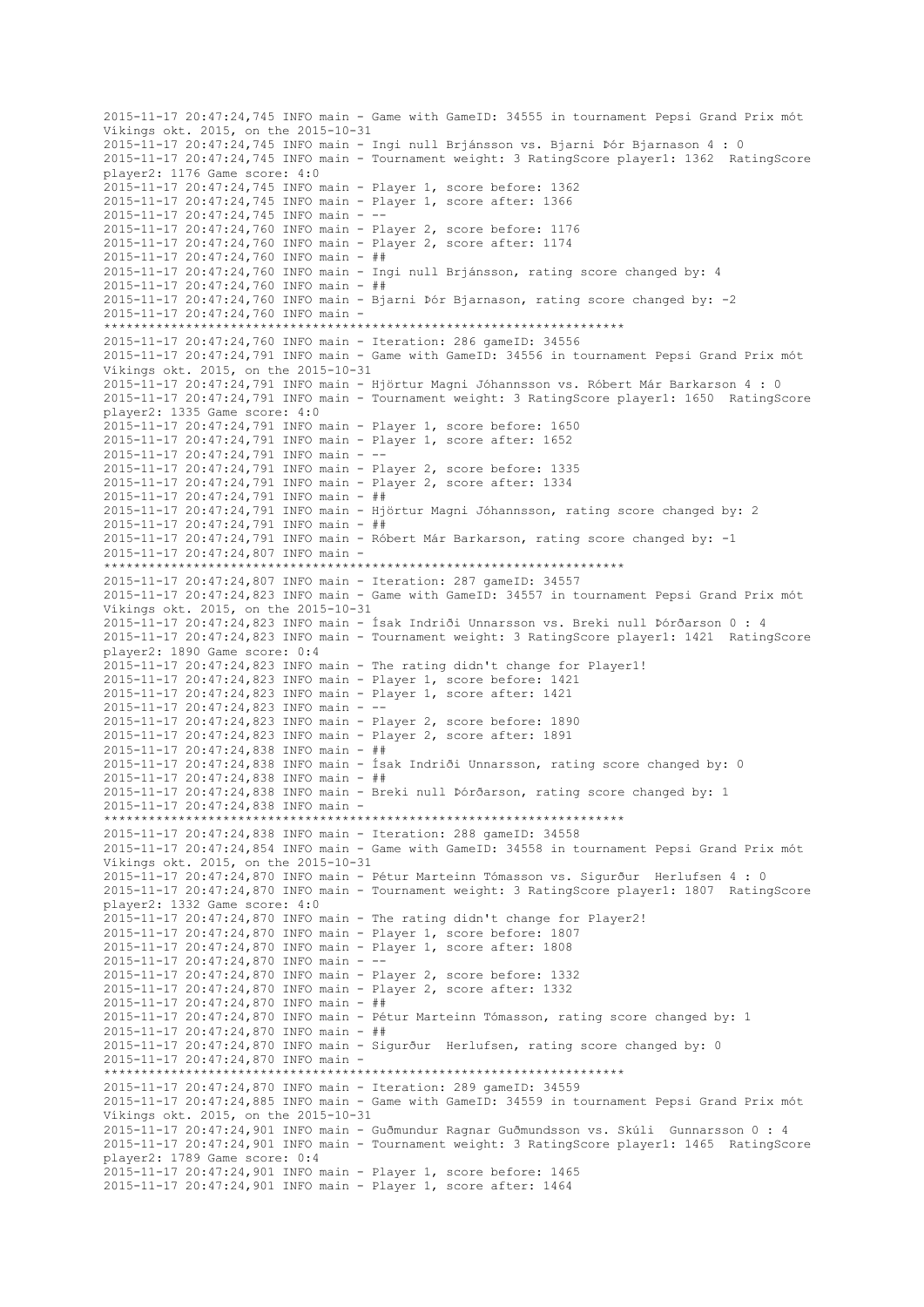2015-11-17 20:47:24,901 INFO main - -- 2015-11-17 20:47:24,901 INFO main - Player 2, score before: 1789 2015-11-17 20:47:24,901 INFO main - Player 2, score after: 1791 2015-11-17 20:47:24,901 INFO main - ## 2015-11-17 20:47:24,901 INFO main - Guðmundur Ragnar Guðmundsson, rating score changed by: -1 2015-11-17 20:47:24,901 INFO main - ## 2015-11-17 20:47:24,901 INFO main - Skúli Gunnarsson, rating score changed by: 2 2015-11-17 20:47:24,916 INFO main - \*\*\*\*\*\*\*\*\*\*\*\*\*\*\*\*\*\*\*\*\*\*\*\*\*\*\*\*\*\*\*\*\*\*\*\*\*\*\*\*\*\*\*\*\*\*\*\*\*\*\*\*\*\*\*\*\*\*\*\*\*\*\*\*\*\*\*\*\*\* 2015-11-17 20:47:24,916 INFO main - Iteration: 290 gameID: 34560 2015-11-17 20:47:24,932 INFO main - Game with GameID: 34560 in tournament Pepsi Grand Prix mót Víkings okt. 2015, on the 2015-10-31 2015-11-17 20:47:24,932 INFO main - Birgir null Ívarsson vs. Elvar null Kjartansson 4 : 0 2015-11-17 20:47:24,932 INFO main - Tournament weight: 3 RatingScore player1: 1496 RatingScore player2: 1238 Game score: 4:0 2015-11-17 20:47:24,932 INFO main - Player 1, score before: 1496 2015-11-17 20:47:24,932 INFO main - Player 1, score after: 1499 2015-11-17 20:47:24,932 INFO main - -- 2015-11-17 20:47:24,932 INFO main - Player 2, score before: 1238 2015-11-17 20:47:24,932 INFO main - Player 2, score after: 1236 2015-11-17 20:47:24,932 INFO main - ## 2015-11-17 20:47:24,932 INFO main - Birgir null Ívarsson, rating score changed by: 3 2015-11-17 20:47:24,932 INFO main - ## 2015-11-17 20:47:24,932 INFO main - Elvar null Kjartansson, rating score changed by: -2  $2015 - 11 - 17$   $20 \cdot 47 \cdot 24$ , 948 INFO main -\*\*\*\*\*\*\*\*\*\*\*\*\*\*\*\*\*\*\*\*\*\*\*\*\*\*\*\*\*\*\*\*\*\*\*\*\*\*\*\*\*\*\*\*\*\*\*\*\*\*\*\*\*\*\*\*\*\*\*\*\*\*\*\*\*\*\*\*\*\* 2015-11-17 20:47:24,948 INFO main - Iteration: 291 gameID: 34561 2015-11-17 20:47:24,963 INFO main - Game with GameID: 34561 in tournament Pepsi Grand Prix mót Víkings okt. 2015, on the 2015-10-31 2015-11-17 20:47:24,963 INFO main - Kamil null Mocek vs. Aldís Rún Lárusdóttir 1 : 4 2015-11-17 20:47:24,963 INFO main - Tournament weight: 3 RatingScore player1: 1170 RatingScore player2: 1674 Game score: 1:4 2015-11-17 20:47:24,963 INFO main - The rating didn't change for Player1! 2015-11-17 20:47:24,963 INFO main - The rating didn't change for Player2! 2015-11-17 20:47:24,963 INFO main - Player 1, score before: 1170 2015-11-17 20:47:24,963 INFO main - Player 1, score after: 1170 2015-11-17 20:47:24,963 INFO main - -- 2015-11-17 20:47:24,963 INFO main - Player 2, score before: 1674 2015-11-17 20:47:24,963 INFO main - Player 2, score after: 1674 2015-11-17 20:47:24,979 INFO main - ## 2015-11-17 20:47:24,979 INFO main - Kamil null Mocek, rating score changed by: 0 2015-11-17 20:47:24,979 INFO main - ## 2015-11-17 20:47:24,979 INFO main - Aldís Rún Lárusdóttir, rating score changed by: 0 2015-11-17 20:47:24,979 INFO main - \*\*\*\*\*\*\*\*\*\*\*\*\*\*\*\*\*\*\*\*\*\*\*\*\*\*\*\*\*\*\*\*\*\*\*\*\*\*\*\*\*\*\*\*\*\*\*\*\*\*\*\*\*\*\*\*\*\*\*\*\*\*\*\*\*\*\*\*\*\* 2015-11-17 20:47:24,979 INFO main - Iteration: 292 gameID: 34563 2015-11-17 20:47:24,995 INFO main - Game with GameID: 34563 in tournament Pepsi Grand Prix mót Víkings okt. 2015, on the 2015-10-31 2015-11-17 20:47:24,995 INFO main - Ingi Darvis Rodriguez vs. Karl Andersson Claesson 4 : 0 2015-11-17 20:47:24,995 INFO main - Tournament weight: 3 RatingScore player1: 1560 RatingScore player2: 1419 Game score: 4:0 2015-11-17 20:47:24,995 INFO main - Player 1, score before: 1560 2015-11-17 20:47:24,995 INFO main - Player 1, score after: 1565 2015-11-17 20:47:24,995 INFO main - -- 2015-11-17 20:47:24,995 INFO main - Player 2, score before: 1419 2015-11-17 20:47:24,995 INFO main - Player 2, score after: 1416 2015-11-17 20:47:25,010 INFO main - ## 2015-11-17 20:47:25,010 INFO main - Ingi Darvis Rodriguez, rating score changed by: 5 2015-11-17 20:47:25,010 INFO main - ## 2015-11-17 20:47:25,010 INFO main - Karl Andersson Claesson, rating score changed by: -3 2015-11-17 20:47:25,010 INFO main - \*\*\*\*\*\*\*\*\*\*\*\*\*\*\*\*\*\*\*\*\*\*\*\*\*\*\*\*\*\*\*\*\*\*\*\*\*\*\*\*\*\*\*\*\*\*\*\*\*\*\*\*\*\*\*\*\*\*\*\*\*\*\*\*\*\*\*\*\*\* 2015-11-17 20:47:25,010 INFO main - Iteration: 293 gameID: 34564 2015-11-17 20:47:25,026 INFO main - Game with GameID: 34564 in tournament Pepsi Grand Prix mót Víkings okt. 2015, on the 2015-10-31 2015-11-17 20:47:25,026 INFO main - Ellert Kristján Georgsson vs. Daníel Bergmann Ásmundsson 2 : 4 2015-11-17 20:47:25,026 INFO main - Tournament weight: 3 RatingScore player1: 1425 RatingScore player2: 1675 Game score: 2:4 2015-11-17 20:47:25,026 INFO main - Player 1, score before: 1425 2015-11-17 20:47:25,041 INFO main - Player 1, score after: 1423 2015-11-17 20:47:25,041 INFO main - -- 2015-11-17 20:47:25,041 INFO main - Player 2, score before: 1675 2015-11-17 20:47:25,041 INFO main - Player 2, score after: 1678 2015-11-17 20:47:25,041 INFO main - ## 2015-11-17 20:47:25,041 INFO main - Ellert Kristján Georgsson, rating score changed by: -2 2015-11-17 20:47:25,041 INFO main - ##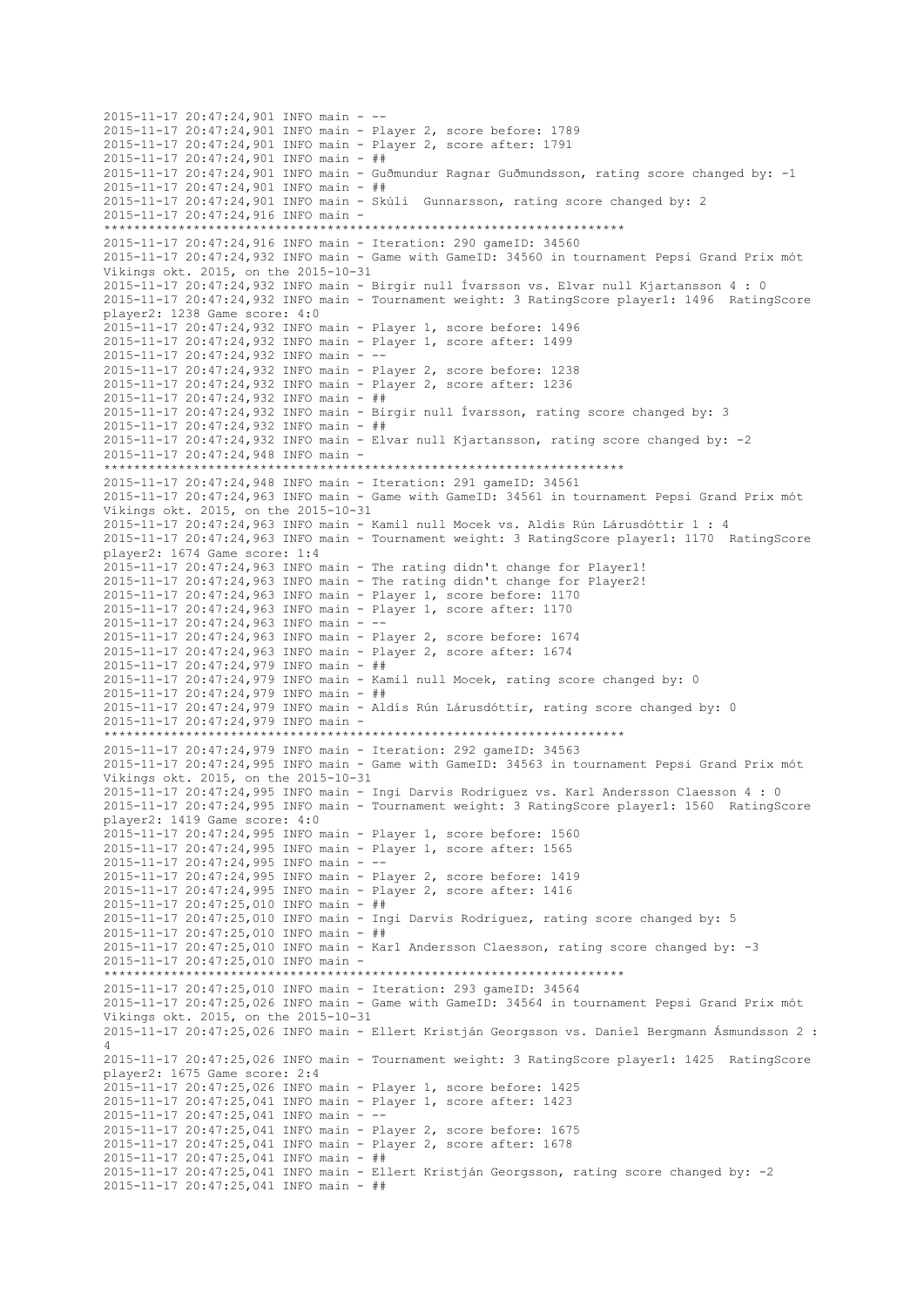```
2015-11-17 20:47:25,041 INFO main - Daníel Bergmann Ásmundsson, rating score changed by: 3
2015-11-17 20:47:25,041 INFO main -
                     **********************************************************************
2015-11-17 20:47:25,041 INFO main - Iteration: 294 gameID: 34565
2015-11-17 20:47:25,073 INFO main - Game with GameID: 34565 in tournament Pepsi Grand Prix mót 
Víkings okt. 2015, on the 2015-10-31
2015-11-17 20:47:25,073 INFO main - Magnús Gauti Úlfarsson vs. Pétur Ó. Stephensen 4 : 0
2015-11-17 20:47:25,073 INFO main - Tournament weight: 3 RatingScore player1: 1756 RatingScore 
player2: 1527 Game score: 4:0
2015-11-17 20:47:25,073 INFO main - Player 1, score before: 1756
2015-11-17 20:47:25,073 INFO main - Player 1, score after: 1759
2015-11-17 20:47:25,073 INFO main - --
2015-11-17 20:47:25,073 INFO main - Player 2, score before: 1527
2015-11-17 20:47:25,073 INFO main - Player 2, score after: 1525
2015-11-17 20:47:25,073 INFO main - ##
2015-11-17 20:47:25,073 INFO main - Magnús Gauti Úlfarsson, rating score changed by: 3
2015-11-17 20:47:25,088 INFO main - ##
2015-11-17 20:47:25,088 INFO main - Pétur Ó. Stephensen, rating score changed by: -2
2015-11-17 20:47:25,088 INFO main -
 **********************************************************************
2015-11-17 20:47:25,088 INFO main - Iteration: 295 gameID: 34566
2015-11-17 20:47:25,104 INFO main - Game with GameID: 34566 in tournament Pepsi Grand Prix mót 
Víkings okt. 2015, on the 2015-10-31
2015-11-17 20:47:25,104 INFO main - Kristján Kári Gunnarsson vs. Kári null Ármannsson 0 : 4
2015-11-17 20:47:25,104 INFO main - Tournament weight: 3 RatingScore player1: 1149 RatingScore 
player2: 1794 Game score: 0:4
2015-11-17 20:47:25,104 INFO main - The rating didn't change for Player1!
2015-11-17 20:47:25,104 INFO main - The rating didn't change for Player2!
2015-11-17 20:47:25,104 INFO main - Player 1, score before: 1149
2015-11-17 20:47:25,104 INFO main - Player 1, score after: 1149
2015-11-17 20:47:25,104 INFO main - --
2015-11-17 20:47:25,104 INFO main - Player 2, score before: 1794
2015-11-17 20:47:25,104 INFO main - Player 2, score after: 1794
2015-11-17 20:47:25,119 INFO main - ##
2015-11-17 20:47:25,119 INFO main - Kristján Kári Gunnarsson, rating score changed by: 0
2015-11-17 20:47:25,119 INFO main - ##
2015-11-17 20:47:25,119 INFO main - Kári null Ármannsson, rating score changed by: 0
2015-11-17 20:47:25,119 INFO main -
           **********************************************************************
2015-11-17 20:47:25,119 INFO main - Iteration: 296 gameID: 34567
2015-11-17 20:47:25,135 INFO main - Game with GameID: 34567 in tournament Pepsi Grand Prix mót 
Víkings okt. 2015, on the 2015-10-31
2015-11-17 20:47:25,135 INFO main - Guðmundur Örn Halldórsson vs. Reynir Snær Skarphéðinsson 4 : 
0
2015-11-17 20:47:25,135 INFO main - Tournament weight: 3 RatingScore player1: 1513 RatingScore 
player2: 1171 Game score: 4:0
2015-11-17 20:47:25,135 INFO main - Player 1, score before: 1513
2015-11-17 20:47:25,135 INFO main - Player 1, score after: 1515
2015-11-17 20:47:25,135 INFO main - --
2015-11-17 20:47:25,135 INFO main - Player 2, score before: 1171
2015-11-17 20:47:25,135 INFO main - Player 2, score after: 1170
2015-11-17 20:47:25,151 INFO main - ##
2015-11-17 20:47:25,151 INFO main - Guðmundur Örn Halldórsson, rating score changed by: 2
2015-11-17 20:47:25,151 INFO main - ##
2015-11-17 20:47:25,151 INFO main - Reynir Snær Skarphéðinsson, rating score changed by: -1
2015-11-17 20:47:25,151 INFO main -
**********************************************************************
2015-11-17 20:47:25,151 INFO main - Iteration: 297 gameID: 34569
2015-11-17 20:47:25,182 INFO main - Game with GameID: 34569 in tournament Pepsi Grand Prix mót 
Víkings okt. 2015, on the 2015-10-31
2015-11-17 20:47:25,182 INFO main - Magnús K. Magnússon vs. Ingi null Brjánsson 4 : 1
2015-11-17 20:47:25,182 INFO main - Tournament weight: 3 RatingScore player1: 2343 RatingScore 
player2: 1366 Game score: 4:1
2015-11-17 20:47:25,182 INFO main - The rating didn't change for Player1!
2015-11-17 20:47:25,182 INFO main - The rating didn't change for Player2!
2015-11-17 20:47:25,182 INFO main - Player 1, score before: 2343
2015-11-17 20:47:25,182 INFO main - Player 1, score after: 2343
2015-11-17 20:47:25,182 INFO main - --
2015-11-17 20:47:25,182 INFO main - Player 2, score before: 1366
2015-11-17 20:47:25,182 INFO main - Player 2, score after: 1366
2015-11-17 20:47:25,182 INFO main - ##
2015-11-17 20:47:25,182 INFO main - Magnús K. Magnússon, rating score changed by: 0
2015-11-17 20:47:25,182 INFO main - ##
2015-11-17 20:47:25,182 INFO main - Ingi null Brjánsson, rating score changed by: 0
2015-11-17 20:47:25,198 INFO main -
                      **********************************************************************
2015-11-17 20:47:25,198 INFO main - Iteration: 298 gameID: 34570
```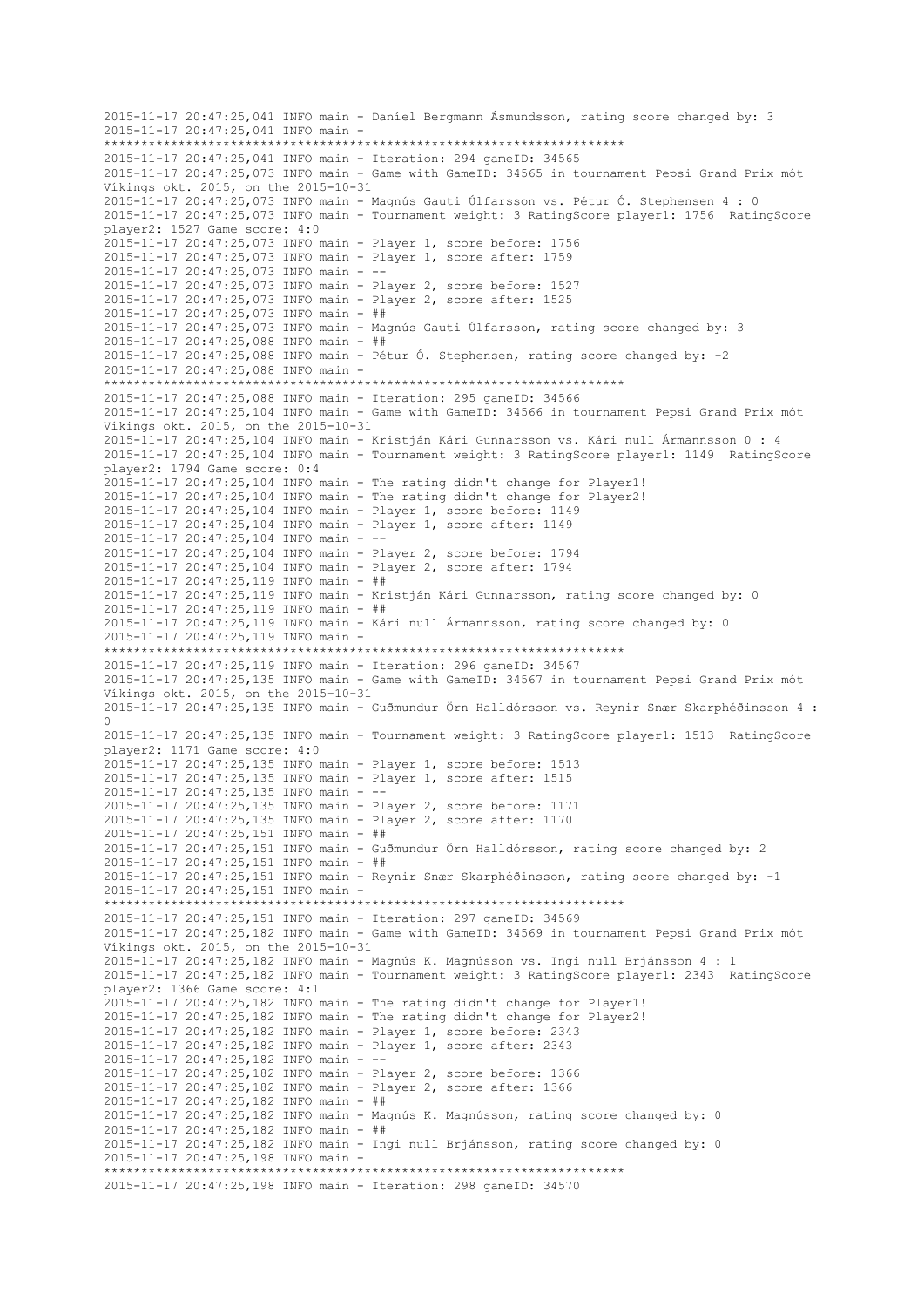2015-11-17 20:47:25,213 INFO main - Game with GameID: 34570 in tournament Pepsi Grand Prix mót Víkings okt. 2015, on the 2015-10-31 2015-11-17 20:47:25,213 INFO main - Hjörtur Magni Jóhannsson vs. Breki null Þórðarson 0 : 4 2015-11-17 20:47:25,213 INFO main - Tournament weight: 3 RatingScore player1: 1652 RatingScore player2: 1891 Game score: 0:4 2015-11-17 20:47:25,213 INFO main - Player 1, score before: 1652 2015-11-17 20:47:25,213 INFO main - Player 1, score after: 1650 2015-11-17 20:47:25,213 INFO main - -- 2015-11-17 20:47:25,213 INFO main - Player 2, score before: 1891 2015-11-17 20:47:25,213 INFO main - Player 2, score after: 1894 2015-11-17 20:47:25,213 INFO main - ## 2015-11-17 20:47:25,213 INFO main - Hjörtur Magni Jóhannsson, rating score changed by: -2 2015-11-17 20:47:25,213 INFO main - ## 2015-11-17 20:47:25,213 INFO main - Breki null Þórðarson, rating score changed by: 3 2015-11-17 20:47:25,229 INFO main - \*\*\*\*\*\*\*\*\*\*\*\*\*\*\*\*\*\*\*\*\*\*\*\*\*\*\*\*\*\*\*\*\*\*\*\*\*\*\*\*\*\*\*\*\*\*\*\*\*\*\*\*\*\*\*\*\*\*\*\*\*\*\*\*\*\*\*\*\*\* 2015-11-17 20:47:25,229 INFO main - Iteration: 299 gameID: 34571 2015-11-17 20:47:25,260 INFO main - Game with GameID: 34571 in tournament Pepsi Grand Prix mót Víkings okt. 2015, on the 2015-10-31 2015-11-17 20:47:25,276 INFO main - Pétur Marteinn Tómasson vs. Skúli Gunnarsson 4 : 0 2015-11-17 20:47:25,276 INFO main - Tournament weight: 3 RatingScore player1: 1808 RatingScore player2: 1791 Game score: 4:0 2015-11-17 20:47:25,276 INFO main - Player 1, score before: 1808 2015-11-17 20:47:25,276 INFO main - Player 1, score after: 1817 2015-11-17 20:47:25,276 INFO main - -- 2015-11-17 20:47:25,276 INFO main - Player 2, score before: 1791 2015-11-17 20:47:25,276 INFO main - Player 2, score after: 1785 2015-11-17 20:47:25,276 INFO main - ## 2015-11-17 20:47:25,276 INFO main - Pétur Marteinn Tómasson, rating score changed by: 9 2015-11-17 20:47:25,276 INFO main - ## 2015-11-17 20:47:25,276 INFO main - Skúli Gunnarsson, rating score changed by: -6 2015-11-17 20:47:25,276 INFO main - \*\*\*\*\*\*\*\*\*\*\*\*\*\*\*\*\*\*\*\*\*\*\*\*\*\*\*\*\*\*\*\*\*\*\*\*\*\*\*\*\*\*\*\*\*\*\*\*\*\*\*\*\*\*\*\*\*\*\*\*\*\*\*\*\*\*\*\*\*\* 2015-11-17 20:47:25,276 INFO main - Iteration: 300 gameID: 34572 2015-11-17 20:47:25,291 INFO main - Game with GameID: 34572 in tournament Pepsi Grand Prix mót Víkings okt. 2015, on the 2015-10-31 2015-11-17 20:47:25,307 INFO main - Birgir null Ívarsson vs. Magnús Jóhann Hjartarson 1 : 4 2015-11-17 20:47:25,307 INFO main - Tournament weight: 3 RatingScore player1: 1499 RatingScore player2: 2004 Game score: 1:4 2015-11-17 20:47:25,307 INFO main - The rating didn't change for Player1! 2015-11-17 20:47:25,307 INFO main - The rating didn't change for Player2! 2015-11-17 20:47:25,307 INFO main - Player 1, score before: 1499 2015-11-17 20:47:25,307 INFO main - Player 1, score after: 1499 2015-11-17 20:47:25,307 INFO main - -- 2015-11-17 20:47:25,307 INFO main - Player 2, score before: 2004 2015-11-17 20:47:25,307 INFO main - Player 2, score after: 2004 2015-11-17 20:47:25,307 INFO main - ## 2015-11-17 20:47:25,307 INFO main - Birgir null Ívarsson, rating score changed by: 0 2015-11-17 20:47:25,307 INFO main - ## 2015-11-17 20:47:25,307 INFO main - Magnús Jóhann Hjartarson, rating score changed by: 0 2015-11-17 20:47:25,323 INFO main - \*\*\*\*\*\*\*\*\*\*\*\*\*\*\*\*\*\*\*\*\*\*\*\*\*\*\*\*\*\*\*\*\*\*\*\*\*\*\*\*\*\*\*\*\*\*\*\*\*\*\*\*\*\*\*\*\*\*\*\*\*\*\*\*\*\*\*\*\*\* 2015-11-17 20:47:25,323 INFO main - Iteration: 301 gameID: 34573 2015-11-17 20:47:25,323 INFO main - Game with GameID: 34573 in tournament Pepsi Grand Prix mót Víkings okt. 2015, on the 2015-10-31 2015-11-17 20:47:25,338 INFO main - Arnór Gauti Helgason vs. Aldís Rún Lárusdóttir 4 : 1 2015-11-17 20:47:25,338 INFO main - Tournament weight: 3 RatingScore player1: 1936 RatingScore player2: 1674 Game score: 4:1 2015-11-17 20:47:25,338 INFO main - Player 1, score before: 1936 2015-11-17 20:47:25,338 INFO main - Player 1, score after: 1939 2015-11-17 20:47:25,338 INFO main - -- 2015-11-17 20:47:25,338 INFO main - Player 2, score before: 1674 2015-11-17 20:47:25,338 INFO main - Player 2, score after: 1672 2015-11-17 20:47:25,338 INFO main - ## 2015-11-17 20:47:25,338 INFO main - Arnór Gauti Helgason, rating score changed by: 3 2015-11-17 20:47:25,338 INFO main - ## 2015-11-17 20:47:25,338 INFO main - Aldís Rún Lárusdóttir, rating score changed by: -2 2015-11-17 20:47:25,354 INFO main - \*\*\*\*\*\*\*\*\*\*\*\*\*\*\*\*\*\*\*\*\*\*\*\*\*\*\*\*\*\*\*\*\*\*\*\*\*\*\*\*\*\*\*\*\*\*\*\*\*\*\*\*\*\*\*\*\*\*\*\*\*\*\*\*\*\*\*\*\*\* 2015-11-17 20:47:25,354 INFO main - Iteration: 302 gameID: 34574 2015-11-17 20:47:25,354 INFO main - Game with GameID: 34574 in tournament Pepsi Grand Prix mót Víkings okt. 2015, on the 2015-10-31 2015-11-17 20:47:25,369 INFO main - Ingi Darvis Rodriguez vs. Daníel Bergmann Ásmundsson 4 : 0 2015-11-17 20:47:25,369 INFO main - Tournament weight: 3 RatingScore player1: 1565 RatingScore player2: 1678 Game score: 4:0 2015-11-17 20:47:25,369 INFO main - Player 1, score before: 1565 2015-11-17 20:47:25,369 INFO main - Player 1, score after: 1589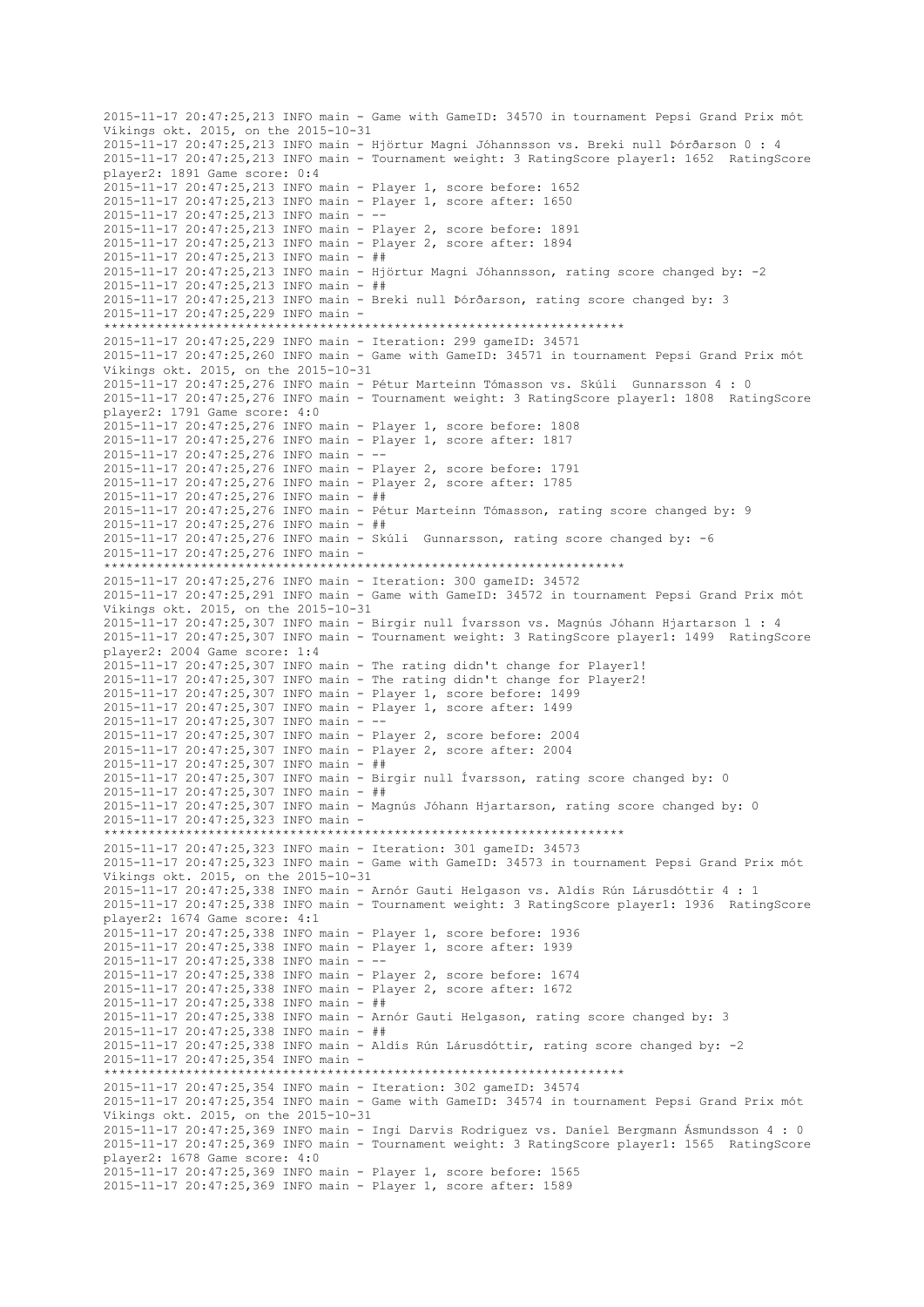2015-11-17 20:47:25,369 INFO main - -- 2015-11-17 20:47:25,369 INFO main - Player 2, score before: 1678 2015-11-17 20:47:25,369 INFO main - Player 2, score after: 1661 2015-11-17 20:47:25,369 INFO main - ## 2015-11-17 20:47:25,369 INFO main - Ingi Darvis Rodriguez, rating score changed by: 24 2015-11-17 20:47:25,369 INFO main - ## 2015-11-17 20:47:25,369 INFO main - Daníel Bergmann Ásmundsson, rating score changed by: -17 2015-11-17 20:47:25,416 INFO main - \*\*\*\*\*\*\*\*\*\*\*\*\*\*\*\*\*\*\*\*\*\*\*\*\*\*\*\*\*\*\*\*\*\*\*\*\*\*\*\*\*\*\*\*\*\*\*\*\*\*\*\*\*\*\*\*\*\*\*\*\*\*\*\*\*\*\*\*\*\* 2015-11-17 20:47:25,416 INFO main - Iteration: 303 gameID: 34575 2015-11-17 20:47:25,432 INFO main - Game with GameID: 34575 in tournament Pepsi Grand Prix mót Víkings okt. 2015, on the 2015-10-31 2015-11-17 20:47:25,432 INFO main - Magnús Gauti Úlfarsson vs. Kári null Ármannsson 2 : 4 2015-11-17 20:47:25,432 INFO main - Tournament weight: 3 RatingScore player1: 1759 RatingScore player2: 1794 Game score: 2:4 2015-11-17 20:47:25,432 INFO main - Player 1, score before: 1759 2015-11-17 20:47:25,432 INFO main - Player 1, score after: 1754 2015-11-17 20:47:25,432 INFO main - -- 2015-11-17 20:47:25,432 INFO main - Player 2, score before: 1794 2015-11-17 20:47:25,432 INFO main - Player 2, score after: 1802 2015-11-17 20:47:25,448 INFO main - ## 2015-11-17 20:47:25,448 INFO main - Magnús Gauti Úlfarsson, rating score changed by: -5 2015-11-17 20:47:25,448 INFO main - ## 2015-11-17 20:47:25,448 INFO main - Kári null Ármannsson, rating score changed by: 8 2015-11-17 20:47:25,448 INFO main - \*\*\*\*\*\*\*\*\*\*\*\*\*\*\*\*\*\*\*\*\*\*\*\*\*\*\*\*\*\*\*\*\*\*\*\*\*\*\*\*\*\*\*\*\*\*\*\*\*\*\*\*\*\*\*\*\*\*\*\*\*\*\*\*\*\*\*\*\*\* 2015-11-17 20:47:25,448 INFO main - Iteration: 304 gameID: 34576 2015-11-17 20:47:25,463 INFO main - Game with GameID: 34576 in tournament Pepsi Grand Prix mót Víkings okt. 2015, on the 2015-10-31 2015-11-17 20:47:25,479 INFO main - Guðmundur Örn Halldórsson vs. Daði Freyr Guðmundsson 0 : 4 2015-11-17 20:47:25,479 INFO main - Tournament weight: 3 RatingScore player1: 1515 RatingScore player2: 2200 Game score: 0:4 2015-11-17 20:47:25,479 INFO main - The rating didn't change for Player1! 2015-11-17 20:47:25,479 INFO main - The rating didn't change for Player2! 2015-11-17 20:47:25,479 INFO main - Player 1, score before: 1515 2015-11-17 20:47:25,479 INFO main - Player 1, score after: 1515 2015-11-17 20:47:25,479 INFO main - -- 2015-11-17 20:47:25,479 INFO main - Player 2, score before: 2200 2015-11-17 20:47:25,479 INFO main - Player 2, score after: 2200 2015-11-17 20:47:25,479 INFO main - ## 2015-11-17 20:47:25,479 INFO main - Guðmundur Örn Halldórsson, rating score changed by: 0 2015-11-17 20:47:25,479 INFO main - ## 2015-11-17 20:47:25,479 INFO main - Daði Freyr Guðmundsson, rating score changed by: 0 2015-11-17 20:47:25,494 INFO main - \*\*\*\*\*\*\*\*\*\*\*\*\*\*\*\*\*\*\*\*\*\*\*\*\*\*\*\*\*\*\*\*\*\*\*\*\*\*\*\*\*\*\*\*\*\*\*\*\*\*\*\*\*\*\*\*\*\*\*\*\*\*\*\*\*\*\*\*\*\* 2015-11-17 20:47:25,494 INFO main - Iteration: 305 gameID: 34578 2015-11-17 20:47:25,510 INFO main - Game with GameID: 34578 in tournament Pepsi Grand Prix mót Víkings okt. 2015, on the 2015-10-31 2015-11-17 20:47:25,510 INFO main - Magnús K. Magnússon vs. Breki null Þórðarson 3 : 4 2015-11-17 20:47:25,510 INFO main - Tournament weight: 3 RatingScore player1: 2343 RatingScore player2: 1894 Game score: 3:4 2015-11-17 20:47:25,510 INFO main - Player 1, score before: 2343 2015-11-17 20:47:25,510 INFO main - Player 1, score after: 2298 2015-11-17 20:47:25,510 INFO main - -- 2015-11-17 20:47:25,510 INFO main - Player 2, score before: 1894 2015-11-17 20:47:25,510 INFO main - Player 2, score after: 1959 2015-11-17 20:47:25,526 INFO main - ## 2015-11-17 20:47:25,526 INFO main - Magnús K. Magnússon, rating score changed by: -45 2015-11-17 20:47:25,526 INFO main - ## 2015-11-17 20:47:25,526 INFO main - Breki null Þórðarson, rating score changed by: 65 2015-11-17 20:47:25,526 INFO main - \*\*\*\*\*\*\*\*\*\*\*\*\*\*\*\*\*\*\*\*\*\*\*\*\*\*\*\*\*\*\*\*\*\*\*\*\*\*\*\*\*\*\*\*\*\*\*\*\*\*\*\*\*\*\*\*\*\*\*\*\*\*\*\*\*\*\*\*\*\* 2015-11-17 20:47:25,526 INFO main - Iteration: 306 gameID: 34579 2015-11-17 20:47:25,541 INFO main - Game with GameID: 34579 in tournament Pepsi Grand Prix mót Víkings okt. 2015, on the 2015-10-31 2015-11-17 20:47:25,541 INFO main - Pétur Marteinn Tómasson vs. Magnús Jóhann Hjartarson 3 : 4 2015-11-17 20:47:25,541 INFO main - Tournament weight: 3 RatingScore player1: 1817 RatingScore player2: 2004 Game score: 3:4 2015-11-17 20:47:25,541 INFO main - Player 1, score before: 1817 2015-11-17 20:47:25,541 INFO main - Player 1, score after: 1815 2015-11-17 20:47:25,541 INFO main - -- 2015-11-17 20:47:25,541 INFO main - Player 2, score before: 2004 2015-11-17 20:47:25,541 INFO main - Player 2, score after: 2008 2015-11-17 20:47:25,557 INFO main - ## 2015-11-17 20:47:25,557 INFO main - Pétur Marteinn Tómasson, rating score changed by: -2 2015-11-17 20:47:25,557 INFO main - ## 2015-11-17 20:47:25,557 INFO main - Magnús Jóhann Hjartarson, rating score changed by: 4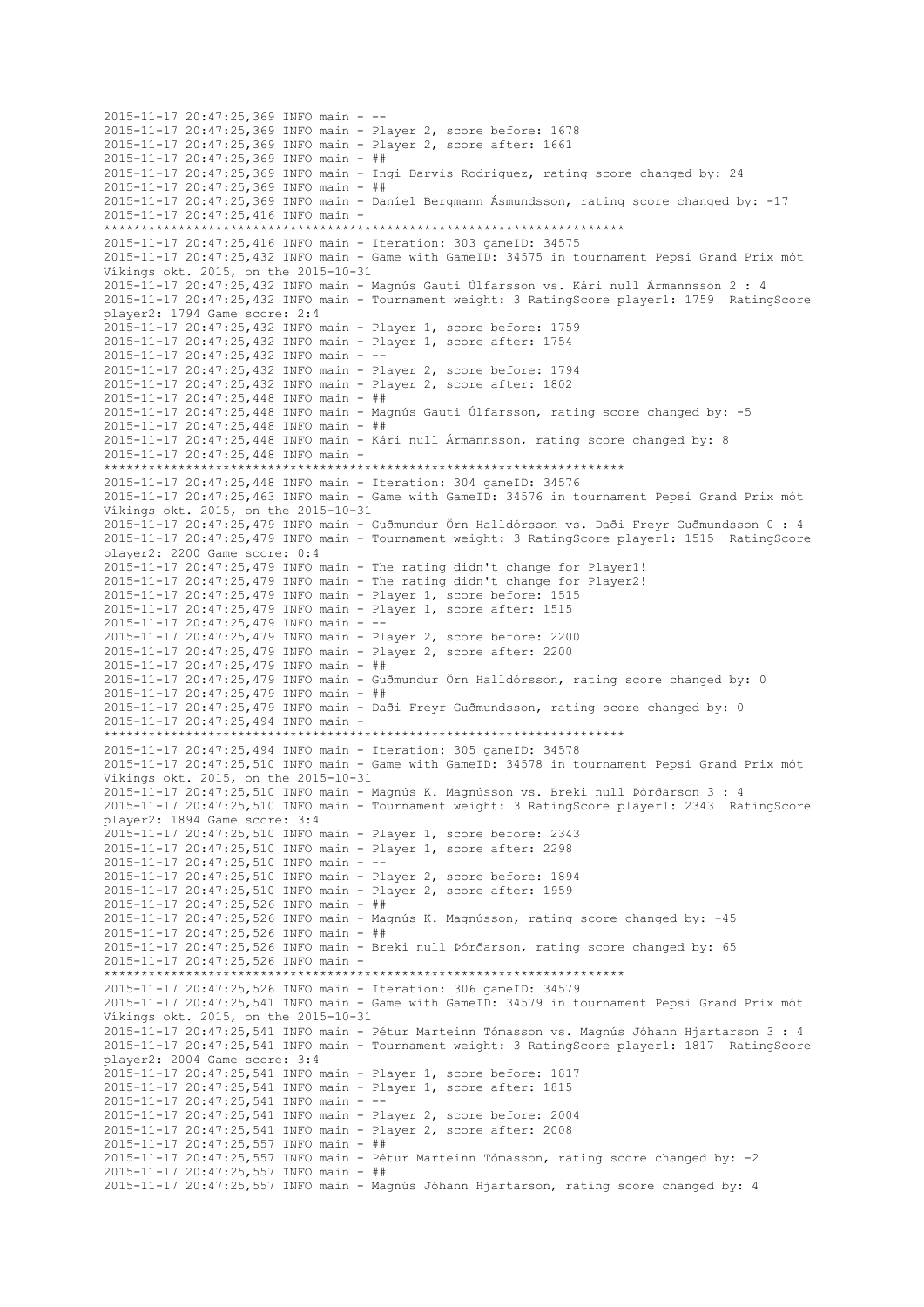2015-11-17 20:47:25,557 INFO main - \*\*\*\*\*\*\*\*\*\*\*\*\*\*\*\*\*\*\*\*\*\*\*\*\*\*\*\*\*\*\*\*\*\*\*\*\*\*\*\*\*\*\*\*\*\*\*\*\*\*\*\*\*\*\*\*\*\*\*\*\*\*\*\*\*\*\*\*\*\* 2015-11-17 20:47:25,557 INFO main - Iteration: 307 gameID: 34580 2015-11-17 20:47:25,572 INFO main - Game with GameID: 34580 in tournament Pepsi Grand Prix mót Víkings okt. 2015, on the 2015-10-31 2015-11-17 20:47:25,572 INFO main - Arnór Gauti Helgason vs. Ingi Darvis Rodriguez 4 : 1 2015-11-17 20:47:25,572 INFO main - Tournament weight: 3 RatingScore player1: 1939 RatingScore player2: 1589 Game score: 4:1 2015-11-17 20:47:25,572 INFO main - Player 1, score before: 1939 2015-11-17 20:47:25,572 INFO main - Player 1, score after: 1941 2015-11-17 20:47:25,572 INFO main - -- 2015-11-17 20:47:25,572 INFO main - Player 2, score before: 1589 2015-11-17 20:47:25,572 INFO main - Player 2, score after: 1588 2015-11-17 20:47:25,588 INFO main - ## 2015-11-17 20:47:25,588 INFO main - Arnór Gauti Helgason, rating score changed by: 2 2015-11-17 20:47:25,588 INFO main - ## 2015-11-17 20:47:25,588 INFO main - Ingi Darvis Rodriguez, rating score changed by: -1 2015-11-17 20:47:25,588 INFO main - \*\*\*\*\*\*\*\*\*\*\*\*\*\*\*\*\*\*\*\*\*\*\*\*\*\*\*\*\*\*\*\*\*\*\*\*\*\*\*\*\*\*\*\*\*\*\*\*\*\*\*\*\*\*\*\*\*\*\*\*\*\*\*\*\*\*\*\*\*\* 2015-11-17 20:47:25,588 INFO main - Iteration: 308 gameID: 34581 2015-11-17 20:47:25,604 INFO main - Game with GameID: 34581 in tournament Pepsi Grand Prix mót Víkings okt. 2015, on the 2015-10-31 2015-11-17 20:47:25,619 INFO main - Kári null Ármannsson vs. Daði Freyr Guðmundsson 0 : 4 2015-11-17 20:47:25,619 INFO main - Tournament weight: 3 RatingScore player1: 1802 RatingScore player2: 2200 Game score: 0:4 2015-11-17 20:47:25,619 INFO main - Player 1, score before: 1802 2015-11-17 20:47:25,619 INFO main - Player 1, score after: 1801 2015-11-17 20:47:25,619 INFO main - -- 2015-11-17 20:47:25,619 INFO main - Player 2, score before: 2200 2015-11-17 20:47:25,619 INFO main - Player 2, score after: 2202 2015-11-17 20:47:25,619 INFO main - ## 2015-11-17 20:47:25,619 INFO main - Kári null Ármannsson, rating score changed by: -1 2015-11-17 20:47:25,619 INFO main - ## 2015-11-17 20:47:25,619 INFO main - Daði Freyr Guðmundsson, rating score changed by: 2 2015-11-17 20:47:25,619 INFO main - \*\*\*\*\*\*\*\*\*\*\*\*\*\*\*\*\*\*\*\*\*\*\*\*\*\*\*\*\*\*\*\*\*\*\*\*\*\*\*\*\*\*\*\*\*\*\*\*\*\*\*\*\*\*\*\*\*\*\*\*\*\*\*\*\*\*\*\*\*\* 2015-11-17 20:47:25,635 INFO main - Iteration: 309 gameID: 34582 2015-11-17 20:47:25,635 INFO main - Game with GameID: 34582 in tournament Pepsi Grand Prix mót Víkings okt. 2015, on the 2015-10-31 2015-11-17 20:47:25,651 INFO main - Breki null Þórðarson vs. Magnús Jóhann Hjartarson 3 : 4 2015-11-17 20:47:25,651 INFO main - Tournament weight: 3 RatingScore player1: 1959 RatingScore player2: 2008 Game score: 3:4 2015-11-17 20:47:25,651 INFO main - Player 1, score before: 1959 2015-11-17 20:47:25,651 INFO main - Player 1, score after: 1954 2015-11-17 20:47:25,651 INFO main - -- 2015-11-17 20:47:25,651 INFO main - Player 2, score before: 2008 2015-11-17 20:47:25,651 INFO main - Player 2, score after: 2016 2015-11-17 20:47:25,651 INFO main - ## 2015-11-17 20:47:25,651 INFO main - Breki null Þórðarson, rating score changed by: -5 2015-11-17 20:47:25,651 INFO main - ## 2015-11-17 20:47:25,651 INFO main - Magnús Jóhann Hjartarson, rating score changed by: 8 2015-11-17 20:47:25,666 INFO main - \*\*\*\*\*\*\*\*\*\*\*\*\*\*\*\*\*\*\*\*\*\*\*\*\*\*\*\*\*\*\*\*\*\*\*\*\*\*\*\*\*\*\*\*\*\*\*\*\*\*\*\*\*\*\*\*\*\*\*\*\*\*\*\*\*\*\*\*\*\* 2015-11-17 20:47:25,666 INFO main - Iteration: 310 gameID: 34583 2015-11-17 20:47:25,682 INFO main - Game with GameID: 34583 in tournament Pepsi Grand Prix mót Víkings okt. 2015, on the 2015-10-31 2015-11-17 20:47:25,682 INFO main - Arnór Gauti Helgason vs. Daði Freyr Guðmundsson 1 : 4 2015-11-17 20:47:25,682 INFO main - Tournament weight: 3 RatingScore player1: 1941 RatingScore player2: 2202 Game score: 1:4 2015-11-17 20:47:25,682 INFO main - Player 1, score before: 1941 2015-11-17 20:47:25,682 INFO main - Player 1, score after: 1939 2015-11-17 20:47:25,682 INFO main - -- 2015-11-17 20:47:25,682 INFO main - Player 2, score before: 2202 2015-11-17 20:47:25,682 INFO main - Player 2, score after: 2205 2015-11-17 20:47:25,682 INFO main - ## 2015-11-17 20:47:25,682 INFO main - Arnór Gauti Helgason, rating score changed by: -2 2015-11-17 20:47:25,682 INFO main - ## 2015-11-17 20:47:25,682 INFO main - Daði Freyr Guðmundsson, rating score changed by: 3 2015-11-17 20:47:25,697 INFO main - \*\*\*\*\*\*\*\*\*\*\*\*\*\*\*\*\*\*\*\*\*\*\*\*\*\*\*\*\*\*\*\*\*\*\*\*\*\*\*\*\*\*\*\*\*\*\*\*\*\*\*\*\*\*\*\*\*\*\*\*\*\*\*\*\*\*\*\*\*\* 2015-11-17 20:47:25,697 INFO main - Iteration: 311 gameID: 34584 2015-11-17 20:47:25,713 INFO main - Game with GameID: 34584 in tournament Pepsi Grand Prix mót Víkings okt. 2015, on the 2015-10-31 2015-11-17 20:47:25,713 INFO main - Magnús Jóhann Hjartarson vs. Daði Freyr Guðmundsson 2 : 4 2015-11-17 20:47:25,713 INFO main - Tournament weight: 3 RatingScore player1: 2016 RatingScore player2: 2205 Game score: 2:4 2015-11-17 20:47:25,713 INFO main - Player 1, score before: 2016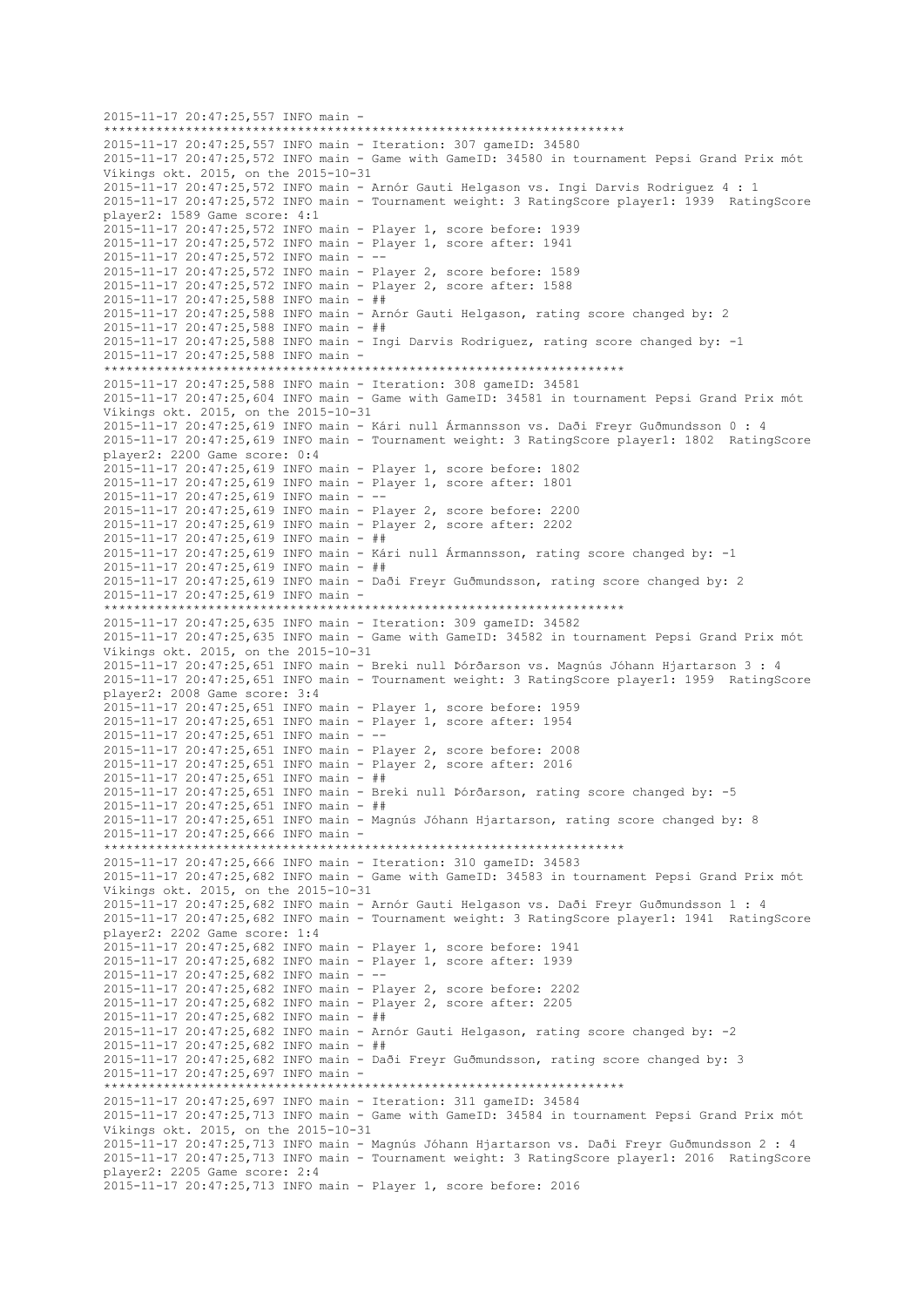2015-11-17 20:47:25,713 INFO main - Player 1, score after: 2014 2015-11-17 20:47:25,713 INFO main -2015-11-17 20:47:25,713 INFO main - Player 2, score before: 2205 2015-11-17 20:47:25,713 INFO main - Player 2, score after: 2209 2015-11-17 20:47:25,713 INFO main - ## 2015-11-17 20:47:25,713 INFO main - Magnús Jóhann Hjartarson, rating score changed by: -2 2015-11-17 20:47:25,729 INFO main - ## 2015-11-17 20:47:25,729 INFO main - Daði Freyr Guðmundsson, rating score changed by: 4 2015-11-17 20:47:25,729 INFO main - \*\*\*\*\*\*\*\*\*\*\*\*\*\*\*\*\*\*\*\*\*\*\*\*\*\*\*\*\*\*\*\*\*\*\*\*\*\*\*\*\*\*\*\*\*\*\*\*\*\*\*\*\*\*\*\*\*\*\*\*\*\*\*\*\*\*\*\*\*\* 2015-11-17 20:47:25,729 INFO main - Iteration: 312 gameID: 34586 2015-11-17 20:47:25,744 INFO main - Game with GameID: 34586 in tournament Pepsi Grand Prix mót Víkings okt. 2015, on the 2015-10-31 2015-11-17 20:47:25,744 INFO main - Þórunn Ásta Árnadóttir vs. Berglind Ósk Sigurjónsdóttir 0 : 4 2015-11-17 20:47:25,744 INFO main - Tournament weight: 3 RatingScore player1: 1251 RatingScore player2: 1487 Game score: 0:4 2015-11-17 20:47:25,744 INFO main - Player 1, score before: 1251 2015-11-17 20:47:25,744 INFO main - Player 1, score after: 1249 2015-11-17 20:47:25,744 INFO main - -- 2015-11-17 20:47:25,744 INFO main - Player 2, score before: 1487 2015-11-17 20:47:25,744 INFO main - Player 2, score after: 1490 2015-11-17 20:47:25,744 INFO main - ## 2015-11-17 20:47:25,744 INFO main - Þórunn Ásta Árnadóttir, rating score changed by: -2 2015-11-17 20:47:25,760 INFO main - ## 2015-11-17 20:47:25,760 INFO main - Berglind Ósk Sigurjónsdóttir, rating score changed by: 3 2015-11-17 20:47:25,760 INFO main - \*\*\*\*\*\*\*\*\*\*\*\*\*\*\*\*\*\*\*\*\*\*\*\*\*\*\*\*\*\*\*\*\*\*\*\*\*\*\*\*\*\*\*\*\*\*\*\*\*\*\*\*\*\*\*\*\*\*\*\*\*\*\*\*\*\*\*\*\*\* 2015-11-17 20:47:25,760 INFO main - Iteration: 313 gameID: 34587 2015-11-17 20:47:25,776 INFO main - Game with GameID: 34587 in tournament Pepsi Grand Prix mót Víkings okt. 2015, on the 2015-10-31 2015-11-17 20:47:25,776 INFO main - Karitas null Ármannsdóttir vs. Stella Karen Kristjánsdóttir 3 : 4 2015-11-17 20:47:25,776 INFO main - Tournament weight: 3 RatingScore player1: 1283 RatingScore player2: 1286 Game score: 3:4 2015-11-17 20:47:25,776 INFO main - Player 1, score before: 1283 2015-11-17 20:47:25,776 INFO main - Player 1, score after: 1277 2015-11-17 20:47:25,776 INFO main - -- 2015-11-17 20:47:25,776 INFO main - Player 2, score before: 1286 2015-11-17 20:47:25,776 INFO main - Player 2, score after: 1295 2015-11-17 20:47:25,791 INFO main - ## 2015-11-17 20:47:25,791 INFO main - Karitas null Ármannsdóttir, rating score changed by: -6 2015-11-17 20:47:25,791 INFO main - ## 2015-11-17 20:47:25,791 INFO main - Stella Karen Kristjánsdóttir, rating score changed by: 9 2015-11-17 20:47:25,791 INFO main - \*\*\*\*\*\*\*\*\*\*\*\*\*\*\*\*\*\*\*\*\*\*\*\*\*\*\*\*\*\*\*\*\*\*\*\*\*\*\*\*\*\*\*\*\*\*\*\*\*\*\*\*\*\*\*\*\*\*\*\*\*\*\*\*\*\*\*\*\*\* 2015-11-17 20:47:25,791 INFO main - Iteration: 314 gameID: 34588 2015-11-17 20:47:25,807 INFO main - Game with GameID: 34588 in tournament Pepsi Grand Prix mót Víkings okt. 2015, on the 2015-10-31 2015-11-17 20:47:25,807 INFO main - Aldís Rún Lárusdóttir vs. Berglind Ósk Sigurjónsdóttir 4 : 0 2015-11-17 20:47:25,807 INFO main - Tournament weight: 3 RatingScore player1: 1672 RatingScore player2: 1490 Game score: 4:0 2015-11-17 20:47:25,807 INFO main - Player 1, score before: 1672 2015-11-17 20:47:25,807 INFO main - Player 1, score after: 1676 2015-11-17 20:47:25,807 INFO main - -- 2015-11-17 20:47:25,807 INFO main - Player 2, score before: 1490 2015-11-17 20:47:25,822 INFO main - Player 2, score after: 1488 2015-11-17 20:47:25,822 INFO main - ## 2015-11-17 20:47:25,822 INFO main - Aldís Rún Lárusdóttir, rating score changed by: 4 2015-11-17 20:47:25,822 INFO main - ## 2015-11-17 20:47:25,822 INFO main - Berglind Ósk Sigurjónsdóttir, rating score changed by: -2 2015-11-17 20:47:25,822 INFO main - \*\*\*\*\*\*\*\*\*\*\*\*\*\*\*\*\*\*\*\*\*\*\*\*\*\*\*\*\*\*\*\*\*\*\*\*\*\*\*\*\*\*\*\*\*\*\*\*\*\*\*\*\*\*\*\*\*\*\*\*\*\*\*\*\*\*\*\*\*\* 2015-11-17 20:47:25,822 INFO main - Iteration: 315 gameID: 34589 2015-11-17 20:47:25,838 INFO main - Game with GameID: 34589 in tournament Pepsi Grand Prix mót Víkings okt. 2015, on the 2015-10-31 2015-11-17 20:47:25,854 INFO main - Stella Karen Kristjánsdóttir vs. Eyrún null Elíasdóttir 0 : 4 2015-11-17 20:47:25,854 INFO main - Tournament weight: 3 RatingScore player1: 1295 RatingScore player2: 1468 Game score: 0:4 2015-11-17 20:47:25,854 INFO main - Player 1, score before: 1295 2015-11-17 20:47:25,854 INFO main - Player 1, score after: 1293 2015-11-17 20:47:25,854 INFO main - -- 2015-11-17 20:47:25,854 INFO main - Player 2, score before: 1468 2015-11-17 20:47:25,854 INFO main - Player 2, score after: 1472 2015-11-17 20:47:25,854 INFO main - ## 2015-11-17 20:47:25,854 INFO main - Stella Karen Kristjánsdóttir, rating score changed by: -2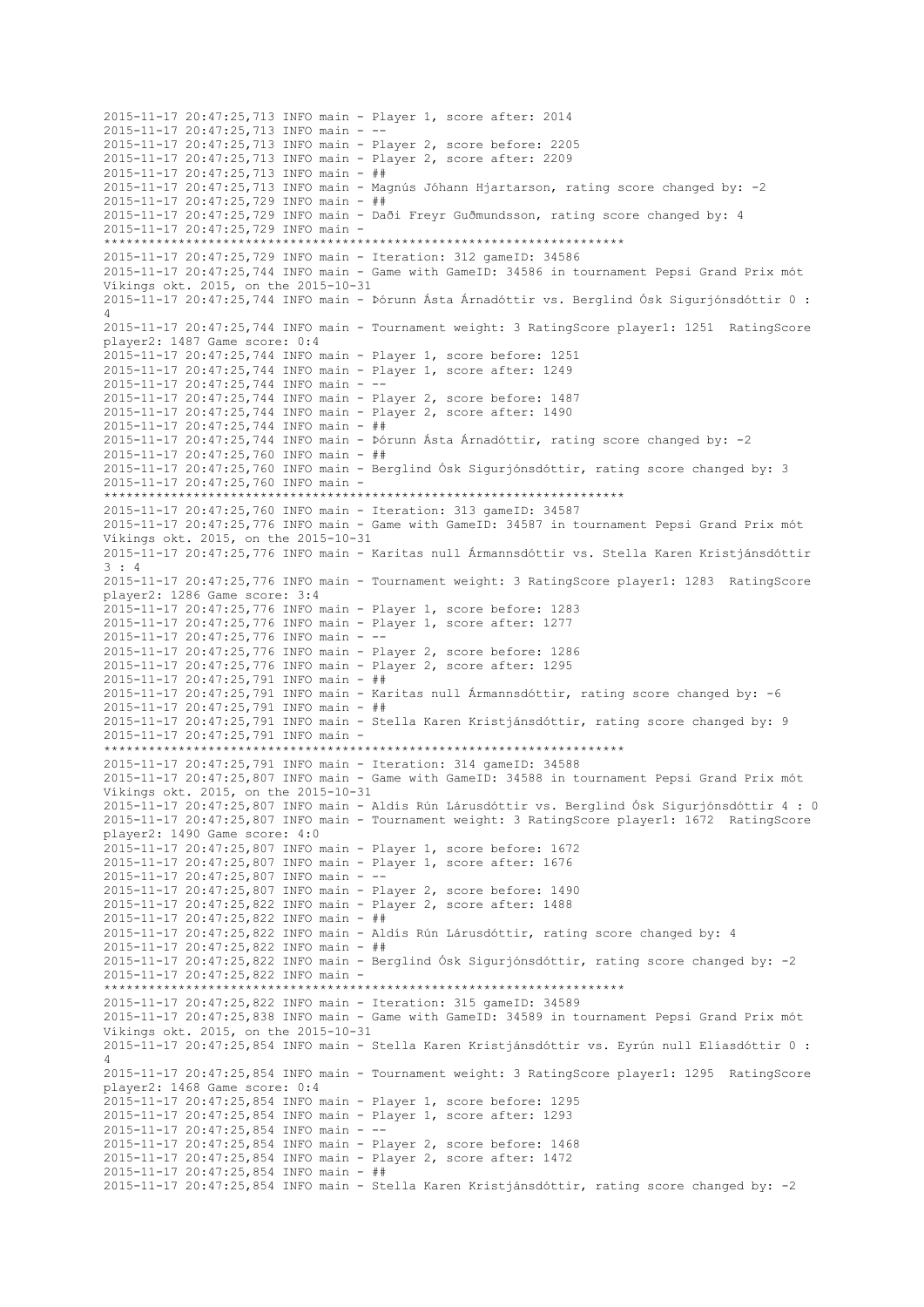```
2015-11-17 20:47:25,854 INFO main - ##
2015-11-17 20:47:25,854 INFO main - Eyrún null Elíasdóttir, rating score changed by: 4
2015-11-17 20:47:25,869 INFO main -
     **********************************************************************
2015-11-17 20:47:25,869 INFO main - Iteration: 316 gameID: 34590
2015-11-17 20:47:25,869 INFO main - Game with GameID: 34590 in tournament Pepsi Grand Prix mót 
Víkings okt. 2015, on the 2015-10-31
2015-11-17 20:47:25,885 INFO main - Aldís Rún Lárusdóttir vs. Eyrún null Elíasdóttir 4 : 2
2015-11-17 20:47:25,885 INFO main - Tournament weight: 3 RatingScore player1: 1676 RatingScore 
player2: 1472 Game score: 4:2
2015-11-17 20:47:25,885 INFO main - Player 1, score before: 1676
2015-11-17 20:47:25,885 INFO main - Player 1, score after: 1679
2015-11-17 20:47:25,885 INFO main - --
2015-11-17 20:47:25,885 INFO main - Player 2, score before: 1472
2015-11-17 20:47:25,885 INFO main - Player 2, score after: 1470
2015-11-17 20:47:25,885 INFO main - ##
2015-11-17 20:47:25,885 INFO main - Aldís Rún Lárusdóttir, rating score changed by: 3
2015-11-17 20:47:25,885 INFO main - ##
2015-11-17 20:47:25,885 INFO main - Eyrún null Elíasdóttir, rating score changed by: -2
2015-11-17 20:47:25,900 INFO main -
                     **********************************************************************
2015-11-17 20:47:25,900 INFO main - Iteration: 317 gameID: 34592
2015-11-17 20:47:25,916 INFO main - Game with GameID: 34592 in tournament Pepsi Grand Prix mót 
Víkings okt. 2015, on the 2015-10-31
2015-11-17 20:47:25,916 INFO main - Þórunn Ásta Árnadóttir vs. Karitas null Ármannsdóttir 4 : 1
2015-11-17 20:47:25,916 INFO main - Tournament weight: 3 RatingScore player1: 1249 RatingScore 
player2: 1277 Game score: 4:1
2015-11-17 20:47:25,916 INFO main - Player 1, score before: 1249
2015-11-17 20:47:25,916 INFO main - Player 1, score after: 1265
2015-11-17 20:47:25,916 INFO main - --
2015-11-17 20:47:25,916 INFO main - Player 2, score before: 1277
2015-11-17 20:47:25,916 INFO main - Player 2, score after: 1267
2015-11-17 20:47:25,916 INFO main - ##
2015-11-17 20:47:25,916 INFO main - Þórunn Ásta Árnadóttir, rating score changed by: 16
2015-11-17 20:47:25,916 INFO main - ##
2015-11-17 20:47:25,916 INFO main - Karitas null Ármannsdóttir, rating score changed by: -10
2015-11-17 20:47:25,932 INFO main -
                    **********************************************************************
2015-11-17 20:47:25,932 INFO main - Iteration: 318 gameID: 34594
2015-11-17 20:47:25,947 INFO main - Game with GameID: 34594 in tournament Pepsi Grand Prix mót 
Víkings okt. 2015, on the 2015-10-31
2015-11-17 20:47:25,947 INFO main - Kristján Kári Gunnarsson vs. Guðmundur Ragnar Guðmundsson 0 
: 4
2015-11-17 20:47:25,947 INFO main - Tournament weight: 3 RatingScore player1: 1149 RatingScore 
player2: 1464 Game score: 0:4
2015-11-17 20:47:25,947 INFO main - Player 1, score before: 1149
2015-11-17 20:47:25,947 INFO main - Player 1, score after: 1148
2015-11-17 20:47:25,947 INFO main - --
2015-11-17 20:47:25,947 INFO main - Player 2, score before: 1464
2015-11-17 20:47:25,947 INFO main - Player 2, score after: 1466
2015 - 11 - 17 20:47:25.947 INFO main - ##
2015-11-17 20:47:25,947 INFO main - Kristján Kári Gunnarsson, rating score changed by: -1
2015-11-17 20:47:25,963 INFO main - ##
2015-11-17 20:47:25,963 INFO main - Guðmundur Ragnar Guðmundsson, rating score changed by: 2
2015-11-17 20:47:25,963 INFO main -
                    **********************************************************************
2015-11-17 20:47:25,963 INFO main - Iteration: 319 gameID: 34595
2015-11-17 20:47:25,979 INFO main - Game with GameID: 34595 in tournament Pepsi Grand Prix mót 
Víkings okt. 2015, on the 2015-10-31
2015-11-17 20:47:25,979 INFO main - Elvar null Kjartansson vs. Sigurður Herlufsen 2 : 4
2015-11-17 20:47:25,979 INFO main - Tournament weight: 3 RatingScore player1: 1236 RatingScore 
player2: 1332 Game score: 2:4
2015-11-17 20:47:25,979 INFO main - Player 1, score before: 1236
2015-11-17 20:47:25,979 INFO main - Player 1, score after: 1232
2015-11-17 20:47:25,994 INFO main - --
2015-11-17 20:47:25,994 INFO main - Player 2, score before: 1332
2015-11-17 20:47:25,994 INFO main - Player 2, score after: 1338
2015-11-17 20:47:25,994 INFO main - ##
2015-11-17 20:47:25,994 INFO main - Elvar null Kjartansson, rating score changed by: -4
2015-11-17 20:47:25,994 INFO main - ##
2015-11-17 20:47:25,994 INFO main - Sigurður Herlufsen, rating score changed by: 6
2015-11-17 20:47:25,994 INFO main -
                     **********************************************************************
2015-11-17 20:47:25,994 INFO main - Iteration: 320 gameID: 34596
2015-11-17 20:47:26,010 INFO main - Game with GameID: 34596 in tournament Pepsi Grand Prix mót 
Víkings okt. 2015, on the 2015-10-31
2015-11-17 20:47:26,025 INFO main - Bjarni Þór Bjarnason vs. Ellert Kristján Georgsson 0 : 4
```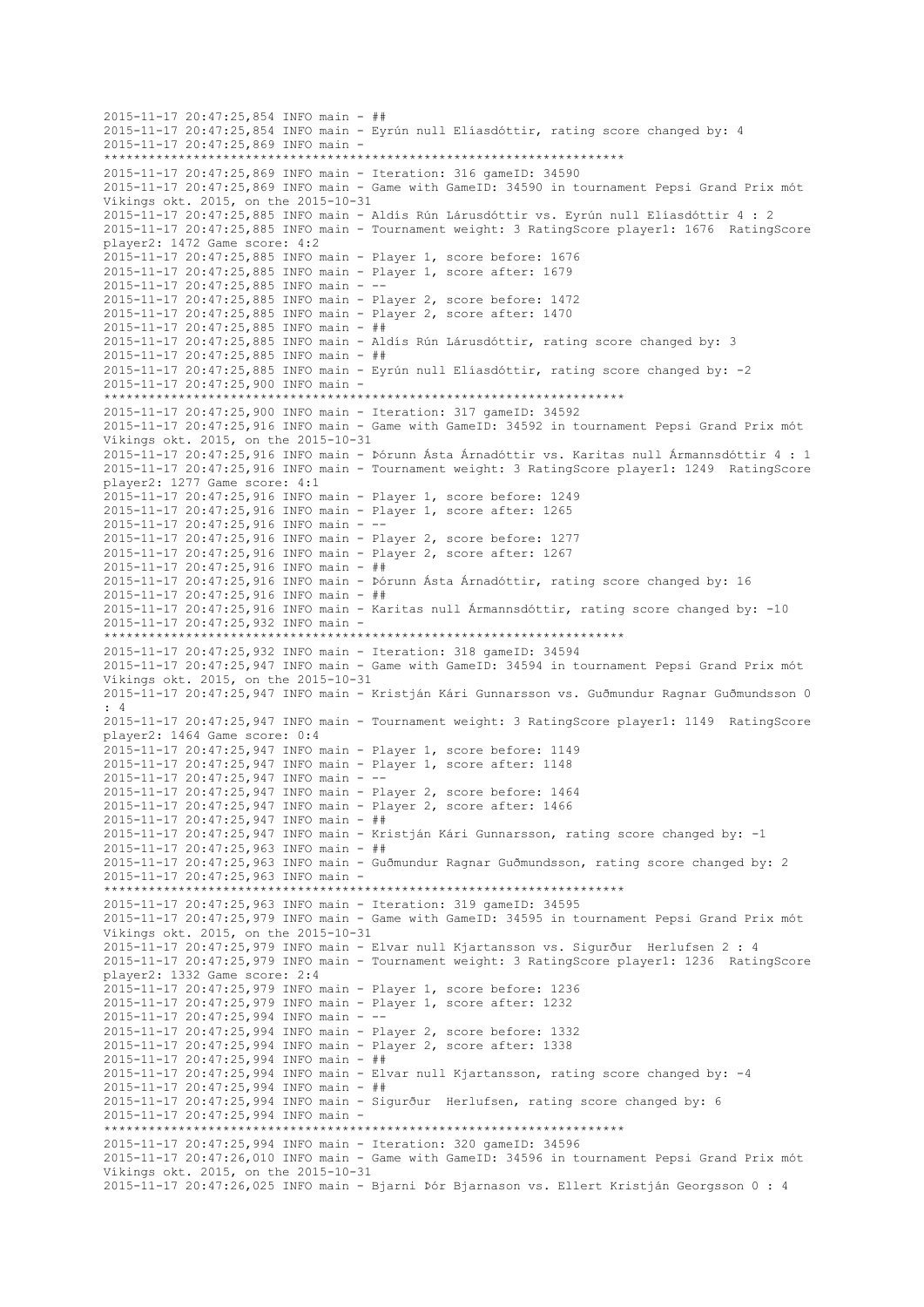2015-11-17 20:47:26,025 INFO main - Tournament weight: 3 RatingScore player1: 1174 RatingScore player2: 1423 Game score: 0:4 2015-11-17 20:47:26,025 INFO main - Player 1, score before: 1174 2015-11-17 20:47:26,025 INFO main - Player 1, score after: 1172 2015-11-17 20:47:26,025 INFO main - -- 2015-11-17 20:47:26,025 INFO main - Player 2, score before: 1423 2015-11-17 20:47:26,025 INFO main - Player 2, score after: 1426 2015-11-17 20:47:26,025 INFO main - ## 2015-11-17 20:47:26,025 INFO main - Bjarni Þór Bjarnason, rating score changed by: -2 2015-11-17 20:47:26,025 INFO main - ## 2015-11-17 20:47:26,025 INFO main - Ellert Kristján Georgsson, rating score changed by: 3 2015-11-17 20:47:26,041 INFO main - \*\*\*\*\*\*\*\*\*\*\*\*\*\*\*\*\*\*\*\*\*\*\*\*\*\*\*\*\*\*\*\*\*\*\*\*\*\*\*\*\*\*\*\*\*\*\*\*\*\*\*\*\*\*\*\*\*\*\*\*\*\*\*\*\*\*\*\*\*\* 2015-11-17 20:47:26,041 INFO main - Iteration: 321 gameID: 34597 2015-11-17 20:47:26,041 INFO main - Game with GameID: 34597 in tournament Pepsi Grand Prix mót Víkings okt. 2015, on the 2015-10-31 2015-11-17 20:47:26,057 INFO main - Karl Andersson Claesson vs. Róbert Már Barkarson 2 : 4 2015-11-17 20:47:26,057 INFO main - Tournament weight: 3 RatingScore player1: 1416 RatingScore player2: 1334 Game score: 2:4 2015-11-17 20:47:26,057 INFO main - Player 1, score before: 1416 2015-11-17 20:47:26,057 INFO main - Player 1, score after: 1403 2015-11-17 20:47:26,057 INFO main - -- 2015-11-17 20:47:26,057 INFO main - Player 2, score before: 1334 2015-11-17 20:47:26,057 INFO main - Player 2, score after: 1354 2015-11-17 20:47:26,057 INFO main - ## 2015-11-17 20:47:26,057 INFO main - Karl Andersson Claesson, rating score changed by: -13 2015-11-17 20:47:26,057 INFO main - ## 2015-11-17 20:47:26,057 INFO main - Róbert Már Barkarson, rating score changed by: 20 2015-11-17 20:47:26,072 INFO main - \*\*\*\*\*\*\*\*\*\*\*\*\*\*\*\*\*\*\*\*\*\*\*\*\*\*\*\*\*\*\*\*\*\*\*\*\*\*\*\*\*\*\*\*\*\*\*\*\*\*\*\*\*\*\*\*\*\*\*\*\*\*\*\*\*\*\*\*\*\* 2015-11-17 20:47:26,072 INFO main - Iteration: 322 gameID: 34598 2015-11-17 20:47:26,088 INFO main - Game with GameID: 34598 in tournament Pepsi Grand Prix mót Víkings okt. 2015, on the 2015-10-31 2015-11-17 20:47:26,088 INFO main - Reynir Snær Skarphéðinsson vs. Guðmundur Ragnar Guðmundsson 0 : 4 2015-11-17 20:47:26,088 INFO main - Tournament weight: 3 RatingScore player1: 1170 RatingScore player2: 1466 Game score: 0:4 2015-11-17 20:47:26,088 INFO main - Player 1, score before: 1170 2015-11-17 20:47:26,088 INFO main - Player 1, score after: 1168 2015-11-17 20:47:26,088 INFO main - -- 2015-11-17 20:47:26,088 INFO main - Player 2, score before: 1466 2015-11-17 20:47:26,088 INFO main - Player 2, score after: 1469 2015-11-17 20:47:26,088 INFO main - ## 2015-11-17 20:47:26,088 INFO main - Reynir Snær Skarphéðinsson, rating score changed by: -2 2015-11-17 20:47:26,104 INFO main - ## 2015-11-17 20:47:26,104 INFO main - Guðmundur Ragnar Guðmundsson, rating score changed by: 3 2015-11-17 20:47:26,104 INFO main - \*\*\*\*\*\*\*\*\*\*\*\*\*\*\*\*\*\*\*\*\*\*\*\*\*\*\*\*\*\*\*\*\*\*\*\*\*\*\*\*\*\*\*\*\*\*\*\*\*\*\*\*\*\*\*\*\*\*\*\*\*\*\*\*\*\*\*\*\*\* 2015-11-17 20:47:26,104 INFO main - Iteration: 323 gameID: 34599 2015-11-17 20:47:26,119 INFO main - Game with GameID: 34599 in tournament Pepsi Grand Prix mót Víkings okt. 2015, on the 2015-10-31 2015-11-17 20:47:26,119 INFO main - Sigurður Herlufsen vs. Kamil null Mocek 2 : 4 2015-11-17 20:47:26,119 INFO main - Tournament weight: 3 RatingScore player1: 1338 RatingScore player2: 1170 Game score: 2:4 2015-11-17 20:47:26,119 INFO main - Player 1, score before: 1338 2015-11-17 20:47:26,119 INFO main - Player 1, score after: 1318 2015-11-17 20:47:26,119 INFO main - -- 2015-11-17 20:47:26,119 INFO main - Player 2, score before: 1170 2015-11-17 20:47:26,135 INFO main - Player 2, score after: 1199 2015-11-17 20:47:26,135 INFO main - ## 2015-11-17 20:47:26,135 INFO main - Sigurður Herlufsen, rating score changed by: -20 2015-11-17 20:47:26,135 INFO main - ## 2015-11-17 20:47:26,135 INFO main - Kamil null Mocek, rating score changed by: 29 2015-11-17 20:47:26,135 INFO main - \*\*\*\*\*\*\*\*\*\*\*\*\*\*\*\*\*\*\*\*\*\*\*\*\*\*\*\*\*\*\*\*\*\*\*\*\*\*\*\*\*\*\*\*\*\*\*\*\*\*\*\*\*\*\*\*\*\*\*\*\*\*\*\*\*\*\*\*\*\* 2015-11-17 20:47:26,135 INFO main - Iteration: 324 gameID: 34601 2015-11-17 20:47:26,150 INFO main - Game with GameID: 34601 in tournament Pepsi Grand Prix mót Víkings okt. 2015, on the 2015-10-31 2015-11-17 20:47:26,150 INFO main - Róbert Már Barkarson vs. Ísak Indriði Unnarsson 4 : 2 2015-11-17 20:47:26,150 INFO main - Tournament weight: 3 RatingScore player1: 1354 RatingScore player2: 1421 Game score: 4:2 2015-11-17 20:47:26,150 INFO main - Player 1, score before: 1354 2015-11-17 20:47:26,150 INFO main - Player 1, score after: 1374 2015-11-17 20:47:26,166 INFO main - -- 2015-11-17 20:47:26,166 INFO main - Player 2, score before: 1421 2015-11-17 20:47:26,166 INFO main - Player 2, score after: 1408 2015-11-17 20:47:26,166 INFO main - ##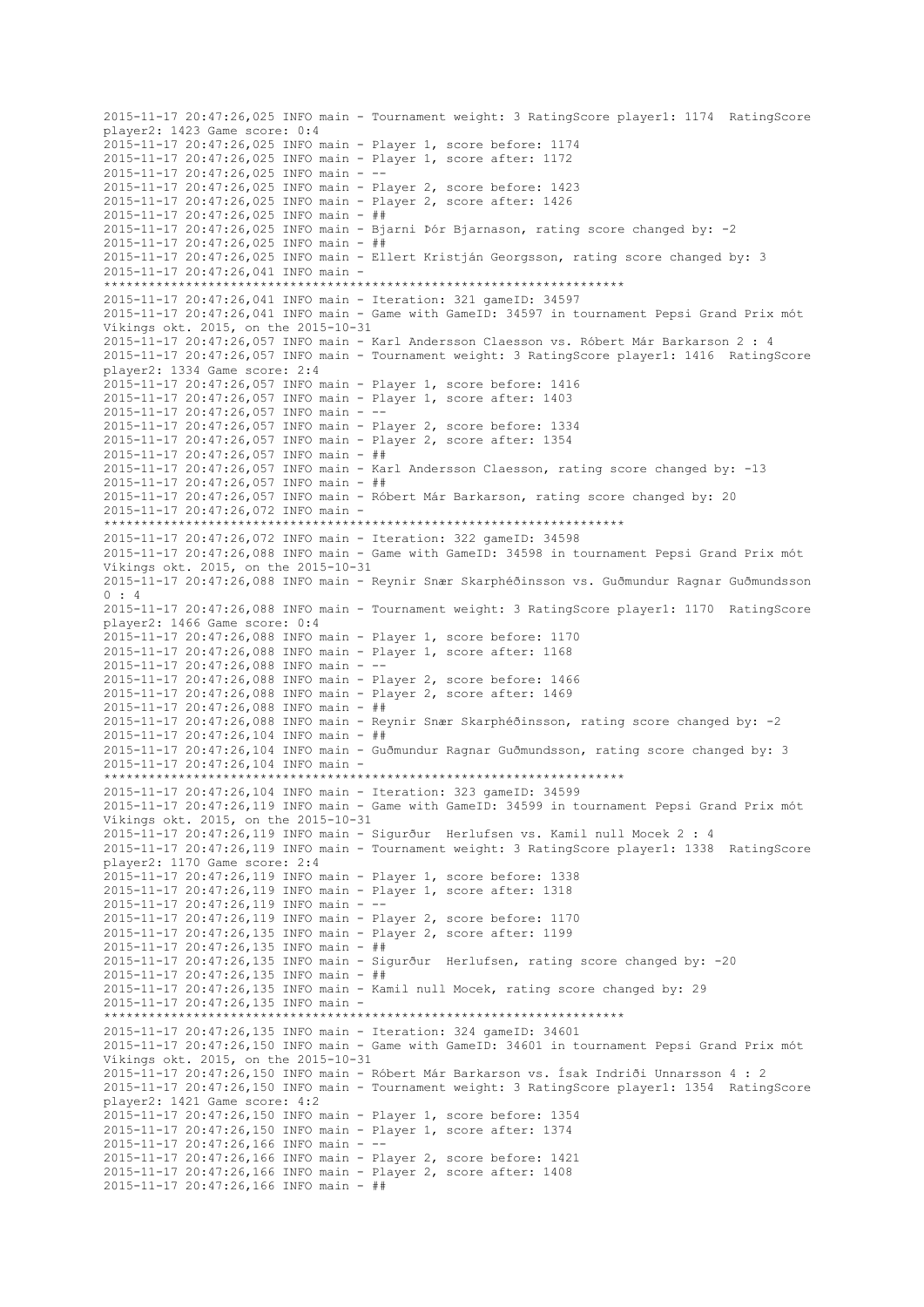2015-11-17 20:47:26,166 INFO main - Róbert Már Barkarson, rating score changed by: 20 2015-11-17 20:47:26,166 INFO main - ## 2015-11-17 20:47:26,166 INFO main - Ísak Indriði Unnarsson, rating score changed by: -13 2015-11-17 20:47:26,166 INFO main - \*\*\*\*\*\*\*\*\*\*\*\*\*\*\*\*\*\*\*\*\*\*\*\*\*\*\*\*\*\*\*\*\*\*\*\*\*\*\*\*\*\*\*\*\*\*\*\*\*\*\*\*\*\*\*\*\*\*\*\*\*\*\*\*\*\*\*\*\*\* 2015-11-17 20:47:26,166 INFO main - Iteration: 325 gameID: 34602 2015-11-17 20:47:26,182 INFO main - Game with GameID: 34602 in tournament Pepsi Grand Prix mót Víkings okt. 2015, on the 2015-10-31 2015-11-17 20:47:26,197 INFO main - Guðmundur Ragnar Guðmundsson vs. Kamil null Mocek 4 : 2 2015-11-17 20:47:26,197 INFO main - Tournament weight: 3 RatingScore player1: 1469 RatingScore player2: 1199 Game score: 4:2 2015-11-17 20:47:26,197 INFO main - Player 1, score before: 1469 2015-11-17 20:47:26,197 INFO main - Player 1, score after: 1472 2015-11-17 20:47:26,197 INFO main - -- 2015-11-17 20:47:26,197 INFO main - Player 2, score before: 1199 2015-11-17 20:47:26,197 INFO main - Player 2, score after: 1197 2015-11-17 20:47:26,197 INFO main - ## 2015-11-17 20:47:26,197 INFO main - Guðmundur Ragnar Guðmundsson, rating score changed by: 3 2015-11-17 20:47:26,197 INFO main - ## 2015-11-17 20:47:26,197 INFO main - Kamil null Mocek, rating score changed by: -2 2015-11-17 20:47:26,213 INFO main - \*\*\*\*\*\*\*\*\*\*\*\*\*\*\*\*\*\*\*\*\*\*\*\*\*\*\*\*\*\*\*\*\*\*\*\*\*\*\*\*\*\*\*\*\*\*\*\*\*\*\*\*\*\*\*\*\*\*\*\*\*\*\*\*\*\*\*\*\*\* 2015-11-17 20:47:26,213 INFO main - Iteration: 326 gameID: 34603 2015-11-17 20:47:26,229 INFO main - Game with GameID: 34603 in tournament Pepsi Grand Prix mót Víkings okt. 2015, on the 2015-10-31 2015-11-17 20:47:26,229 INFO main - Ellert Kristján Georgsson vs. Róbert Már Barkarson 4 : 2 2015-11-17 20:47:26,229 INFO main - Tournament weight: 3 RatingScore player1: 1426 RatingScore player2: 1374 Game score: 4:2 2015-11-17 20:47:26,229 INFO main - Player 1, score before: 1426 2015-11-17 20:47:26,229 INFO main - Player 1, score after: 1432 2015-11-17 20:47:26,229 INFO main - -- 2015-11-17 20:47:26,229 INFO main - Player 2, score before: 1374 2015-11-17 20:47:26,229 INFO main - Player 2, score after: 1370 2015-11-17 20:47:26,229 INFO main - ## 2015-11-17 20:47:26,229 INFO main - Ellert Kristján Georgsson, rating score changed by: 6 2015-11-17 20:47:26,229 INFO main - ## 2015-11-17 20:47:26,229 INFO main - Róbert Már Barkarson, rating score changed by: -4 2015-11-17 20:47:26,244 INFO main - \*\*\*\*\*\*\*\*\*\*\*\*\*\*\*\*\*\*\*\*\*\*\*\*\*\*\*\*\*\*\*\*\*\*\*\*\*\*\*\*\*\*\*\*\*\*\*\*\*\*\*\*\*\*\*\*\*\*\*\*\*\*\*\*\*\*\*\*\*\* 2015-11-17 20:47:26,244 INFO main - Iteration: 327 gameID: 34604 2015-11-17 20:47:26,260 INFO main - Game with GameID: 34604 in tournament Pepsi Grand Prix mót Víkings okt. 2015, on the 2015-10-31 2015-11-17 20:47:26,260 INFO main - Guðmundur Ragnar Guðmundsson vs. Ellert Kristján Georgsson 3 : 4 2015-11-17 20:47:26,260 INFO main - Tournament weight: 3 RatingScore player1: 1472 RatingScore player2: 1432 Game score: 3:4 2015-11-17 20:47:26,260 INFO main - Player 1, score before: 1472 2015-11-17 20:47:26,260 INFO main - Player 1, score after: 1462 2015-11-17 20:47:26,260 INFO main - -- 2015-11-17 20:47:26,260 INFO main - Player 2, score before: 1432 2015-11-17 20:47:26,260 INFO main - Player 2, score after: 1448 2015-11-17 20:47:26,260 INFO main - ## 2015-11-17 20:47:26,260 INFO main - Guðmundur Ragnar Guðmundsson, rating score changed by: -10 2015-11-17 20:47:26,260 INFO main - ## 2015-11-17 20:47:26,260 INFO main - Ellert Kristján Georgsson, rating score changed by: 16 2015-11-17 20:47:26,322 INFO main - Updating rating score for player: Kristján Aðalbjörn Jónasson 1942 2015-11-17 20:47:26,322 INFO main - Updating rating score for player: Magnús Jóhann Hjartarson 2014 2015-11-17 20:47:26,322 INFO main - Updating rating score for player: Csanád null Forgács-Bálint 2306 2015-11-17 20:47:26,338 INFO main - Updating rating score for player: Aldís Rún Lárusdóttir 1679 2015-11-17 20:47:26,338 INFO main - Updating rating score for player: Berglind Ósk Siguriónsdóttir 1488 2015-11-17 20:47:26,338 INFO main - Updating rating score for player: Þórunn Ásta Árnadóttir 1265 2015-11-17 20:47:26,353 INFO main - Updating rating score for player: Stella Karen Kristjánsdóttir 1293 2015-11-17 20:47:26,353 INFO main - Updating rating score for player: Guðmundur Ragnar Guðmundsson 1462 2015-11-17 20:47:26,353 INFO main - Updating rating score for player: Ástríður Björk Sveinsdóttir 1206 2015-11-17 20:47:26,353 INFO main - Updating rating score for player: Ingólfur Freyr Guðnason 1173 2015-11-17 20:47:26,369 INFO main - Updating rating score for player: Einar Árni Bjarnason 1178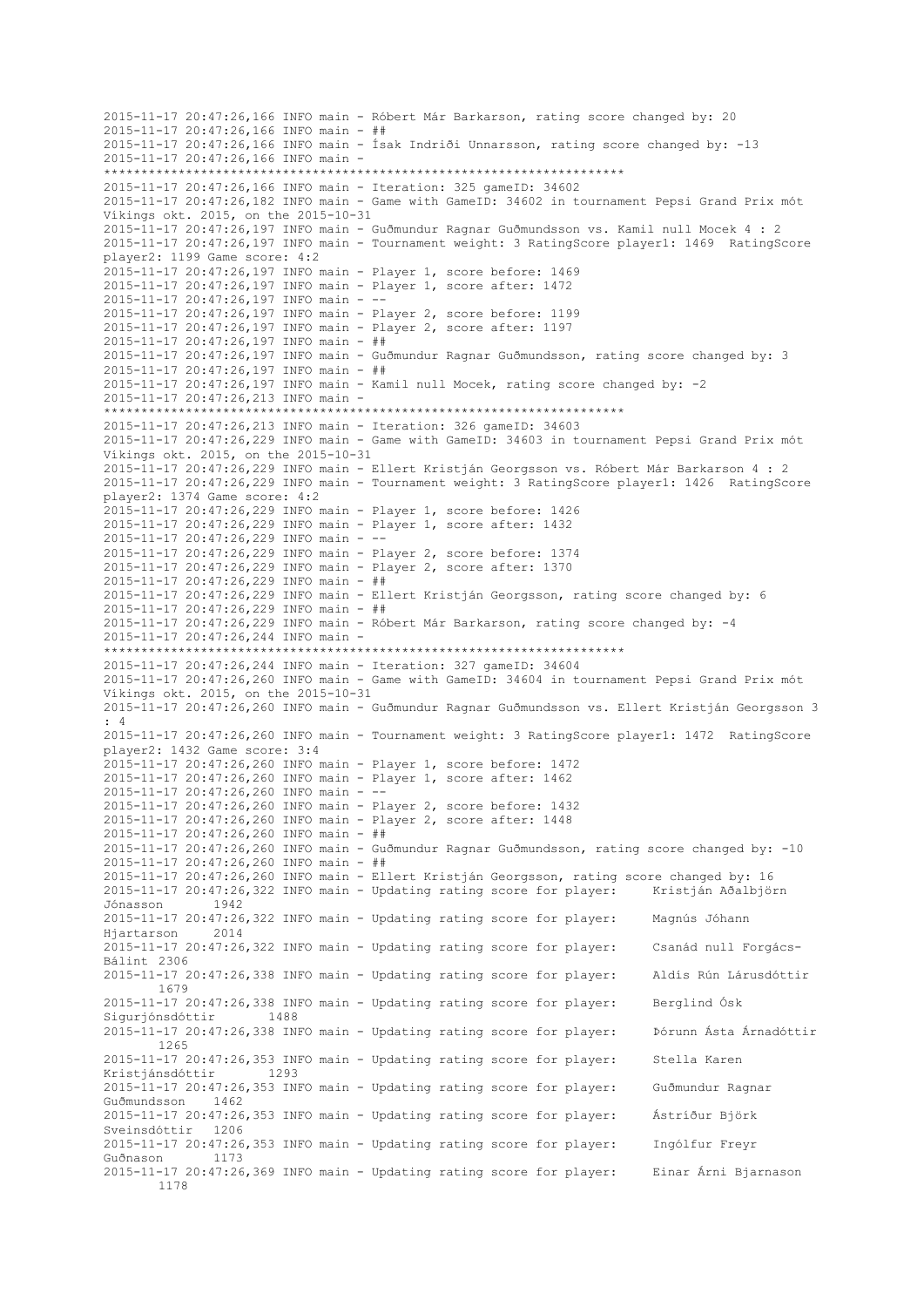2015-11-17 20:47:26,369 INFO main - Updating rating score for player: Birgir null Ívarsson 1499 2015-11-17 20:47:26,385 INFO main - Updating rating score for player: Magnús Finnur Magnússon 1968 2015-11-17 20:47:26,385 INFO main - Updating rating score for player: Óli Páll Geirsson 1826 2015-11-17 20:47:26,385 INFO main - Updating rating score for player: Bjarni Þorgeir Bjarnason 2015-11-17 20:47:26,385 INFO main - Updating rating score for player: Magnús Gauti Úlfarsson 1754 2015-11-17 20:47:26,400 INFO main - Updating rating score for player: Pétur Ó. Stephensen 1525 2015-11-17 20:47:26,400 INFO main - Updating rating score for player: Ingi null Brjánsson 1366 2015-11-17 20:47:26,416 INFO main - Updating rating score for player: Arnór Gauti Helgason 1939 2015-11-17 20:47:26,416 INFO main - Updating rating score for player: Hjörtur Magni Jóhannsson 1650 2015-11-17 20:47:26,416 INFO main - Updating rating score for player: Jóhann Örn Sigurjónsson 2015-11-17 20:47:26,416 INFO main - Updating rating score for player: Magnús K. Magnússon 2298 2015-11-17 20:47:26,432 INFO main - Updating rating score for player: Jón null Ágústsson 1169 2015-11-17 20:47:26,432 INFO main - Updating rating score for player: Árni Siemsen 1401 2015-11-17 20:47:26,432 INFO main - Updating rating score for player: Trausti Freyr Sigurðsson 1197 2015-11-17 20:47:26,447 INFO main - Updating rating score for player: Sigurður Herlufsen 1318 2015-11-17 20:47:26,447 INFO main - Updating rating score for player: Daði Freyr Guðmundsson 2209 2015-11-17 20:47:26,463 INFO main - Updating rating score for player: Guðmundur Örn Halldórsson 1515 2015-11-17 20:47:26,463 INFO main - Updating rating score for player: Davíð Teitsson 1846 2015-11-17 20:47:26,463 INFO main - Updating rating score for player: Stefán Birkisson 1728 2015-11-17 20:47:26,463 INFO main - Updating rating score for player: Jónas Marteinsson 1482 2015-11-17 20:47:26,478 INFO main - Updating rating score for player: Arna Sigríður Ólafsdóttir 1153 2015-11-17 20:47:26,478 INFO main - Updating rating score for player: Sindri Þór Sigurðsson 1923 2015-11-17 20:47:26,494 INFO main - Updating rating score for player: Matthías null Jónsson 1221 2015-11-17 20:47:26,494 INFO main - Updating rating score for player: Hlöðver Steini Hlöðversson 1696 2015-11-17 20:47:26,494 INFO main - Updating rating score for player: Kolfinna Bergþóra Bjarnadóttir 1618 2015-11-17 20:47:26,494 INFO main - Updating rating score for player: Kamil null Mocek 1197 2015-11-17 20:47:26,494 INFO main - Updating rating score for player: Hrefna Namfa Finnsdóttir 1344 2015-11-17 20:47:26,510 INFO main - Updating rating score for player: Erlendur null Guðmundsson 1553 2015-11-17 20:47:26,510 INFO main - Updating rating score for player: Pétur Marteinn Tómasson 1815 2015-11-17 20:47:26,510 INFO main - Updating rating score for player: Sóley Alexandra Bahner Jónsdóttir 1162 2015-11-17 20:47:26,525 INFO main - Updating rating score for player: Gunnar Þorgeir Guðnason 1184 2015-11-17 20:47:26,525 INFO main - Updating rating score for player: Óskar null Agnarsson 1259 2015-11-17 20:47:26,525 INFO main - Updating rating score for player: Ísak Indriði Unnarsson 1408 2015-11-17 20:47:26,541 INFO main - Updating rating score for player: Thor null Thors 1165 2015-11-17 20:47:26,541 INFO main - Updating rating score for player: Guðmundur Atli Pálmason 1264 2015-11-17 20:47:26,541 INFO main - Updating rating score for player: Guðni Páll Jóelsson 1183 2015-11-17 20:47:26,557 INFO main - Updating rating score for player: Steinar null Andrason 1256 2015-11-17 20:47:26,557 INFO main - Updating rating score for player: Brynjólfur null Þórisson 1571 2015-11-17 20:47:26,557 INFO main - Updating rating score for player: Kristófer Júlían Björnsson 1182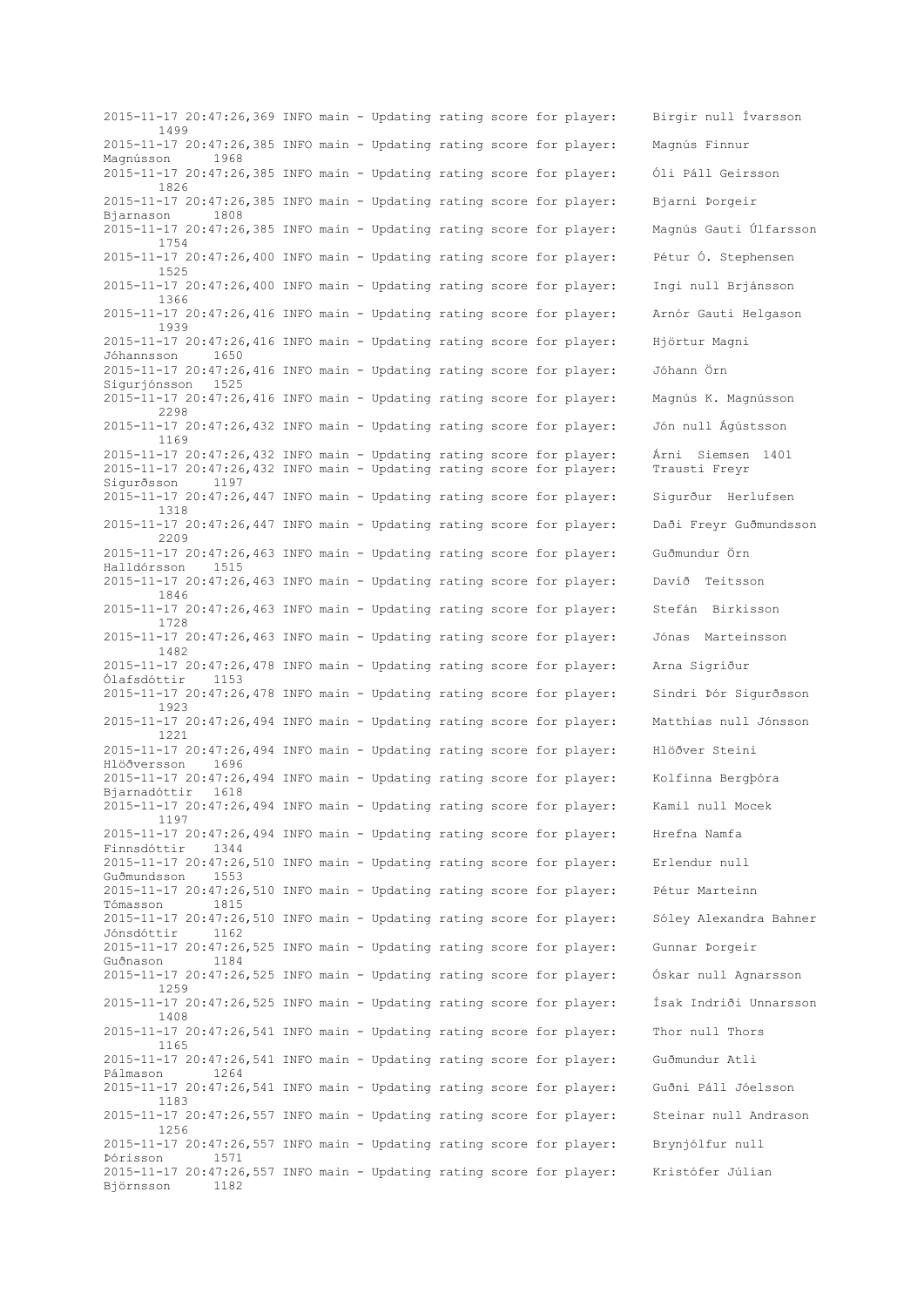2015-11-17 20:47:26,572 INFO main - Updating rating score for player: Benedikt Vilji Magnússon 1152 2015-11-17 20:47:26,572 INFO main - Updating rating score for player: Hannes Guðrúnarson 1479 2015-11-17 20:47:26,588 INFO main - Updating rating score for player: Karl Jóhann Halldórsson 1186 2015-11-17 20:47:26,588 INFO main - Updating rating score for player: Ísak Aryan Goyal 1183 2015-11-17 20:47:26,588 INFO main - Updating rating score for player: Róbert Már Barkarson 1370 2015-11-17 20:47:26,603 INFO main - Updating rating score for player: Andri Hrafn Þorsteinsson 1171 2015-11-17 20:47:26,603 INFO main - Updating rating score for player: Breki null Þórðarson 1954 2015-11-17 20:47:26,603 INFO main - Updating rating score for player: Guðrún null Ólafsdóttir 1211 2015-11-17 20:47:26,603 INFO main - Updating rating score for player: Hrafnhildur Ásta Þorvaldsdóttir 1186 2015-11-17 20:47:26,619 INFO main - Updating rating score for player: Ari null Benediktsson 1253 2015-11-17 20:47:26,619 INFO main - Updating rating score for player: Lilja Lív Margrétardóttir 1203 2015-11-17 20:47:26,619 INFO main - Updating rating score for player: Sigurpáll Jónar Sigurðarson 1145 2015-11-17 20:47:26,635 INFO main - Updating rating score for player: Þorgils null Gunnarsson 1273 2015-11-17 20:47:26,635 INFO main - Updating rating score for player: Þuríður Þöll Bjarnadóttir 1153 2015-11-17 20:47:26,635 INFO main - Updating rating score for player: Guðbjörg Lív Margrétardóttir 1256 2015-11-17 20:47:26,650 INFO main - Updating rating score for player: Ingi Darvis Rodriguez 1588 2015-11-17 20:47:26,650 INFO main - Updating rating score for player: Sigrún Ebba Tómasdóttir 1633 2015-11-17 20:47:26,650 INFO main - Updating rating score for player: Bjarni Gunnarsson 1410 2015-11-17 20:47:26,666 INFO main - Updating rating score for player: Reynir Snær Skarphéðinsson 1168 2015-11-17 20:47:26,666 INFO main - Updating rating score for player: Skúli Gunnarsson 1785 2015-11-17 20:47:26,666 INFO main - Updating rating score for player: Elvar null Kjartansson 1232 2015-11-17 20:47:26,713 INFO main - Updating rating score for player: Bjarni null Þorvaldsson 1188 2015-11-17 20:47:26,713 INFO main - Updating rating score for player: Jóhannes Kári Yngvason 1341 2015-11-17 20:47:26,713 INFO main - Updating rating score for player: Kári null Ármannsson 1801 2015-11-17 20:47:26,728 INFO main - Updating rating score for player: Daníel Bergmann Ásmundsson 1661 2015-11-17 20:47:26,728 INFO main - Updating rating score for player: Ársæll null Aðalsteinsson 1937 2015-11-17 20:47:26,744 INFO main - Updating rating score for player: Rúnar null Þorvaldsson 1159 2015-11-17 20:47:26,744 INFO main - Updating rating score for player: Ársól null Arnardóttir 1367 2015-11-17 20:47:26,744 INFO main - Updating rating score for player: Phiipp Anwar Loose 1185 2015-11-17 20:47:26,760 INFO main - Updating rating score for player: Jökull Nolan Meier 1187 2015-11-17 20:47:26,760 INFO main - Updating rating score for player: Sól Kristínardóttir Mixa 1200 2015-11-17 20:47:26,775 INFO main - Updating rating score for player: Mímir Kristínarson Mixa 1195 2015-11-17 20:47:26,775 INFO main - Updating rating score for player: Hilmir Örn Smárason Frodell 1193 2015-11-17 20:47:26,775 INFO main - Updating rating score for player: Karel Örn Tryggvason 1188 2015-11-17 20:47:26,791 INFO main - Updating rating score for player: Óli Guðmar Óskarsson 1189 2015-11-17 20:47:26,791 INFO main - Updating rating score for player: Aldís Lilja Sigurðardóttir 1190 2015-11-17 20:47:26,822 INFO main - Updating rating score for player: Stepan null Vassijev 1192 2015-11-17 20:47:26,838 INFO main - Updating rating score for player: Dagur null Þórðarson 1192